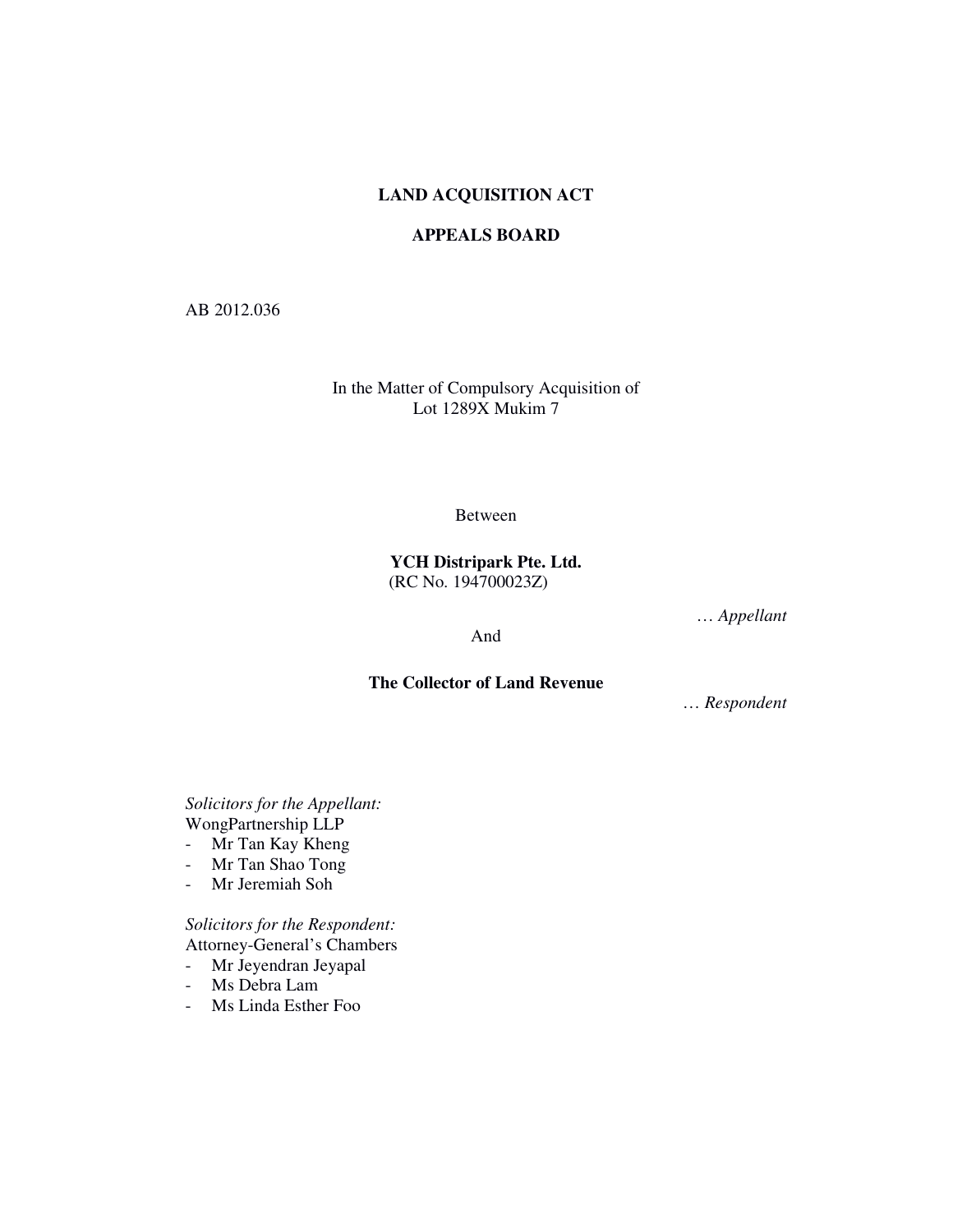*AB 2012.036* 

# **DECISION**

The decision of this Board is:

(1) That the Appeal be dismissed with costs to the Respondent to be taxed if not agreed.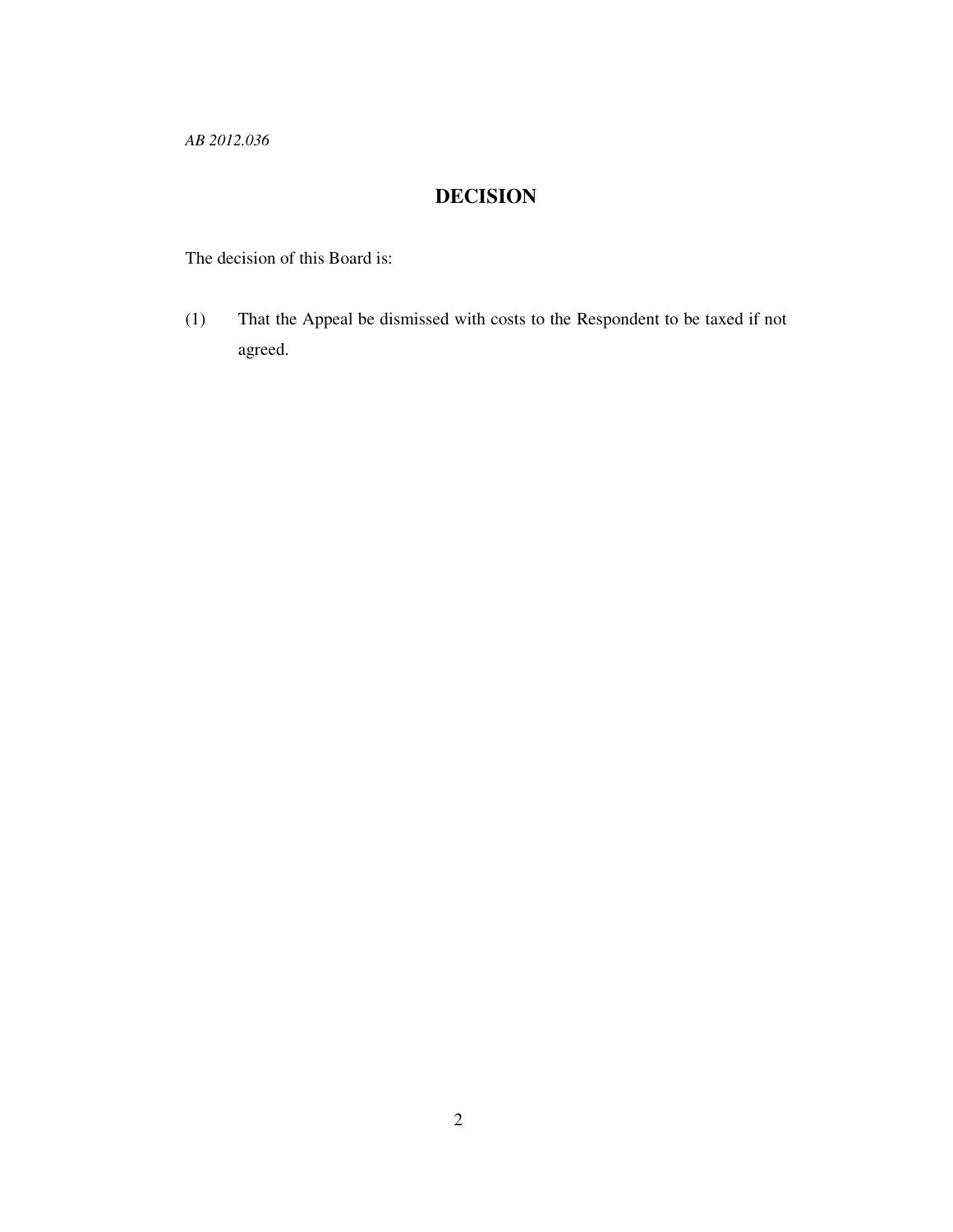## **STATEMENT OF REASONS**

### **Appeal**

1 This is an appeal by YCH Distripark Pte Ltd ("the Appellant") against the decision of the Collector of Land Revenue ("the Collector") to award "nil compensation" in respect of the Appellant's interest in its sub-lease over the land at Lot 1289X Mukim 7, also known as 30 Tuas Road ("the Acquired Land").

2 In this appeal, the Appellant seeks to be awarded compensation for the said interest under s 33(1)(a) of the Land Acquisition Act (Cap. 152) ("the LAA") in the amount of \$34,010,296.

## **Background**

-

3 The Appellant is part of the YCH group of companies that provide supply chain management and logistic services.

4 The head lessor of the Acquired Land was Jurong Town Corporation ("JTC"). RBC Dexia Trust Services Singapore Limited ("RBC Dexia") (as trustee of Cambridge Industrial Trust) was the lessee of the Acquired Land.

5 The Appellant entered into a lease agreement dated 25 July 2006<sup>1</sup> with RBC Dexia which was subsequently varied by a supplemental lease agreement dated 13 July 2007<sup>2</sup> . For ease of reference, we shall refer to the lease agreement as varied as "the Lease". Under the Lease, RBC Dexia agreed to grant the Appellant a lease of the "Demised Premises" for a duration of 10 years commencing from 25 July 2006 with an option to renew for an additional five years. "Demises Premises" is defined under Clause A1 of the Lease to mean "the Building" and "Building" in turn is defined to

<sup>&</sup>lt;sup>1</sup> Exhibited in the Affidavit of Yap Ai Cheng (YAC1) at pp. 24-81.

<sup>2</sup> Exhibited in the Affidavit of Yap Ai Cheng (YAC1) at pp. 83-103.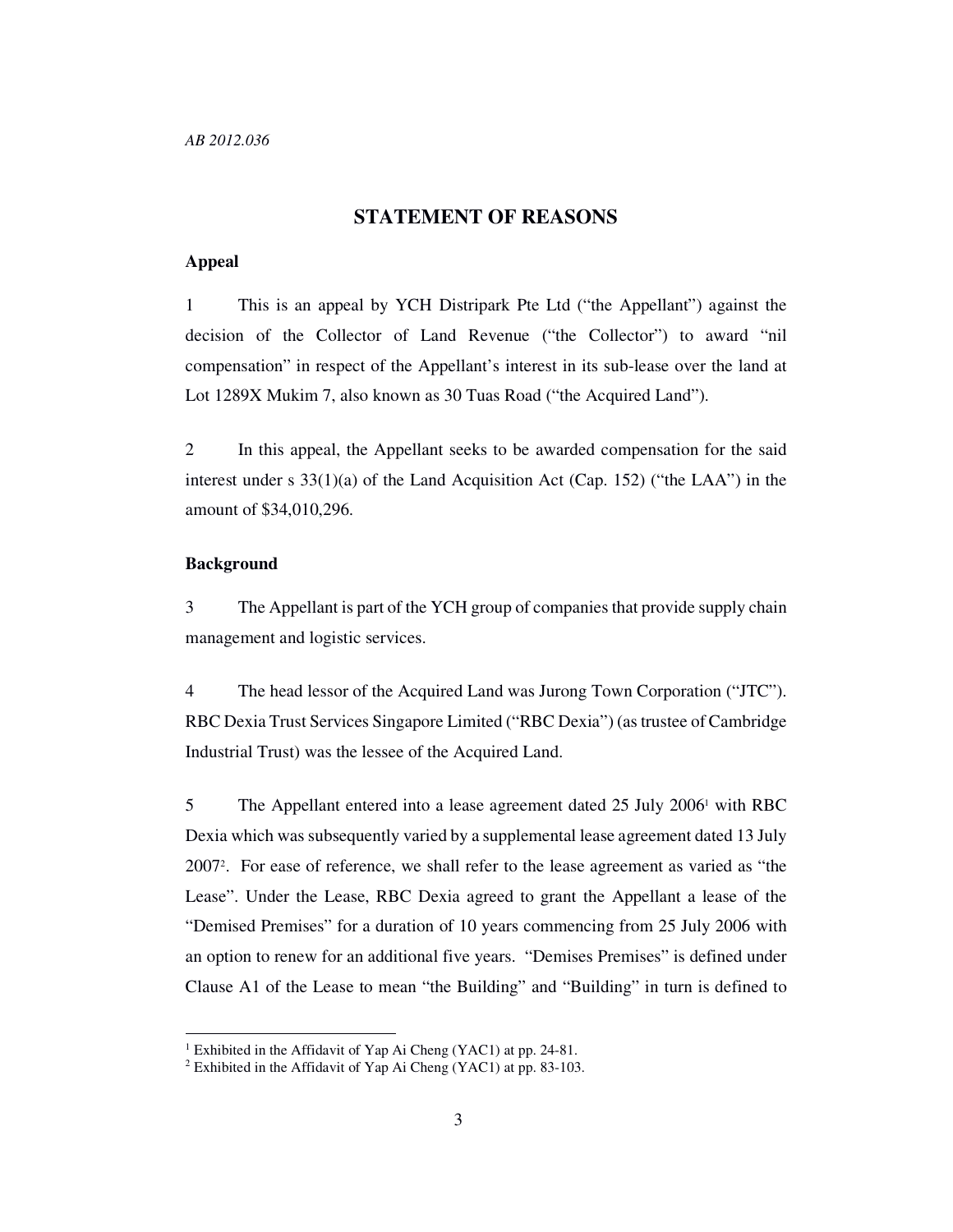-

mean "the building erected on the Property known as 30 Tuas Road, Singapore 638492."<sup>3</sup> "Property" is defined as "the land and the Building".<sup>4</sup>

6 The Collector (the Respondent in this appeal) had first issued a declaration ("First Declaration") under s 5 of the LAA to acquire part of the Acquired Land amounting to an area of 27,373.7 sqm pursuant to Gazette Notification No. 87 dated 5 January 2011 which was published in the Government Gazette, Electronic Edition on 11 January 2011 ("the First Gazette Date").<sup>5</sup>

7 On 29 July 2011, RBC Dexia wrote to the Collector to request for a full-lot acquisition pursuant to s 49 of the LAA.<sup>6</sup>

8 The Collector acceded to RBC Dexia's request. By Notification No. 300 dated 30 December 2011 ("Second Declaration") published in the Government Gazette, Electronic Edition on 8 February 2012 ("the Second Gazette Date"), the entire Lot 1289X Mukim 7 comprising an area of 78,279.4 sqm was declared to be acquired.<sup>7</sup>

9 As stated in both the First Declaration and the Second Declaration, the purpose of the acquisition was for a public purpose, *viz*. the construction of Tuas West Mass Rapid Transit Extension and road works along the Pan Island Expressway, Tuas Road, Pioneer Road, Tuas West Road, Tuas West Drive and Tuas South Avenue 3.

<sup>&</sup>lt;sup>3</sup> As defined in the lease agreement dated 25 July 2006. In the supplemental lease agreement dated 13 July 2007, "Building" was redefined to mean "the building erected on the Property known as 30 Tuas Road, Singapore 638492 (including all the Upgrading Works carried out thereto)".

<sup>4</sup> The full definition of "Property" in the lease agreement dated 25 July 2006 states as follows: "Property means the land and the Building, with a leasehold title of 30 years commencing from 1 July 1979 (and the Tenant has fulfilled the fixed investment criteria for an extension of another 30 years pursuant to the terms of the Head Lease), and within the Building, and a gross floor area of approximately 53,000 square metres (which includes alteration and additional works to the office block), comprised in Government Resurvey Lot 1289X Mukim 7, and M&E". In the supplemental lease agreement dated 13 July 2007, the definition of "Property" was amended by replacing the words "and M&E Equipment" with "together with M&E Equipment and the Upgrading Works".

<sup>&</sup>lt;sup>5</sup> Affidavit of Evidence-In-Chief of Lee Hwee Chuan (LHC1) at p. 18.

<sup>6</sup> Affidavit of Evidence-In-Chief of Lee Hwee Chuan (LHC1) at pp. 22-25.

<sup>&</sup>lt;sup>7</sup> Affidavit of Evidence-In-Chief of Lee Hwee Chuan (LHC1) at pp. 27.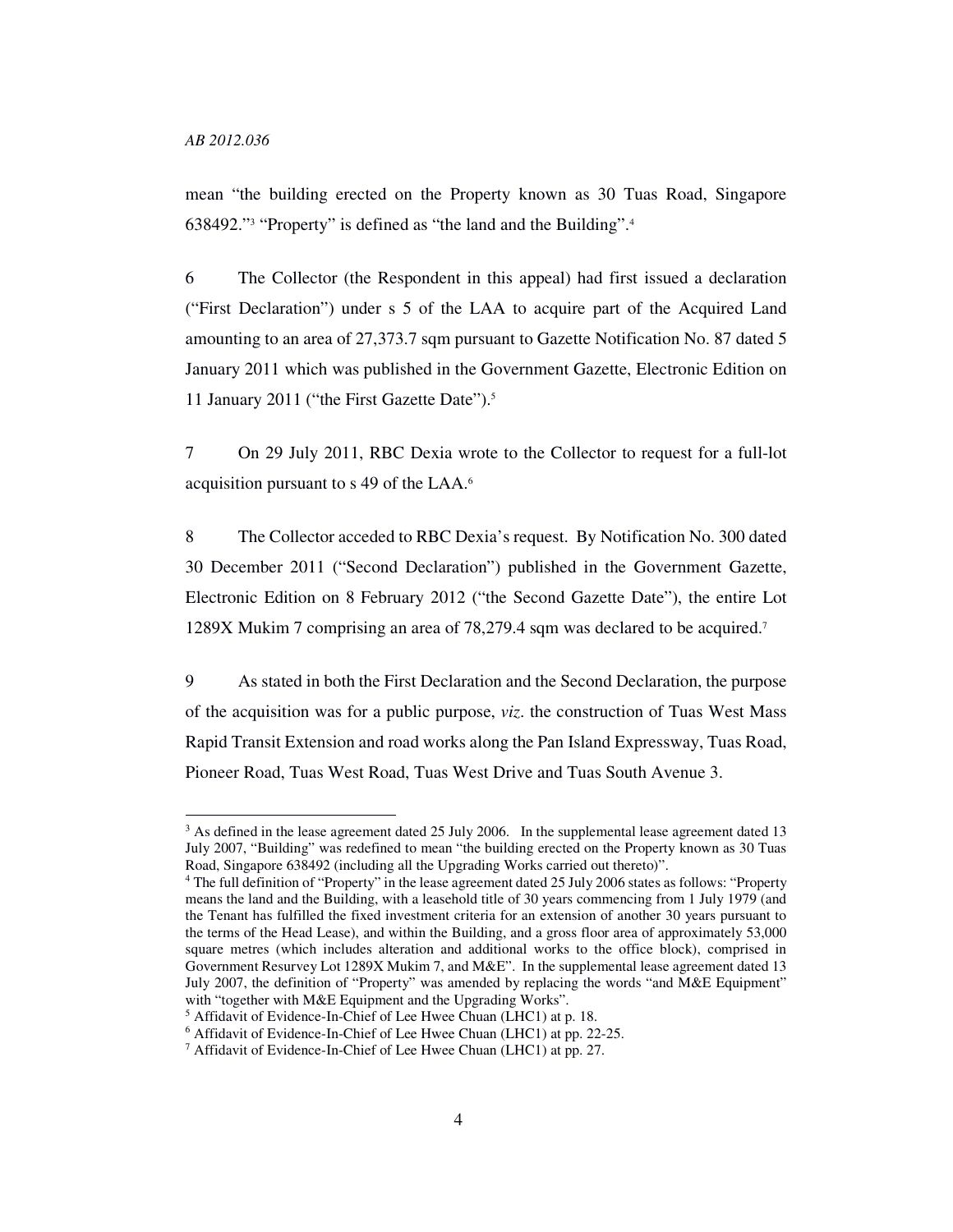10 At the time of acquisition, there were seven blocks of warehouses, one corporate office block and other smaller ancillary offices and buildings on the Acquired Land. Out of the seven blocks of warehouses, Block 7 housed the Appellant's Automated Storage and Retrieval System ("ASRS"). The ASRS was a specialised system designed for the automated storage and retrieval of pallets which included eight cranes that moved and stored goods automatically without the need for human intervention.

11 In addition, situated on the Acquired Land was a car park with 66 parking lots as well as 95 parking lots for container and heavy vehicle parking.

12 After holding a Collector's Inquiry on 9 March 2012, the Collector issued a Collector's Award under s 10 of the LAA on 10 October 2012. The aggregate Award of \$94,810,000 was apportioned as follows:

- (a) \$19,660,000 was paid to JTC;
- (b) \$72,400,000 was paid to RBC Dexia; and
- (c) \$2,750,000 was paid to the Appellant for the depreciated value of the ASRS.

13 On 19 October 2012, the Appellant filed a Notice of Appeal against the Collector's Award. On 30 April 2013, the Appellant submitted a revised total claim for compensation of \$83,539,708 to the Collector. The claim comprised three major components:<sup>8</sup>

(a) The expenses that would be incurred by the Appellant to relocate its business operations pursuant to the acquisition which would take place in two stages;

<sup>8</sup> Agreed Statement of Facts (ASOF) at para 7.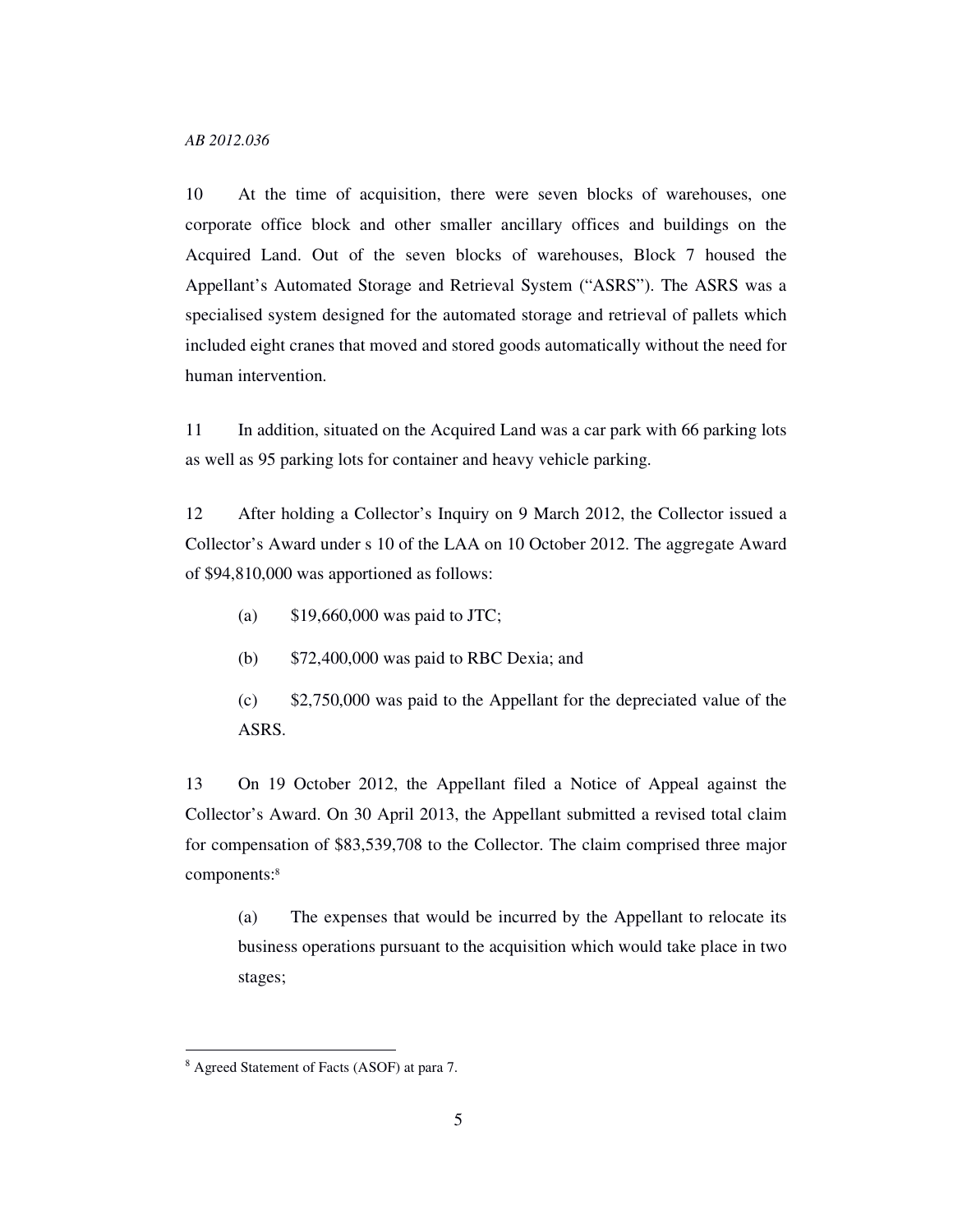- (b) The claim for the Appellant's ASRS; and
- (c) The losses suffered by the Appellant in respect of its interest as a lessee in the Acquired Land ("the Lease Interest").

14 On 6 February 2014, the Appellant submitted a revised claim of \$10,965,758 for the depreciated value of the ASRS. On 6 March 2014, the Collector issued a Supplementary Collector's award in the sum of \$8,215,758 in full and final settlement of the appeal in relation to the ASRS. The supplementary award, together with the initial compensation of \$2,750,000, totalled \$10,965,758, which is equivalent to the depreciated value of the ASRS submitted by the Appellant.<sup>9</sup>

15 In addition, the Appellant has received as compensation for relocation expenses the sum of \$25,376,569.17. In total, a sum of \$36,342,327.17 has been disbursed to the Appellant as compensation for relocation expenses and for the depreciated value of the ASRS. These two components of the compensation are settled and are not contested in this appeal.

16 The crux of this appeal is whether any compensation is payable to the Appellant under the LAA in respect of its Lease Interest.<sup>10</sup> Section 10 of the LAA provides that "any person interested" in the land to be acquired has the right to make representations to the Collector in an inquiry. The Collector accepts that "person interested" includes a person with a leasehold in the land, regardless of whether this person is head lessor or sub-tenant. This is because the LAA defines "person interested" widely to be "every person claiming an interest in compensation to be made on account of the acquisition of land under this Act, but does not include a tenant by

<sup>9</sup> Agreed Statement of Facts (ASOF) at para 8.

<sup>10</sup> Agreed Statement of Facts (ASOF) at para 13.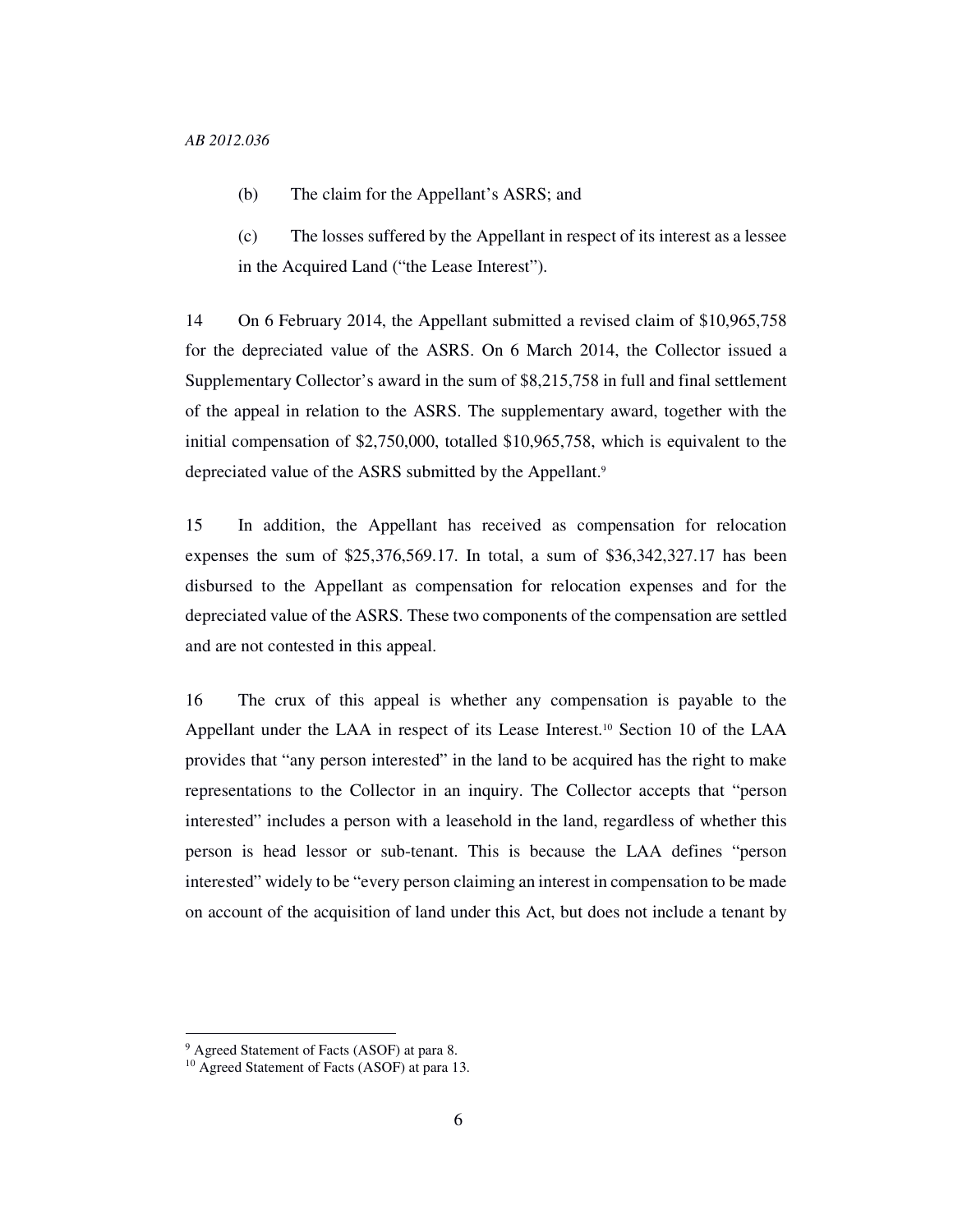the month or at will"11, and the Appellant does not fall within the stipulated excluded category.<sup>12</sup>

17 The Appellant and the Collector agree that the methodology to be adopted in assessing the compensation for the Appellant's Lease Interest is to determine the profit rent ("Profit Rent") accruing to the Appellant under the Lease, if any. The Appellant's valuer, Ms Chua Beng Ee ("Ms Chua") of Acreage Property Consultants LLP ("Acreage"), explained the methodology as follows:<sup>13</sup>

The profit rental is the difference between the market rent and the rent being paid by the lessee under the lease agreement. For example:

| Market rent     | $=$ | \$100,000 |
|-----------------|-----|-----------|
| Less Lease Rent | $=$ | \$60,000  |
| Profit Rent $=$ |     | \$40,000  |

This difference is called a profit rental because the lessee enjoys the difference as a profit. In this example, he/she is able to sublet (if allowed under the lease agreement) the premises for \$100,000/month and thus enjoy a profit of \$40,000/month. If the lessee cannot sublet, he/she still enjoys \$40,000 profit as an opportunity costs. That is, the lessee enjoys the benefit of \$100,000/month premises for only \$60,000/month. Or if he/she is compelled to move to another similar premises, he/she would have to give up his existing \$60,000/month for a similar replacement property and thus lose his/her profit rent of \$40,000/month.

18 The Appellant is claiming an amount of \$31,597,515 for Profit Rent based on their valuation as at the First Gazette Date.14 The Collector's position is that the Appellant's Lease Interest is without value as at the Second Gazette Date and accordingly, the Appellant should receive no compensation in respect of its Lease Interest.<sup>15</sup>

 $11$  See s 2 of LAA.

<sup>12</sup> Collector's Closing Submissions (RCS) at pp. 8-9.

<sup>&</sup>lt;sup>13</sup> Affidavit of Chua Beng Ee (CBE1) at p.14.

<sup>&</sup>lt;sup>14</sup> Appellant's Closing Submissions (ACS) at p 15.

<sup>15</sup> Agreed Statement of Facts (ASOF) at para 15.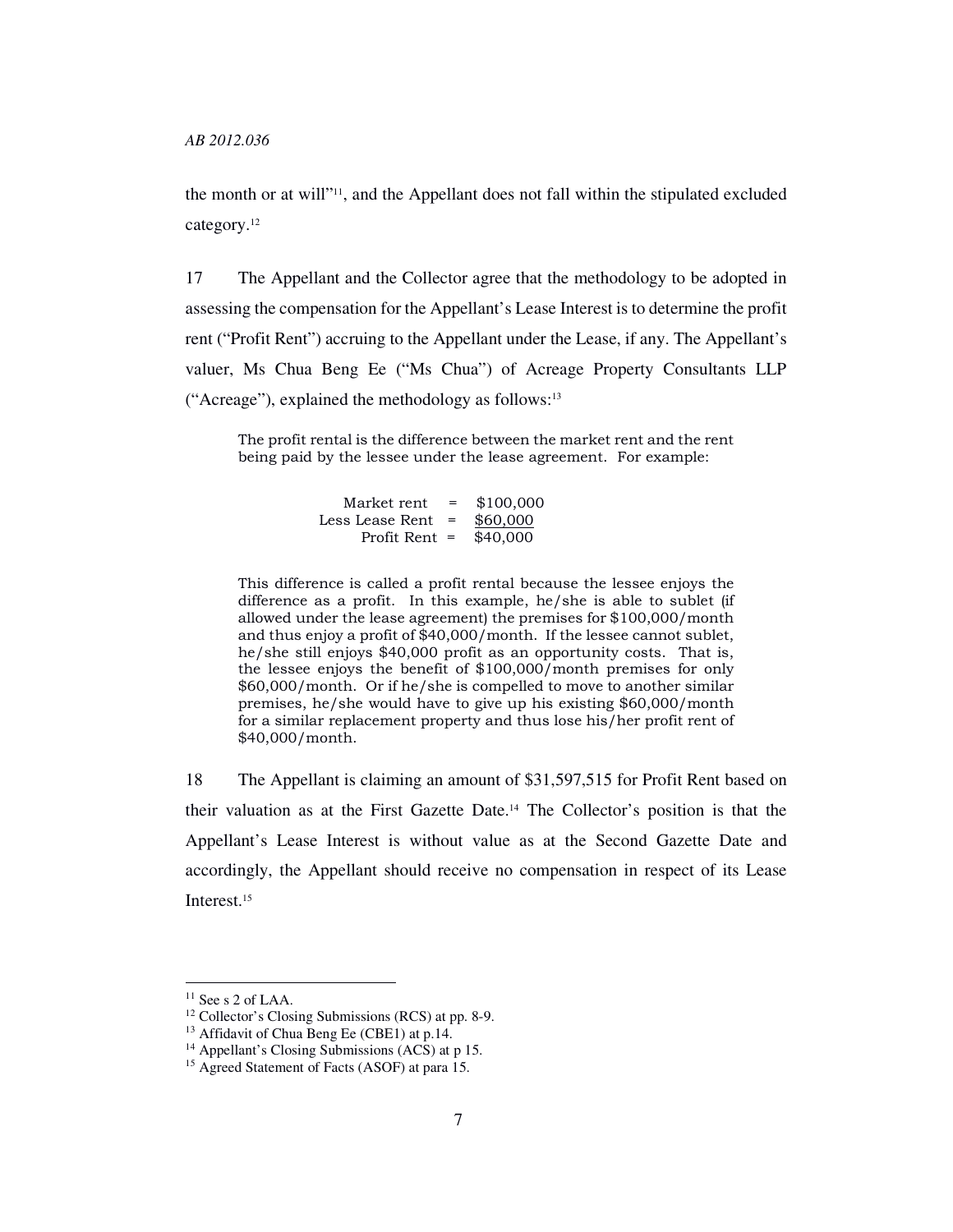*AB 2012.036* 

19 The Appellant is also claiming an amount of \$2,412,781 as a result of its inability to use the 95 heavy vehicle parking lots on the Acquired Land.16 The Collector's position is that there should not be a separate compensation in respect of the heavy vehicle parking lots.

20 For the purpose of this appeal, the experts engaged by the respective parties prepared and filed the Experts' List of Agreed and Disputed Issues ("EL") on 16 March 2018. By agreement, the evidence of the experts was taken concurrently, or what is commonly referred to as "hot-tubbing".

### **Overview of the Appellant's Case**

21 The Appellant's case may be summarised as follows:<sup>17</sup>

(a) The relevant date for assessing the market value of the Appellant's interest in the Acquired Land under s 33(1)(a) of the LAA is the First Gazette Date (11 January 2011);

(b) In respect of Profit Rent:-

(i) The relevant GFA figure that should be adopted for the purposes of computing Profit Rent is 73,976.79 sqm, given that the market value hypothesis would demand a consideration of the equivalent storage capacity of Block 7;

(ii) The "total occupation costs" incurred by the Appellant that are relevant for the purposes of the computation of the Profit Rent under the Lease was \$0.80 psf/month as at the First Gazette Date;

<sup>&</sup>lt;sup>16</sup> Agreed Statement of Facts (ASOF) at para 20 & Appellant's Closing Submissions (ACS) at p 15.

<sup>&</sup>lt;sup>17</sup> Appellant's Closing Submissions (ACS) at pp. 13-15.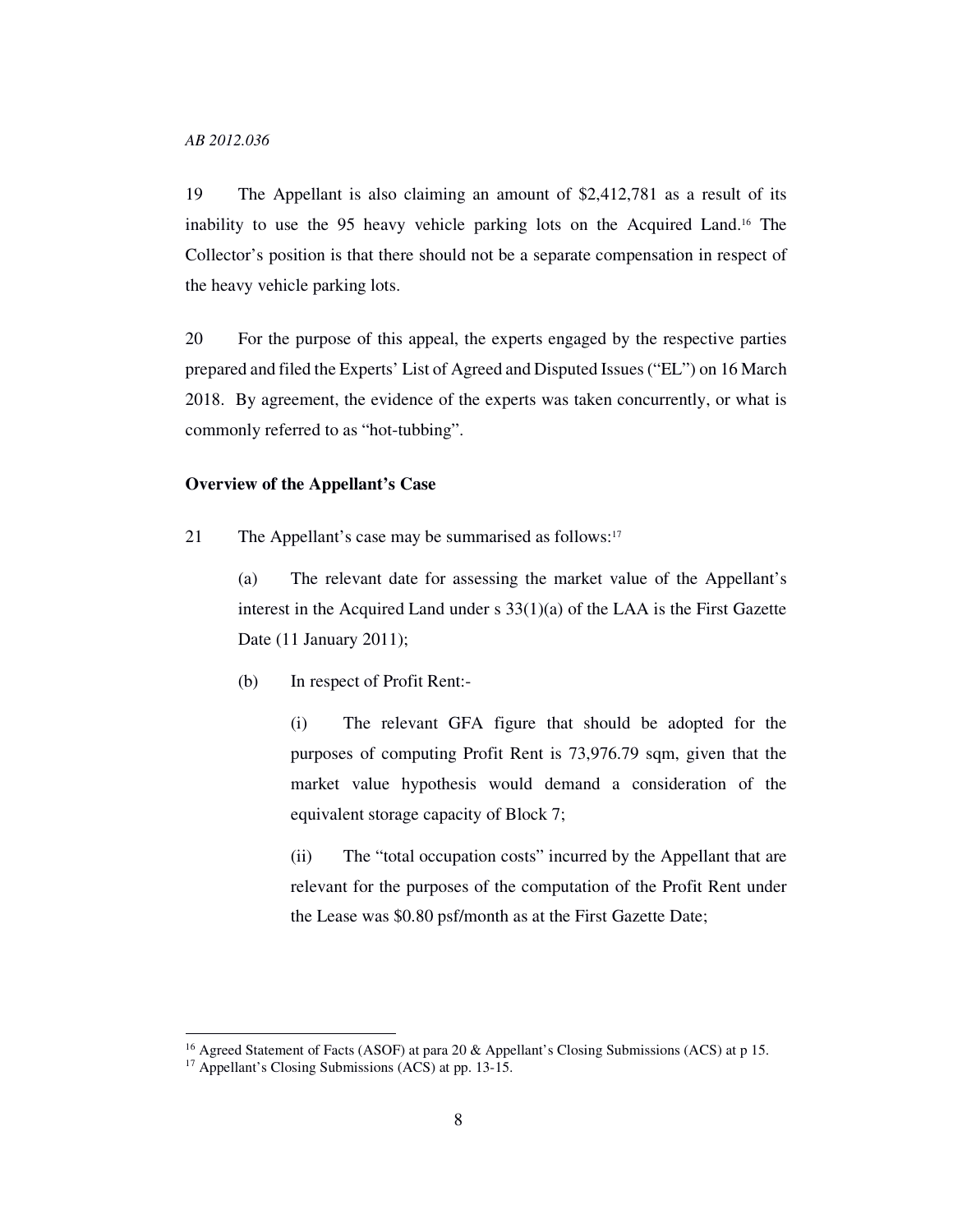(iii) Based on the comparables adopted by the Appellant's valuers, "the market rent of the Acquired Land" is \$1.50 psf/month as at the First Gazette Date;

(iv) The Profit Rent is \$557,400 per month as at the First Gazette Date which would yield a market value of \$31,597,515 based on a capitalisation of the Profit Rent over the unexpired term of the Lease;

(c) In respect of the heavy vehicle parking lots:-

(i) The market value of the heavy vehicle parking lots as at the First Gazette Date, based on the capitalisation of the value of the vehicle parking certificates and the parking benefits, is \$2,412,781.

## **Overview of the Collector's Case**

22 The Collector's case may be summarised as follows:<sup>18</sup>

(a) The relevant date of acquisition is the Second Gazette Date (8 February 2012);

(b) In respect of Profit Rent:-

(i) The relevant GFA of the Acquired Land is the URA approved GFA of 53,368.3 sqm;

(ii) As at the Second Gazette Date, the "passing rent" was \$13.15 psm/month;

(iii) Based on the comparables adopted by the Collector's valuer, the prevailing market rent ranges from \$9.69 - \$11.84 psm/month;

<sup>18</sup> Collector's Opening Statement (ROS) at pp. 14-15.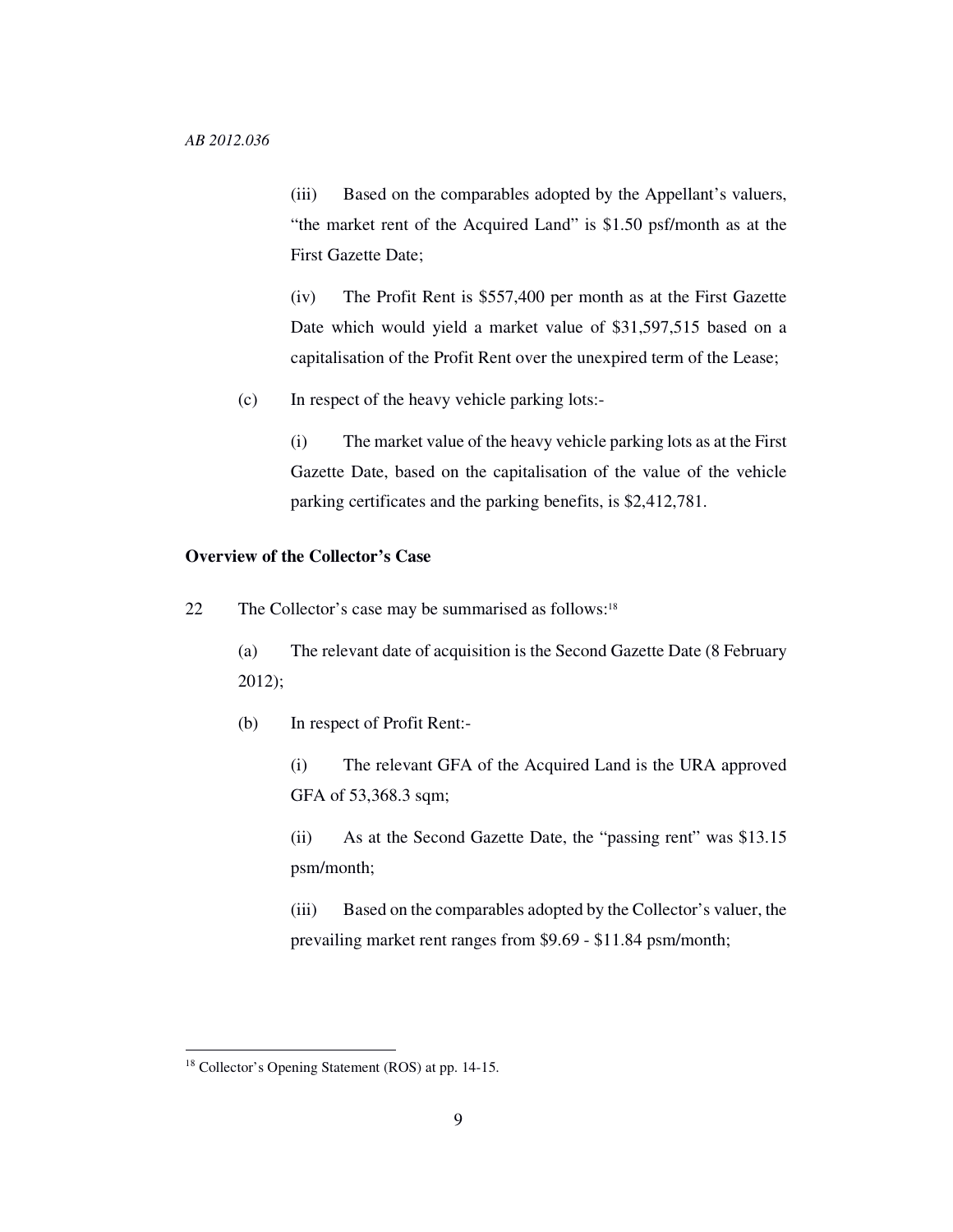(iv) Since the passing rent of \$13.15 psm/month is higher than the prevailing market rent of \$9.69 - \$11.84 psm/month, there is no Profit Rent.

(c) In respect of the heavy vehicle parking lots:-

(i) The Appellant is not entitled to separate compensation for the heavy vehicle parking lots, the value of which has already been "encapsulated in the prevailing market rent of the Acquired Land".

## **The Issues**

23 Against this backdrop, the issues for determination may be summarised as follows:

(a) Is the relevant date for assessing Profit Rent the First Gazette Date (11 January 2011) or the Second Gazette Date (8 February 2012);

(b) In determining Profit Rent:

(i) What is the relevant GFA figure that should be adopted for the leased premises;

(ii) What was the "total occupation costs" or "passing rent" the Appellant was paying for the leased premises;

(iii) What was the prevailing market rent of the leased premises;

(c) Is the Appellant entitled to separate compensation in respect of the heavy vehicle parking lots.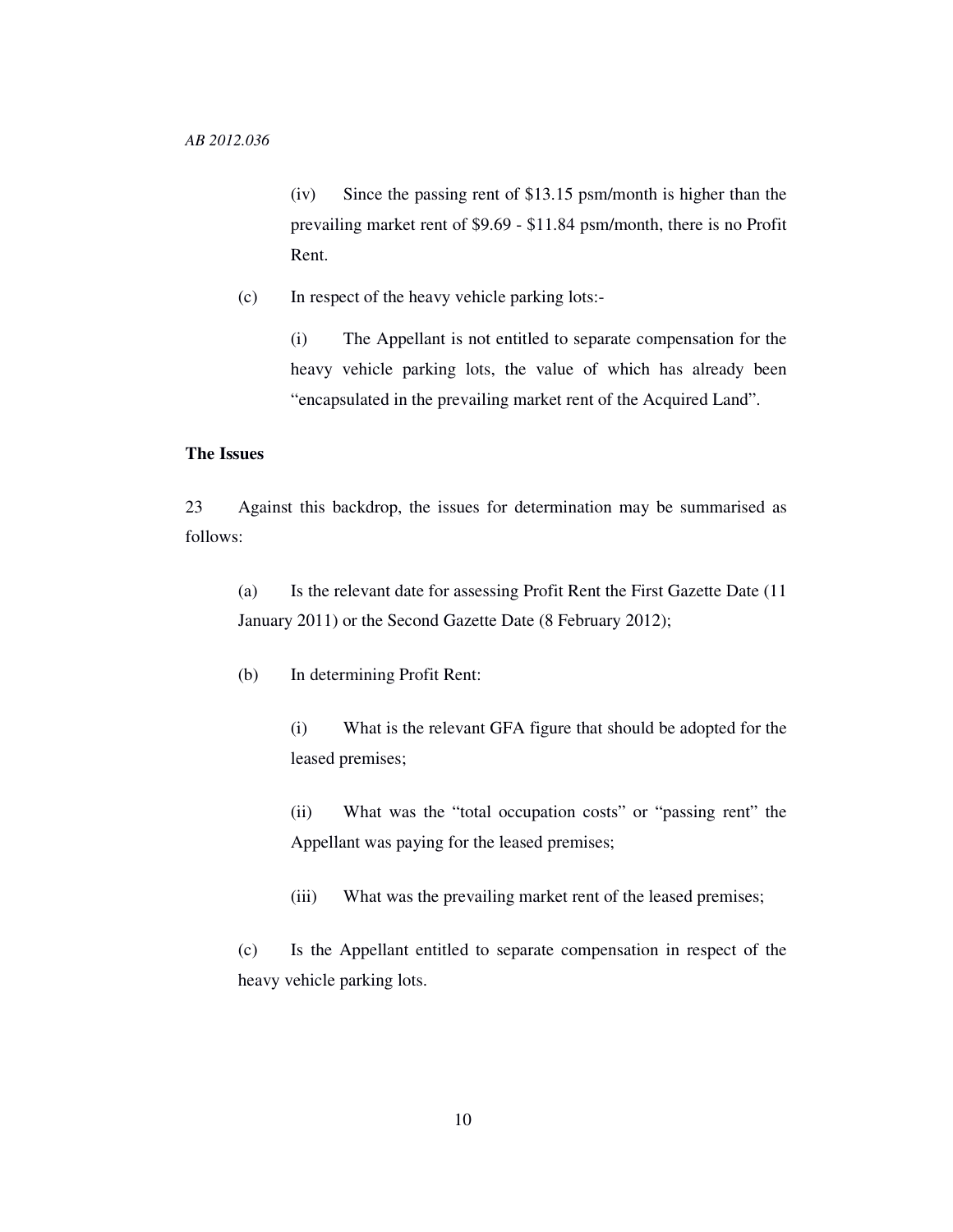*AB 2012.036* 

### **Matters to be considered in determining compensation**

24 The matters to be considered in determining compensation to be awarded for land acquired are set out in s 33 of the LAA. The relevant parts of s 33 of the LAA read:

33.—(1) In determining the amount of compensation to be awarded for land acquired under this Act, the Board shall take into consideration the following matters and no others:

- (a) … the market value of the acquired land
	- (i) …
	- (ii) as at the date of the publication of the declaration made under section 5 …

(b) …  $(c)$  ...  $(d)$  ... (e) …  $(f)$  ...  $(1A)$  ...  $(2)$  ...

(5) For the purposes of subsection  $(1)(a)$  ... —

…

(e) the market value of the acquired land shall be deemed not to exceed the price which a bona fide purchaser might reasonably be willing to pay, after taking into account the zoning and density requirements and any other restrictions imposed by or under the Planning Act (Cap. 232)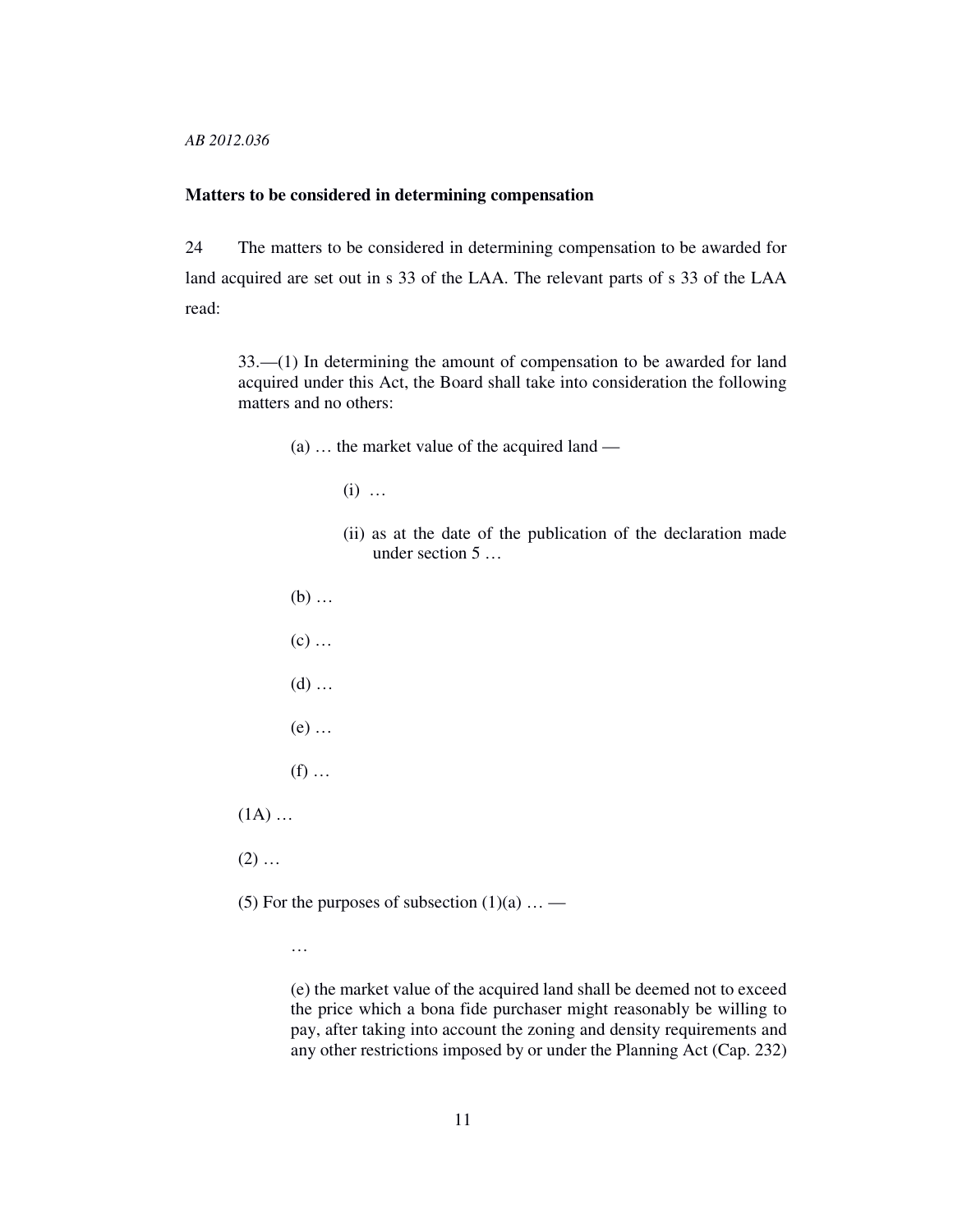as at the date of acquisition and any restrictive covenants in the title of the acquired land, and no account shall be taken of any potential value of the land for any other use more intensive than that permitted by or under the Planning Act as at the date of acquisition.

(6) For the purposes of this section, the date of acquisition of any land shall be the date of the publication of the notification under section 5(1) declaring that that land is needed for the purpose specified in the declaration.

25 Section 34 of the LAA sets out the matters that are to be disregarded in determining compensation.

26 Under s 25(3) of the LAA, the onus of proving that the award is inadequate lies on the Appellant.

27 As noted earlier, the parties agree that since the Appellant holds a leasehold interest, the appropriate compensation is to be determined by the Profit Rent methodology.

## **Our Decision**

### *Relevant date of valuation*

28 The Appellant contends that the relevant date of valuation should be the First Gazette Date (11 January 2011). The Appellant puts forth several arguments which may be summarised as follows:

1) Firstly, s 49 of the LAA provides the legal machinery for a person interested with the option to make a request to the Collector for the acquisition of the whole where only a part was initially acquired. This acquisition is an emanation or extension of the original acquisition of a part. Under the mechanism contemplated under s 49(1) of the LAA, there would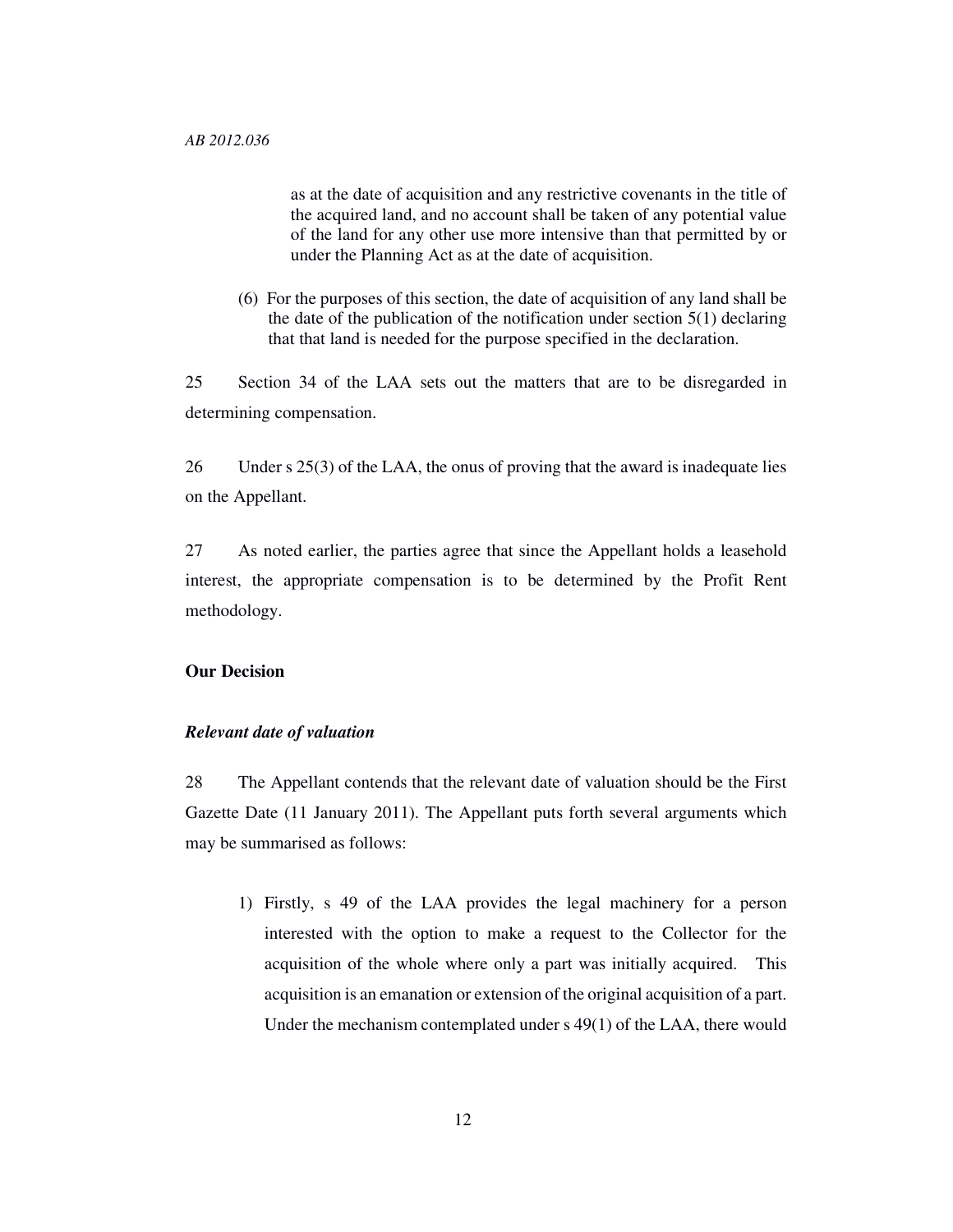be no break in the acquisition process and the intention to acquire the subject property subsists throughout the entire acquisition process.<sup>19</sup>

- 2) Secondly, based on Indian case law,<sup>20</sup> the compensation scheme under s 49(1) of the Indian LAA is merely an alternative to the compensation for injurious affection.21 As the Indian provisions are *in pari materia* with the equivalent provisions in the LAA, the Appellant contends that the bases for compensation for injurious affection under s 33(1)(d) of the LAA and an owner-initiated acquisition under s 49(1) of the LAA are interchangeable and should produce the same outcome. Therefore, the date of valuation should be based on the same date of the declaration for part of his land.<sup>22</sup>
- 3) Thirdly, reliance was placed on the Indian case of *The Special Tahsildar for Land Acquisition Municipal Cases, Madurai vs. G. Venkatesan and Ors.* AIR 1980 Mad 61 ("*G. Venkatesan*"). In that case, the Indian State Government had exercised its jurisdiction under s 49(2) of the Indian LAA and issued a direction to the Land Acquisition Officer to acquire the whole of the land of which the land first sought to be acquired formed a part. It was held that the entirety of the land should be valued based on the earlier date of acquisition. The Appellant submits that since s 49(1) of the LAA (owner-initiated acquisition) and s 50 of the LAA (Collector-initiated acquisition) are two sides of the same coin, the valuation date of the Acquired Land should likewise be based on the First Gazette Date.<sup>23</sup>

<sup>19</sup> Appellant's Closing Submissions (ACS) at paras 19-23.

<sup>20</sup> *Special Land Acquisition Officer, Mangalore vs Piadade Fernandes AIR* 1973 Kant 62, AIR 1973 Mys 62; *P.V.Lakshmi Ammal vs State of Madras And Anr.* AIR 1955 Mad 119, (1954) IIMJ 222; *State of Bihar v. Kundun Singh* AIR 1964 SC 350.

 $2<sup>1</sup>$  Appellant's Closing Submissions (ACS) at para 24.

 $22$  Appellant's Closing Submissions (ACS) at para 29.

<sup>23</sup> Appellant's Closing Submissions (ACS) at para 35.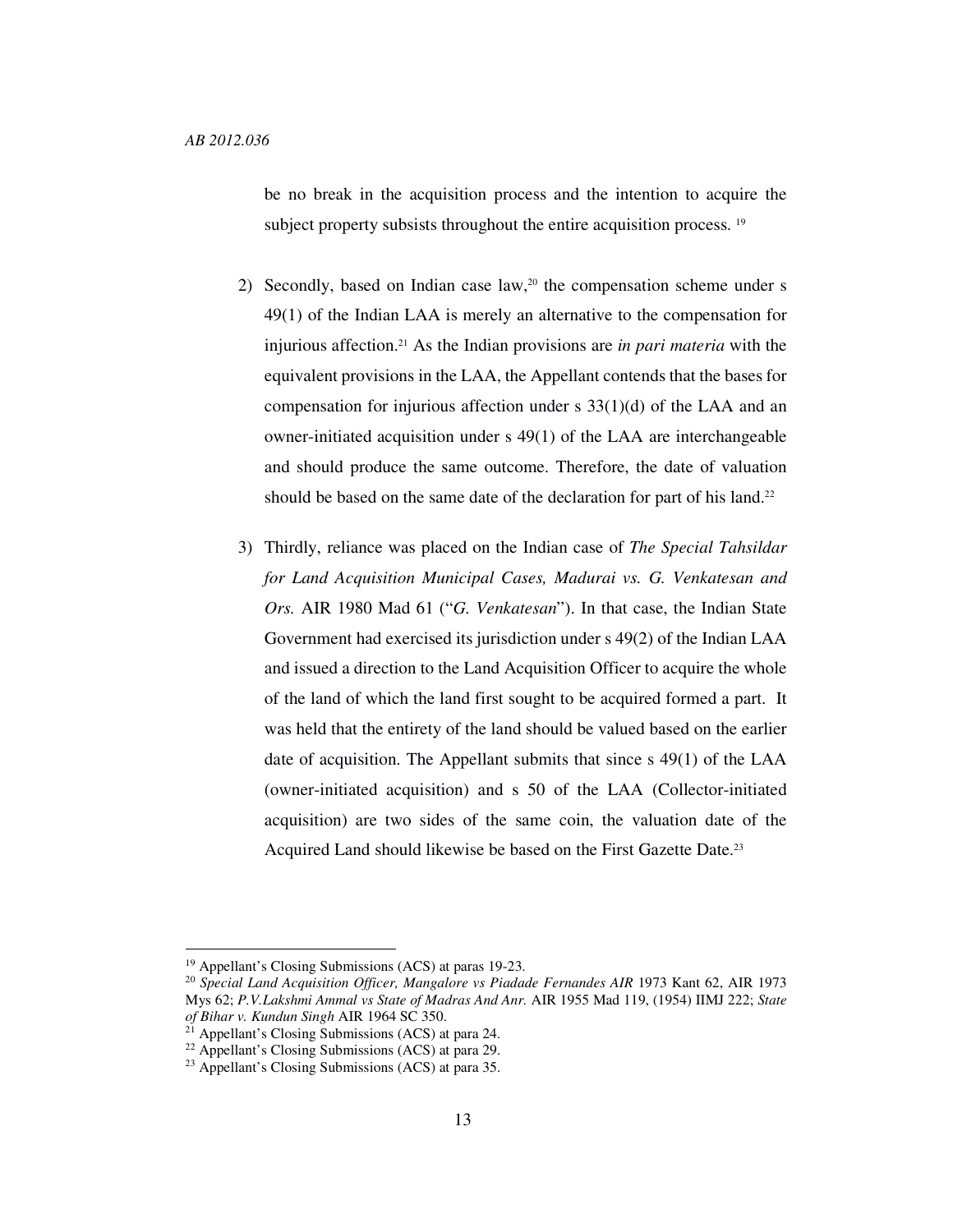4) Lastly, the Appellant submits that a principled application of the scheme of the Indian LAA or the LAA would also demand that the same valuation date be used whether or not it is the person interested that initiates the acquisition of the whole land under s 49(1) of the LAA, or the Collector who does so under s 50(1) of the LAA. If there was a discrepancy or misalignment in the dates of valuation, this could potentially provide an avenue for abuse by the party interested whose land is being part-acquired by cherry-picking the date of valuation which results in the most favourable valuation for him.<sup>24</sup>

29 The Collector submits that the relevant date of valuation should be the Second Gazette Date (8 February 2012). The Collector refers to the UK Privy Council decision in *Ma Sin and Ors v Collector of Rangoon* AIR 1929 PC 126 ("*Ma Sin*") as persuasive authority for the proposition that where there are two notifications pertaining to the same plot of land and when the latter notification stipulates that the former is cancelled, the latter date is the relevant date from which the valuation must be taken. In reaching this conclusion, the Privy Council had examined s 23(1) of the Indian LAA 1894 which is *in pari materia* with s 33(1) of the LAA. <sup>25</sup>

30 The Collector contends that the facts in *Ma Sin* are similar to the present case. Like *Ma Sin* where the Government announced that the first notification was cancelled, the Collector in this case had also made it clear to the Appellant by way of letter dated 4 January 201226 that the intention behind publishing the second notification was to have it supersede the first and restart the entire acquisition process due to RBC Dexia's request *via* their letter dated 29 July 2011.27 The material parts of the Collector's letter dated 4 January 2012 states:

<sup>24</sup> Appellant's Closing Submissions (ACS) at para 37.

<sup>&</sup>lt;sup>25</sup> Collector's Closing Submissions (RCS) at para 57.

<sup>26</sup> Affidavit of Yap Ai Cheng (YAC1) at p. 109.

<sup>&</sup>lt;sup>27</sup> Collector's Closing Submissions (RCS) at para 58; RBC Dexia's letter dated 29 July 2011, Affidavit of Evidence-in-Chief of Lee Hwee Chuan (LHC1) at pp. 22-25.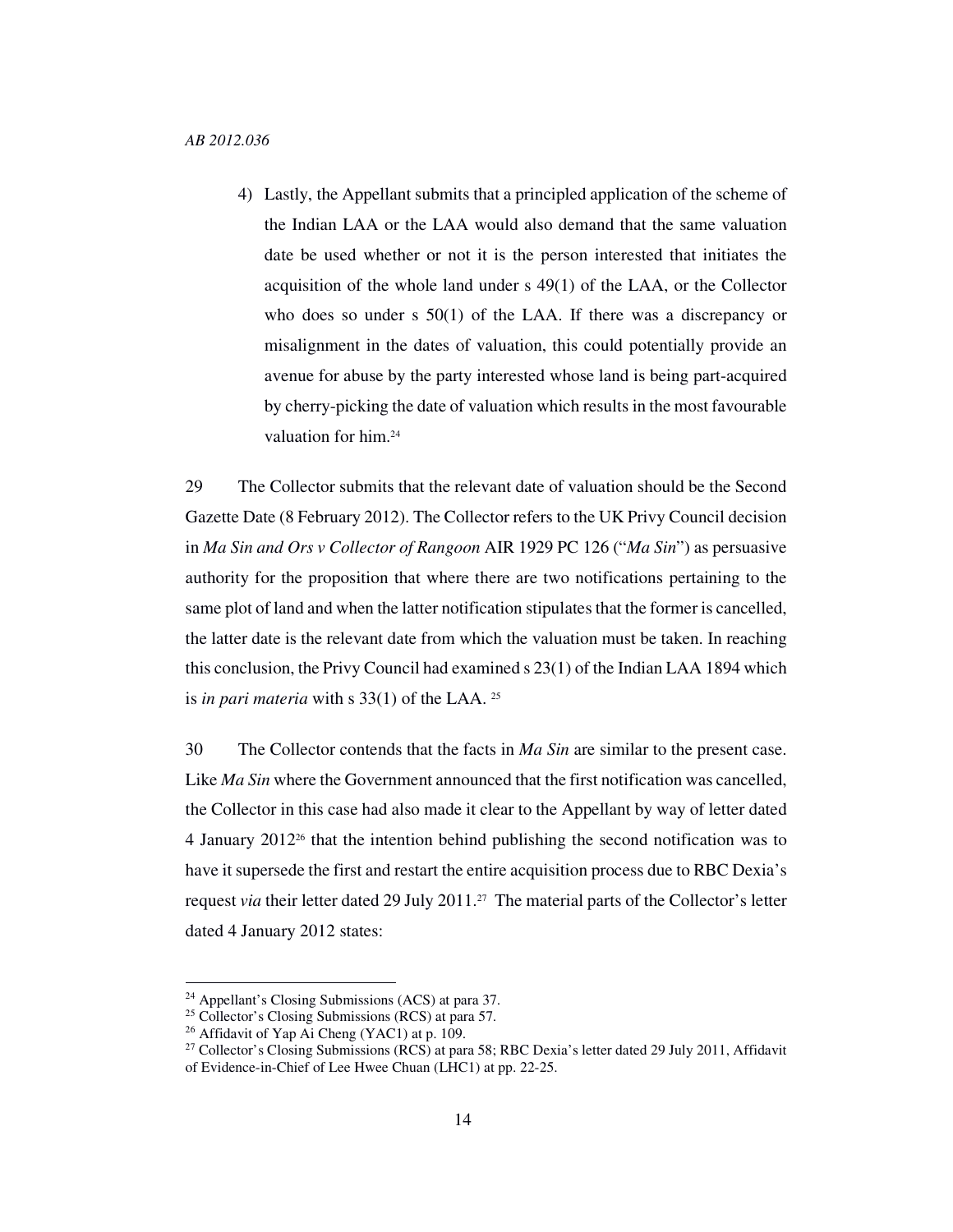3. A fresh notification under Section 5 of the Land Acquisition Act will be gazetted subsequently to acquire the entire full lot of 1289X Mk 7. We will also serve fresh notices under Section 8 of the Land Acquisition Act …

31 Having carefully considered the submissions by the parties, we set out our analysis and determination of the issue. As highlighted by the parties, the unique feature of the present case is that there were two s 5 notifications: the first notification was published in the Gazette on 11 January 2011, and the second notification was published in the Gazette on 8 February 2012. As the second notification was a result of the request by RBC Dexia pursuant to s 49 of the LAA, we begin by examining the provision.

32 The material parts of s 49 of the LAA read:

## **Owners who suffer substantial impairment in rights in land may require their land to be acquired**

49.  $-(1)$  The owner of any  $\dots$  any severed land may, by notice in writing given to the Collector, request the Government to acquire under this Act –

- *(a)* … the severed land (as the case may be) …
- *(b)* …

if the owner considers that he suffers substantial impairment of his rights in the lands in paragraphs *(a)* and *(b)* because of –

- (i) …
- (ii) …
- (iii) the severance arising from the acquisition under this Act of any other part of the owner's land.
- $(2)$  ...

(3) Any notice under this section is irrevocable once given to the Collector.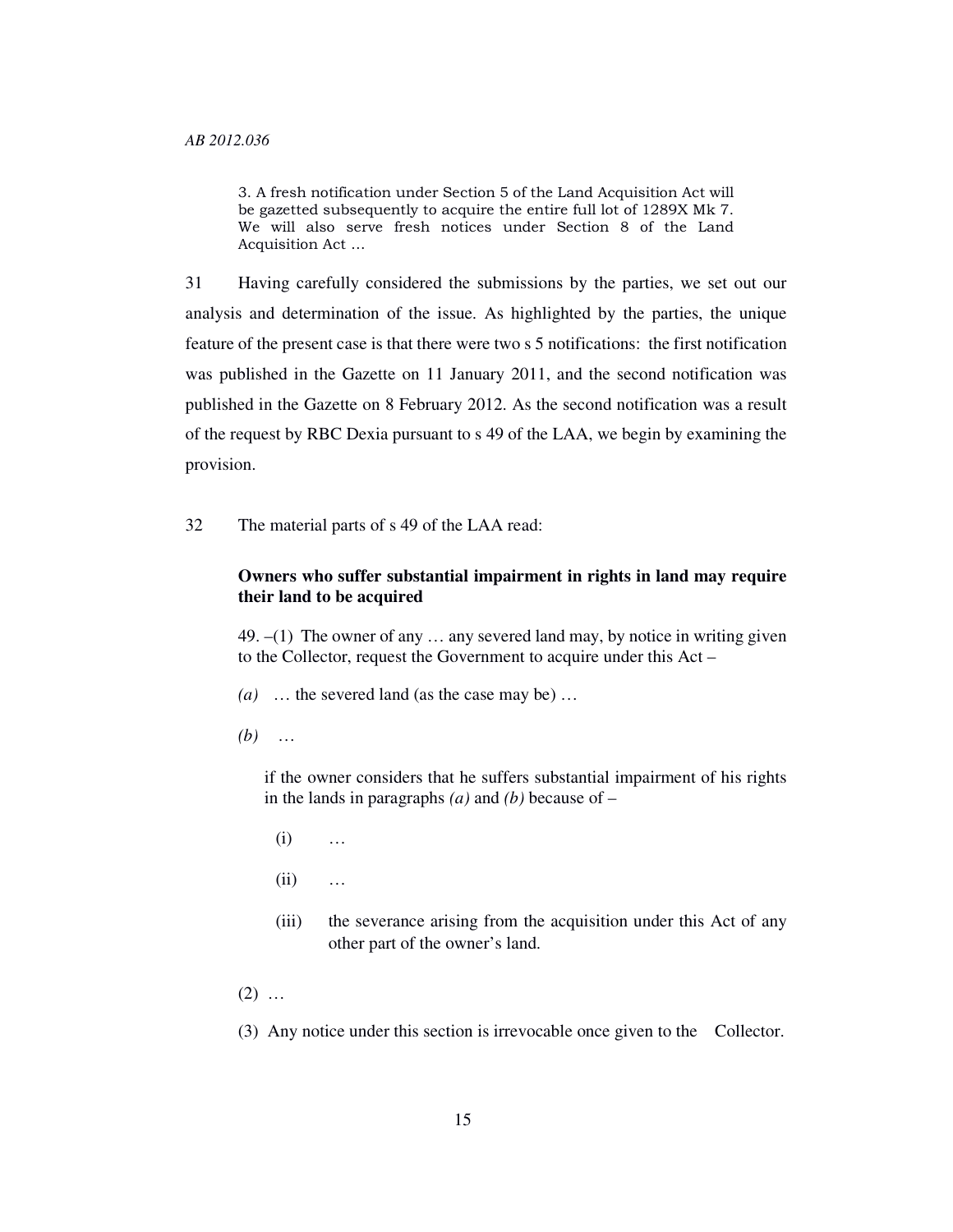- $(4)$  ...
- $(5)$  ...

33 Hence, s 49(1) of the LAA allows*, inter alia,* for the owner of a severed land to request the Government to acquire the severed land if the owner considers that he suffers substantial impairment of his rights in the severed land because of the severance arising from the acquisition under the LAA of any other part of the owner's land.

34 Section 49A(1) sets out the procedures and timelines for such owner-initiated acquisition. The material parts of s 49A(1) read:

#### **Owner-initiated acquisition**

49A.  $-(1)$  Upon receiving a notice under section 49(1) in relation to ... any severed land (as the case may be) … the Collector is to assess whether the owner of those lands suffers or does not suffer substantial impairment of his rights in those lands because of –

- *(a)* …
- *(b)* …
- *(c)* the severance arising from the acquisition under this Act of any other part of the owner's land.

(2) The President is to proceed under this Act to acquire the land that is the subject of a notice under section 49(1) as if the land was needed for a public purpose, if the Collector assesses that the owner of the land giving notice suffers substantial impairment of his rights in the land because of any of the circumstances described in subsection (1)*(a), (b)* or *(c).* 

(3) …

(4) A fresh notification or other proceedings under section 5, 6 or 8, as the case may be, shall be necessary for the acquisition of the land that is the subject of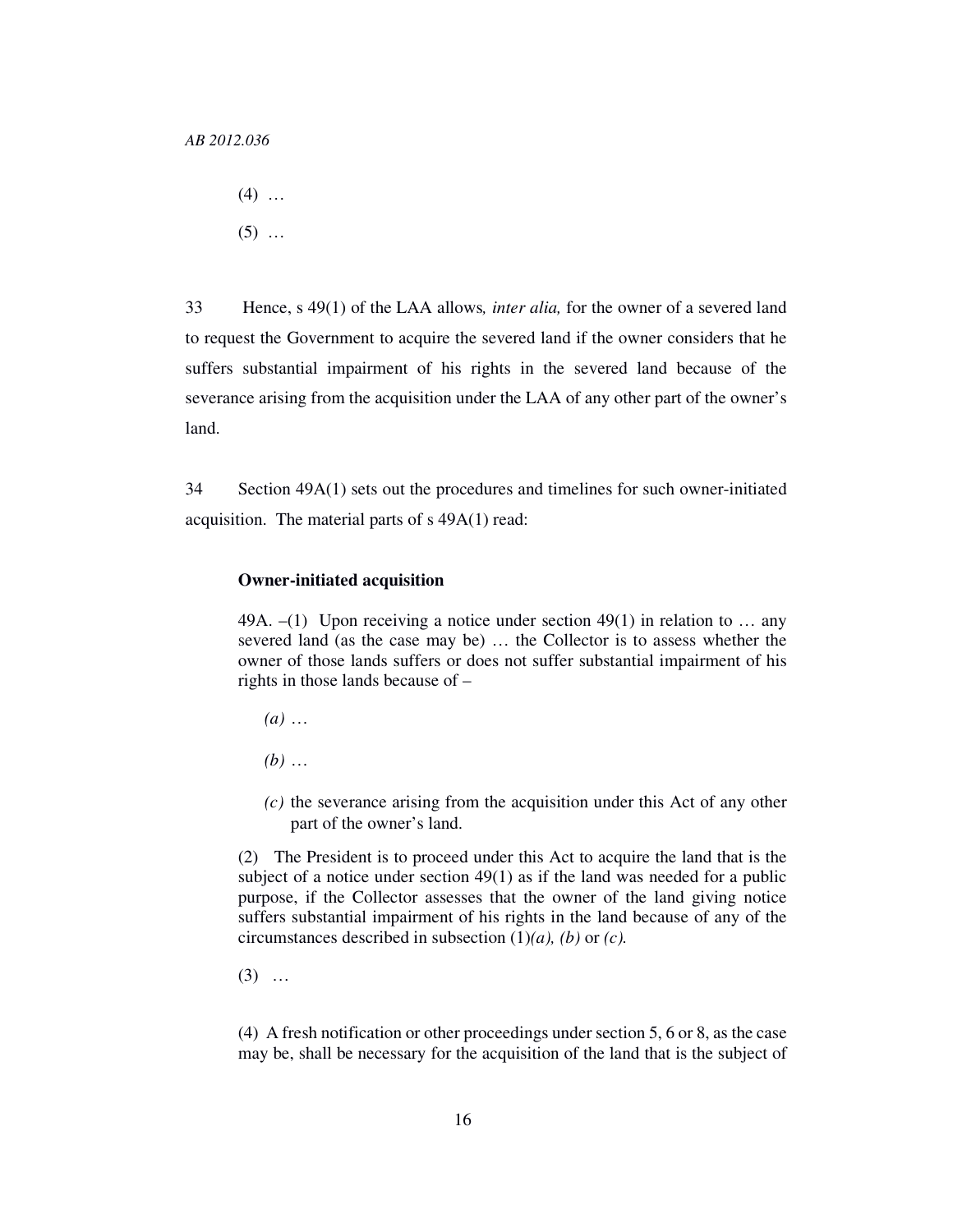a notice under section 49(1) and in respect of which subsection (5) does not apply.

(5) However, the President is not to proceed under this section to acquire any land that is the subject of a notice under section  $49(1)$  if –

*(a)* the notice is not given to the Collector within the claim period applicable to that land; or

- *(b)* the notice is given to the Collector-
	- $(i)$  …
	- (ii) for a notice that concerns severed land, after the Collector has made an award under section 10 for the acquisition under this Act of the other part of the owner's land so severed.
- $(6)$  ...

 $(7)$  ...

(8) For the purpose of this section, an owner of land suffers substantial impairment of his rights in the land if, and only if, the owner of the land or, if the owner is not in occupation of the land, any lawful occupier of the land –

- *(a)* is unable for a period of one year or longer, to use the land, and any land related thereto, according to –
	- (i) the zoning and density requirements and other restrictions imposed by or under the Planning Act (Cap. 232); and
	- (ii) any other restrictive covenants in the State title for the land and the land related thereto (if any); and
- *(b)* is displaced from the land and any land related thereto for a period of one year or longer,

solely by reason of any of the circumstances described in subsection (1)*(a), (b)* or *(c).*

(9) In this section –

"claim period" means –

- *(a)* … *(b)* …
	- *(c)* for any land remaining after any other part of the owner's land is severed because of an acquisition under this Act – one year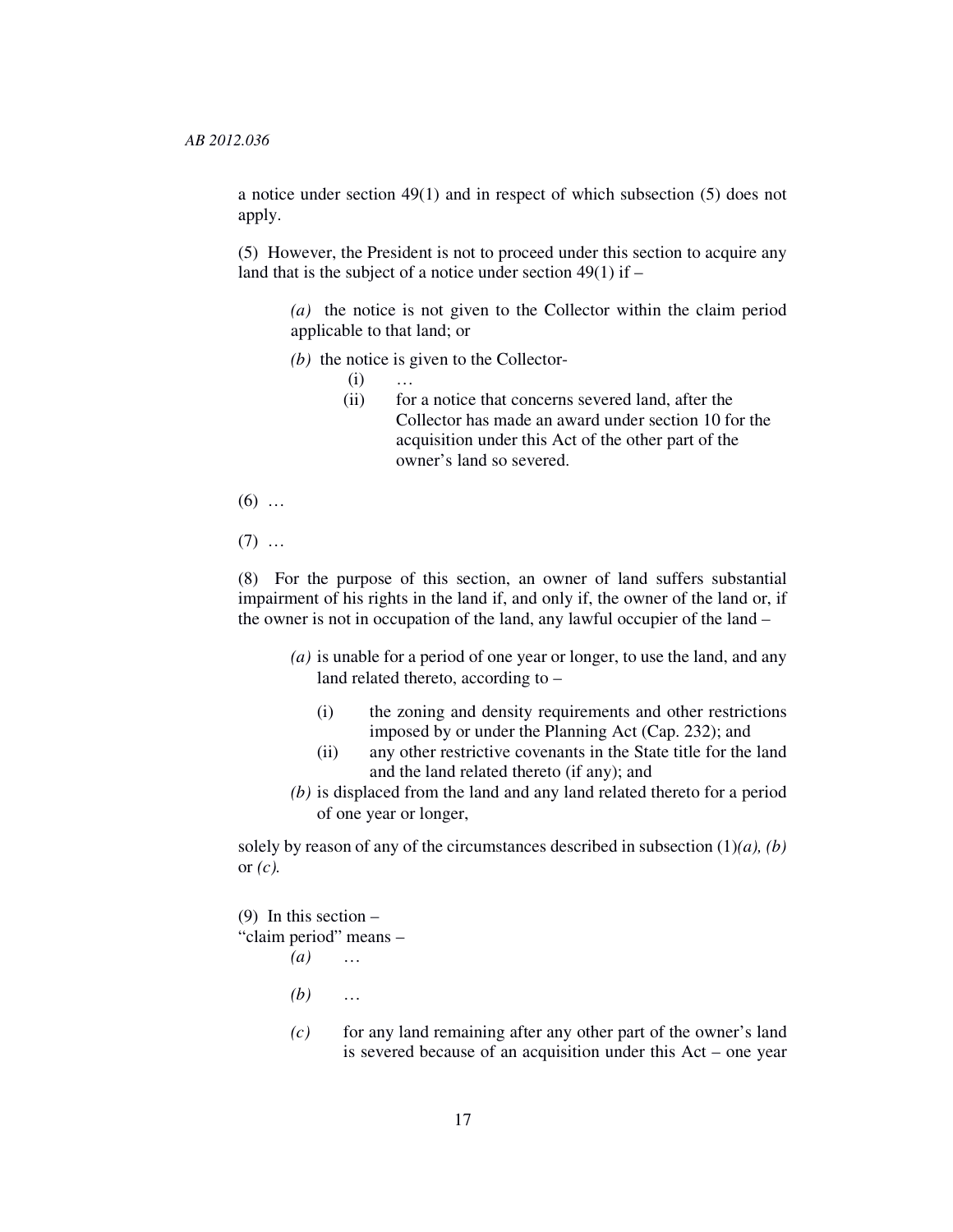starting from the date of acquisition for that other land so acquired;

"date of acquisition", for any land, airspace or subterranean space acquired under this Act, means the date of the publication of the notification under section 5(1) declaring that land, airspace or subterranean space is needed for the purpose specified in that declaration;

"displace", in relation to a person in occupation of any land, means being compelled to relocate the person's principal place of residence or business on that land as a result of –

- *(a)* …
- *(b)* …

…

*(c)* any severance;

"severance" means severing of land acquired under this Act from other land;

35 Of particular significance is s 49A(4) of the LAA which stipulates that a "fresh notification or other proceedings under section 5, 6 or 8, as the case may be, shall be necessary for the acquisition of the land that is the subject of a notice under s 49(1)". This may be contrasted with s 50(2) of the LAA which provides that "no fresh notification or other proceedings under sections 5, 6 and 8 shall be necessary" where the Collector acquires the whole or any additional portion of the land of which the land first sought to be acquired forms a part.

36 For ease of comparison, it would useful to set out s 50 of the LAA in full:

## **Acquisition of whole or any additional portion of land where compensation for severance is payable**

50.- (1) If any claim for compensation is made to a Collector holding an inquiry under section 10 by a person interested or his agent as provided by sections 15 and 33(1)*(c),* on account of the severing of the land to be acquired from his other land, or if, notwithstanding that no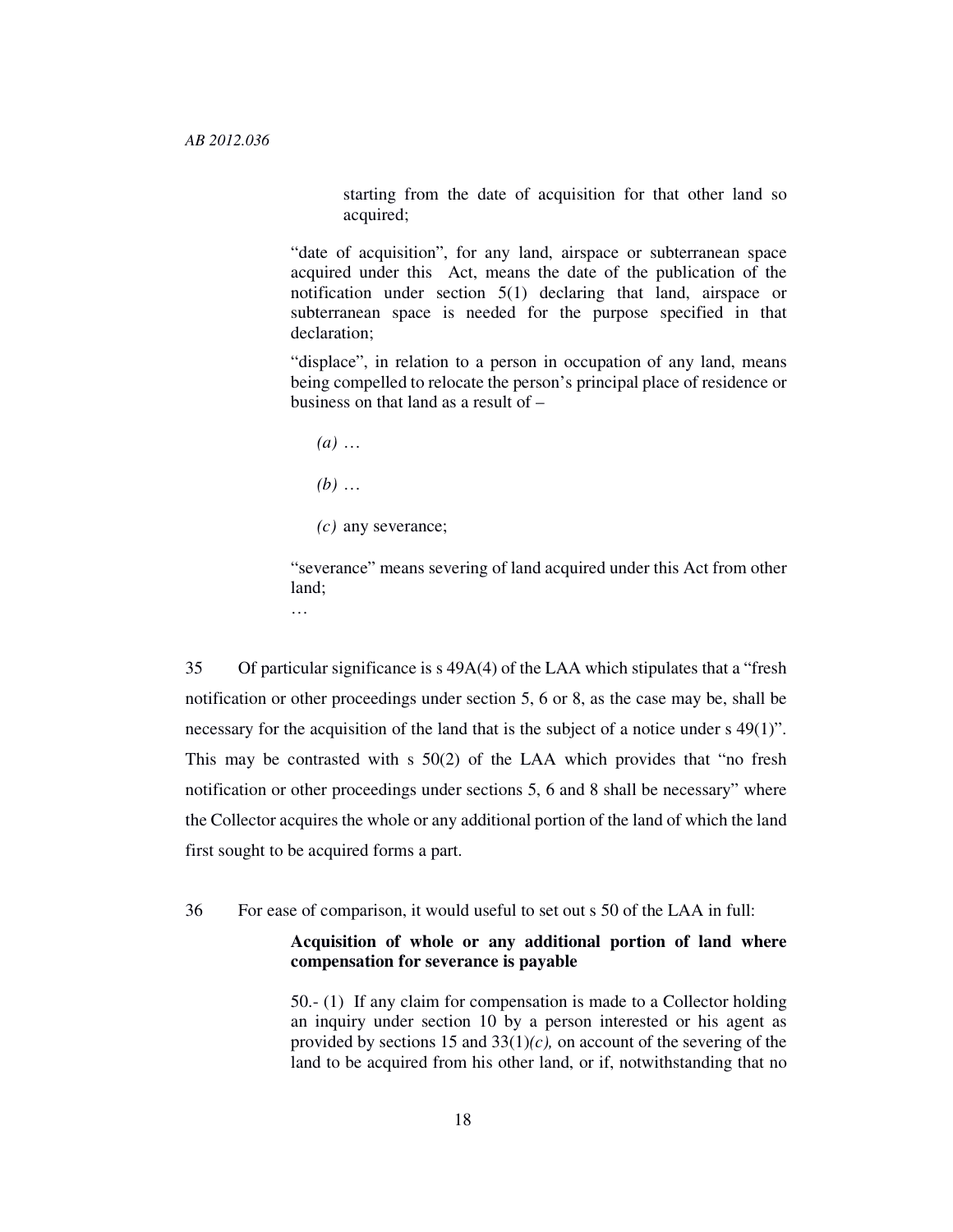such claim has been made, a Collector holding such an inquiry has certified under his hand that compensation as aforesaid is payable upon the acquisition, it shall be lawful for the President at any time before the Collector has made his award, to order the acquisition of the whole or any additional portion of the land of which the land first sought to be acquired forms a part.

(2) No fresh notification or other proceedings under sections 5,6 and 8 shall be necessary; but the Collector shall without delay furnish a copy of the order of the President to the person interested and shall thereafter proceed to make his award under section 10 as if the whole or any additional portion of the land specified in the order of the President were the subject of the initial notification under section 5.

37 Pursuant to s 50(2) of the LAA, the whole or any additional portion of the land acquired by the Collector shall be treated as if they were "the subject of the initial notification under section 5". This means that the date of valuation in determining compensation is the date of the initial notification. In contrast, there is no similar provision in s 49/s 49A of the LAA.

38 It is clear from the above that there are distinct differences between s 49 and s 50 of the LAA. In our respectful view, it is erroneous for the Appellant to assert that they are "two sides of the same coin" when they are in actual fact two very different coins, so to speak. As noted earlier, s 49A(4) stipulates that a "fresh notification or other proceedings under s 5, 6 or 8 as the case may be, shall be necessary for the acquisition of the land which is the subject of a notice under section 49(1)". In essence, this requires the acquisition process to be started anew. By implication, the previous notification and proceedings would be superseded by the fresh notification and proceedings. Applying  $s$  33(1)(a) of the LAA, the correct date of the valuation would be the date of the publication of the fresh s 5 notification.

39 In the present case, the Collector had informed RBC Dexia that a fresh notification under s 5 would be gazetted to acquire the whole land and fresh notices under s 8 of the LAA would be served. Following that, a fresh notification acquiring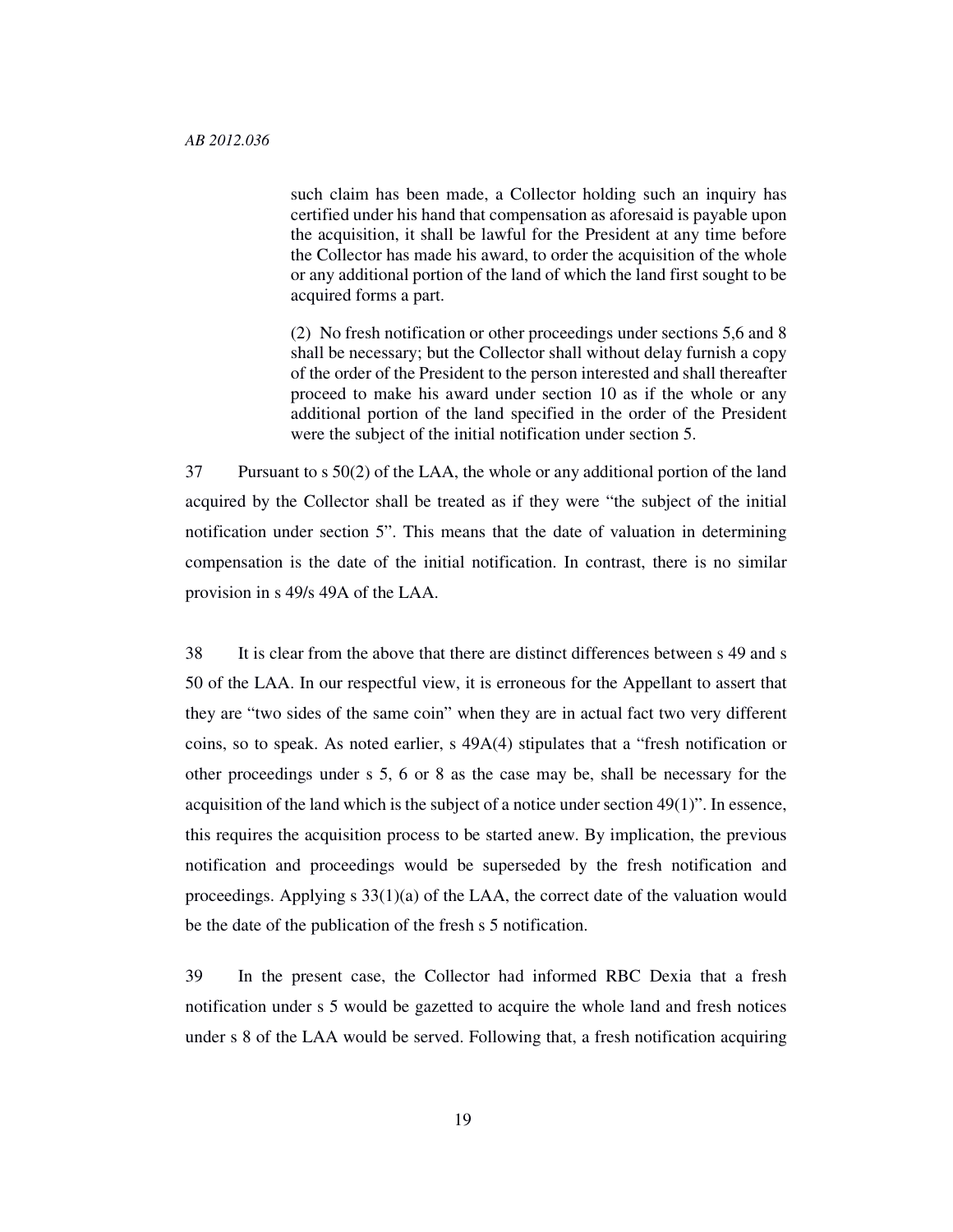the entire lot was published on 8 February 2012, i.e. the Second Gazette Date. We note that the approach taken by the Collector is consistent with s 49A(4) of the LAA. Accordingly, we find that the relevant date of valuation for the leased premises is the Second Gazette Date.

40 Before moving on, we should make a brief observation with regard to the Appellant's proposition that the compensation in an owner-initiated acquisition under s 49(1) should be valued on the same basis and produce the same outcome as a compensation for injurious affection under s  $33(1)(d)$ . There is no necessity to go into a detailed analysis of the issue save only to point out that in an injurious affection claim under s 33(1)(d), the owner retains ownership of the severed land even after an award of compensation for injurious affection whereas in the case of an owner-initiated acquisition under s 49(1), the owner relinquishes ownership of the whole land. For this reason alone, the proposition is clearly untenable.

### *Relevant GFA*

-

41 As a preliminary step to the determination of the Profit Rent, the rent being paid by the Appellant to RBC Dexia will first have to be ascertained (see paragraph 17 above). The Appellant refers to this as the "total occupation costs" whilst the Collector refers to this as "the passing rent". The Appellant submits that notwithstanding the difference in the terminology, the crux here is to determine the total costs that the Appellant had to pay under the Lease so that it can be put on as equal a footing when compared to the total costs that have to be paid for the comparables.<sup>28</sup>

42 It is not in dispute that in determining the total costs that the Appellant had to pay under the Lease, one of the components is the actual rent paid by the Appellant to RBC Dexia. It is also not disputed that as at the date of the Second Gazette notification i.e. 8 February 2012, the actual rent paid by the Appellant was \$507,364.93 per

<sup>28</sup> Appellant's Closing Submissions (ACS) at paras 81-82.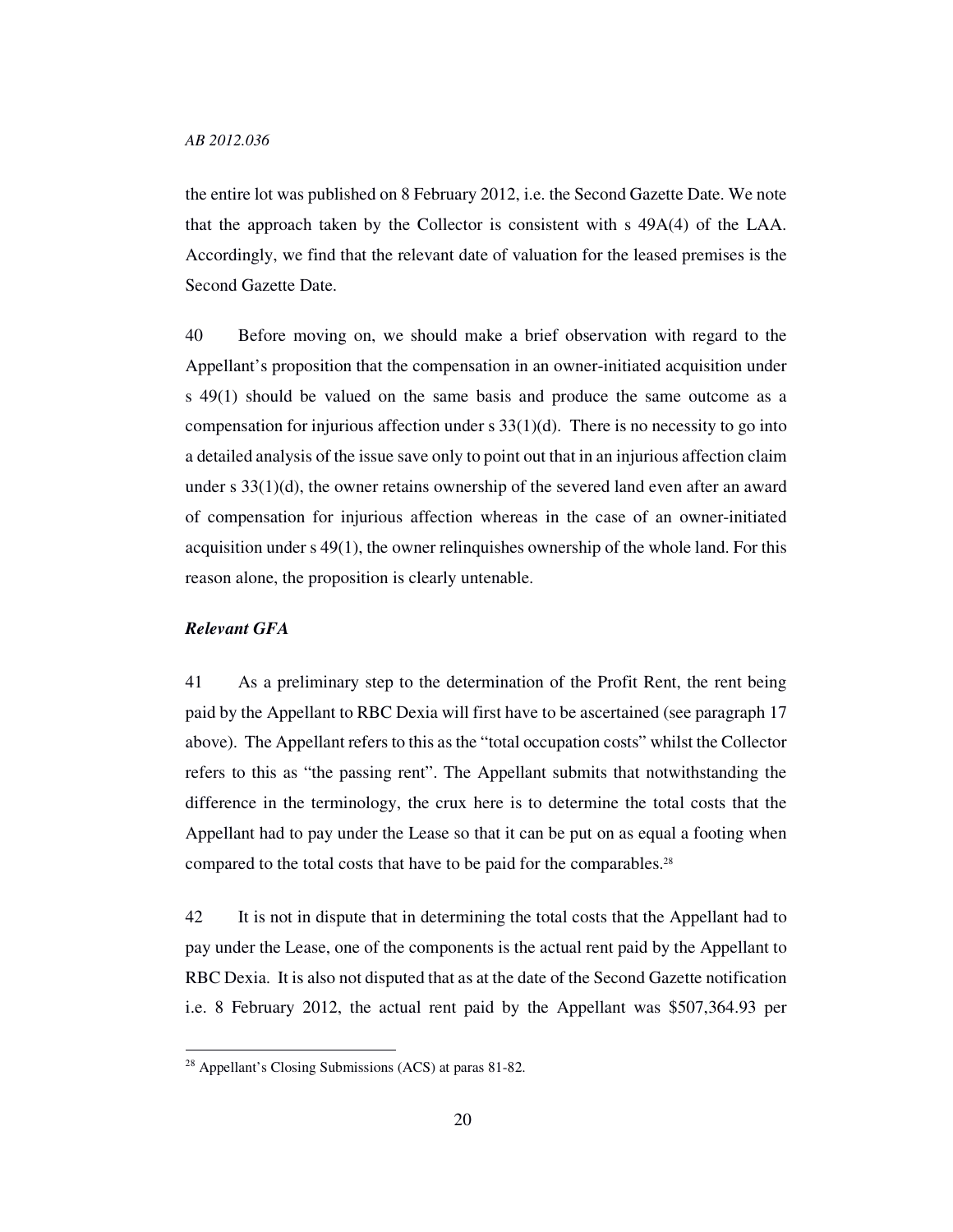month.<sup>29</sup> Under the supplemental lease agreement dated 13 July 2007, the monthly rental was revised and amended to \$474,172.83 per month with effect from 1 August 2007 subject to a rental escalation of 7% on the commencement of the fourth year and a further 7% on the commencement of the seventh year of the term commencement date,<sup>30</sup> i.e. 25 July 2006.<sup>31</sup> The sum of \$507,364.93 payable on 8 February 2012 represents a 7% increase of \$474,172.83.

43 In commercial and industrial properties, the unit of comparison is expressed in price per square foot or square metre: see *N Khublall, Compulsory Land Acquisition Singapore and Malaysia (Second Edition)* ("*Khublall*") at page 139. In the present case, we shall for ease of reference refer to the contracted rent per month expressed in per square metre as the "unit rent".

44 In determining the unit rent, the Appellant had adopted an "equivalent GFA" of the buildings of 73,976.79 sqm.32 Based on this approach, the unit rent paid by the Appellant would be \$6.86 psm/month (\$507,364.93 per month/73,976.79 sqm).

45 The Appellant's valuer Ms Chua explained the concept of the equivalent GFA as follows: 33

I note that the Respondent's Valuers have utilised the figure of 53,368 sq m as the GFA of the buildings in the computation of the per sq m per month contracted rent which is payable to Cambridge by the Appellant. I would like to point out that the GFA of 53,368.3 sq m represents the highest gross floor area of the buildings on the Acquired Land as approved by the Urban Redevelopment Authority.

In my 10 March 2016 Valuation Report and the January 2011 Profit Rent Computations, I have taken into consideration the fact that Block 7 has a height of approximately 33m and houses the Appellant's automated storage and retrieval system ("ASRS"). I understand that following the further checks by Ms Yap, the height of the Block 7 is approximately 31.5m and not 33m. This difference of 1.5m does not

<sup>29</sup> Affidavit of Chua Beng Ee (CBE1) at p.25.

 $30$  See the supplemental lease agreement exhibited in the Affidavit of Yap Ai Cheng (YAC1) at p.86.

<sup>&</sup>lt;sup>31</sup> See the original lease agreement exhibited in the Affidavit of Yap Ai Cheng (YAC1) at p.28.

<sup>32</sup> Affidavit of Chua Beng Ee (CBE1) at p.15.

<sup>33</sup> Affidavit of Chua Beng Ee (CBE2) at paras 14-15.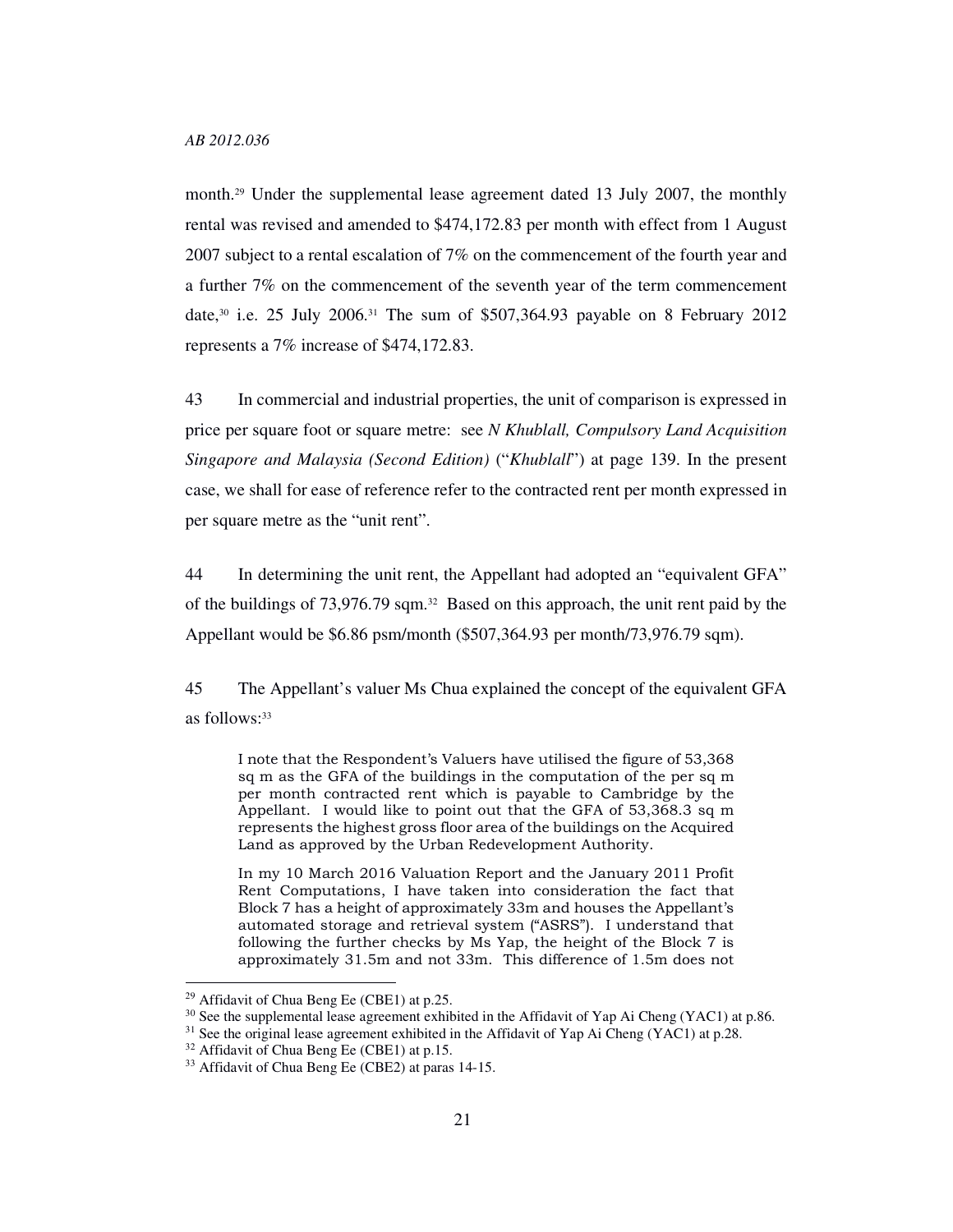affect the valuation in my 10 March 2016 Valuation and January 2011 Profit Rent Computations. In any case, given its height, Block 7 and the ASRS contains the equivalent of 4 levels of storage capacity of a typical industrial building with a stud height of about 8 metres high. As set out in the January 2011 Profit Rent Computations, the adjustment for the high stud height of Block 7 is done through multiplying the ground floor area of Block 7 by 4 in arriving at the total "equivalent" GFA of the buildings of 73,976.79 sq m. I am of the view that any lessee would take into consideration the fact that Block 7 contains the equivalent of 4 levels of storage capacity in rationalising the gross rent that would be payable to the landlord. As such, the highest gross area of 53,368.3 sq m (as referred to by the Respondent's Valuers) is not representative of the actual space that is being leased by the Appellant and should not be utilised (without further adjustment) in the computation of the per sq m per month contracted rent which is payable to Cambridge as the Respondent's Valuers have done.

(emphasis in bold added)

46 The concept of the equivalent GFA, as explained by Ms Chua in the part in bold above, is based on a hypothetical lessee. This is reiterated in the Appellant's Closing Submissions (ACS) the material parts of which state as follows:

We submit that the Appellant's reliance on the equivalent GFA of the buildings on the Acquired Land of 73,976.79 sq m is clearly supported by an application of the market value hypothesis test …<sup>34</sup>

Based on the test enunciated in Spencer, the hypothetical willing buyer (or lessee) and willing seller (or landlord) are envisaged to be persons who are conversant with the subject and who are cognisant of all circumstances which might affect the subject's value. In the present case, the hypothetical rental market for the Acquired Land is not any person on the street, and is confined to those who are in the warehousing industry that are engaged in the demand and supply of warehouse buildings …<sup>35</sup>

In the particular context of block 7, which has been agreed by parties to this appeal to have been built to accommodate an ASRS system, the group of hypothetical lessees must also include lessees who are desirous of implementing an ASRS system and who would be able to maximise the 30.2m in height of block 7 …<sup>36</sup>

In the case of  $ExxonMobil$  Asia Pacific Pte Ltd  $v$  The Collector of Land Revenue ab 2012.035 ("ExxonMobil"), this Honourable Board has also recognised at [38] of the judgment that a party whose land is being

<sup>34</sup> Appellant's Closing Submissions (ACS) at para 43.

<sup>&</sup>lt;sup>35</sup> Appellant's Closing Submissions (ACS) at para 46.

<sup>36</sup> Appellant's Closing Submissions (ACS) at para 47.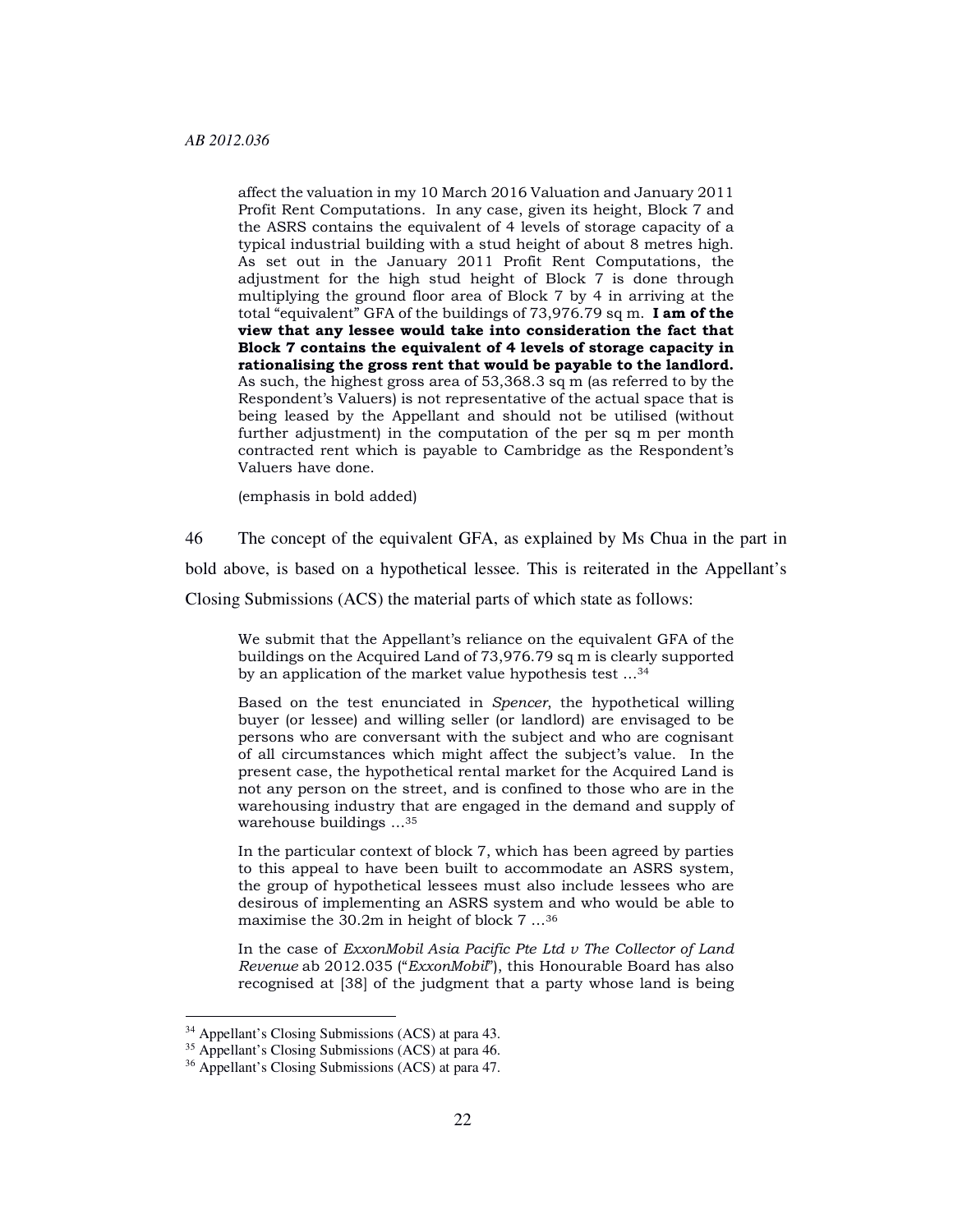acquired could itself even be considered a bona fide purchaser in the hypothetical market analysis. Based on ExxonMobil, even the Appellant, who is in the warehousing business and is concerned about the maximisation of pallet or storage capacities through the use of the ASRS, may also be considered as a potential hypothetical lessee for the Acquired Land.<sup>37</sup>

47 In our respectful view, the hypothetical market analysis relied upon by the Appellant and its valuer to justify their use of the equivalent GFA is misconceived. As Ms Chua herself has explained, the first step in ascertaining the Profit Rent is to determine "the rent being paid by the lessee under the lease agreement" (see paragraph 17 above). This is a factual matter which does not involve any hypothetical analysis. Indeed, it is wholly irrelevant what a hypothetical lessee would have paid. What is required is the actual rent paid by the Appellant - not a hypothetical rent paid by a hypothetical lessee based on a hypothetical market analysis.

48 Factually, under the lease agreement dated 25 July 2006, the Appellant and RBC Dexia had agreed on a monthly rent of \$454,000 for the "Demised Premises" (defined in the lease agreement as the buildings erected on the land) commencing 25 July 2006.38 It is also clear that the rent was computed by reference to the GFA of the buildings (which at the time of the lease agreement was estimated to be "approximately 53,000 square metres"39). This is evident from Clause C2 of the lease agreement which states explicitly as follows:<sup>40</sup>

#### C2. GROSS FLOOR AREA AND DUE DILIGENCE

Upon final due diligence and determination of the gross floor area of the Building by the Landlord's consultants, the actual Rent and actual Security Deposit shall be computed by reference to the gross floor area as finally determined, such revision to take effect from the commencement of the Term Provided that the Rent shall not be adjusted if upon final due diligence the variance in the gross floor area as finally determined does not exceed three per cent (3%) of 53,000 square metres. For the purpose of computation, the adjustment to

<sup>37</sup> Appellant's Closing Submissions (ACS) at para 48.

<sup>38</sup> See lease agreement dated 25 July 2006 exhibited in the Affidavit of Yap Ai Cheng (YAC1) at p. 29. <sup>39</sup> See definition of "Property" at p.2 of the lease agreement exhibited in the Affidavit of Yap Ai Cheng (YAC1) at p.27.

<sup>40</sup> See Affidavit of Yap Ai Cheng (YAC1) at p.30.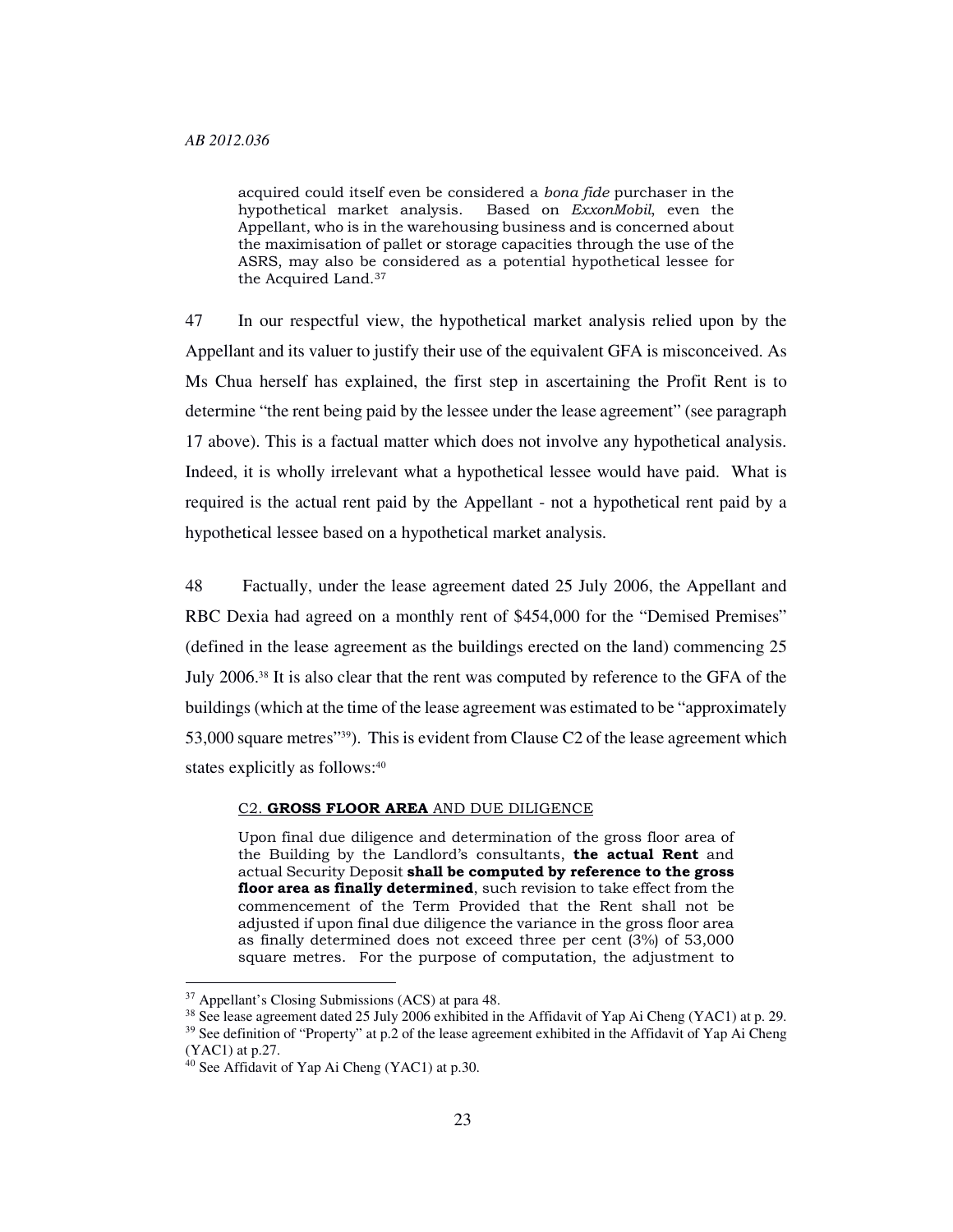the Rent shall be made on the basis of Dollars Eight and Cents Fifty-Seven (\$8.57) per square metre per month …

(emphasis in bold added)

49 The unit rent of \$8.57 psm/month in Clause C2 is derived by taking the monthly rent of \$454,000 and dividing it by the estimated GFA of 53,000 square metre. Therefore, the use of the equivalent GFA by the Appellant's valuer Ms Chua to compute the unit rent payable by the Appellant under the lease agreement is devoid of any factual basis.

50 When the Board sought clarification from the experts as to whether it is the industry norm for warehouse rental quotations to be given in equivalent GFA, Ms Chua's evidence was as follows:<sup>41</sup>

It's usually the actual GFA, yah, because I mean the reason why we have the equivalent storage capacity or the equivalent GFA is because of these ASRS buildings and there are not that many ASRS building around for rental, yah.

51 It is clear from the above that the use of the equivalent GFA by Ms Chua as a unit value in warehouse rental is not reflective of the industry practice. In fact, we note that none of the rental quotations received by the Appellant in 2011 and 2012 when it was looking for alternative premises were in terms of the equivalent GFA.<sup>42</sup> Similarly, none of the five rental comparables relied upon by the Appellant to estimate the market rental were in terms of the equivalent GFA.<sup>43</sup>

52 Whilst Ms Chua appears to suggest that ASRS buildings are the exceptions, she did not provide any actual example where the unit rent was quoted in terms of the equivalent GFA. In fact, the leased premises - the sole example of a lease with an ASRS building - contradicts all that she is asserting. There is nothing in the lease agreement dated 25 July 2006 nor in the supplemental lease agreement dated 12 July

<sup>41</sup> Transcript of proceedings ("TS") Day 2 at pp. 17-29.

<sup>&</sup>lt;sup>42</sup> Affidavit of Yap Ai Cheng (YAC1) at para 13; Agreed Bundle of Documents (ABOD1) at Tab 27.

<sup>43</sup> Experts' List of Agreed and Disputed Issues (EL) at p.6.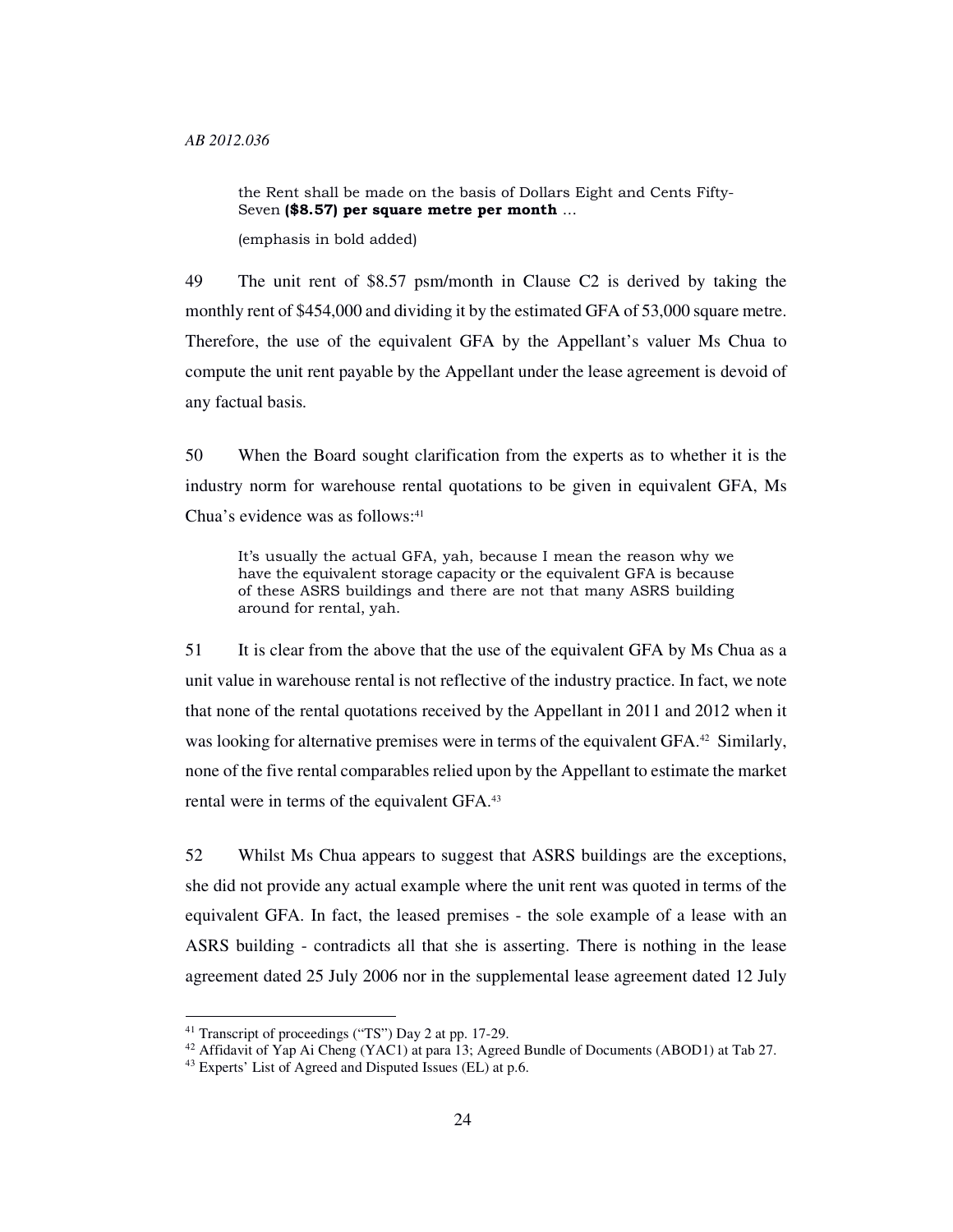2007 that even vaguely suggests that the contracting parties had contemplated the use of the equivalent GFA to determine the monthly rent or that they had even applied their mind to such fundamental questions as to how the equivalent GFA was to be computed. In our respectful view, it would be fundamentally wrong for Ms Chua to adopt a different method of computing the unit rent when that was not even contemplated by the parties. The unit rent so derived would not be an accurate representation of the true state of affairs.

53 In summary, the unit rent being paid by the Appellant should simply be based on what the parties had actually agreed upon. It is clear from the Lease that the unit rent is based on the GFA of the leased premises. According to the URA's latest records as of 9 October 2009, the highest GFA of the Acquired Land is 53,368.3 square metres.44 As the URA did not grant any planning approval for any development applications in respect of the Acquired Land between October 2009 and 8 February 2012,45 we agree with the Collector that this is the objective rate to apply in respect of the leased premises.<sup>46</sup>

### *Total Occupation Costs / Passing Rent*

#### *Whether maintenance and repairs should be excluded*

54 The lease agreement dated 25 July 2006 between the Appellant and RBC Dexia is a sale and leaseback ("SLB") agreement. The Appellant had sold its interest in the Acquired Land to RBC Dexia as trustee of Cambridge Industrial Trust and RBC Dexia

<sup>44</sup> Affidavit of Evidence-in-Chief of Lee Hwee Chuan (LHC1) at Tab 8. Although the Appellant's Surveyor's GFA is 203.47 sqm less than the URA's GFA, the Appellant is agreeable in-principle to the use of URA's GFA of 53,368.3 sqm for the purpose of valuing the Appellant's interest as a lessee: see Affidavit of Yap Ai Cheng (YAP3) at para 8.

<sup>45</sup> Reply Affidavit of Ee Kong Han Daniel (DE2) at p.4.

<sup>46</sup> Collector's Closing Submissions at p.73.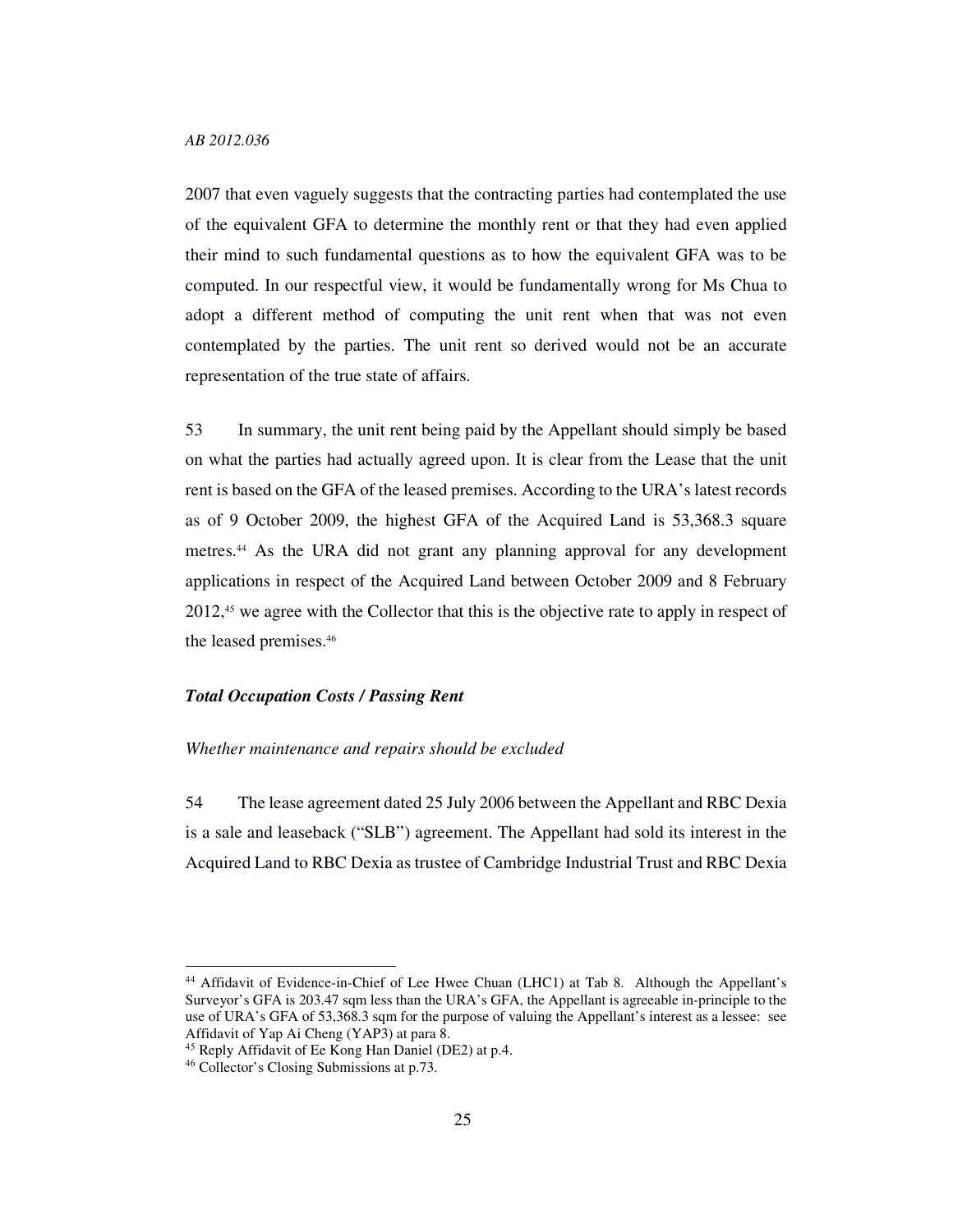### *AB 2012.036*

granted the Appellant a lease of the "Demised Premises" for a term of 10 years commencing 25 July 2006 with an option to renew for a further term of 5 years.<sup>47</sup>

55 According to the valuer for the Collector Mr Ee Kong Han Daniel ("Mr Ee") of Savills Valuation and Professional Services (S) Pte Ltd ("Savills"), the contracted rent payable by the Appellant to RBC Dexia under the lease agreement is on a "triple net basis" which means the Appellant pays JTC land rent and property tax and covers the cost of property maintenance, repairs and insurance during the term of its lease.<sup>48</sup> As the prevailing market rental of non-SLB transactions is typically calculated on a "gross rent basis" (whereby the landlord pays the JTC land rent, property tax and the costs of property maintenance, repairs and insurance), there is a need to make upward adjustments to the contracted rent (which is on a "triple net basis") so that it can be compared on the same basis as the prevailing market rent (which is on a "gross rent basis").<sup>49</sup>

56 This is not disputed by the Appellant except that its valuer Ms Chua took the view that the cost of property maintenance and repairs should not be taken into consideration as this component is irrelevant where the entire property is being leased. According to Ms Chua, the cost of property maintenance and repairs may feature in the case where part of a communal development is leased such that maintenance contributions have to be paid by the lessee for the use and upkeep of the common property in the development. Ms Chua claims that the Appellant is the sole lessee of the Acquired Land<sup>50</sup> and "[e]verything within the rental premises, it's always the tenant's responsibility."<sup>51</sup>

<sup>&</sup>lt;sup>47</sup> See preamble in the lease agreement dated 25 July 2006 at p.26 of the Affidavit of Yap Ai Cheng (YAC1).

<sup>48</sup> Affidavit of Evidence-in-Chief of Ee Kong Han Daniel (DE1) at para 12.

<sup>49</sup> Affidavit of Evidence-in-Chief of Ee Kong Han Daniel (DE1) at para 13.

<sup>50</sup> Affidavit of Chua Beng Ee (CBE2) at para 7; see also Appellant's Closing Submissions (ACS) at paras 82, 89, 91, 94.

 $51$  TS Day 2 at p. 44.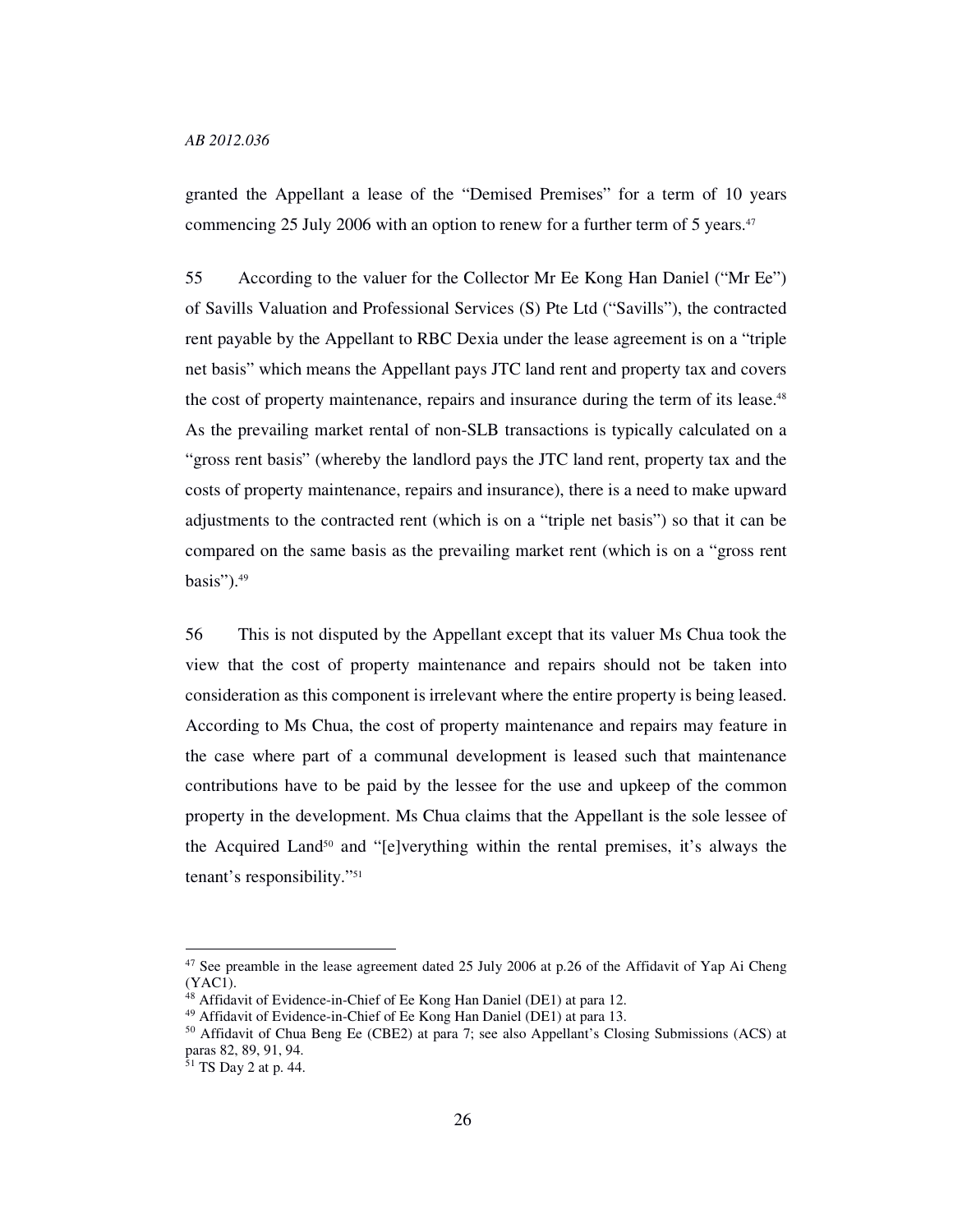57 However, it is clear to us that Ms Chua's claim is factually and legally incorrect. The preamble in the lease agreement dated 25 July 2006 states as follows:

WHEREAS:

- (A) By a Purchase Agreement dated 25 JUL 2006 between the Tenant as Vendor and the Landlord as Purchaser, the Tenant had sold its interest in the Property (defined below) to the Landlord.
- (B) It was a term of the Purchase Agreement that the Landlord shall grant the Tenant a lease of the Demised Premises (defined **below**) on the terms and subject to the conditions in this Lease.

(emphasis in bold added)

58 The relevant definitions under Clause A1 state as follows:

Building means the building erected on the Property known as 30 Tuas Road, Singapore.

Demised Premises means the Building.

Property means the land and the Building, with a leasehold title of 30 years commencing from 1 July 1979 (and the Tenant has fulfilled the fixed investment criteria for an extension for another 30 years pursuant to the terms of the Head Lease), and within the Building, and a gross floor area of approximately 53,000 square metres (which includes alteration and addition works to the office block), comprised in Government Resurvey Lot 1289X Mukim 7, and M&E Equipment.

59 The terms of the lease agreement reproduced above show clearly that the Appellant had sold the "Property" (which is the Acquired Land 1289X Mukim 7) to RBC Dexia and the leaseback is only in respect of the "Demised Premises" (which is the building erected on the "Property") and not the entire property as erroneously asserted by Ms Chua. Hence, Ms Chua's basis for excluding the cost of external property maintenance and repairs is in clear disregard of the terms of the Lease.

60 Under the Lease, there are "common areas" and areas outside of the Building for which the Appellant was responsible for the repair and maintenance. In particular, Clause D8.1 provides as follows: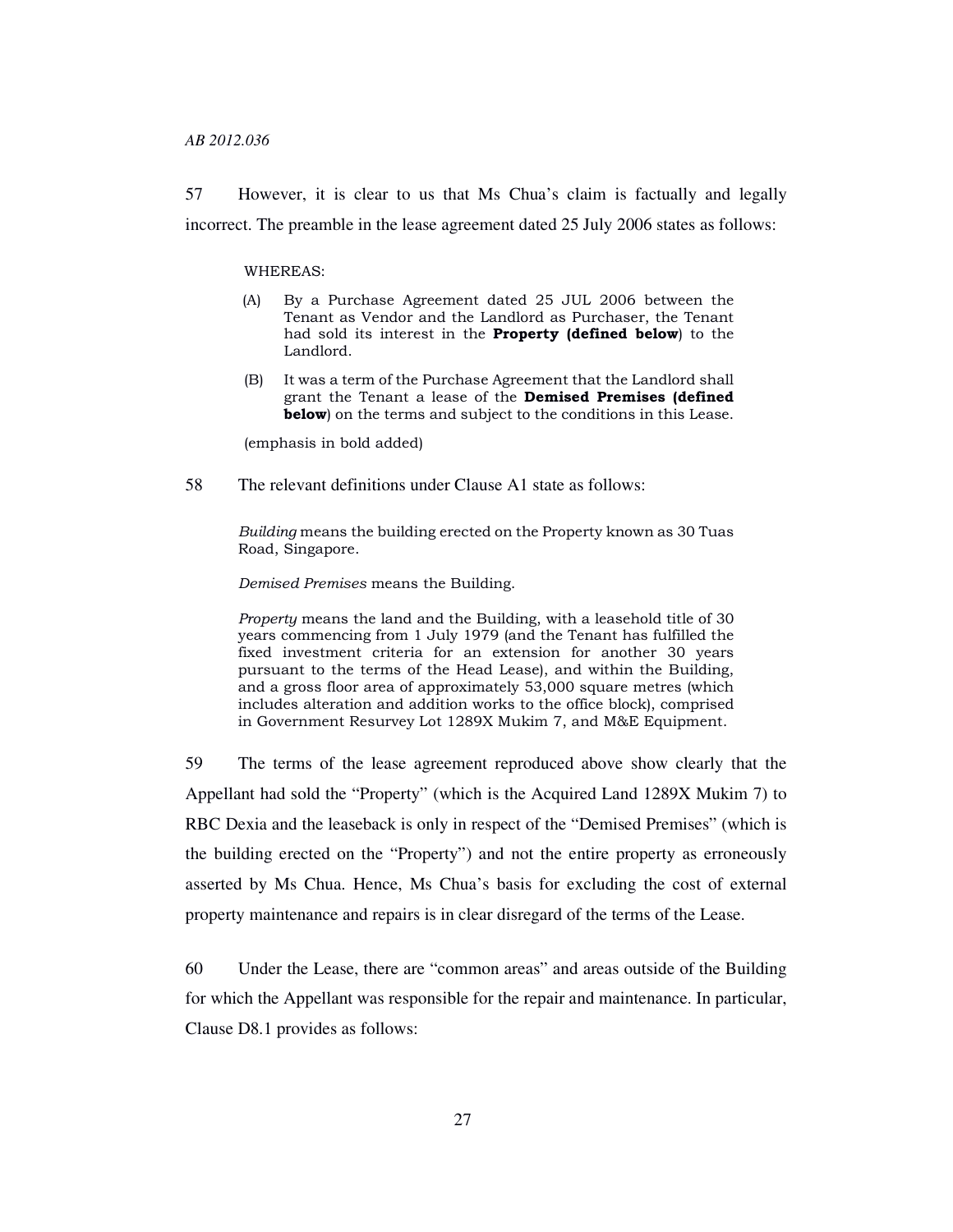#### D8. KEEP IN TENANTABLE REPAIR

D81.1 The tenant shall at all times keep clean and in good and tenantable repair and condition (fair wear and tear excepted), the Demised Premises … and any other Common Areas comprised in the Demised Premises …

61 "Common Areas" is defined in Clause A1 as follows:

Common Areas means:-

(a) (if the Demised Premises is subdivided and registered under the Land Titles (Strata) Act, Chapter 158) the parts of the Demised Premises which are within the definition of common property under the Act; or

(b) (if the Demised Premises is not subdivided and registered under the Land Titles (Strata) Act, Chapter 158) the parts of the Demised Premises which would reasonably be treated as common parts of the Demised Premises for common use or benefit if the Demised Premises had been subdivided and registered under the said Act, including but not limited to the Car Park, access and interior roads, walkways, pavements, passages, entrances, lobbies, corridors, toilets, stairways, escalators and lifts of the Demised Premises.

#### 62 Other relevant clauses include:

D14.2 The Tenant shall reinstate the Property (as set out in Clause D14.5) and quietly yield up the Demised Premises in a good and tenantable condition …

D36.3 The Tenant shall keep the Property clean and free from dirt and rubbish and throw all trade waste, debris, dirt and rubbish (and in particular wet waste) in proper receptacles and shall arrange for the regular removal thereof from the Property …

D36.4 The Tenant shall employ or continue to employ in or about the Property any cleaners or cleaning contractors to carry out cleaning works in the Property PROVIDED ALWAYS that the Landlord shall not be liable for any misconduct or negligent acts or defaults of the said cleaning contract or contractors. Any cleaners so employed by the Tenant shall be at the sole expense and responsibility of the Tenant.

D36.6 The Tenant shall employ/appoint at the Tenant's own cost and expense such persons to undertake all necessary actions to ensure that adequate security for the Property is maintained at all times during the Term.

63 When comparing with the non-SLB comparables where the landlords pay for the repairs and maintenance of the areas external to the leased area, the cost of external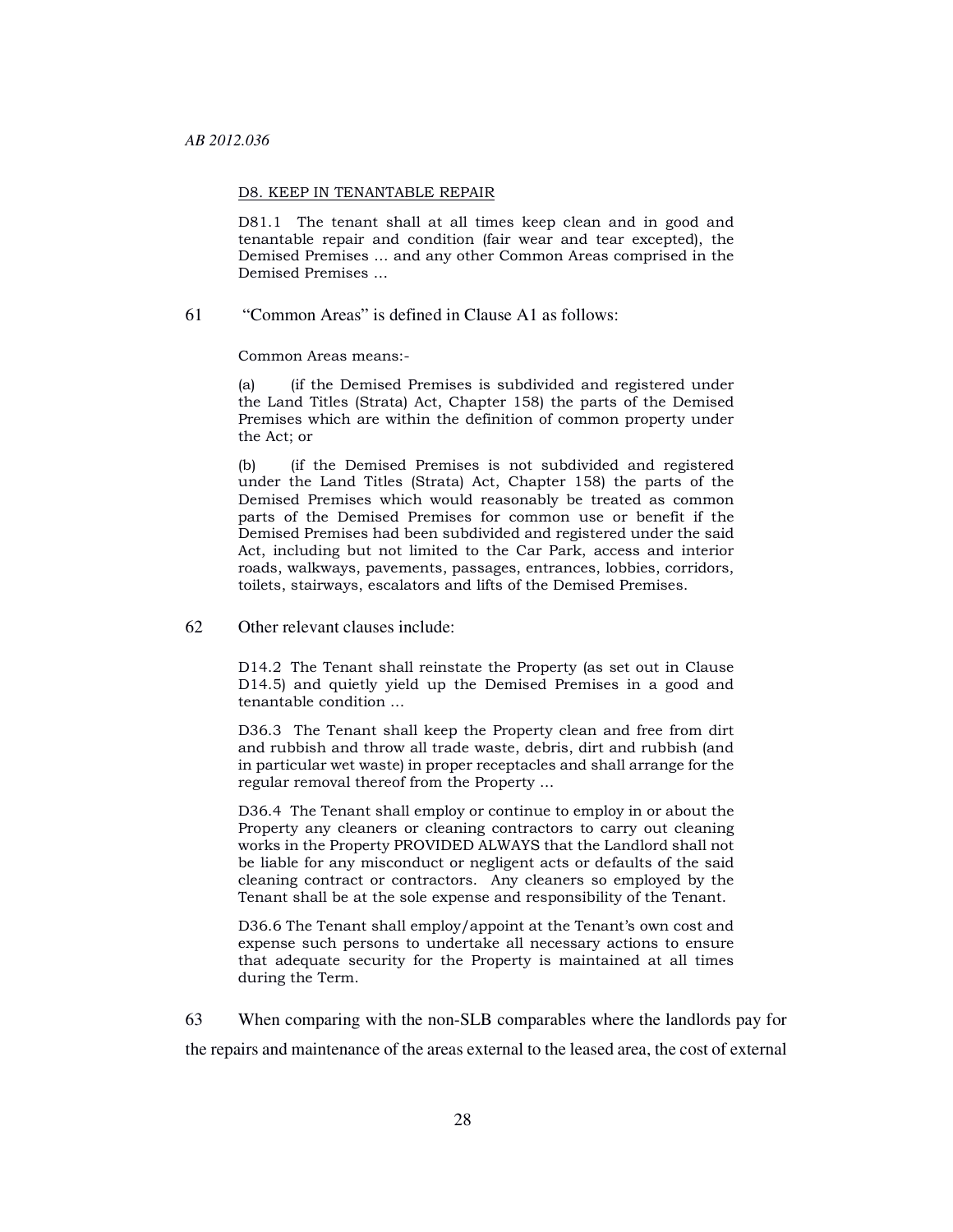repairs and maintenance should be included to place the leased premises on the same footing as the non-SLB comparables.

64 For completeness, we now address a key contention raised in the Appellant's Closing Submissions (ACS) on this same issue. The Appellant contends that the definition of "Common Areas" as provided for in the Lease is merely a notional one and there are in fact no external areas on the Acquired Land. This is because the Appellant had leased the entire premises on the Acquired Land, of which the entirety would constitute internal areas for which no adjustment should be necessary.52 Four main arguments were raised in support of the contention.

65 Firstly, the Appellant has sought to argue that it is "apparent from the Lease that the terms "Demised Premises" and "Property" have been used interchangeably in respect of the obligations of the Appellant".53 However, we note the contrary to be the case. As an illustration, Clause D36.2 of the lease agreement states as follows:

The Tenant shall pay on demand to the Landlord the costs and expenses incurred by the Landlord in cleaning any drains and pipes choked or blocked up whether in the Property and/or the Demised Premises due to the fault or default of the Tenant or its sub-tenants, employees, customers, invitees or licensees.

66 Clause D36.2 affords the Landlord with a contractual claim against the Tenant for the costs and expenses incurred by the Landlord in cleaning any drains and pipes in the Property that are choked or blocked up due to the fault of the Tenant or its subtenants, employees, customers, invitees or licensees. If the word "Property" is deleted, Clause D36.2 would only apply to drains and pipes in the Demised Premises. Drains and pipes that are outside the Demised Premises would not be covered. Clearly, the terms "Demised Premises" and "Property" are not interchangeable.

<sup>52</sup> Appellant's Closing Submissions (ACS) at para 93.

<sup>53</sup> Appellant's Closing Submissions (ACS) at para 99.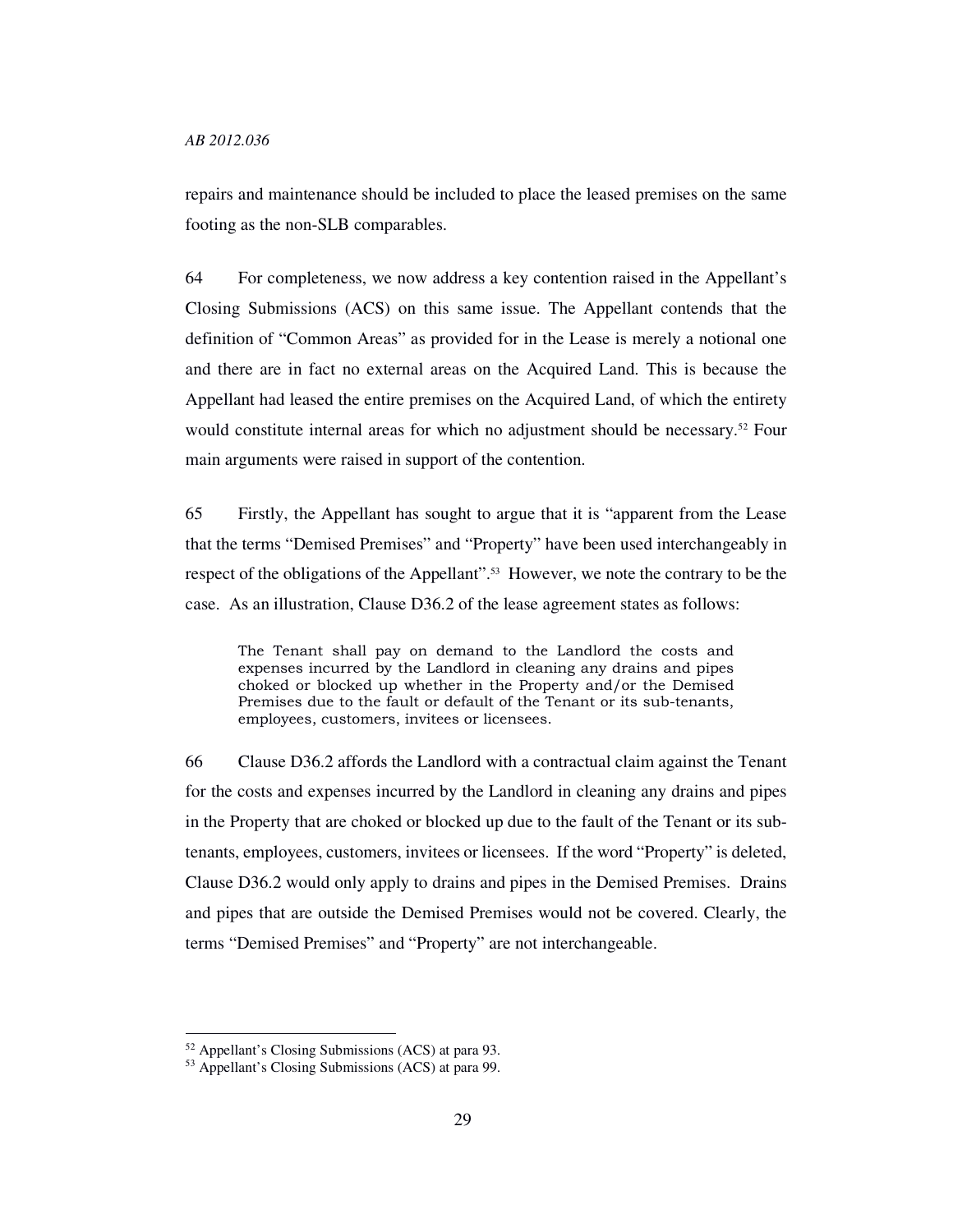#### *AB 2012.036*

67 Secondly, the Appellant has argued as follows<sup>54</sup>:

Whilst the Appellant acknowledges that there is some drafting ambiguity in the Lease, the Appellant's interest as a lessee in the Acquired Land as a whole (including the land and the Building) is not inconsistent with Clause B1 which recognises that as part of the Lease, the Appellant's interest is not limited solely to the Demised Premises (which is defined to mean the Building) but also includes "the right … thereto for all purposes connected with the use of the Demised Premises", which we submit, extends to the lease of the Acquired Land as a whole.

68 Since reference has been made to Clause B1, it would be useful to reproduce the clause in full:

#### B1. DEMISE

In consideration of the Rent set out in Clause C1 and C2 and of the Tenant's covenants and agreements hereinafter reserved and contained, the Landlord HEREBY DEMISES unto the Tenant the Demised Premises TOGETHER WITH (but to the exclusion of all other liberties, easement, rights or advantages and subject always to the Landlord's rights to refuse access hereinafter contained) the right for the Tenant and others duly authorised by the Tenant in common with the Landlord and all others so authorised by the Landlord and all other persons entitled thereto for all purposes connected with the use of the Demised Premises but not for any other purposes

(a) of ingress to and egress from the Demised Premises but only so far as necessary and as the Landlord can lawfully grant the same in, over and along all the usual entrances, landings, passenger lifts, service lifts and passage-ways leading thereto;

(b) to the use of such sufficient toilet facilities in the Common Areas; and

(c) to the use and benefit of the air-conditioning system (if any) installed in the Common Areas;

EXCEPTING AND RESERVING unto the Landlord the free and uninterrupted passage of electricity, telephone, telex and other Conducting Media in, through or under the Demised Premises and the running of water, soil, gas and electricity in and through the same Conducting Media to other parts of the Property TO HOLD the Demised Premises unto the Tenant for the Term commencing on the Term Commencement Date and upon the covenants and conditions herein set out.

<sup>54</sup> Appellant's Closing Submissions (ACS) at para 98.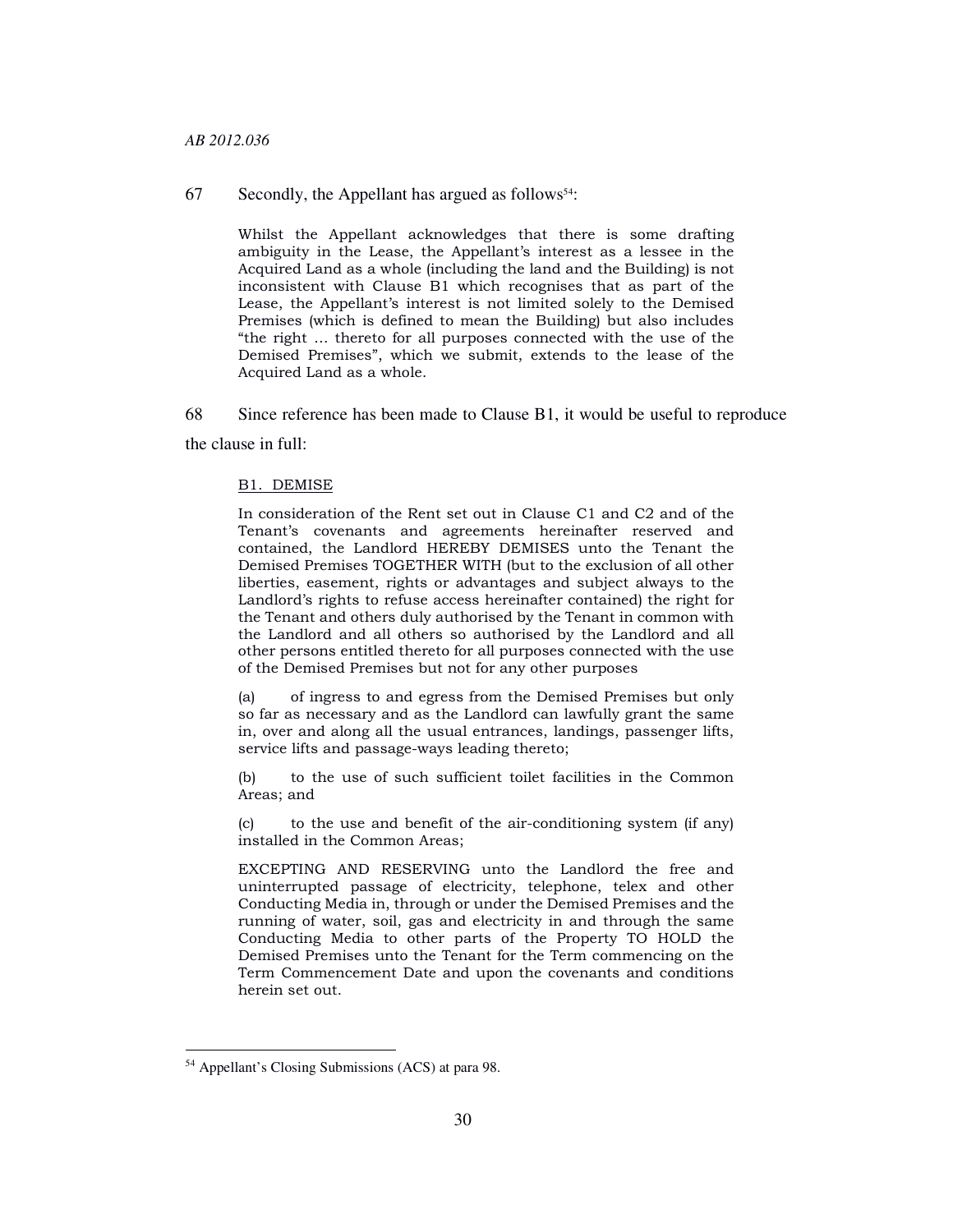69 Clause B1 provides, *inter alia*, for the right of the Tenant and others authorised of ingress to and egress from the Demised Premises. It is not difficult to understand the rationale for the clause as the Demised Premises (the Building) are located within the Property and there is obviously a need for the Tenant and others authorised to enter the Property to get to the Demised Premises. We do not see how the grant of a right of passage to the Demised Premises (as well as the use of toilets and air-conditioning system in the common areas) can be interpreted to mean that the Appellant had leased the entire Property. These are two separate matters altogether.

70 Thirdly, the Appellant has also sought to argue that the property tax for the Acquired Land as a whole is comprised in two separate property tax assessments (exhibited by Mr Ee at DE-6), one relating to the Building and one relating to the land. The Appellant claims that they are responsible for paying the property tax contained in both property tax assessments for the Acquired Land as a whole, and if the Appellant's interest as a lessee was only limited to the Building, the Appellant would only have been paying for the property tax relating to the Building.<sup>55</sup>

71 However, the Appellant is not contractually bound to pay the property tax for the Acquired Land as a whole. Clause D3.1 provides as follows:<sup>56</sup>

#### D3. PROPERTY TAX

D3.1 The Tenant shall pay as and when required by the Landlord all sums in respect of government property tax or imposition of like nature of whatever name called that may be levied and imposed upon or in respect of or apportioned or attributable to the Demised Premises. The Tenant shall not be entitled to raise any objection as to the annual value (as determined by the Chief Assessor, the Property Tax Division, Inland Revenue Department, Government of the Republic of Singapore) which may be attributable to the Demised Premises.

<sup>55</sup> Appellant's Closing Submissions (ACS) at p. 64.

<sup>56</sup> See also Clause C1.2 of the Lease.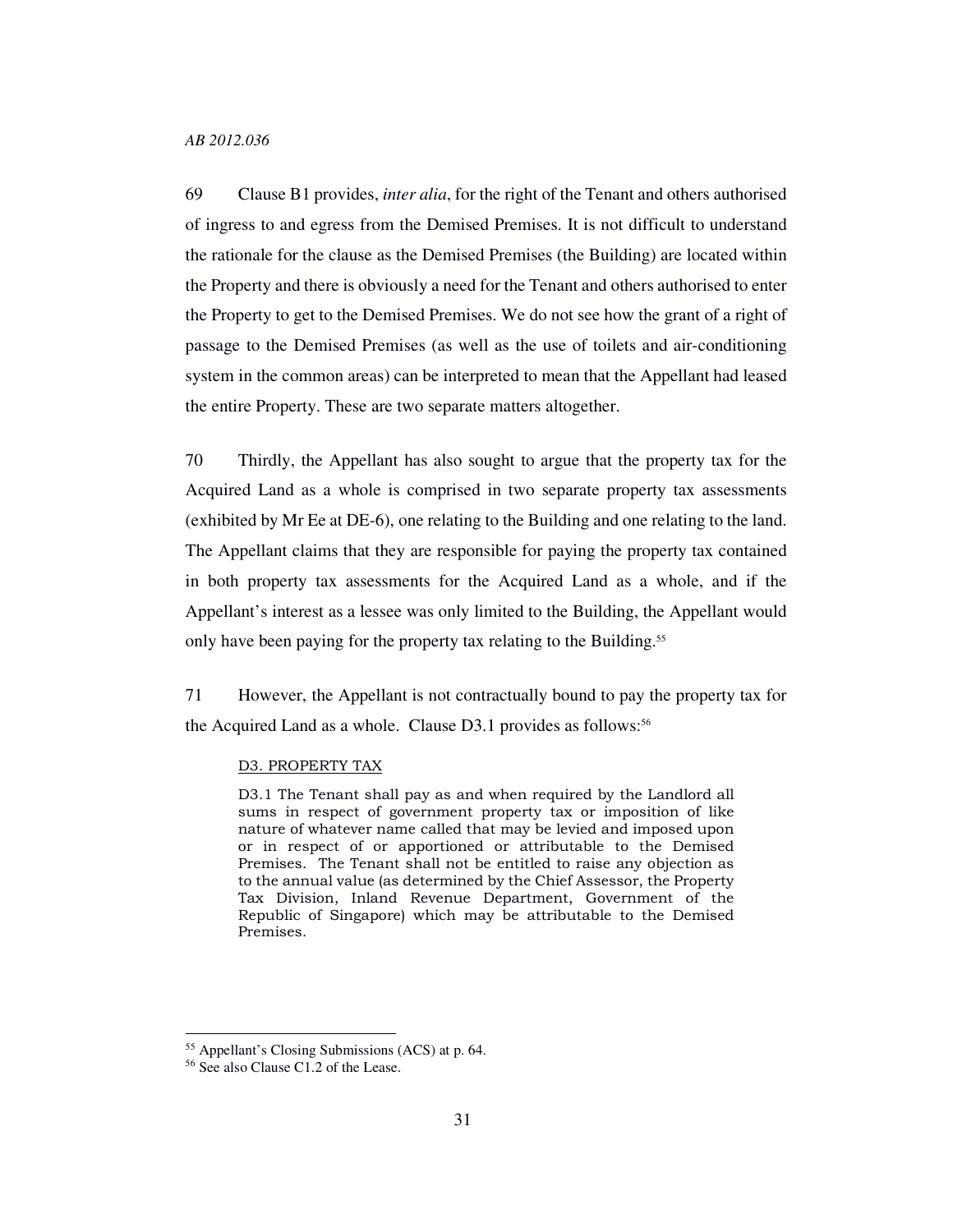#### *AB 2012.036*

72 It is clear from Clause D3.1 that the Appellant is only required to pay the property tax that may be attributable or apportioned to the Demised Premises. This is further reinforced in Clause E4 which states as follows:

#### E4. RATES, TAXES AND OUTGOINGS

The Landlord shall pay all present and future rates, taxes, assessments, impositions and outgoings upon or in respect of the Property or any part thereof save and except such as are herein agreed to be paid by the Tenant.

73 We note that the two IRAS property tax assessments in DE-6 which were stated to be for "30 Tuas Road" and "MK7 A3436 PT". There is unfortunately a lack of clarity as to which of these assessments relate to the land and which to the buildings, or whether they relate to both land and buildings. The Appellant did not adduce any evidence to explain why they had paid for the property tax for the Acquired Land as a whole when their contractual obligation under Clause D3.1 is limited to the property tax attributable to the Demised Premises only.

74 In any event, the payment of property tax is a contractual agreement between the parties. It does not, on its own, indicate whether the lease is for the whole of the Acquired Land or the buildings only. This is clear when we compare the payment of the property tax with the payment of the JTC land rent under the lease. A comparison of the relevant clauses shows that they pull in different directions - under Clause D3.1, the Appellant is responsible for paying the property tax attributable to the Demised Premises only whereas under Clause 1.2, the Appellant is responsible for the JTC land rent for the whole of the Acquired Land. Clearly, these clauses cannot be taken by themselves to indicate if the whole of the Acquired Land or only the buildings were leased out to the Appellant.

75 Fourthly, the Appellant has also contended that they have exclusive use and possession of the Acquired Land as a whole which includes for example, the heavy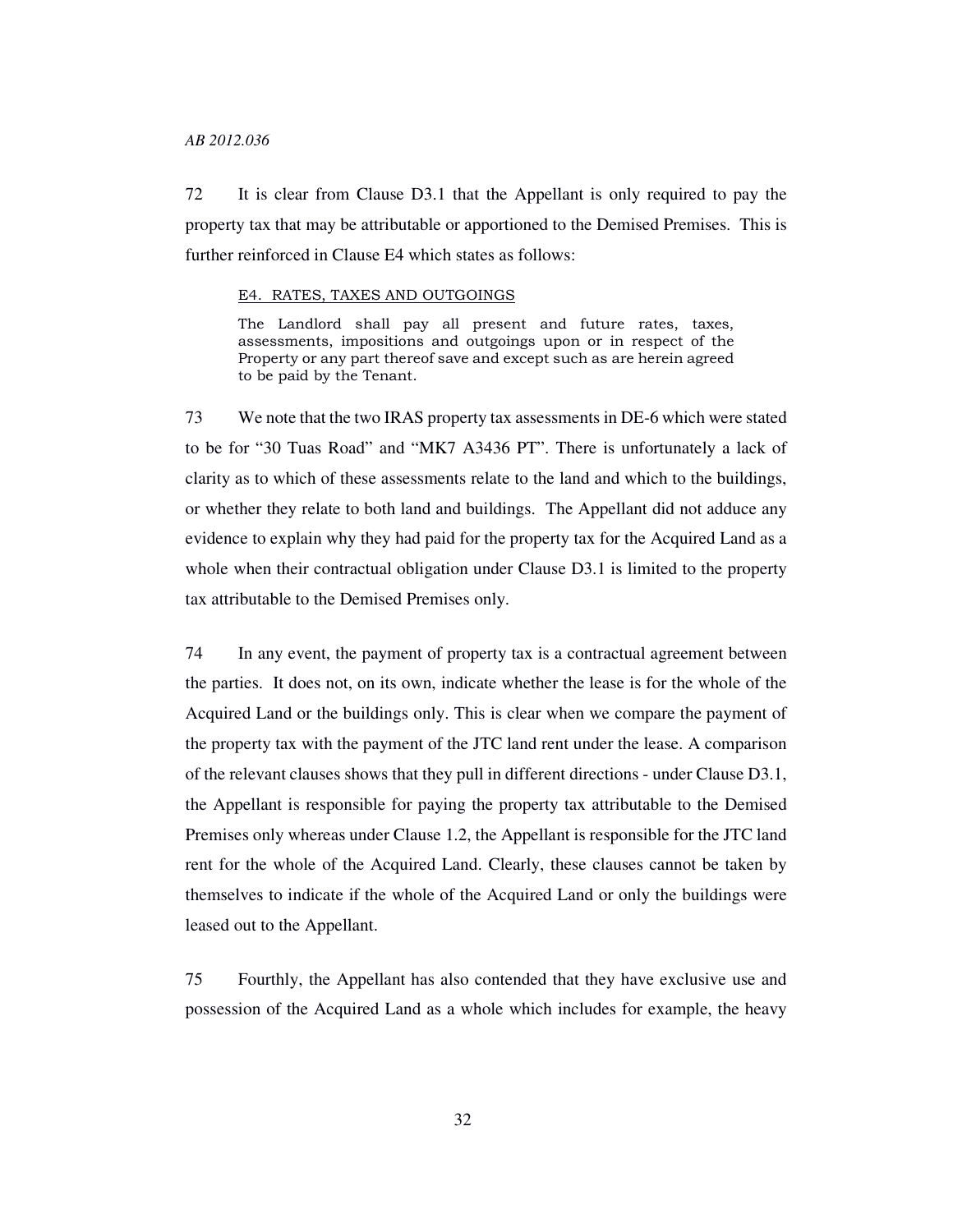#### *AB 2012.036*

vehicle parking lots which are located on land outside the Building. In particular, the Appellant contends as follows:<sup>57</sup>

It is also a fact that the Appellant has exclusive possession of the Acquired Land as a whole and all the land area that is located within the fence line of the Acquired Land, which is to the exclusion of any other person from the Appellant.

76 However, there is nothing in the Lease that provides that the Appellant shall have exclusive possession and use of the heavy vehicle parking lots or the Acquired Land as a whole. On the contrary, the right to exclusive possession has been demarcated and confined to the Demised Premises. For example, Clause 11.1 states as follows:

The Tenant shall permit the Landlord and its servants or agents at all reasonable times to enter into, inspect and view the Demised Premises and examine the condition and also to take a schedule of fixtures in the Demised Premises.

77 The requirement to obtain the Tenant's approval for entry is confined to entry into the Demised Premises. There is no requirement under the Lease for the Landlord to obtain the Tenant's approval for entry into those parts of the Property not within the Demised Premises.

78 For the above reasons, we are not persuaded by the Appellant's submissions. We note further that under the Lease, the Tenant may sublet the Demised Premises with the written consent of the Head Lessor and the Landlord. Clause D48.1 states as follows:

D48.1 – The Tenant shall not assign, underlet, sublet, license or otherwise part with or share possession or use of the Demised Premises or any part thereof without the written consent of the Head Lessor and the Landlord (whose consent shall not be unreasonably withheld) and any fees payable in respect of such consents shall be payable by the Tenant.

<sup>57</sup> Appellant's Closing Submissions (ACS) at p. 64.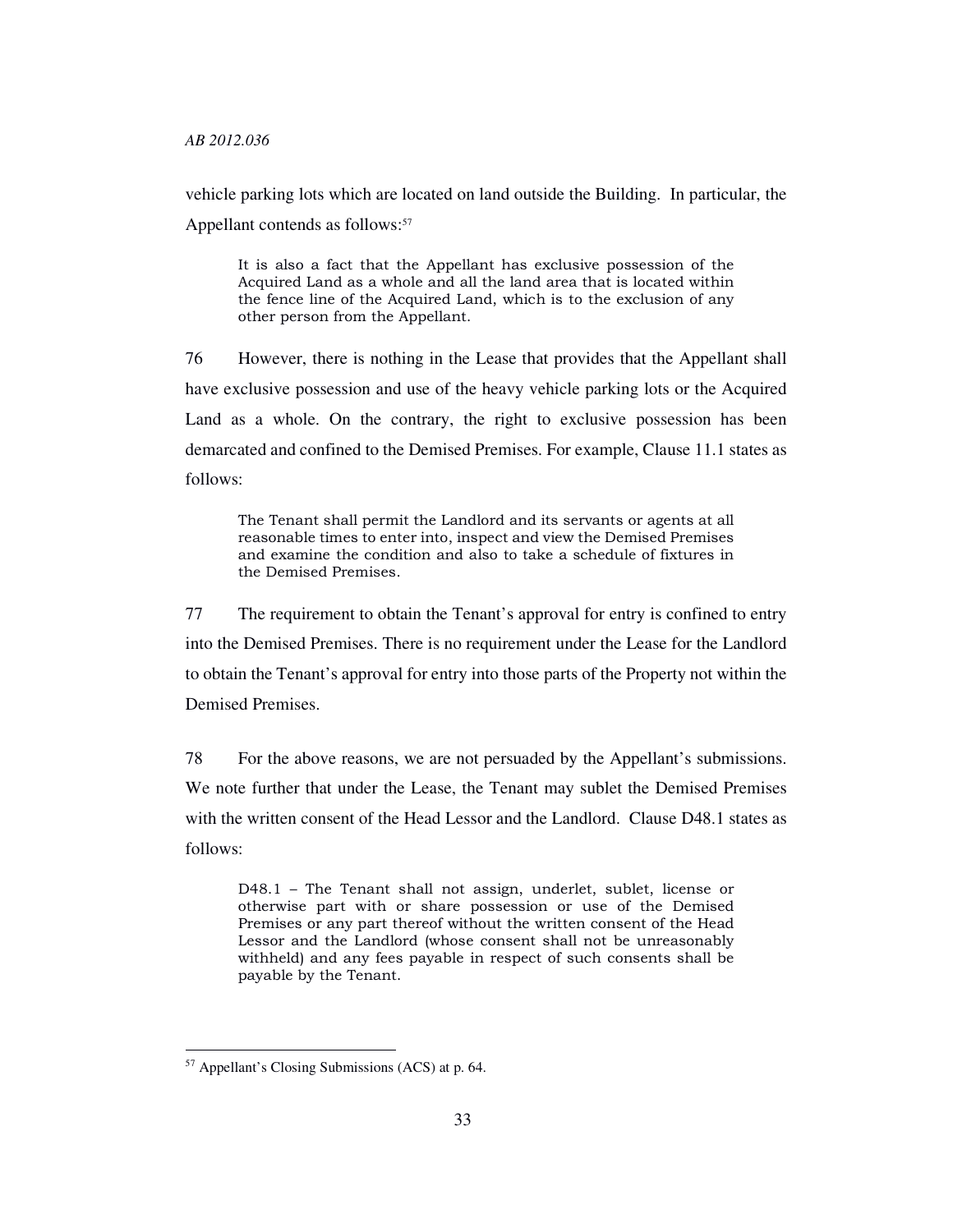79 It is clear that the parties contemplated the possibility of the Appellant subleasing a part of the Demised Premises to another party. By defining the areas which would usually be considered areas for common use or benefit under the Land Titles (Strata) Act, it is clear that the Appellant (and not RBC Dexia) would be responsible for the maintenance and repair of these common areas regardless of whether there is a sub-tenant on the premises or not. Hence, it would not be correct to say that the reference to "Common areas" is merely notional.

### *Computation of Passing Rent/Total Occupation Costs*

80 As noted above, the components that make up the Passing Rent / Total Occupations Costs are:

- 1) The contracted rent paid by the Appellant under the lease agreement;
- 2) The property tax;
- 3) The JTC land rent;
- 4) The costs of external repairs, maintenance and insurance

## *Contracted Rent*

-

81 As at the Second Gazette Date (8 February 2012), the monthly rent payable by the Appellant was \$507,364.93.58 The GFA of the buildings was 53,368.3 square metres. Hence, the unit rent payable by the Appellant was \$9.51 sqm/month (\$507,364.93/53,368.3 square metres) as correctly calculated by Mr Ee.59 Ms Chua, on

<sup>58</sup> Affidavit of Yap Ai Cheng (YAC2) at para 11.

<sup>&</sup>lt;sup>59</sup> Affidavit of Evidence-in-Chief of Ee Kong Han Daniel (DE1) at para 14. See also Collector's Closing Submissions at para 81.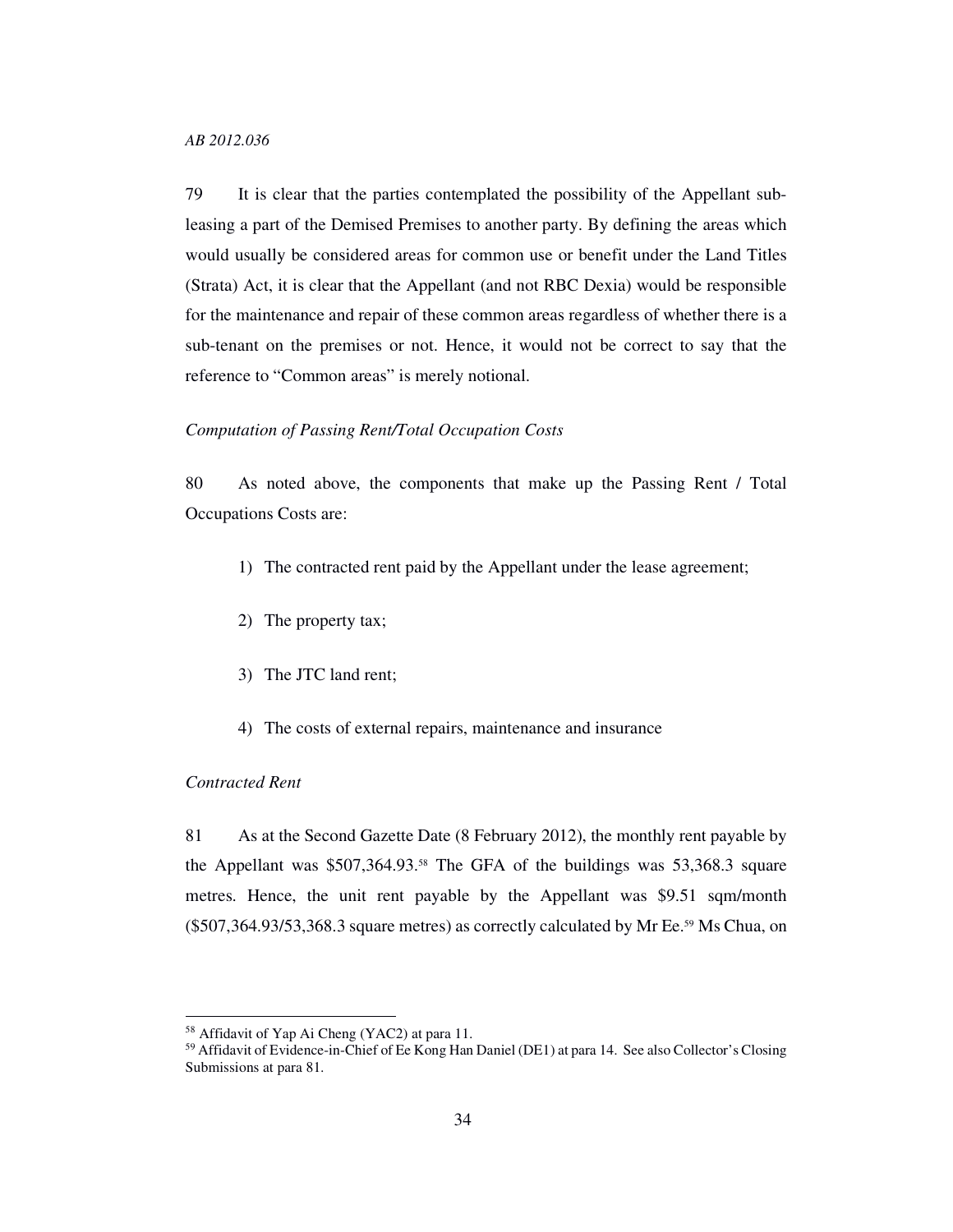the other hand, has relied on the equivalent GFA in her computation. The use of the equivalent GFA, as we have explained earlier, is incorrect.

#### *Property Tax*

82 Both the Appellant's valuer Ms Chua and the Respondent's valuer Mr Ee accept that the Annual Value of the Acquired Land is \$5,667,700. This is derived by adding up the first property tax assessment relating to "No. 30 Tuas Road) which has an Annual Value of \$5,613,000 and the second property tax assessment relating to "Mukim 7 A3436 Pt" which has an Annual Value of \$54,700. The property tax payable in respect of the Acquired Land is 10% of its Annual Value. This amounts to \$566,770 or \$47,230.83 per month.<sup>60</sup> This was the amount paid by the Appellant as at 8 February 2012.<sup>61</sup>

83 Although the parties are apparently *ad idem* on this component, there is an underlying difference that needs to be considered. The Appellant has adopted the property tax amount of \$47,230.83 per month for the Acquired Land as this is consistent with their position that they had leased the whole of the Acquired Land. In contrast, the Collector's position is that the leased area only comprises the buildings sitting on the Acquired Land, and not both land and buildings. $62$  Despite the position of the Collector, Mr Ee has adopted the property tax of \$47,230.83 per month for the Acquired Land to derive at the unit rate of \$0.88 psm/month (\$47,230.83/53,368.3 square metres).<sup>63</sup>

84 Mr Ee's approach fails to take into consideration Clause D3.1 which provides that the Appellant is only liable to pay the property tax imposed upon or apportioned

<sup>&</sup>lt;sup>60</sup> Affidavit of Evidence-in-Chief of Ee Kong Han Daniel (DE1) at para 14(b); Affidavit of Chua Beng Ee (CBE2) at p.22.

<sup>61</sup> Affidavit of Yap Ai Cheng (YAC2) at para 11.

<sup>62</sup> Collector's Closing Submissions (RCS) at para 91.

<sup>63</sup> Affidavit of Evidence-in-Chief of Ee Kong Han Daniel (DE1) at para 14(b).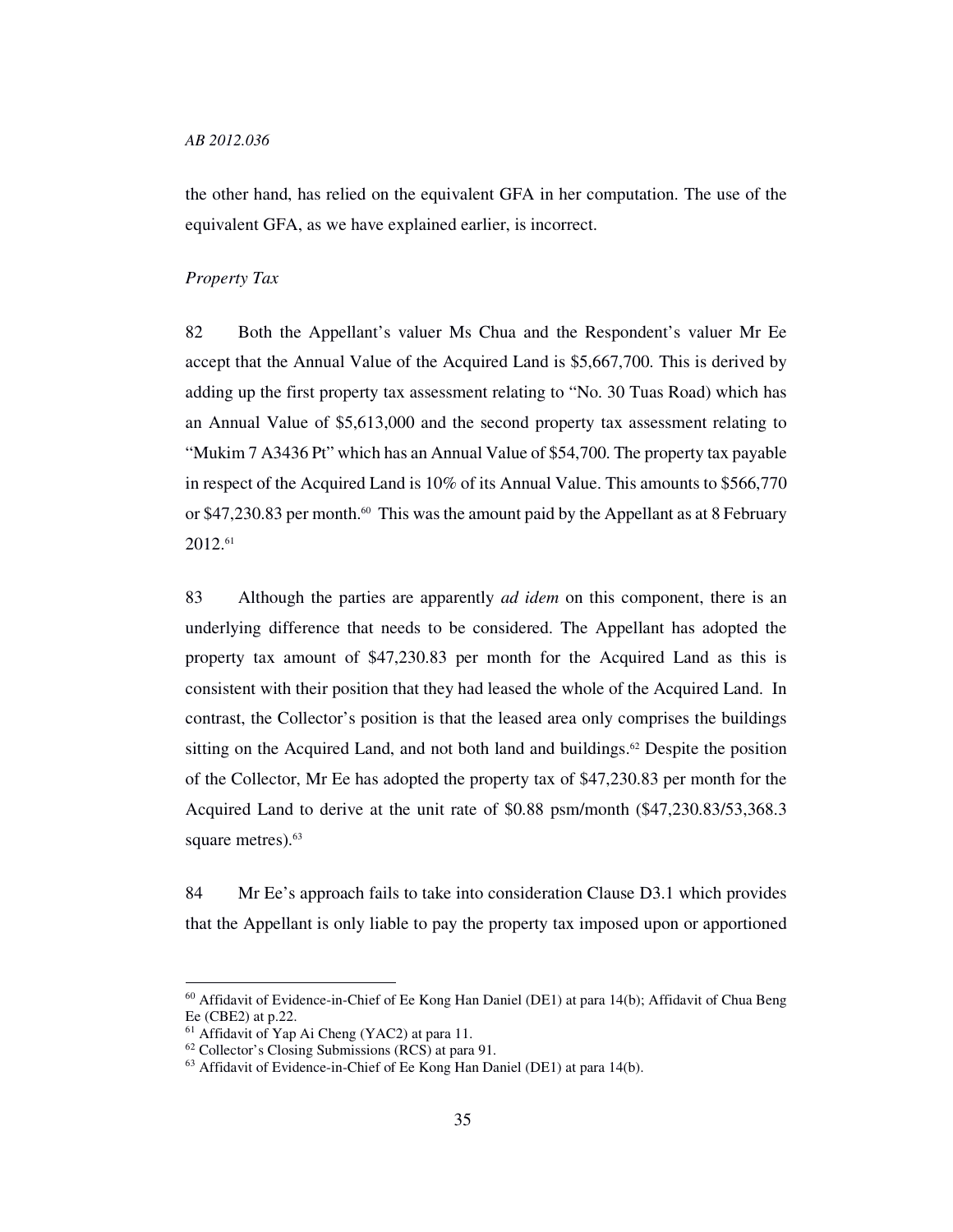or attributable to the Demised Premises. In the circumstances, we find that the unit rate of \$0.88 psm/month derived by Mr Ee is erroneous.

85 As neither the Appellant nor the Collector has adduced any evidence or provided any basis as to how the sum of \$47,230.83 per month may be apportioned, the best that the Board could do is to take a broad approach by apportioning the property tax based on the GFA and the site area of the Acquired Land as follows:

53,368.3 sqm (GFA)/78,279.4 sq m (site area of Acquired Land) = 68% (approximately) 68% x \$47,230.83 per month = \$32,116.96 per month  $$32,116.94/53,368.3$  sqm = \$0.60 psm/month

86 As such, we find that the appropriate unit rate to be applied for the property tax is \$0.60 psm/month.

*JTC Land Rent*

-

87 Clause 1.2 provides as follows:

The Tenant shall pay the land rental in respect of the Property levied by the Head Lessor during the Term.

88 The "Head Lessor" refers to JTC.<sup>64</sup> In respect of the JTC land rent, it is clear that the Appellant's contractual obligation is to pay the land rent of the Acquired Land. It is not in dispute that the land rent payable to JTC for the Acquired Land was \$89,890.84 per month<sup>65</sup>. This was the amount paid by the Appellant as at 8 February 2012.66 In the circumstances, we accept that the unit rate of \$1.68 psm/month (\$89,890.84/53,368.3 square metres) as calculated by Mr Ee is correct. We note that Ms Chua has also added the JTC land rent to the actual rent in her computation.<sup>67</sup>

<sup>64</sup> See definition of "Head Lessor" in Clause A.1 of the Lease.

<sup>65</sup> Affidavit of Evidence-in-Chief of Ee Kong Han Daniel (DE1) para 14(a); Affidavit of Chua Beng Ee (CBE2) at p. 25.

<sup>66</sup> Affidavit of Yap Ai Cheng (YAC2) at para 11.

<sup>67</sup> Affidavit of Chua Beng Ee (CBE2) at p. 25.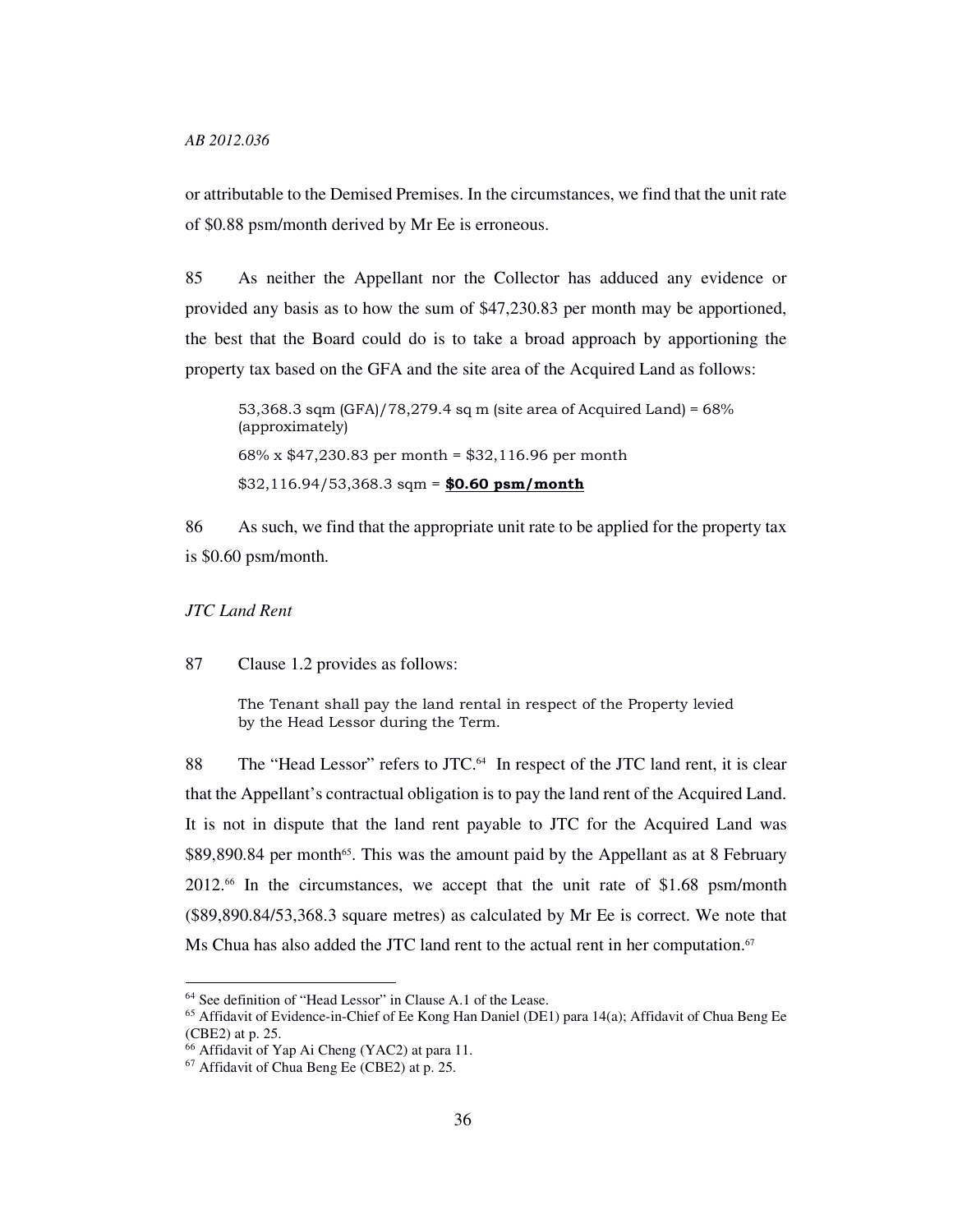-

## *Cost of external repairs, maintenance and insurance*

89 The Appellant's valuer Ms Chua has excluded the cost of external repairs and maintenance as she had proceeded on the assumption that the Appellant had leased the whole of the Acquired Land. On this assumption, nothing is external and therefore everything is within the Tenant's responsibility. She has hence excluded the cost of external repairs and maintenance. However, as noted earlier, Ms Chua's assumption is incorrect as the leased area is confined to the buildings on the Acquired Land.

90 Although Ms Chua has excluded the cost of external repairs and maintenance on the basis that everything is internal, she has included a sum of \$722.84 per month being the actual insurance paid by the Appellant (as well as the property tax and JTC land rent as noted earlier).<sup>68</sup>

91 The Collector's valuer Mr Ee has made an upward adjustment of \$1.08 psm/month to account for the cost of property repairs, maintenance and insurance ("RMI").69 Mr Ee carried out a study of 29 properties owned by three different REITs (Exhibit R1 to R4) to ascertain the actual expense incurred by these landlord REITs when maintaining the common areas outside of the tenant's leased area.<sup>70</sup> From his study, Mr Ee then computed the psf/month cost of RMI by applying the following formula:<sup>71</sup>

Total annualised RMI cost/Total lettable area/12 months

92 The Appellant contends that R1 to R4 contains substantially redacted information that Mr Ee has extracted from accounting information obtained from the REITs landlords. As it is impossible for the Appellant and its valuers to verify the

<sup>&</sup>lt;sup>68</sup> Affidavit of Chua Beng Ee (CBE2) at p.25 and Affidavit of Yap Ai Cheng (YAC2) at para 11.

<sup>69</sup> Affidavit of Evidence-in-Chief of Ee Kong Han Daniel (DE1) at para 14(c).

<sup>70</sup> Collector's Closing Submissions (RCS) at para 101; TS Day 3 at 136:12 to 137:15; TS Day 4 at 14:15-28.

<sup>71</sup> Collector's Closing Submissions (RCS) at para 102; TS Day 2 at 4:22.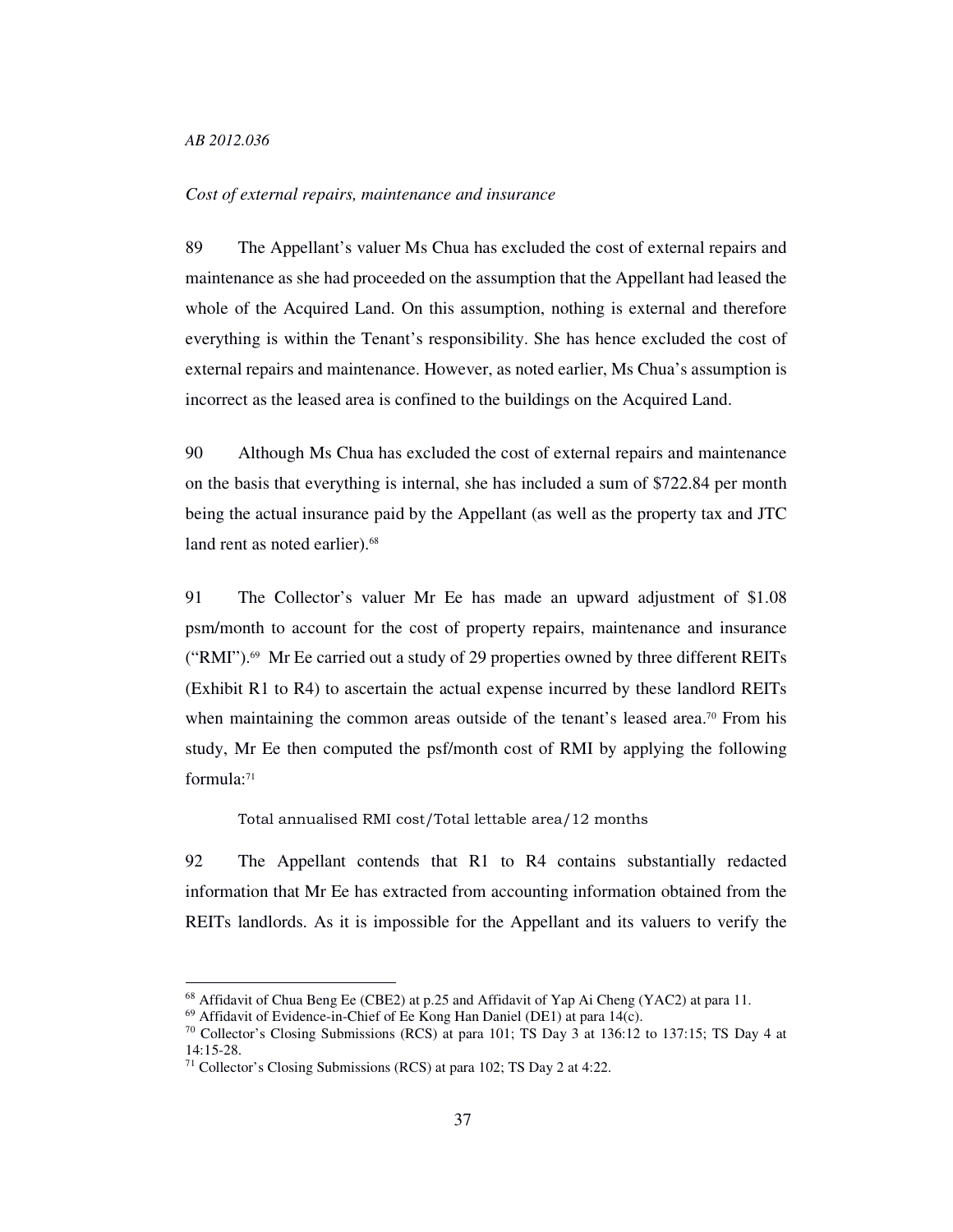veracity and truth of the information provided in R1 to R4, the Appellant submits that Mr Ee's study cannot be relied on. Without any underlying source documents, or, even simply the identity of the subject, the Appellant and its valuers are in no position to perform their own checks as to the minimal data that has been provided in R1 to R4. Furthermore, with the dearth of information, the bare accounting line items cannot be taken at face value since it is critical to understand exactly what has been incurred in respect of these line items, in order to determine if these costs of repairs, maintenance and insurance are even relevant or comparable to the Acquired Land.<sup>72</sup>

93 Under s 25(3) of the LLA, the onus of proving the award is inadequate lies with the Appellant. It is trite that "the party with the legal burden of proof has, simultaneously, the obligation or burden to adduce evidence".73 The onus is hence on the Appellant to adduce evidence to show that the notional cost for the external RMI derived by Mr Ee is incorrect. While it may be difficult for the Appellant to verify the veracity of the information given the redaction, there is actually no necessity to embark on such a course of action. This is because the subject-matter of the inquiry pertains to the actual cost incurred by the Appellant for external RMI. This is a factual inquiry and the facts are well within the knowledge of the Appellant. It would not have been difficult for the Appellant to provide the actual cost incurred for RMI in the same way that it has provided the actual costs for property tax and JTC land rent. The external component may be derived from the actual cost incurred for RMI. This would show whether Mr Ee has overprovided or underprovided for the cost of the external RMI. However, the Appellant did not adduce any such evidence save only for the actual cost of insurance. In fact, if the actual cost is provided, there would be no necessity to resort to notional cost. As the Appellant did not provide any such evidence, there is no reason for the Board to come to a different conclusion.

<sup>72</sup> Appellant's Closing Submissions (ACS) at paras 110-112.

<sup>73</sup> See Peter Gabriel, *Burden of Proof and Standard of Proof in Civil Litigation* (2013) 25 SAcLJ 130 at p.154; see also *HSBC Institutional Trust Services (Singapore) Ltd (trustee of Capitaland Mall Trust) v Chief Assessor* [2019] SGHC 95.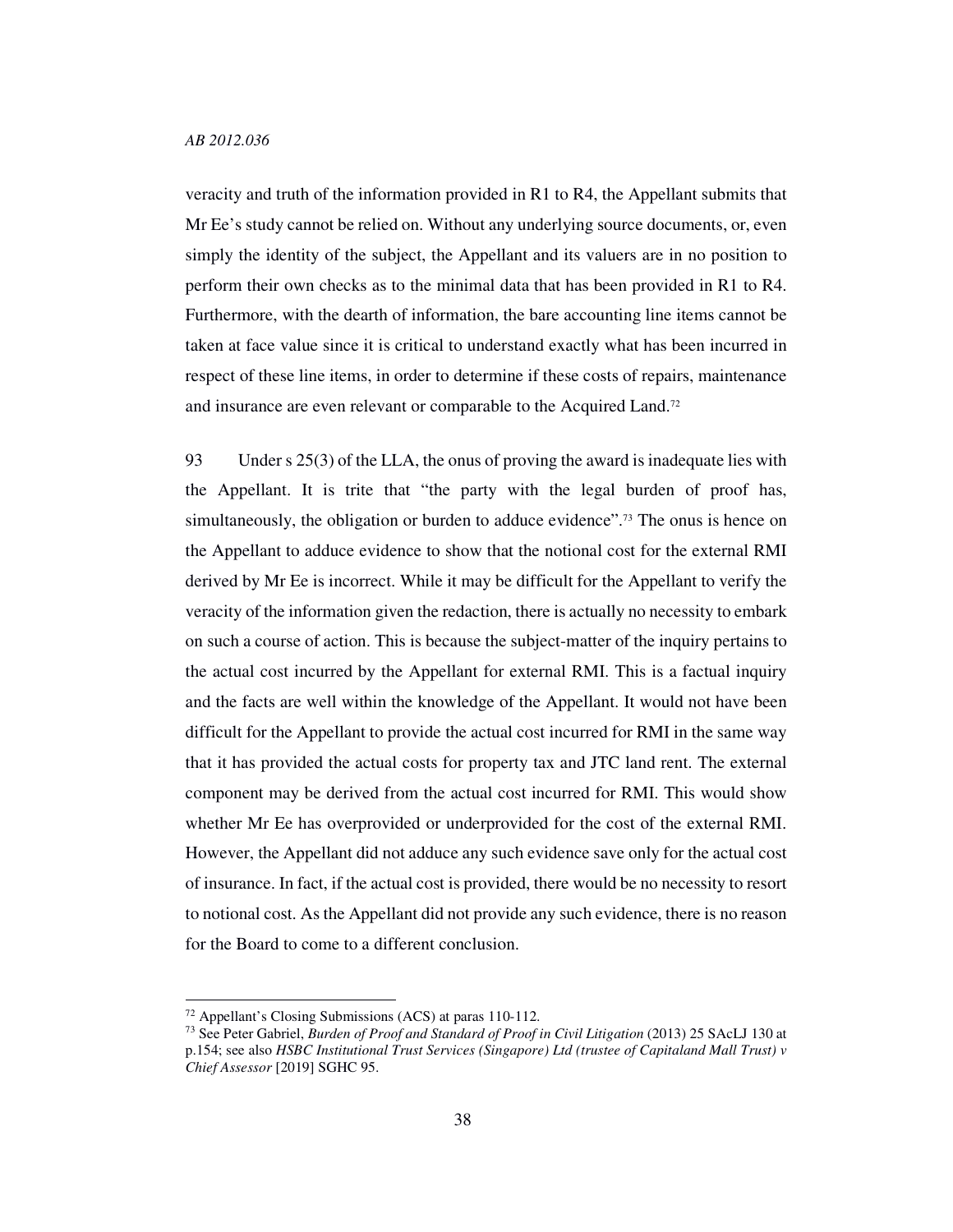# *Passing Rent/Total Occupation Costs*

94 The passing rent/total occupation costs is computed as follows:

| Passing Rent/Total Occupation Costs | $-$ \$12.87 psm/mth<br>or $$1.20$ psf/mth |
|-------------------------------------|-------------------------------------------|
| External RMI                        | $-$ \$1.08 psm/mth                        |
| JTC Land Rent                       | $-$ \$1.68 psm/mth                        |
| Property Tax                        | $-$ \$0.60 psm/mth                        |
| Contract rent                       | $-$ \$9.51 psm/mth                        |

# *Prevailing Market Rent*

### *Collector's Comparables*

-

95 According to the Collector's valuer Mr Ee, he analysed the contracted rents of comparable properties and made adjustments to these contracted rents to account for differences in location, floor area and date of transaction, amongst other factors affecting the value. Based on his analysis of the comparable properties, the prevailing market rent (on a gross rent basis) of the Acquired Land is between \$9.69 psm/month to \$11.84 psm/month (\$0.90 psf/month to \$1.09 psf/month). As the prevailing market rent is less than the passing rent, the Appellant suffered no loss of Profit Rent, and he accordingly recommended a nominal value of \$1 to the Appellant's interest in the Acquired Land.<sup>74</sup>

96 Mr Ee produced a worksheet setting out 8 comparable property transactions exhibited as "DE-8" in his first Affidavit (DE1). He explained that as there is little information on rental transactions in the market that is publicly available, he has also relied on comparable property transactions that he has managed to obtain from Savills' internal database. In order to preserve the confidentiality of Savills' clients, he has not specified on exact location, land area, and floor area of these comparable properties.

<sup>74</sup> Affidavit of Evidence-in-Chief of Ee Kong Han Daniel (DE1) at paras 17-18.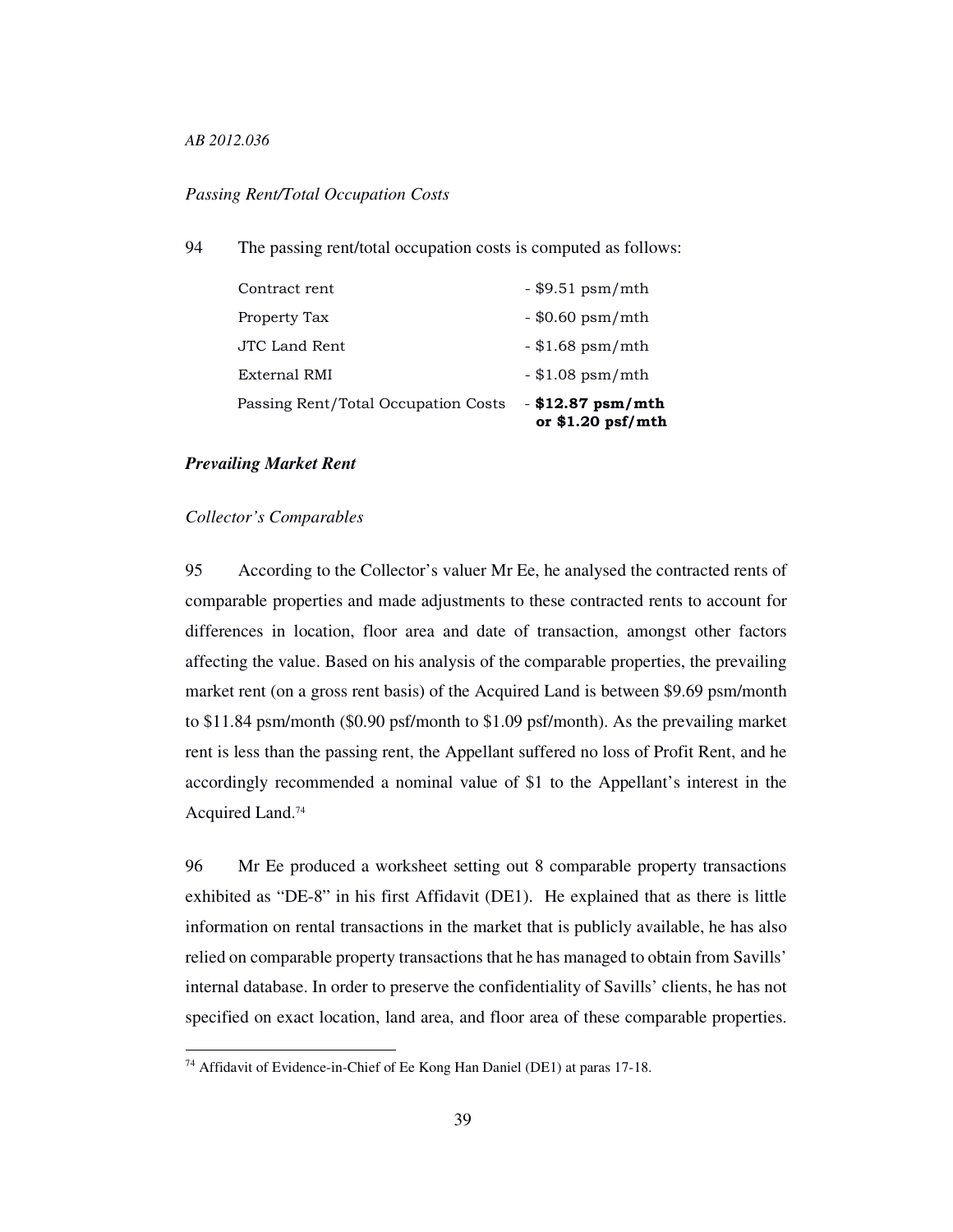-

However, he has provided in DE-8 information that is as accurate as possible to the exact location, land area, and floor area without breaching his duty of confidentiality to Savills' clients.75 This was re-exhibited (with errors corrected) in "DE-8A" in his Supplemental Affidavit (DE3).

97 The comparables were selected by Mr Ee based on the type of transactions, time of contract, location and size.<sup>76</sup> The adjustments that he made to arrive at his opinion of the prevailing market rent were as follows:<sup>77</sup>

- (a) Time Adjustments for time differences between the date of transaction of each comparable property and the date of acquisition taking reference from the rental movement reflected on the URA warehouse rental index (exhibited in "DE-9");
- (b) Location Adjustments for location based on the land rents and prices for each industrial area published by the JTC with effect from 1 January 2012 (exhibited in "DE-10");
- (c) Size An adjustment of 10% for every doubling of GFA for each comparable property transaction.

| 98       |  |  |  |  | Mr Ee's worksheet (DE-8A) setting out his analysis and adjustments is as |  |
|----------|--|--|--|--|--------------------------------------------------------------------------|--|
| follows: |  |  |  |  |                                                                          |  |

| <b>INDUSTRIAL-</b><br><b>NON STRATA</b> |                              |                                         |                                           |                                                          | <b>Material Valn Date: 8 Feb 12</b>                   |                                                                |                                                                 |                                  |                          |
|-----------------------------------------|------------------------------|-----------------------------------------|-------------------------------------------|----------------------------------------------------------|-------------------------------------------------------|----------------------------------------------------------------|-----------------------------------------------------------------|----------------------------------|--------------------------|
| <b>Particulars</b>                      | <b>Subject</b><br>Property   | <b>Rental 1</b>                         | <b>Rental 2</b>                           | Rental 3                                                 | <b>Rental 4</b>                                       | Rental 5                                                       | Rental 6                                                        | Rental 7                         | <b>Rental 8</b>          |
| <b>Address</b>                          | 30 Tuas Rd<br>(WHOLE<br>LOT) | <b>Pioneer</b><br>Place                 | West<br>Tuas<br>Rd                        | Mo<br>Ang<br>Ind<br>Kio<br>Park 2                        | 1 Tuas Ave<br>4 (bought by<br>Sabana<br><b>REIT</b> ) | 30 & 32 Tuas<br>Ave 8 (bought<br>Sabana<br>bv<br><b>REIT</b> ) | 34<br>Penjuru<br>Lane (bought)<br>Sabana<br>by<br><b>REIT</b> ) | Changi<br>South St<br>3, Level 1 | Changi<br>South Ave<br>2 |
| <b>Type of Property</b>                 | WDH1/2                       | Part of 1 <sup>st</sup> &<br>mezz level | Single storey<br>det fty with<br>mezz flr | Part of L1<br>and L <sub>4</sub> of<br>$4/s$ Fty<br>Bldg | WDH1/3                                                | E8 Fty + $4/S$<br>Extn                                         | WDH <sub>5</sub>                                                | Part of L1<br>whse               | 4/s<br>Fty/Whse<br>Bldg  |
| Rental info-<br>Gross rate              | \$1.22/ft<br>pm              | \$1.21/ft<br>pm                         | $$1.19/ft$ pm                             | \$1.23/ft<br>pm                                          | \$1.43/ft<br>pm                                       | \$1.29/ft pm                                                   | $$1.27/ft$ pm                                                   | \$1.50/ft<br>pm                  | \$1.35/ft<br>pm          |
| Rental info -<br><b>Triple Net rate</b> | \$0.88/ft<br>pm              | N.A.                                    | N.A.                                      | N.A.                                                     | \$1.11/ft<br>pm                                       | \$1.00/ft pm                                                   | \$1.01/ft pm                                                    | N.A.                             | N.A.                     |
| <b>Gross Land Area</b><br>(sqm)         | 78.279.40                    | ٠                                       | 8,000<br>to<br>8.500                      | ٠                                                        | 13.730.80                                             | 14.598.90                                                      | 15.410.10                                                       | ٠                                | $10,000$ to<br>10.500    |
| Total GFA (sqm)                         | 53,368.30                    | 2.500<br>to<br>3,000                    | 5,000<br>to<br>5.500                      | 2.000<br>to<br>2.500                                     | 14,898.04                                             | 14.757.30                                                      | 38,486.98                                                       | 1.000<br>to<br>1.500             | $15,000$ to<br>15.500    |

<sup>75</sup> Affidavit of Evidence-in-Chief of Ee Kong Han Daniel (DE1) at para 19.

<sup>76</sup> Affidavit of Evidence-in-Chief of Ee Kong Han Daniel (DE1) at para 20.

<sup>77</sup> Affidavit of Evidence-in-Chief of Ee Kong Han Daniel (DE1) at para 21.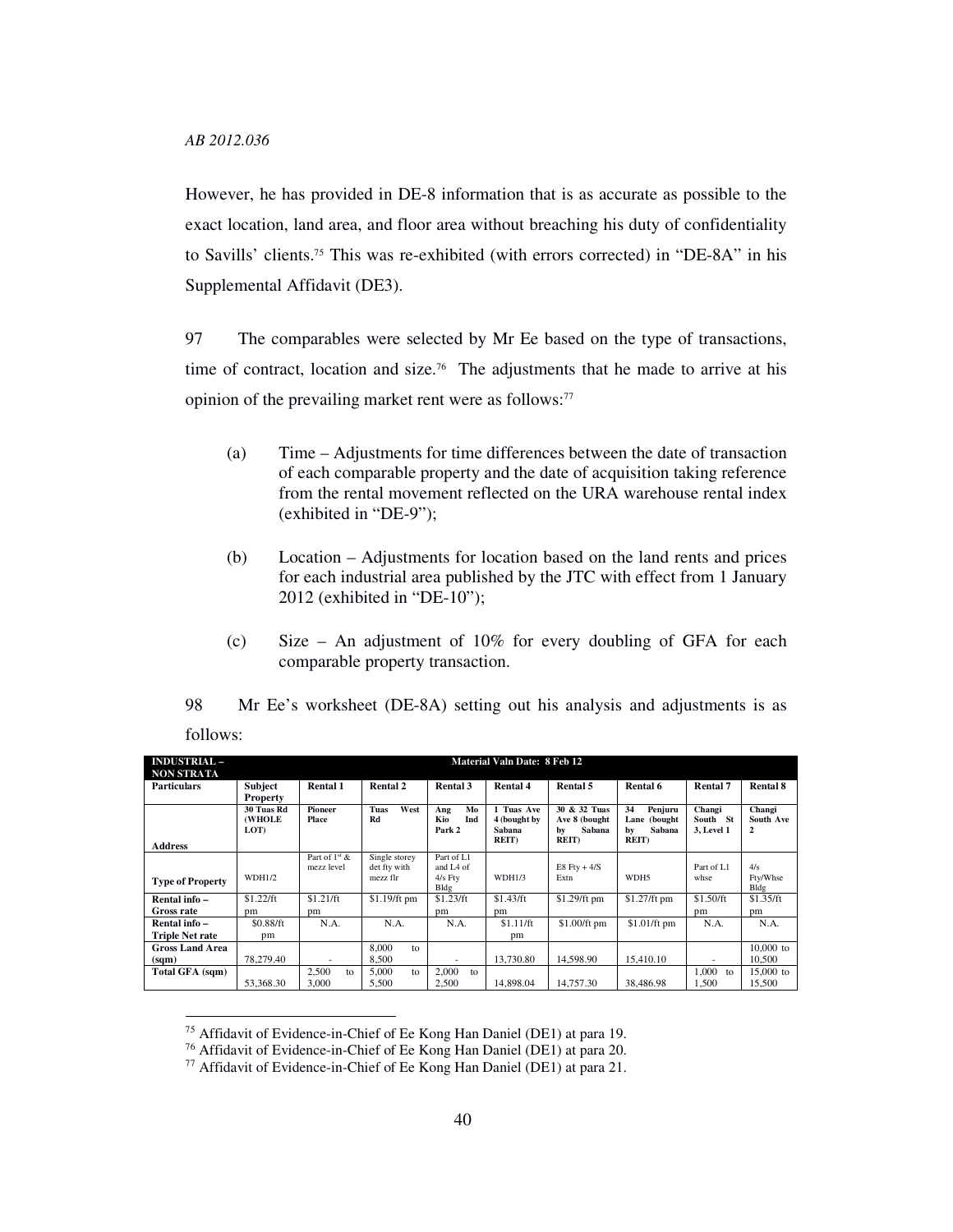| <b>Source of GFA</b>                 | <b>URA</b> | Savills    | <b>Savills</b> | Savills   | Sabana<br>REIT | Sabana<br><b>REIT</b> | Sabana<br><b>REIT</b> | <b>Savills</b> | <b>Savills</b> |
|--------------------------------------|------------|------------|----------------|-----------|----------------|-----------------------|-----------------------|----------------|----------------|
| <b>Existing Plot</b>                 | 0.68       |            |                |           | 1.09           | 1.01                  | 2.50                  |                |                |
| Ratio                                |            |            |                |           |                |                       |                       |                |                |
| <b>Contract Date</b>                 |            | $Mav-10$   | Aug- $10$      | $Jun-10$  | $Nov-10$       | $Nov-10$              | $Nov-10$              | $Mar-12$       | $Sep-12$       |
| Rental Value based on                |            |            |                |           |                |                       |                       |                |                |
| comparable (over GFA)                |            | \$696,672  | \$684,572      | \$706,686 | \$820,784      | \$741,769             | \$730,766             | \$861.911      | \$777,919      |
| Adjustment                           |            |            |                |           |                |                       |                       |                |                |
| <b>Factors</b>                       |            |            |                |           |                |                       |                       |                |                |
| Time (URA                            |            | 31%        | 26%            | 31%       | 15%            | 15%                   | 15%                   | $0\%$          | $-1\%$         |
| rental index)                        |            |            |                |           |                |                       |                       |                |                |
| <b>Size</b>                          |            | $-42%$     | $-33%$         | $-45%$    | $-18%$         | $-18%$                | $-4%$                 | $-50%$         | $-18%$         |
| <b>Age/Condition</b>                 |            | $0\%$      | $0\%$          | $0\%$     | $0\%$          | $0\%$                 | $0\%$                 | $0\%$          | $0\%$          |
| <b>Location/Siting</b>               |            | $-5%$      | $0\%$          | $-30%$    | $0\%$          | $0\%$                 | $-15%$                | $0\%$          | $0\%$          |
| <b>Total</b>                         |            | $-16\%$    | $-7%$          | -44%      | $-3%$          | $-3%$                 | $-4%$                 | $-50%$         | $-19%$         |
| Adjustment $(\% )$                   |            |            |                |           |                |                       |                       |                |                |
| <b>Adjusted Value</b>                |            | \$586,374  | \$635,524      | \$398,938 | \$796,889      | \$718,908             | \$702,510             | \$430,955      | \$631,850      |
| Final Adj \$psf<br>over GFA          |            | \$1.02     | \$1.11         | \$0.69    | \$1.39         | \$1.25                | \$1.22                | \$0.75         | \$1.10         |
|                                      |            |            |                |           |                |                       |                       |                |                |
| Average of the comparable            |            | \$612,744  |                |           |                |                       |                       |                |                |
| sales analysis $=$                   |            |            |                |           |                |                       |                       |                |                |
|                                      |            | \$613,000  |                |           |                |                       |                       |                |                |
|                                      | say,       |            |                |           |                |                       |                       |                |                |
|                                      |            |            |                |           |                |                       |                       |                |                |
| <b>Recommendation</b>                |            | \$psm over | \$psf over     |           |                |                       |                       |                |                |
|                                      |            | TGFA       | TGFA           |           |                |                       |                       |                |                |
| <b>Market Rental</b><br><b>Value</b> | \$613,000  | \$11.49    | \$1.07         |           |                |                       |                       |                |                |

99 For ease of reference, we shall refer to "Rental 1" to "Rental 8" as "RC 1" to "RC 8".

100 After preparing the Valuation Report, and in the course of preparing for this appeal, Mr Ee was able to obtain additional information on 8 other comparable property transactions within the Jurong location. He used the opportunity to conduct further checks and calculations to confirm the reasonableness and reliability of his opinion on the prevailing market rent that is stated in the Valuation Report.<sup>78</sup>

101 He analysed the contracted rents of the 8 additional comparable property transactions, and made adjustments to these contracted rents to account for differences in location, floor area, and the date of transaction amongst other factors affecting the value. In addition, he also made adjustments to account for the higher ceiling height of the ASRS and the over-provision of heavy vehicle parking lots on the Acquired Land. Based on his analysis of the 8 additional comparable property transactions, the

<sup>78</sup> Affidavit of Evidence-in-Chief of Ee Kong Han Daniel (DE1) at para 23.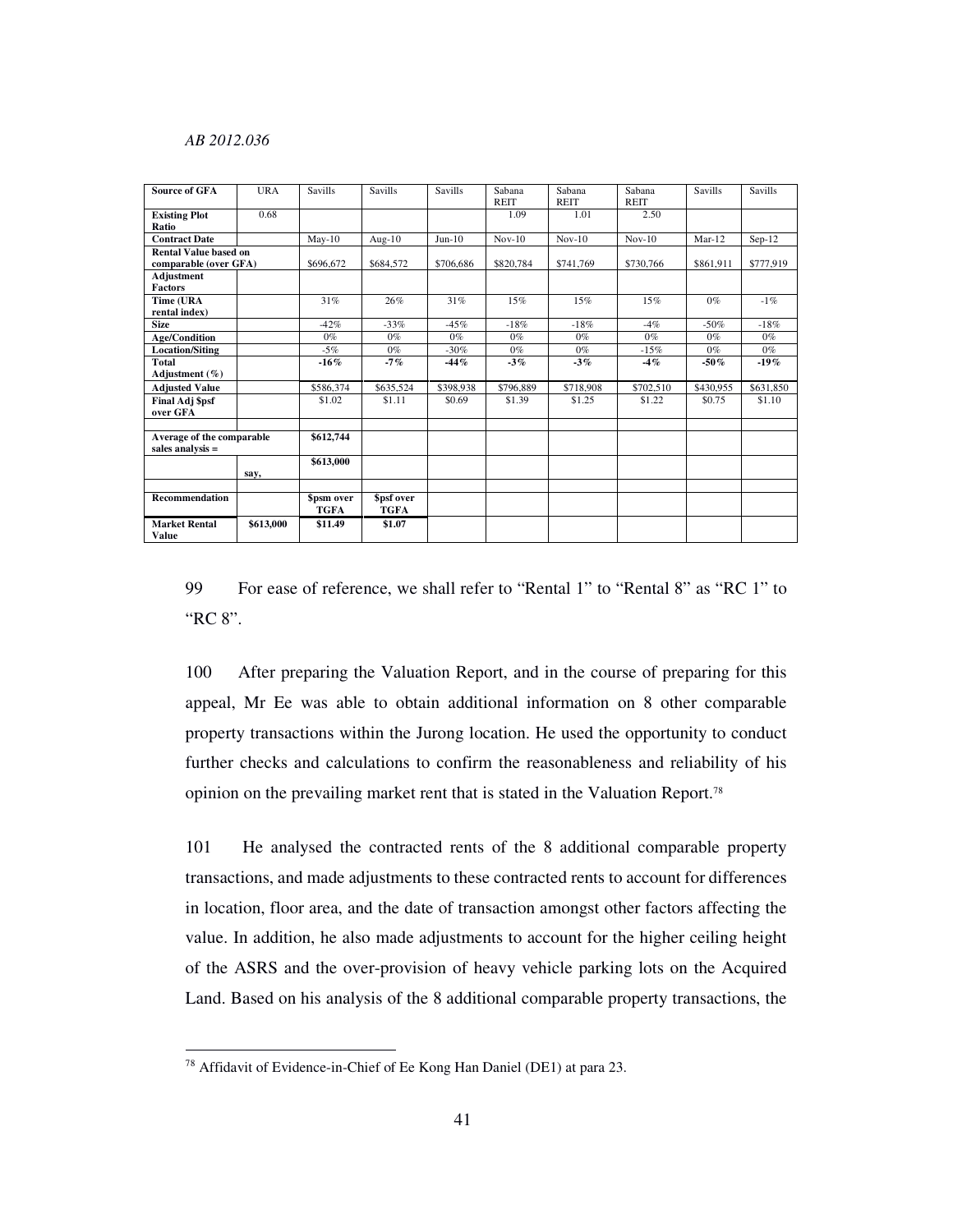-

prevailing market rent (on a gross rent basis) of the Acquired Land as at the date of acquisition is \$11.24 psm/month, which was well within the range of the prevailing market rent stated in his Valuation Report. A worksheet setting out his analysis of the 8 additional comparable property transactions, as well as the adjustments he performed is exhibited as "DE-12" in his first Affidavit (DE1).<sup>79</sup> This was re-exhibited (with errors corrected) as "DE-12A" in his Supplemental Affidavit (DE3).

102 As an additional check, Mr Ee performed an online search of the Real Estate Information System ("REALIS") maintained by the URA and obtained statistical data for rental transactions of warehouse-type properties in the Tuas Planning Area during the period February 2011 to February 2012. Based on his analysis of the data obtained from REALIS, the estimated prevailing market rent (on a gross rent basis) for the Acquired Land as of the date of acquisition is \$9.74 psm/month. This figure is also within the range of the prevailing market rent stated in the Valuation Report. The worksheet setting out his analysis of the data as well as the adjustments he performed is exhibited in "DE-4" in his first Affidavit (DE1). <sup>80</sup> This was re-exhibited (with errors corrected) in "DE-4A" in his Supplemental Affidavit (DE3).

103 Mr Ee also points out that the Inland Revenue Authority of Singapore ("IRAS") has assessed the Annual Value of the Acquired Land at \$5,667,700. Based on the Annual Value of \$5,667,700 as assessed by IRAS, the Acquired Land would have fetched a market rent of \$8.85 psm/month. Thus, even based on this assessment, the Appellant's interest in the Acquired Land would be without value.<sup>81</sup>

<sup>79</sup> Affidavit of Evidence-in-Chief of Ee Kong Han Daniel (DE1) at paras 23-26.

<sup>80</sup> Affidavit of Evidence-in-Chief of Ee Kong Han Daniel (DE1) at para 27-30.

<sup>81</sup> Affidavit of Evidence-in-Chief of Ee Kong Han Daniel (DE1) at para 30.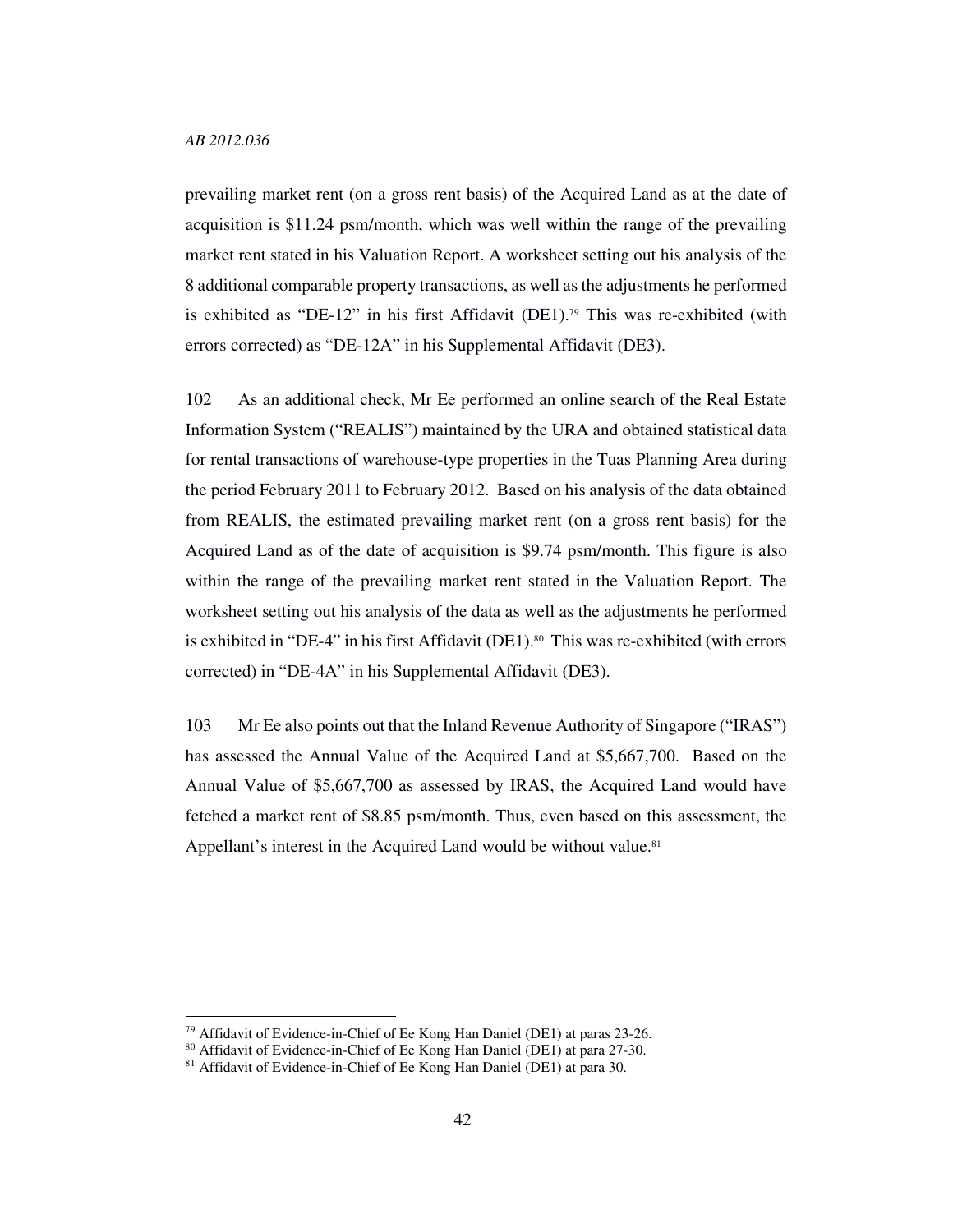## *Appellant's Criticisms*

104 The Appellant contends that the approach adopted by Mr Ee is fraught with error and weakness and should be disregarded in its entirety.<sup>82</sup> The contentions of the Appellant may be summarised as follows:

#### *Location*

- (a) Mr Ee has selected properties that are located a significant distance away from the Acquired Land, such as Ang Mo Kio Ind Park 2 (RC3 in DE-8A) and Changi South St 3, Level 1 (RC7 in DE-8A) and Changi South Ave 2 (RC8 in DE-8A); $83$
- (b) Given that Mr Ee was willing to consider properties that were located even in Changi, he would have come across more than the 8 transactions in DE 8-A. The comparables were chosen by Mr Ee with a view to support his valuation and not with the aim of accurately evincing the true market rent of the Acquired Land;<sup>84</sup>
- (c) Mr Ee's reliance on the JTC Index for locational adjustments is erroneous. The JTC Index is reflective of the rents and prices of general industrial land, and does not provide specific rents and prices of warehouse space and therefore cannot be used to adjust for locational differences of warehouse space;<sup>85</sup>
- (d) Mr Ee's application of the JTC Index is in any case erroneous and unreliable;<sup>86</sup>
- (e) Mr Ee's willingness to accept the data in DE-14A without any similar locational adjustment based on the JTC Index clearly undermines any significance that is attached to the JTC Index;<sup>87</sup>

<sup>82</sup> Appellant's Closing Submissions (ACS) at para 132.

<sup>83</sup> Appellant's Closing Submissions (ACS) at para 134.

<sup>84</sup> Appellant's Closing Submissions (ACS) at paras 135-137 and paras 267-289.

<sup>85</sup> Appellant's Closing Submissions (ACS) at para 138-141.

<sup>86</sup> Appellant's Closing Submissions (ACS) at para 142-147.

<sup>87</sup> Appellant's Closing Submissions (ACS) at para 149.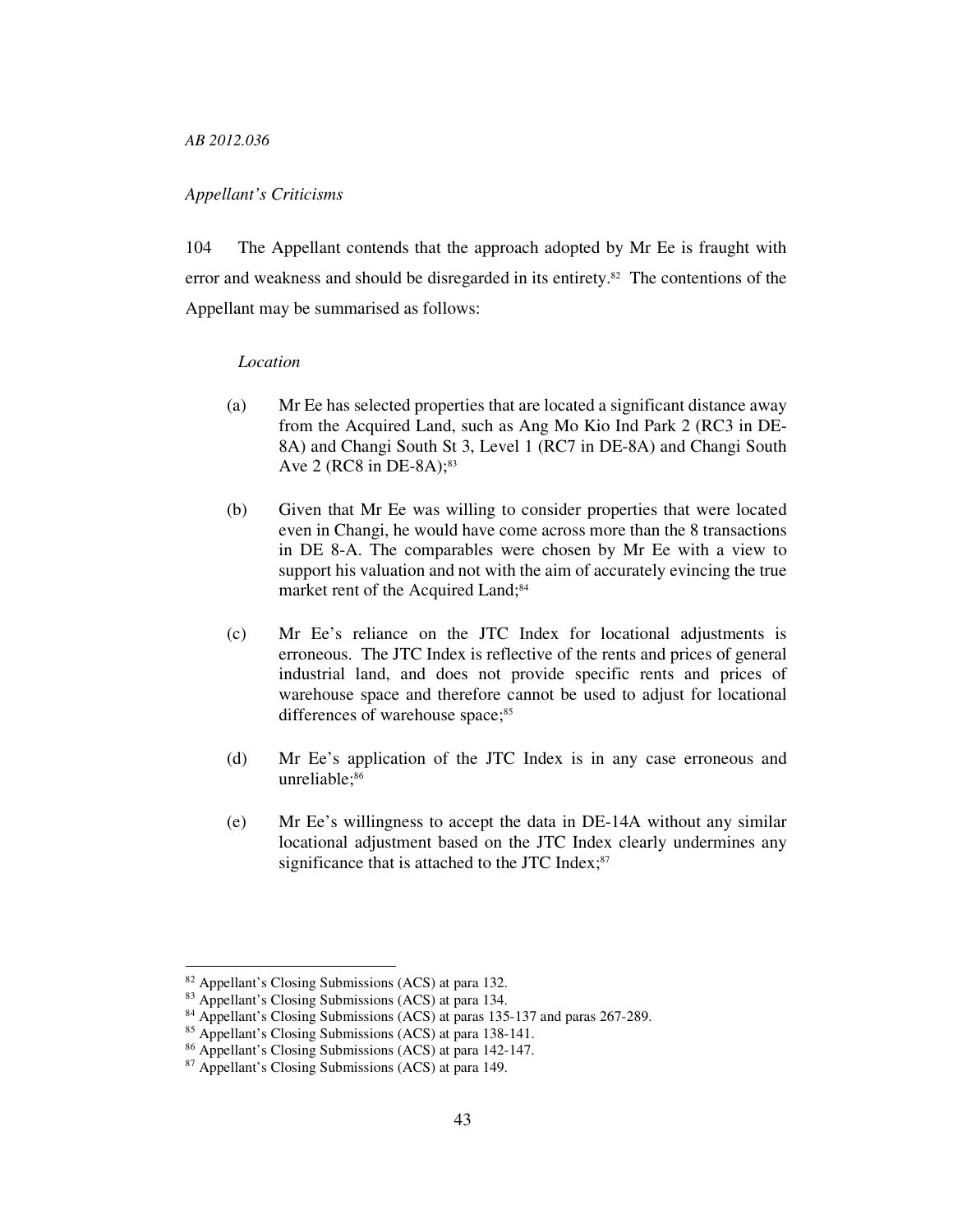## *Time*

(f) In DE-12A, Mr Ee has produced 2 transactions dating back to October 2007 and 1 transaction in April 2008. There is no reason why Mr Ee should not be considering the lease of the Acquired Land itself sometime in 2006 to arrive at the determination of the market rent of the Acquired Land. With the uplift based on time adjustments alone, this would be a clear indication that there is Profit Rent due to the Appellant;<sup>88</sup>

#### *Property Type*

- (g) Mr Ee has not made any adjustments to the rents of the Collector's comparables to take into account the ground floor and standalone advantages of the Acquired Land. The comparables do not have rampup facilities and are in fact only served by cargo lifts and/or passenger lifts;<sup>89</sup>
- (h) Mr Ee recognised this omission and acknowledged that there should in fact generally be a 20% premium for warehouse spaces situated on the ground floor as compared to those that are situated on higher levels. He has also conceded during the hearing that he should have done so for the rental comparables that he had relied on;<sup>90</sup>
- (i) In the course of the hearing, Mr Ee attempted to explain that he had taken the opportunity to revisit the workings to take into account the proposed adjustment of 20%. Even after revisting his workings, Mr Ee claims that his conclusion remains that there is still no Profit Rent due to the Appellant. Given that Mr E has not provided any evidence or revisions to the Collector's comparables, Mr Ee's assertion must be rejected;<sup>91</sup>

#### *Size*

-

(j) Mr Ee asserts that a downward adjustment of 10% for every doubling of GFA is necessary. This rigid fixation with his methodology is erroneous;<sup>92</sup>

<sup>88</sup> Appellant's Closing Submissions (ACS) at para 158.

<sup>89</sup> Appellant's Closing Submissions (ACS) at para 169.

<sup>90</sup> Appellant's Closing Submissions (ACS) at para 170.

<sup>&</sup>lt;sup>91</sup> Appellant's Closing Submissions (ACS) at para 174.

<sup>92</sup> Appellant's Closing Submissions (ACS) at paras 180-189.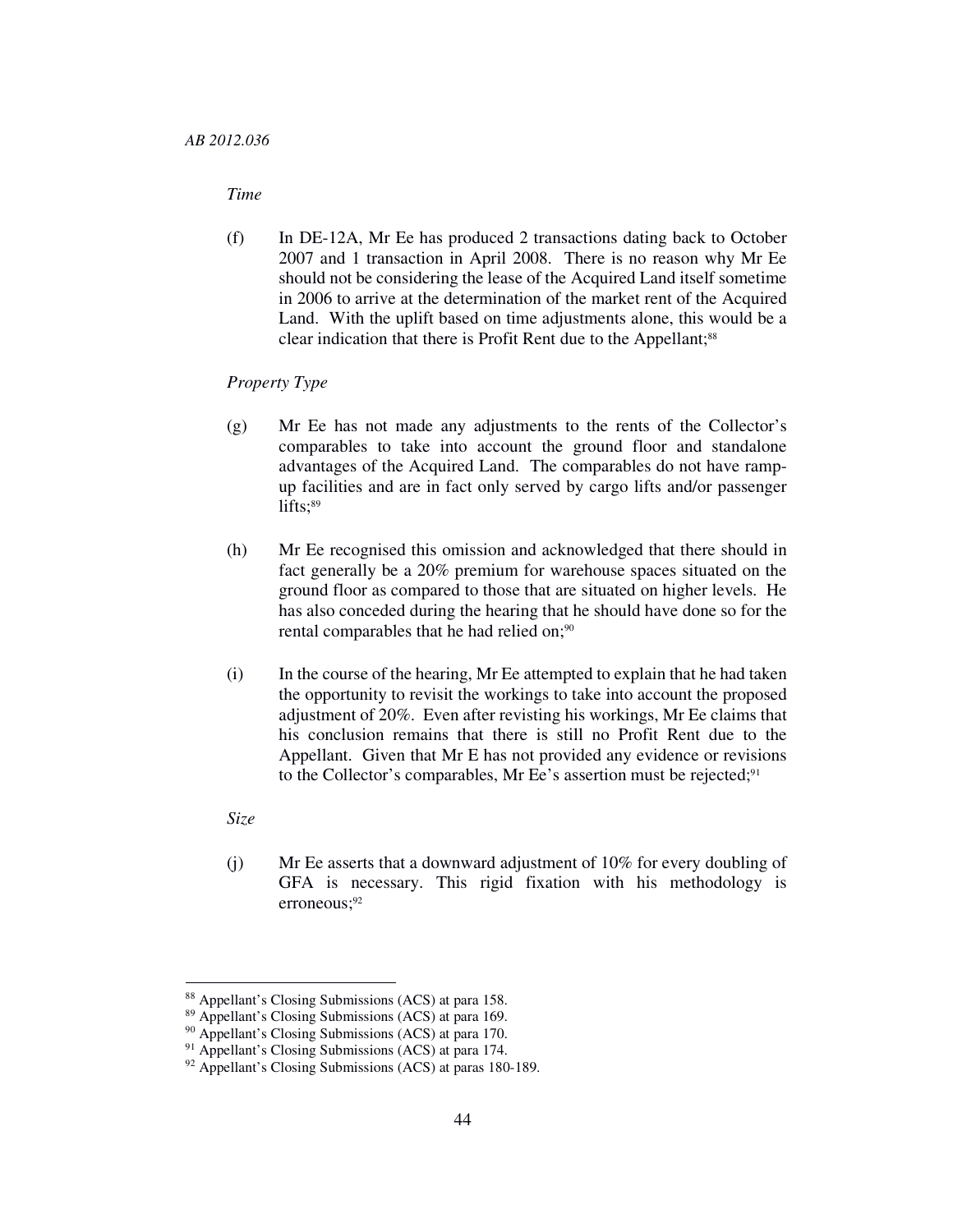- (k) Based on the analysis of the data in R5 to R9 (tendered by Mr Ee for his Height Study), the Collector's own data contradicts and disproves Mr Ee's assertion in respect of size;<sup>93</sup>
- (l) Mr Ee's methodology as to the adjustments for size is inapplicable and should be disregarded, and no adjustments to rentals will in fact be required for size differences;<sup>94</sup>

## *Height*

- (m) In order for Mr Ee to be able to isolate the impact of height on rental prices and to arrive at an accurate conclusion, the only variable between the subject properties in the Height Study must only be that of height;<sup>95</sup>
- (n) The soundness of Mr Ee's Height Study is contingent on the correctness of the ancillary adjustments that Mr Ee has made. However, there are serious flaws and errors committed by Mr Ee in making the ancillary adjustments. Therefore, the Height Study is gravely unsound such that no reliance can be placed on it;<sup>96</sup>
- (o) Furthermore, it is apparent that it would be an impossible task to account for and neutralise every variable between the subjects in order to ensure that the subject properties are perfectly comparable apart from height only, in order to yield a fair study;<sup>97</sup>
- (p) Mr Ee has not applied the adjustment for differences in height to the Collector's comparables in DE-8A, and had only done so for DE-12A and DE-14A. Mr Ee has explained during the hearing that the issue of height had only arisen subsequent to this valuation report (for which the Collector's comparables in DE-8A had been relied on), and he therefore only had the opportunity to take into account the height adjustments for DE-12A and DE-14A. Notwithstanding the opportunities to revisit his workings in DE-8A, he has chosen to retain the integrity of the data given that he had performed his valuation solely on the workings in DE-8A. Therefore, the market rent that Mr Ee has derived based on DE-8A is obviously undervalued;<sup>98</sup>

<sup>93</sup> Appellant's Closing Submissions (ACS) at paras 190-192.

<sup>94</sup> Appellant's Closing Submissions (ACS) at para 193.

<sup>&</sup>lt;sup>95</sup> Appellant's Closing Submissions (ACS) at para 200.

<sup>96</sup> Appellant's Closing Submissions (ACS) at paras 201 and 204.

<sup>&</sup>lt;sup>97</sup> Appellant's Closing Submissions (ACS) at para 202.

<sup>98</sup> Appellant's Closing Submissions (ACS) at paras 213-214.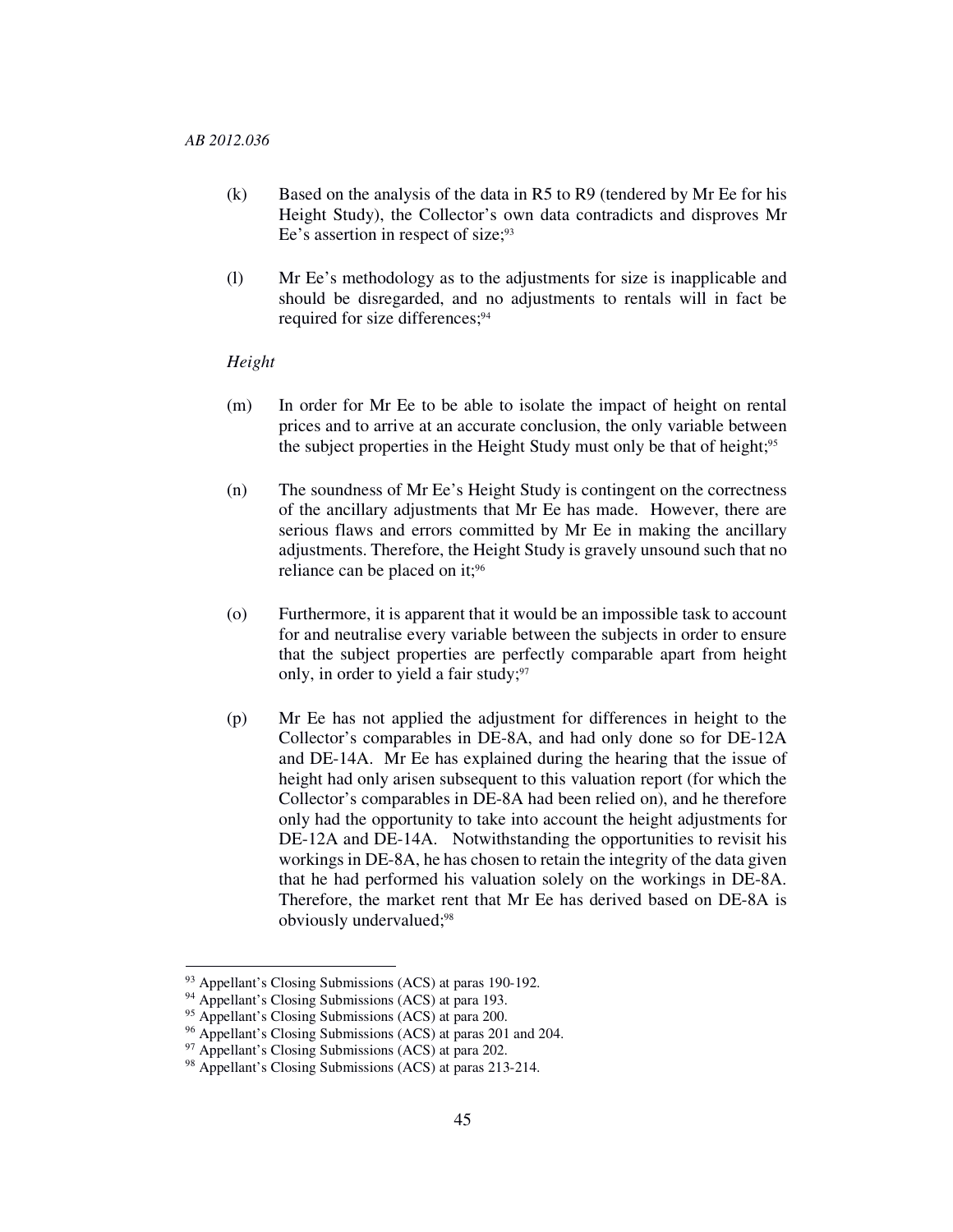- (q) Mr Ee has only attributed a blanket increase of 5% in DE-12A and DE-14A to account for the differences in heights of the buildings on the Acquired Land, which suggests that Mr Ee has based his methodology on the assumption that all the comparables have the same height. Given that the Collector's comparables are all of varying heights, it is clearly erroneous for Mr Ee to have applied the blanket increase of 5% without tailoring the adjustment according to the specific height of each comparable;<sup>99</sup>
- (r) Based on the Height Study, Mr Ee's finding is that a warehouse of 8m would have a \$0.10 premium over a warehouse of 5m. The premium attributed by Mr Ee, based on his study, should not be a blanket 5%, given that the heights of the Collector's comparables vary, and these variances (of approximately 4m) are quantitatively significant in the context of Mr Ee's Height Study;<sup>100</sup>

## *Age/Condition*

- (s) Mr Ee's adjustments made based solely on the criterion of age are completely unsound, given that age in itself reveals nothing about the actual condition of the buildings;<sup>101</sup>
- (t) In any case, the Appellant was fully operational on the Acquired Land until the day the Appellant had to vacate the premises, and there has been no suggestion that the buildings on the Acquired Land were in poor condition such that an adjustment as to condition was required;<sup>102</sup>

# *Asking rents*

- (u) In the course of searching for alternative sites after the Acquisition, the Appellant managed to obtain rental quotes for some prospective sites which ranged from  $$1.55$  psf to  $$1.80$  psf;<sup>103</sup>
- (v) Mr Ee has stated in the EL that he is of the view that rental quotations or offers should not be used where actual transactions are available, but he has stated in the valuation report that in assessing the market rent of the Acquired Property, he had used the market comparison method which

<sup>99</sup> Appellant's Closing Submissions (ACS) at paras 215-216.

<sup>100</sup> Appellant's Closing Submissions (ACS) at para 217.

<sup>&</sup>lt;sup>101</sup> Appellant's Closing Submissions (ACS) at para 230.

<sup>102</sup> Appellant's Closing Submissions (ACS) at para 231.

<sup>103</sup> Appellant's Closing Submissions (ACS) at para 233.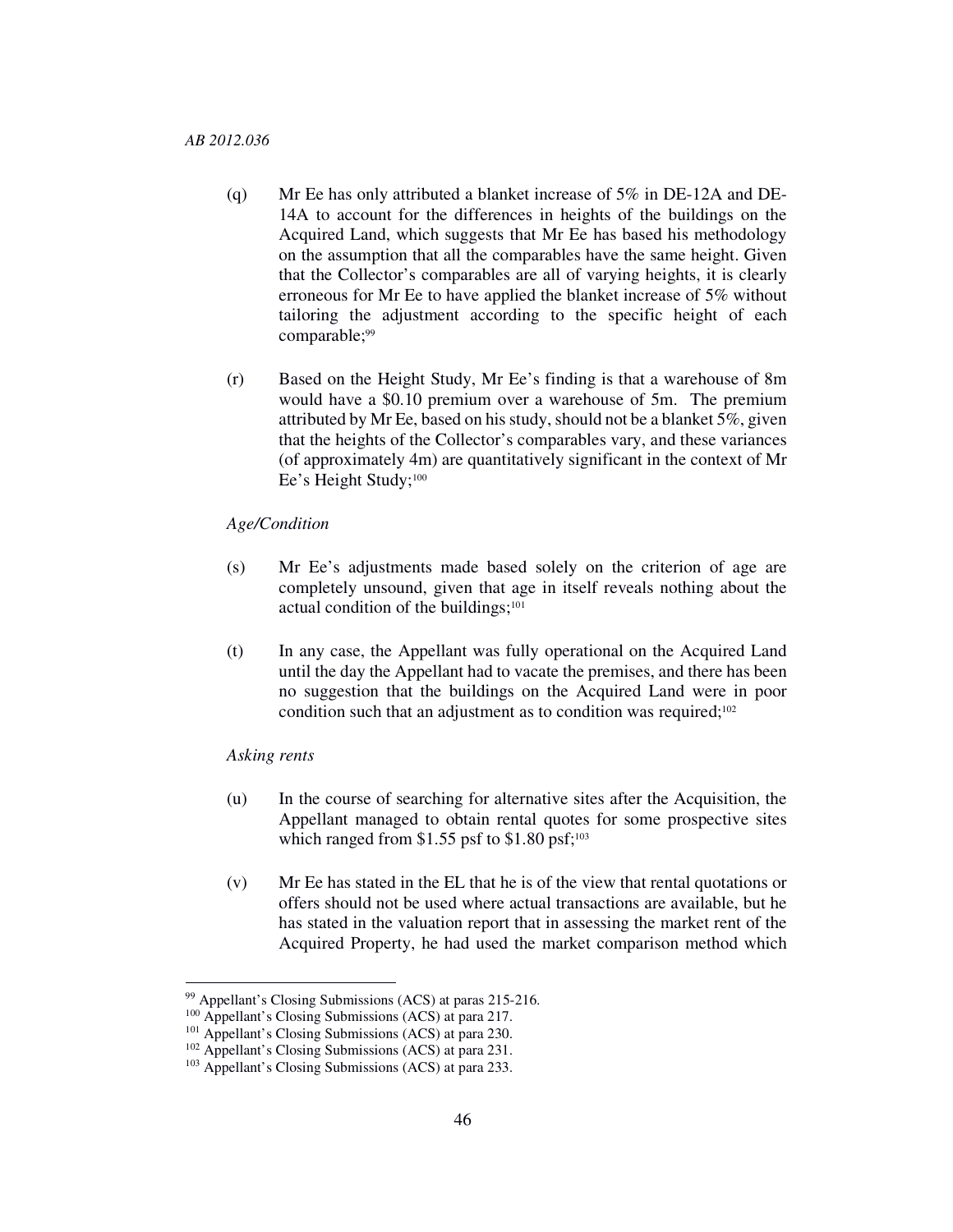involves the analysis of comparable asking/contracted rents with Jurong and other locations;<sup>104</sup>

(w) The Appellant's rental quotations would have clearly indicated to Mr Ee that his proposed market rents of \$0.90 to \$1.10 psf as at the Second Gazette Date are clearly erroneous.<sup>105</sup>

105 Given the numerous deficiencies in Mr Ee's methodologies, the resultant adjusted rents of the Collector's comparables would be equally unreliable.<sup>106</sup> Furthermore, Mr Ee's adjustments range up to a maximum of -50% for size, up to a maximum of -30% for location, and his cumulative adjustments have also hit a maximum of -50%. Mr Ee's sanity check which is capped at -50% is arbitrary, unworkable and illogical. Any comparable that requires significant adjustments would tend towards being a poor or unreliable comparable.107 His tolerance for a high magnitude of adjustment renders the Collector's comparables and the resultant adjusted rents unsafe to be relied on.<sup>108</sup>

106 In addition to the above criticisms, the Appellant contends that the Collector's rental evidence should be disregarded in their entirety. Mr Ee has failed to provide the exact addresses for all the Collector's comparables apart from 4 comparable *viz*. RC4, RC5 and RC6 in DE-8A, as well as RC8 in DE-12A. Without the exact identities of the comparables, the Appellant's valuers are unable to verify the data provided by Mr Ee or to be fully apprised of the characteristics of the comparables, apart from the information as described by Mr Ee in the respective tables. The importance of the identification of a comparable is clearly stated as a requirement in the guidance provided in the Singapore Institute of Surveyors and Valuers Valuation Standards ("SISV Standards") which Mr Ee himself has exhibited in DE-1.109 The descriptions

<sup>104</sup> Appellant's Closing Submissions (ACS) at para 237.

<sup>&</sup>lt;sup>105</sup> Appellant's Closing Submissions (ACS) at para 241.

<sup>106</sup> Appellant's Closing Submissions (ACS) at paras 290-291.

<sup>107</sup> Appellant's Closing Submissions (ACS) at paras 292-289.

<sup>108</sup> Appellant's Closing Submissions (ACS) at para 300.

<sup>109</sup> Appellant's Closing Submissions (ACS) at paras 247-250.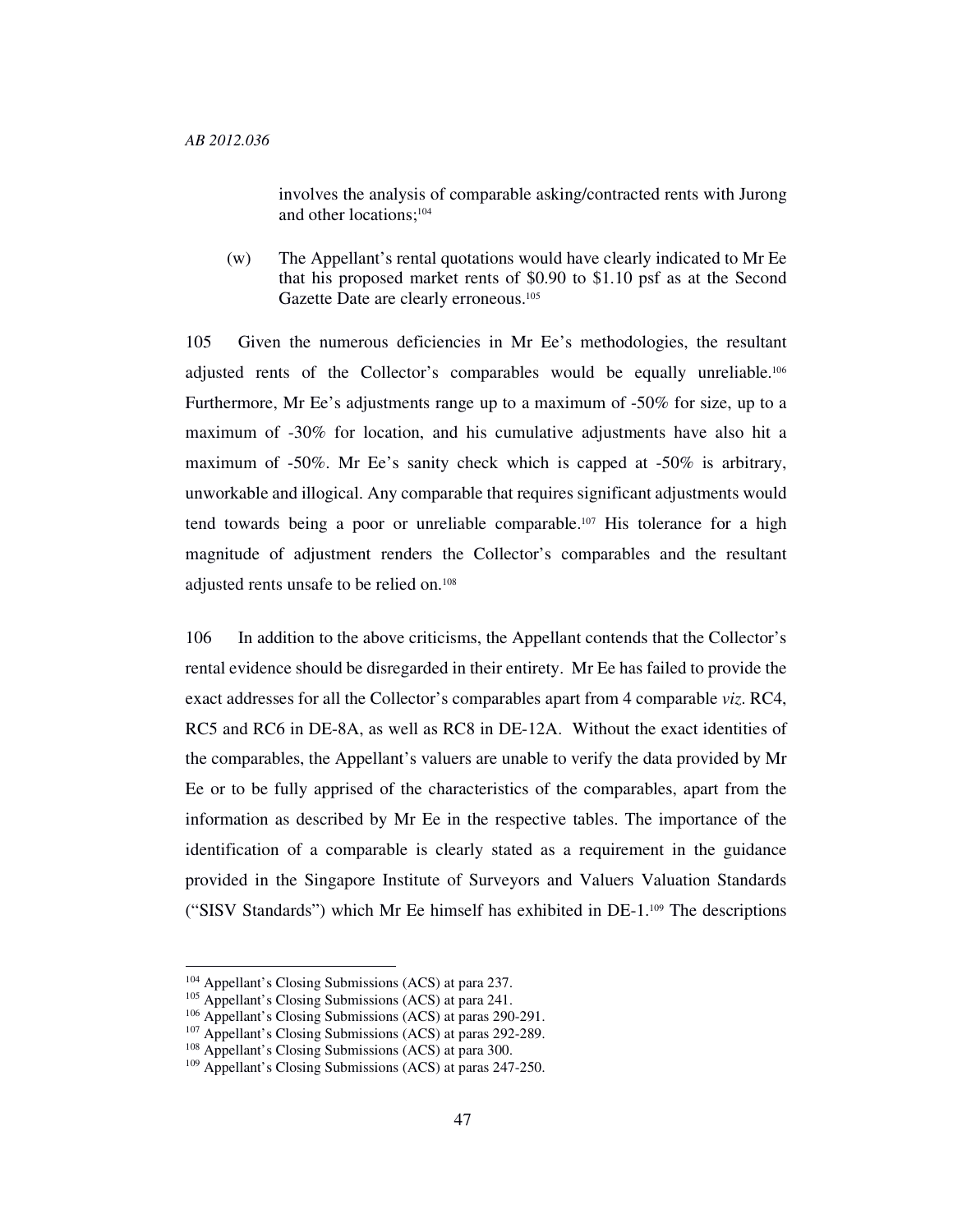provided orally by Mr Ee during hot-tubbing are imprecise and fraught with uncertainty, and cannot be relied on at face value.110 Although DE-12A does not form the basis of Mr Ee's valuation report, the criticisms that apply to DE8-A would similarly extend to DE12-A.<sup>111</sup> As for DE-14A, it is apparent that Mr Ee does not know the identities of the properties for which the rental data relates to.112 Mr Ee's professional obligations as a valuer does not absolve him of the need to provide sufficient evidential proof for the valuation that he has tendered.<sup>113</sup>

107 The Appellant further contends that it would be unsafe to rely on RC4, RC5 and RC6 in DE-8A as these are SLB transactions. SLB transactions tend not to be reflective of the market, owing to the degree of customisation and negotiation involved in such transactions.<sup>114</sup>

108 The Appellant also points out that the rents that Mr Ee has arrived at range from \$0.69 to \$1.30 and in arriving in his opinion of the market rent of the Acquired Land in his valuation report, he had relied on the average of the rents contained in DE-8A. The computation of the average of a wide distribution of numbers is not a useful exercise. The liberal and imprecise approach that Mr Ee has adopted in determining the market rents by taking the average of many widely disparate rents renders the Collector's comparables and Mr Ee's valuation unreliable and meaningless in the exercise of evincing the market rent of the Acquired Land.<sup>115</sup>

109 In summary, the Appellant contends that the Collector's rental evidence should be disregarded in its entirety.<sup>116</sup>

<sup>110</sup> Appellant's Closing Submissions (ACS) at paras 252-253.

<sup>&</sup>lt;sup>111</sup> Appellant's Closing Submissions (ACS) at para 254.

<sup>112</sup> Appellant's Closing Submissions (ACS) at para 255.

<sup>113</sup> Appellant's Closing Submissions (ACS) at para 257.

<sup>114</sup> Appellant's Closing Submissions (ACS) at paras 259-266.

<sup>115</sup> Appellant's Closing Submissions (ACS) at paras 301-305.

<sup>116</sup> Appellant's Closing Submissions (ACS) at para 305.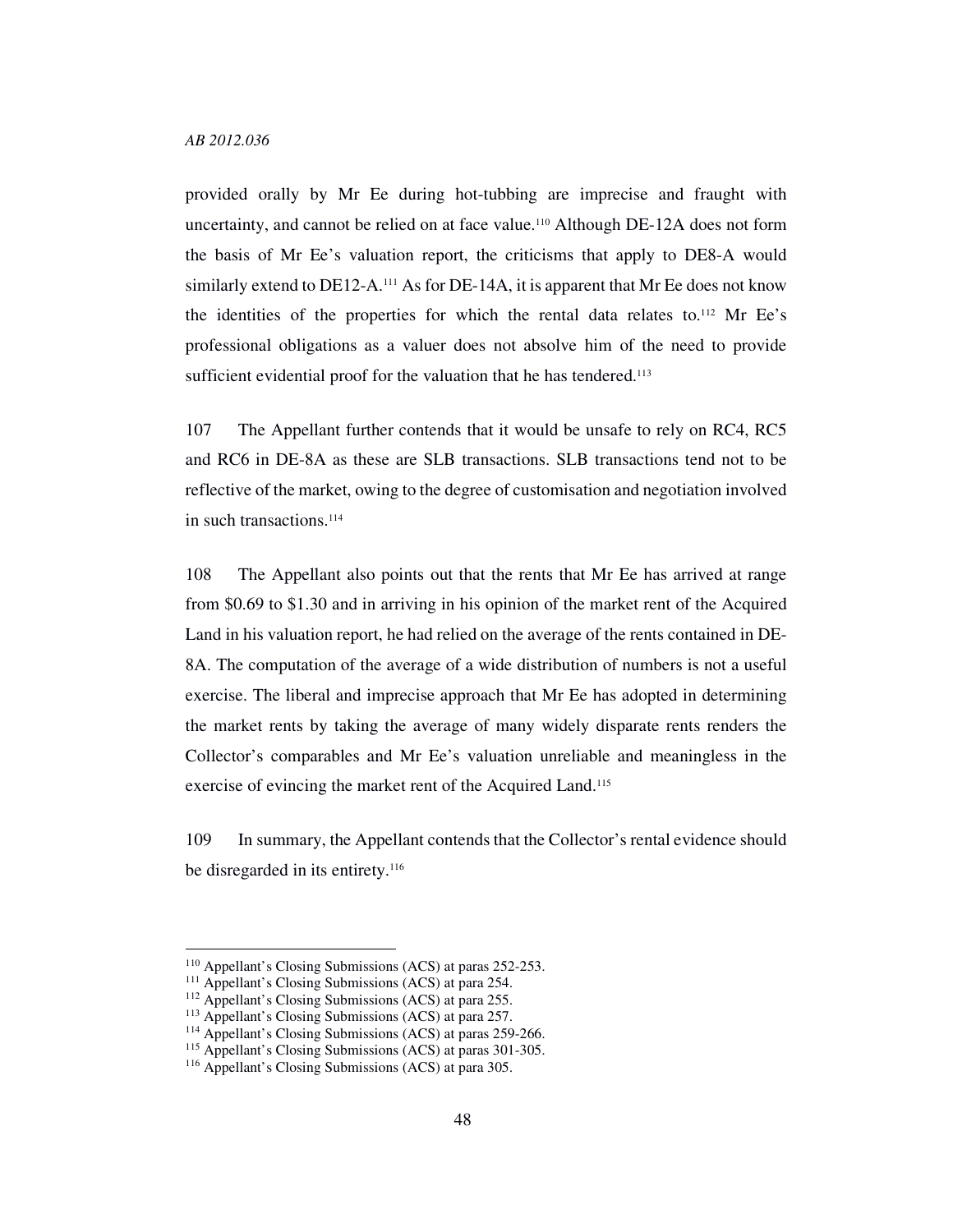## *Appellant's Comparables*

110 The Appellant's valuer Ms Chua relied on 5 comparables to arrive at the market rent of \$1.59 psf/month as at the First Gazette Date, and a market rent of \$1.77 psf/month as at Second Gazette Date<sup>117</sup>. These comparables were compiled by the Appellant's second valuer Mr Dennis Yeo Huang Kiat ("Mr Yeo") of CBRE Group, Inc ("CBRE"). Three of the comparables were lease transactions that occurred in 2011 of varying sizes which Mr Yeo was personally involved in:<sup>118</sup>

|     |                         |       | <b>Comparable Lease Transactions</b> |                        |                                          |                                     |
|-----|-------------------------|-------|--------------------------------------|------------------------|------------------------------------------|-------------------------------------|
| S/N | <b>Address</b>          | Level | <b>Approx.</b> Area<br>(sqft)        | <b>Term</b><br>(years) | <b>Gross Rent</b><br>$(S\$ sq ft p.m $)$ | <b>Lease</b><br><b>Commencement</b> |
| 1.  | 15 Pioneer Walk         | 6     | 35,000                               |                        | \$1.31                                   | $1-Jan-11$                          |
| 2.  | 24 Penjuru Road         | 4     | 61,074                               | 8                      | \$1.48                                   | $1-Jan-11$                          |
| 3.  | 34 Boon Leat<br>Terrace |       | 59.410                               | 3                      | \$1.43                                   | $1-Oct-11$                          |

111 According to Mr Yeo, 2011 presented a very tight supply market and as a result of increasing demands, rents were resiliently high. The warehouse rent achieved during the year 2011 averaged at S\$1.41/sq ft (ranging between \$1.31/sq ft to \$1.48/sq ft).<sup>119</sup>

112 Mr Yeo also provided 2 lease transactions in 2012 which he was also involved in:<sup>120</sup>

| <b>Illustrative Transaction Evidence</b> |          |                              |             |                                         |                                     |  |
|------------------------------------------|----------|------------------------------|-------------|-----------------------------------------|-------------------------------------|--|
| <b>Address</b>                           | Level(s) | <b>Approx Area</b><br>(sqft) | Term(years) | <b>Gross Rent</b><br>$(S\$ {sq}ft\ p.m) | <b>Lease</b><br><b>Commencement</b> |  |
| 7 Clementi Loop                          |          | 40,000                       |             | \$1.60                                  | $Jun-12$                            |  |
| Tuas Connection                          |          | 42,092                       |             | \$1.60                                  | $1-Aug-12$                          |  |

<sup>&</sup>lt;sup>117</sup> Appellant's Closing Submissions (ACS) at para 120; EL at pp. 6  $\&$  7; Affidavit of Chua Beng Ee (CBE3) at p. 8 (CBE-7).

<sup>118</sup> Affidavit of Dennis Yeo Huang Kiat (DY1) at para 6.

<sup>119</sup> Affidavit of Dennis Yeo Huang Kiat (DY1) at para 7.

<sup>120</sup> Affidavit of Dennis Yeo Huang Kiat (DY2) at para 2.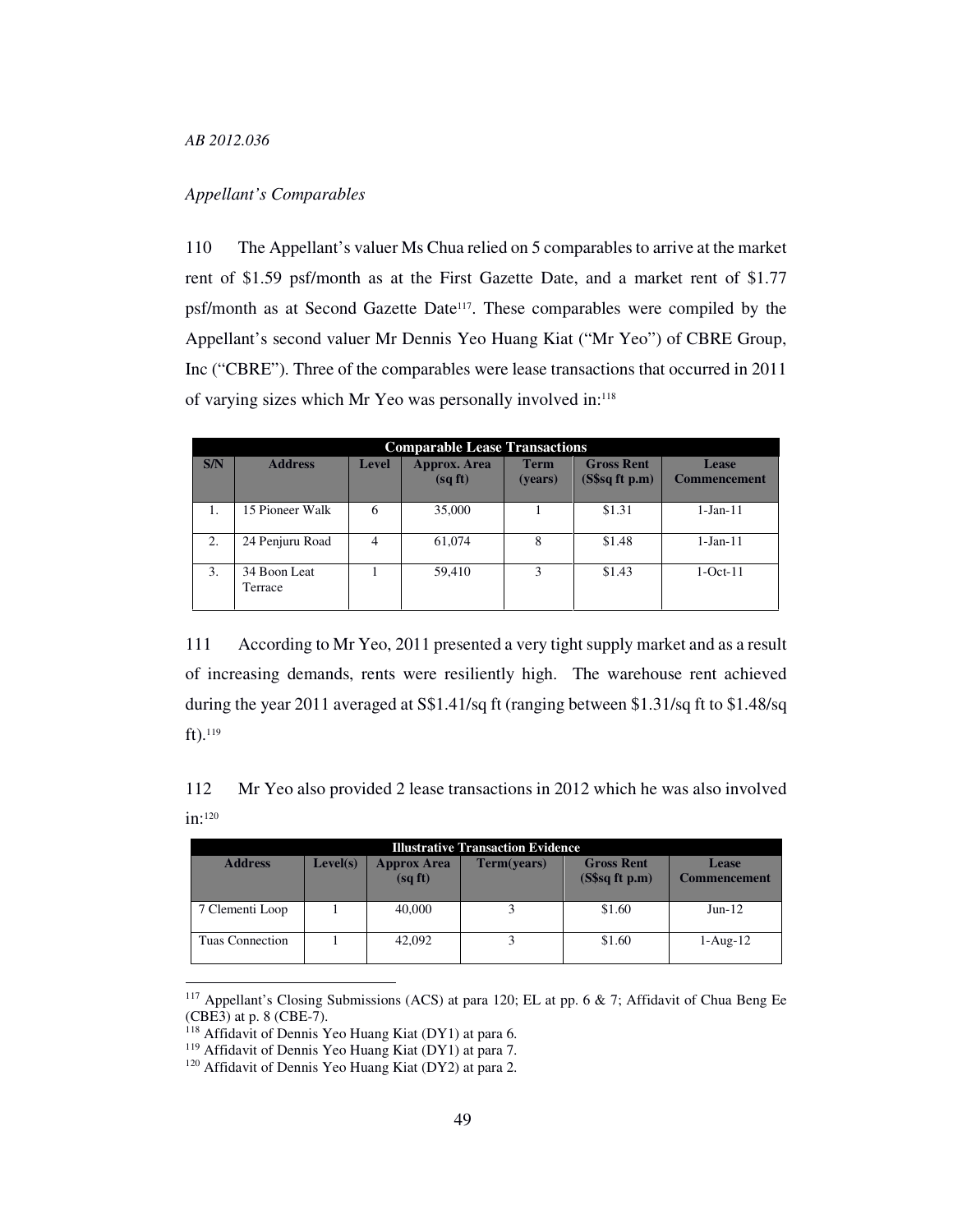113 According to Mr Yeo, 2012 still presented a very tight supply market, and as a result of increasing demand, rents were resiliently high and had increased when compared to 2011.<sup>121</sup>

114 The Appellant's comparables and the adjustments made by Ms Chua to the comparable transactions are set out in the table annexed as "CBE-7" in Ms Chua's third Affidavit (CBE3) as follows:

| <b>Particulars</b>         | <b>Subject</b> | <b>Rental 1</b> | <b>Rental 2</b> | <b>Rental 3</b> | <b>Rental 4</b> | <b>Rental 5</b> |
|----------------------------|----------------|-----------------|-----------------|-----------------|-----------------|-----------------|
| Address                    | 30 Tuas Road   | 15 Pioneer      | 24 Penjuru      | 34 Boon Leat    | 7 Clementi      | Tuas            |
|                            |                | Walk            | Road            | Terrace         | Loop            | Connection      |
| Type of Property           | 1 & 2/s        | L6 Warehouse    | L4 Warehouse    | L1 Warehouse    | L1 Warehouse    | L1 Warehouse    |
|                            | Warehouse      |                 |                 |                 |                 |                 |
| Land Area (m2)             | 78,279.4       |                 |                 |                 |                 |                 |
| Total GFA (m2)             | 53,368.3       | 3,252           | 5.674           | 5,519           | 3,716           | 3,910           |
| "Equivalent" GFA           | 73,976.79      |                 |                 |                 |                 |                 |
| capacity (m2)              |                |                 |                 |                 |                 |                 |
| <b>Existing Plot Ratio</b> | 0.68           |                 |                 |                 |                 |                 |
| <b>Contract Date</b>       |                | $Jan-11$        | $Jan-11$        | $Oct-11$        | $Jun-12$        | Aug-12          |
| Rental Info – Gross        |                | \$1.31          | \$1.48          | \$1.43          | \$1.60          | \$1.60          |
| Rate (\$psf/mth)           |                |                 |                 |                 |                 |                 |
|                            |                |                 |                 |                 |                 |                 |
| <b>Adjustments</b>         |                |                 |                 |                 |                 |                 |
| (a) Time URA               |                | 81.5            | 81.5            | 90.6            | 90.5            | 93.6            |
| Index                      |                |                 |                 |                 |                 |                 |
| As at 11 Jan 2011          | 81.5           | $0\%$           | $0\%$           | $-10%$          | $-10%$          | $-13%$          |
| (b) Property Type          |                | $20\%$          | 20%             | 10%             | 10%             | 10%             |
| <b>Total Adjustment</b>    |                | 20%             | 20%             | $0\%$           | $0\%$           | $-3%$           |
| <b>Adjusted Rental</b>     |                | \$1.57          | \$1.78          | \$1.43          | \$1.60          | \$1.55          |
| Rate (\$psf/mth)           |                |                 |                 |                 |                 |                 |
|                            |                |                 |                 |                 |                 |                 |
| $(a)$ Time (URA            |                |                 |                 |                 |                 |                 |
| index)                     |                |                 |                 |                 |                 |                 |
| As at 8 Feb 2012           | 92.4           | 13%             | 13%             | $2\%$           | $2\%$           | $-1\%$          |
| (b) Property Type          |                | 20%             | 20%             | $10\%$          | $10\%$          | 10%             |
| <b>Total Adjustment</b>    |                | 33%             | 33%             | 12%             | 12%             | $9\%$           |
| <b>Adjusted Rental</b>     |                | \$1.75          | \$1.97          | \$1.60          | \$1.79          | \$1.74          |
| Rate (\$psf/mth)           |                |                 |                 |                 |                 |                 |

115 For ease of reference, "Rental 1" to "Rental 5" shall be referred to as "AC 1" to "AC 5".

<sup>121</sup> Affidavit of Dennis Yeo Huang Kiat (DY2) at para 3.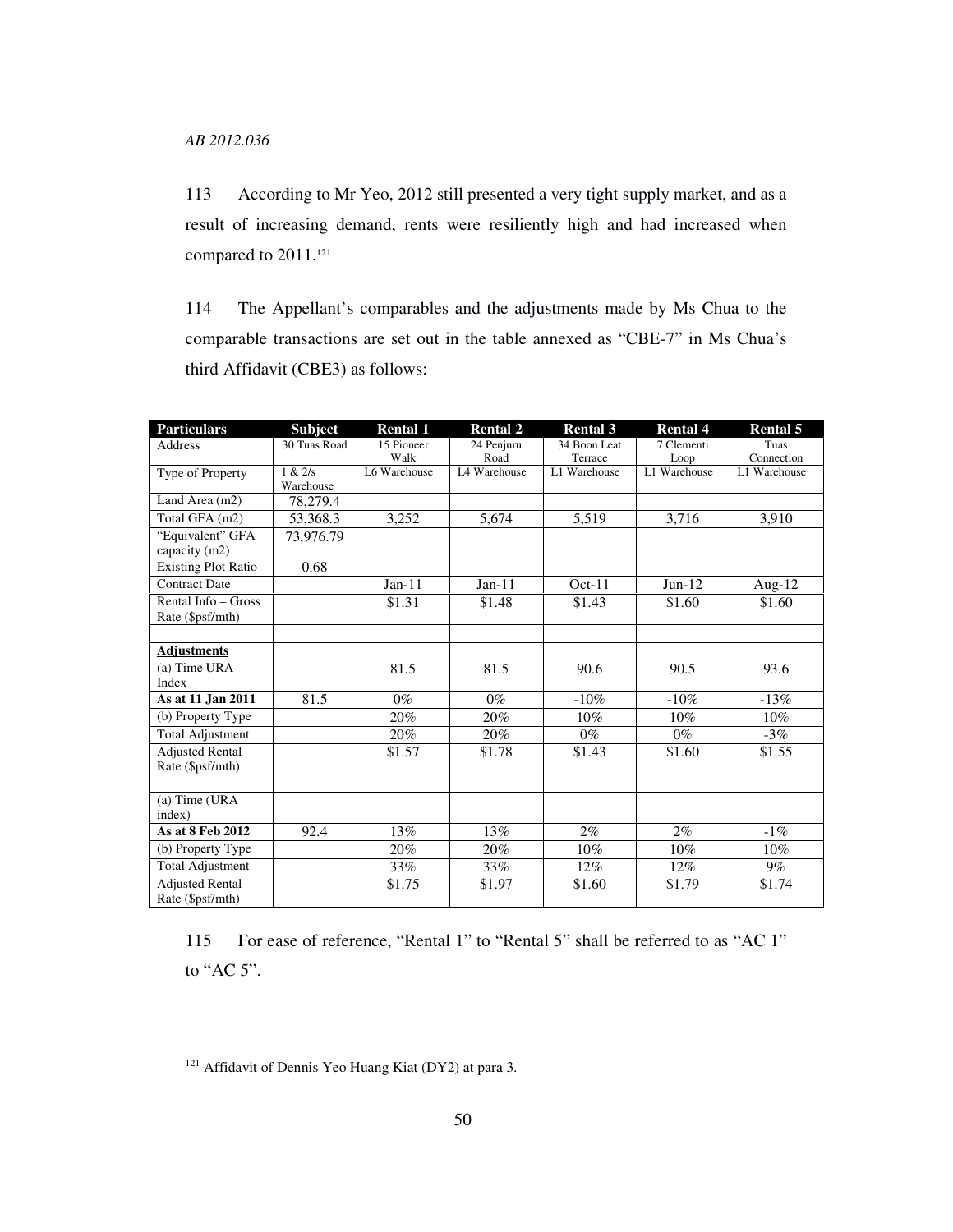116 The Appellant has chosen to only rely on the market rent of \$1.50 psf/month both as at the First Gazette Date and the Second Gazette Date for the purposes of computing the Appellant's interest as a lessee.<sup>122</sup>

117 Ms Chua and Mr Yeo explained during hot-tubbing that the choice of comparables is extremely important. They have therefore chosen to rely on comparables which are as close as possible to the Acquired Land which would result in the least adjustments, as these would generally be comparables that are more reliable.123 The comparables they have chosen were all situated in the western part of Singapore and which were not too far from the Acquired Land in terms of distance. No adjustment is therefore required as to location.<sup>124</sup>

118 To account for the difference in timing of the transactions that have taken place in respect of the Appellant's comparables, Ms Chua has made the adjustment for time based on the URA warehouse rental index. This is the method that has also been adopted by Mr Ee.125 Notwithstanding the ability to make adjustments for time based on the URA warehouse rental index, Ms Chua has also explained during hot-tubbing that it is nevertheless important to select comparables that must be available around the time of acquisition. Comparables that date back a number of years would simply not be comparables that would be available during the relevant period, and it would be difficult to establish the market at the time of acquisition based on these comparables.<sup>126</sup>

119 The Appellant's valuers have made adjustments to account for the difference in property types of the Appellant's comparables. In particular, there are 2 aspects that the Appellant's valuers have considered in making these adjustments *viz*. (1) ground

<sup>122</sup> Appellant's Closing Submissions (ACS) at para 120.

<sup>123</sup> Appellant's Closing Submissions (ACS) at paras 121-123.

<sup>124</sup> Appellant's Closing Submissions (ACS) at para 127.

<sup>&</sup>lt;sup>125</sup> Appellant's Closing Submissions (ACS) at para 150.

<sup>126</sup> Appellant's Closing Submissions (ACS) at para 150.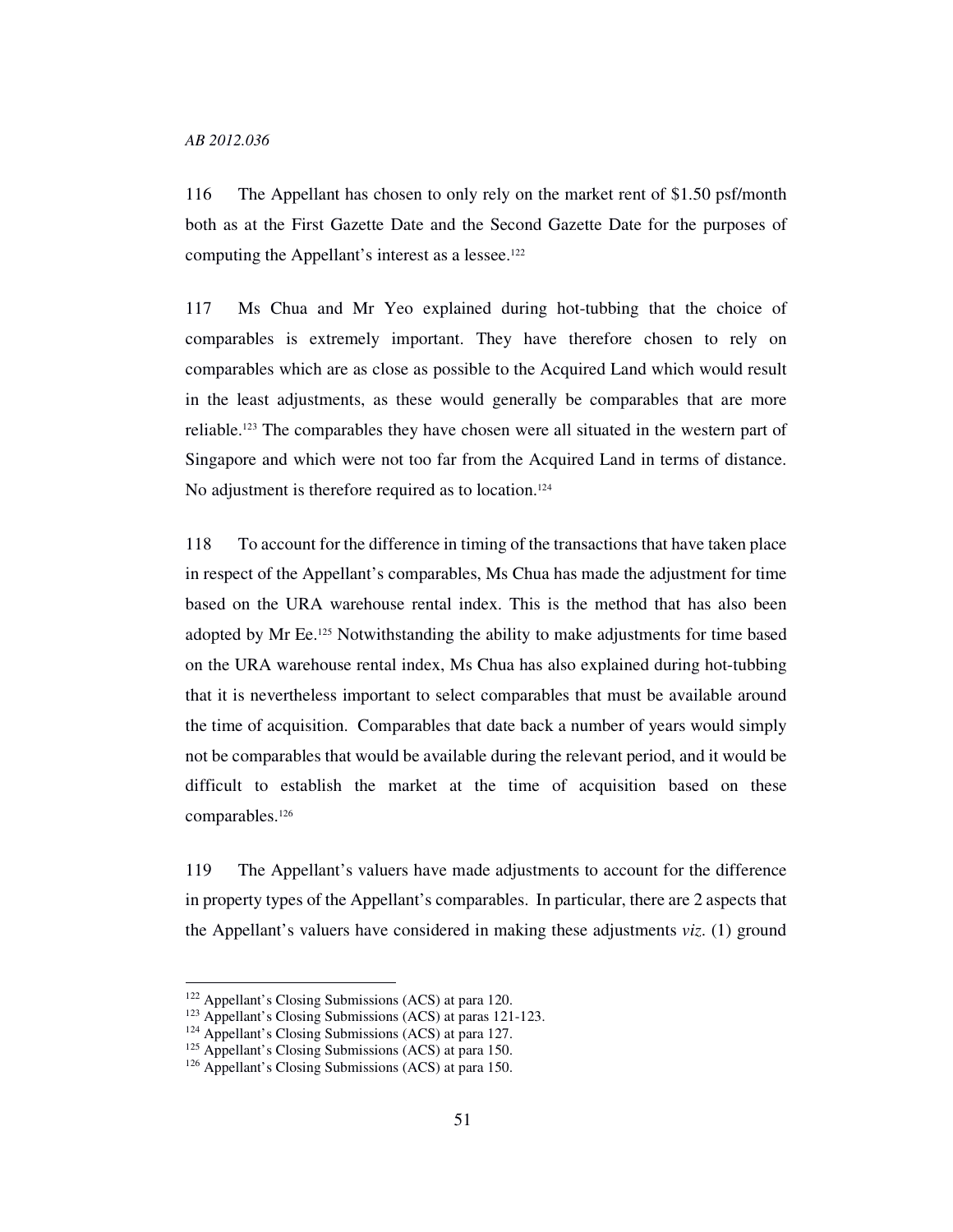floor; and (2) the standalone advantages of the Acquired Land.127 Ms Chua elaborated that approximately 85% of the GFA of the buildings on the Acquired Land are ground floor space and situated within a large compound that was only for the Appellant's exclusive use and which also contained dedicated loading and unloading bays.128 To account for the ground floor advantage of the buildings on the Acquired Land, Ms Chua has applied a  $+10\%$  adjustment to the rentals for AC 1 and AC 2, given that they are not ground floor warehouses.<sup>129</sup>

120 As to the standalone advantage of the buildings on the Acquired Land, Ms Chua explained that a lot of flexibility is afforded to the Appellant who has exclusive use of the compounds and the dedicated loading and unloading bays, given that the Appellant can load and unload its goods at any time. The Appellant's vehicles can also be manoeuvred or stopped freely within the large compound on the Acquired Land with a total land area of 78,279.4 sqm, without fear of obstruction to other users.<sup>130</sup> For the standalone advantage factor, Ms Chua has applied a  $+10\%$  adjustment to the rentals for all of the Appellant's comparables AC1 to AC5 as none of the comparables enjoys the same standalone advantage of the buildings on the Acquired Land.<sup>131</sup>

121 Ms Chua explained that there is no necessity for the adjustment for size. There is a limited supply of properties with a GFA as large as the Acquired Land (of 78,279.4 sqm) which are suitable for the large scale operations. Based on the theory of demand and supply, in the case where the supply of a particular good or resource is low, the price will be correspondingly higher, and vice versa. Ms Chua elaborated that the dearth of large size warehouse premises available for rental is attributable to the existence of JTC sub-letting restrictions, which means that only 50% of the land area in each JTC property can be sub-let. To be able to find an area equivalent to the land

<sup>127</sup> Appellant's Closing Submissions (ACS) at para 159.

<sup>&</sup>lt;sup>128</sup> Appellant's Closing Submissions (ACS) at para 160.

<sup>129</sup> Appellant's Closing Submissions (ACS) at para 162.

<sup>&</sup>lt;sup>130</sup> Appellant's Closing Submissions (ACS) at para 163.

<sup>&</sup>lt;sup>131</sup> Appellant's Closing Submissions (ACS) at para 166.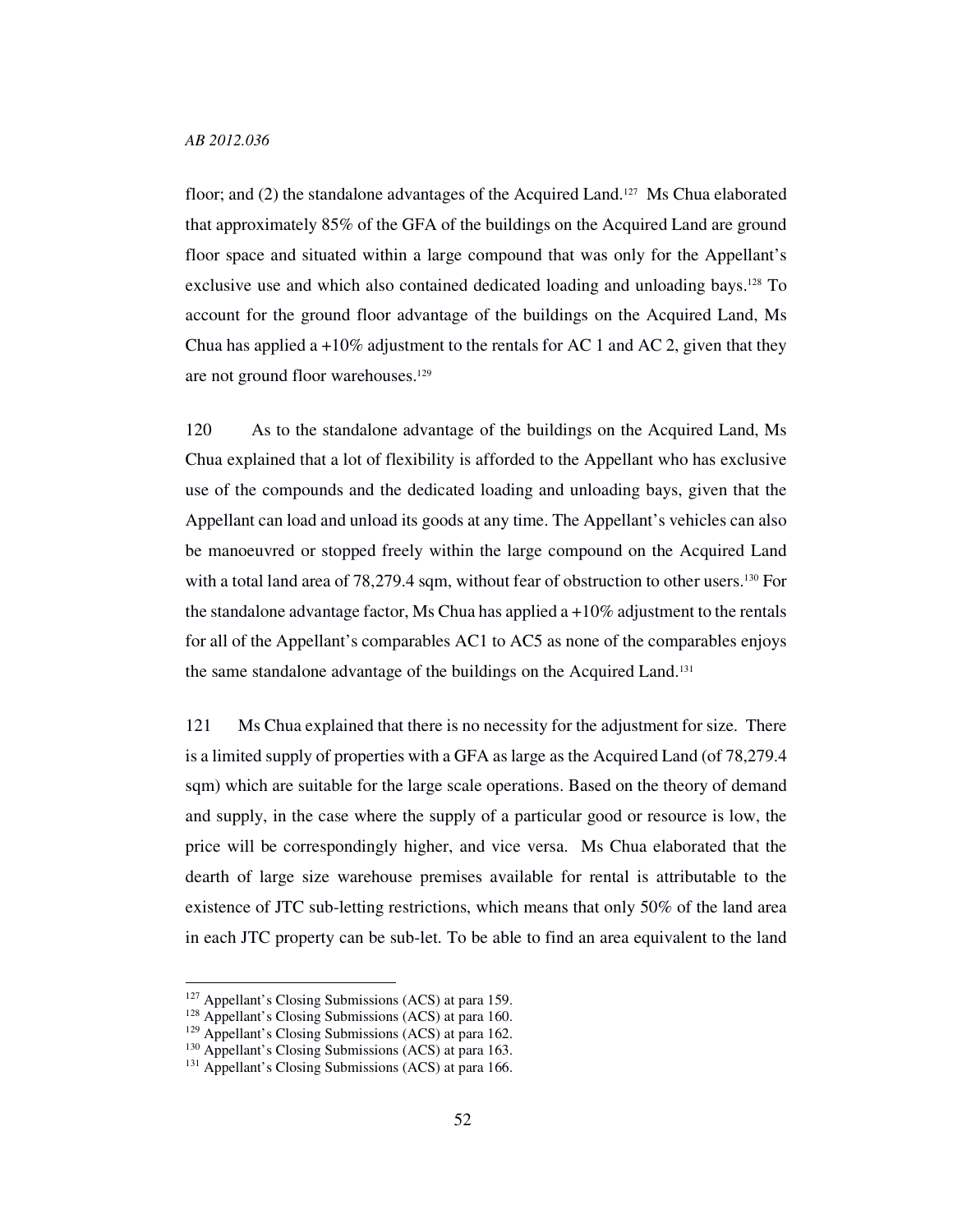area of the Acquired Land for lease, the property would effectively need to be 2 times the area of the Acquired Land.132 Ms Chua further explained during hot-tubbing that in considering the aspect of size, a distinction should be drawn between rental transactions and sale transactions.<sup>133</sup>

122 The Appellant's valuers have not made any adjustments to the Appellant's comparables for differences in height. Ms Chua explained that no adjustment will be necessary unless the height of the warehouse building is exceptionally high or exceptionally low. A lessee that is open to considering a warehouse building with an 8m height, will also be equally open to considering a warehouse building that is 7m or 10m, for example. In this regard, the "weighted average" height of the warehouse floors on the Acquired Land was computed by Ms Chua to be 8.58m. As such, if one was comparing the Acquired Land to a comparable that was 7m or 10m, for example, there would not have been a need to adjust for the rents of such comparables.<sup>134</sup>

123 Mr Yeo also elaborates that there are generally 2 categories of warehouses, namely the conventional warehouses (which Mr Yeo pegs at a height of up to 15m) and the ASRS warehouses (which Mr Yeo pegs at a height of approximately 30m or more). Mr Yeo has selected the 5 Appellant's comparables on the basis that these rentals are reflective of the rentals of conventional warehouses, ranging in heights from approximately 6.7m to 15m.<sup>135</sup>

124 Mr Yeo has selected 7 Clementi Loop (AC4) as a comparable notwithstanding its height of approximately 25m, given that 7 Clementi Loop was only utilised as a conventional warehouse to stack 2 to 3 levels of goods.<sup>136</sup> As for Block 7, which falls into the second category of ASRS warehouses, the Appellant's valuers have taken into

<sup>132</sup> Appellant's Closing Submissions (ACS) at para 176.

<sup>&</sup>lt;sup>133</sup> Appellant's Closing Submissions (ACS) at para 178.

<sup>134</sup> Appellant's Closing Submissions (ACS) at para 195.

<sup>&</sup>lt;sup>135</sup> Appellant's Closing Submissions (ACS) at para 196.

<sup>136</sup> Appellant's Closing Submissions (ACS) at para 196.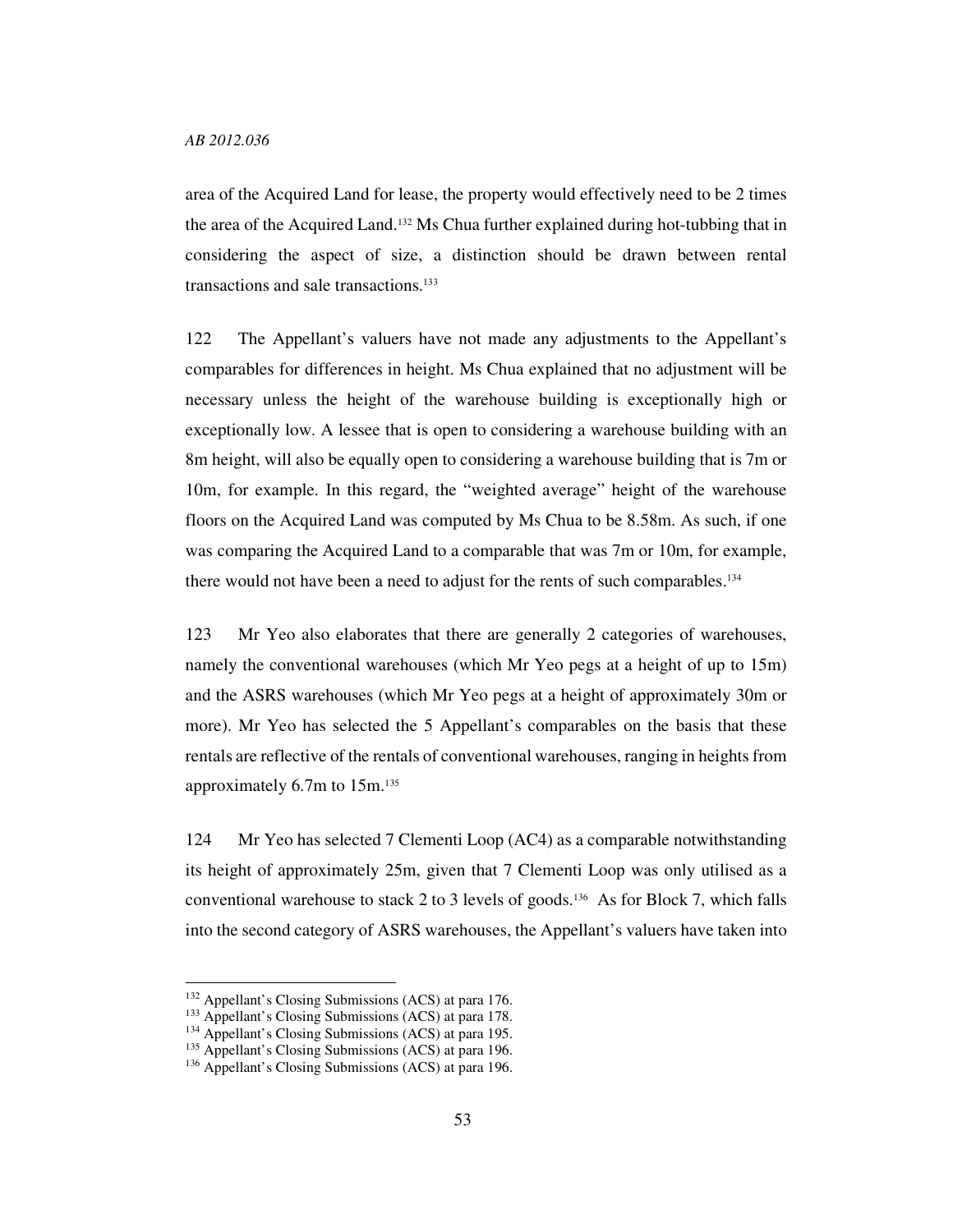account the fact that Block 7 which is 30.2m in height, is approximately 4 times the height of a conventional warehouse, and which has been factored into the valuation by taking into account the equivalent GFA of Block 7 (which is 4 times the GFA of Block 7).<sup>137</sup>

125 The Appellant's valuers are of the view that no adjustments have to be made to the Appellant's comparables in order to account for differences in age.138 Ms Chua explained during hot-tubbing that in the context of the rental of warehouse space, users are primarily concerned about the integrity of the space and the associated risks, such as flooding, pest infestation or water seepage, and the dangers that are posed to the goods.139 Mr Yeo explained that based on general industry practice, it is the obligation of the landlord to be responsible for any structural risk of the warehouse building and to take up insurance for such structural risks. Consequently, even if age were to have an impact on the structural integrity of the warehouse, this would not be a concern for the tenant given that the economic risk would have shifted to the landlord.<sup>140</sup>

126 In summary, the Appellant's valuers have only made 2 adjustments to the Appellant's comparables *viz*. for time and for the type of property.<sup>141</sup>

### *Collector's Criticisms*

-

127 The Collector points out that in their own affidavits, the Appellant's experts had proffered the views that "a valuation of the Acquired Land would require a consideration of the size, location as well as the ceiling height of the buildings located on the Acquired Land" and that "reference should also be made to the storage volume and stack capacity when determining the market value of the Acquired Land".

<sup>&</sup>lt;sup>137</sup> Appellant's Closing Submissions (ACS) at para 197.

<sup>138</sup> Appellant's Closing Submissions (ACS) at para 219.

<sup>139</sup> Appellant's Closing Submissions (ACS) at para 220.

<sup>140</sup> Appellant's Closing Submissions (ACS) at para 223.

<sup>141</sup> Appellant's Closing Submissions (ACS) at para 243.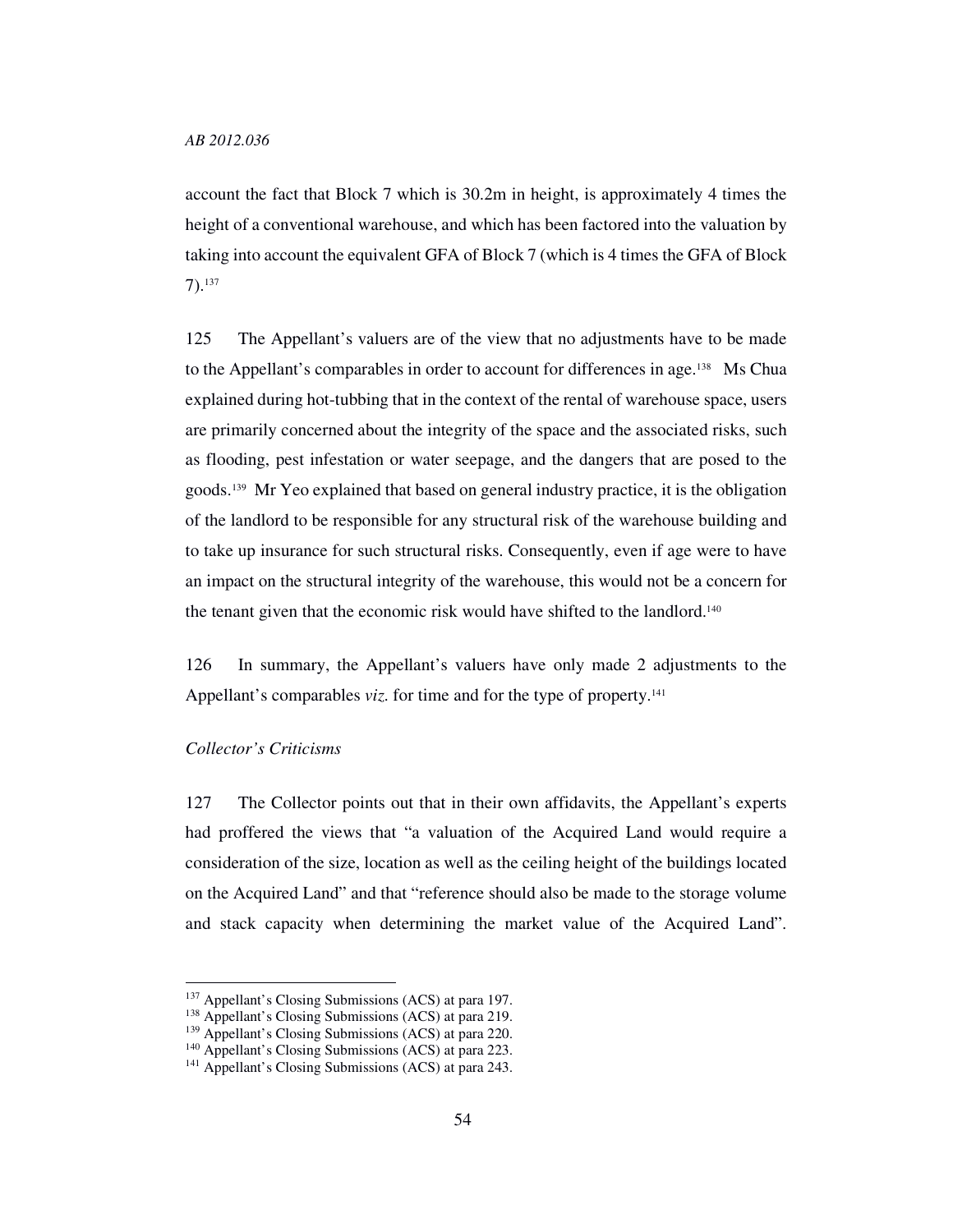Notwithstanding these views, the Appellant's valuer chose not to adjust for these very factors in her valuation workings. When asked for the reasons behind such inconsistency, the Appellant's experts gave illogical and/or unsubstantiated reasons.<sup>142</sup> The contentions of the Collector may be summarised as follows:

# *Location*

(a) No explanation or evidence was given by the Appellant's experts as to why comparables falling within the same zone as the subject property do not have to be adjusted for location, even though the "west" spans across a vast, undefined area;<sup>143</sup>

# *Size*

(b) Given that the comparison method by its very nature entails the valuer identifying "properties that are transacted in the current market and resemble the subject property and to make the appropriate adjustments to reflect whatever differences between them", referencing such differences as a basis to say one "can't adjust" is most unconvincing;<sup>144</sup>

# *Height*

-

(c) The Appellant's valuer failed to adjust for height. Up to the hearing it was never a part of the Appellant's case that 7 Clementi Loop did not have to be adjusted for storage capacity / ceiling height because the building was being utilised as a conventional warehouse. This was a new and unsubstantiated consideration that the Appellant's experts had added to the mix;<sup>145</sup>

(d) In any event, the Appellant's own case is that storage capacity is relevant, and that the higher the ceiling of the building, the more goods in theory can be stored. Thus, on the Appellant's own case, whether the tenant actually maximises the storage capacity would be beside the point;<sup>146</sup>

<sup>142</sup> Collector's Closing Submissions (RCS) at para 105.

<sup>143</sup> Collector's Closing Submissions (RCS) at paras 106-108.

<sup>144</sup> Collector's Closing Submissions (RCS) at para 109-110.

<sup>&</sup>lt;sup>145</sup> Collector's Closing Submissions (RCS) at para 112.

<sup>146</sup> Collector's Closing Submissions (RCS) at para 113.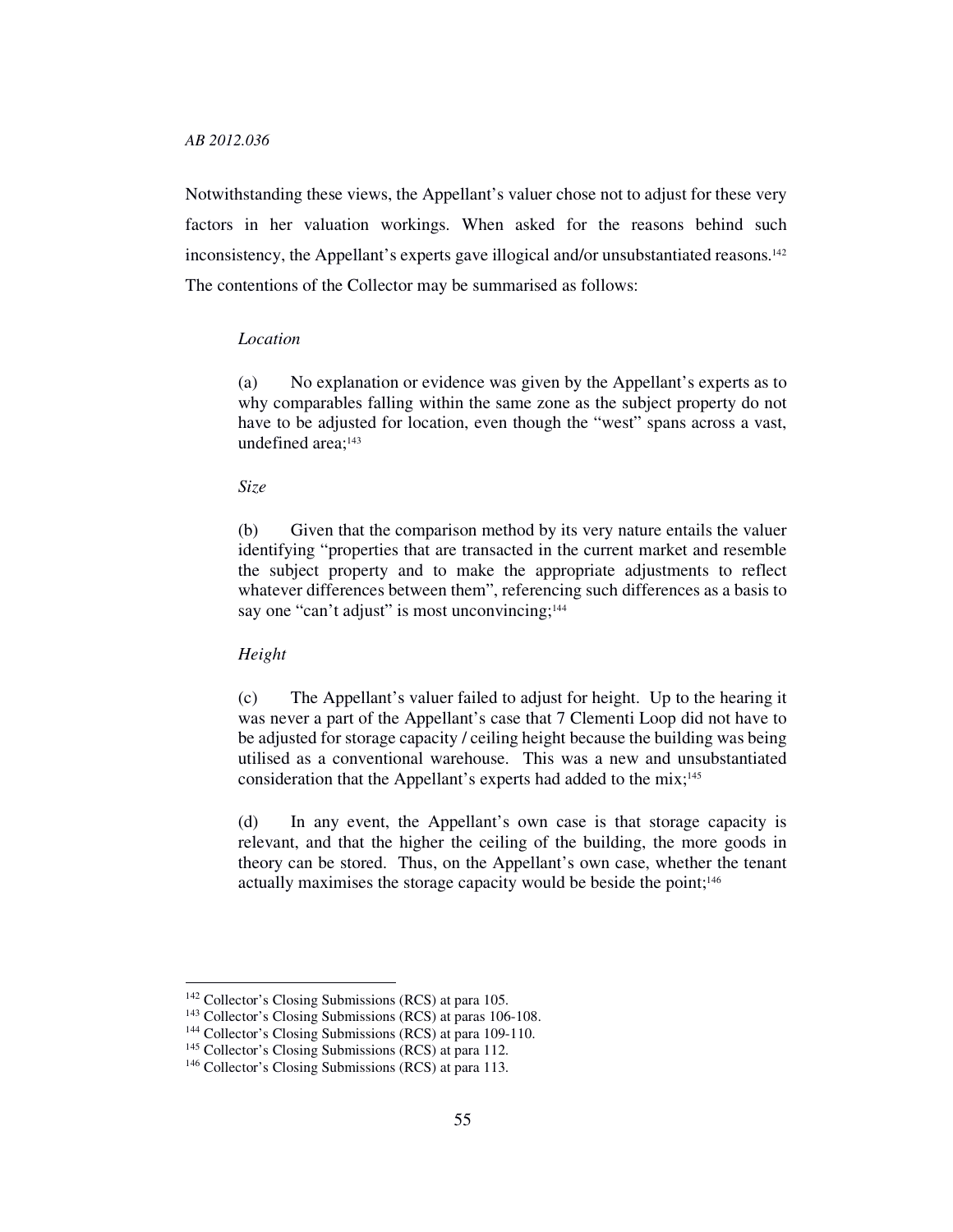(e) Ms Chua's reference to the "weighted average" concept was not supported by any evidence and does not appear to be accepted industry practice;<sup>147</sup>

*Age* 

(f) In respect of "age", while this adjustment factor does not feature in the Appellant's case, Mr Yeo acknowledged that the comparables used by Ms Chua were younger than the Acquired Land. However, they took the view that because of "other attributes" that the comparable had would affect the market rent, it would not be appropriate to adjust it for age;<sup>148</sup>

(g) This approach is confusing and tends to obfuscate one quality (efficiency) with another (age). The better approach is to identify with clarity the main characteristics of properties across the board that a landlord/tenant would take into account when determining rent, and to adjust the comparables for these characteristics, as the Collector's valuer has done;<sup>149</sup>

(h) Notably, this very same approach was taken in respect of the Appellant's own adjustment factor of "property type". However, in this one factor alone, the Appellant's valuer lumped together adjustments to take into account : (a) what floor the warehouse is on (ground floor versus not ground floor); (b) whether the warehouse is standalone or strata-titled; and (c) whether the premises are for exclusive use or multi-use premises (affording the user flexibility and unlimited, uninhibited access to the loading and unloading bays as well as ease of manoeuvring on the premises, etc). Such a consolidated classification is unhelpful and unsatisfactory from a valuation standpoint.<sup>150</sup>

128 In summary, the Collector submits that the market rent which Ms Chua derived for the Acquired Land  $($16.15$  sqm/month)<sup>151</sup> is unreliable and was derived at on unprincipled basis, and should therefore be rejected in favour of Mr Ee's market rent range (\$9.69 to \$11.84 sqm/month)<sup>152</sup>.

<sup>&</sup>lt;sup>147</sup> Collector's Closing Submissions (RCS) at para 114.

<sup>148</sup> Collector's Closing Submissions (RCS) at para 115.

<sup>149</sup> Collector's Closing Submissions (RCS) at para 117.

<sup>150</sup> Collector's Closing Submissions (RCS) at para 117.

<sup>&</sup>lt;sup>151</sup> Equivalent to \$1.50 psf/month.

<sup>152</sup> Collector's Closing Submissions (RCS) at para 118.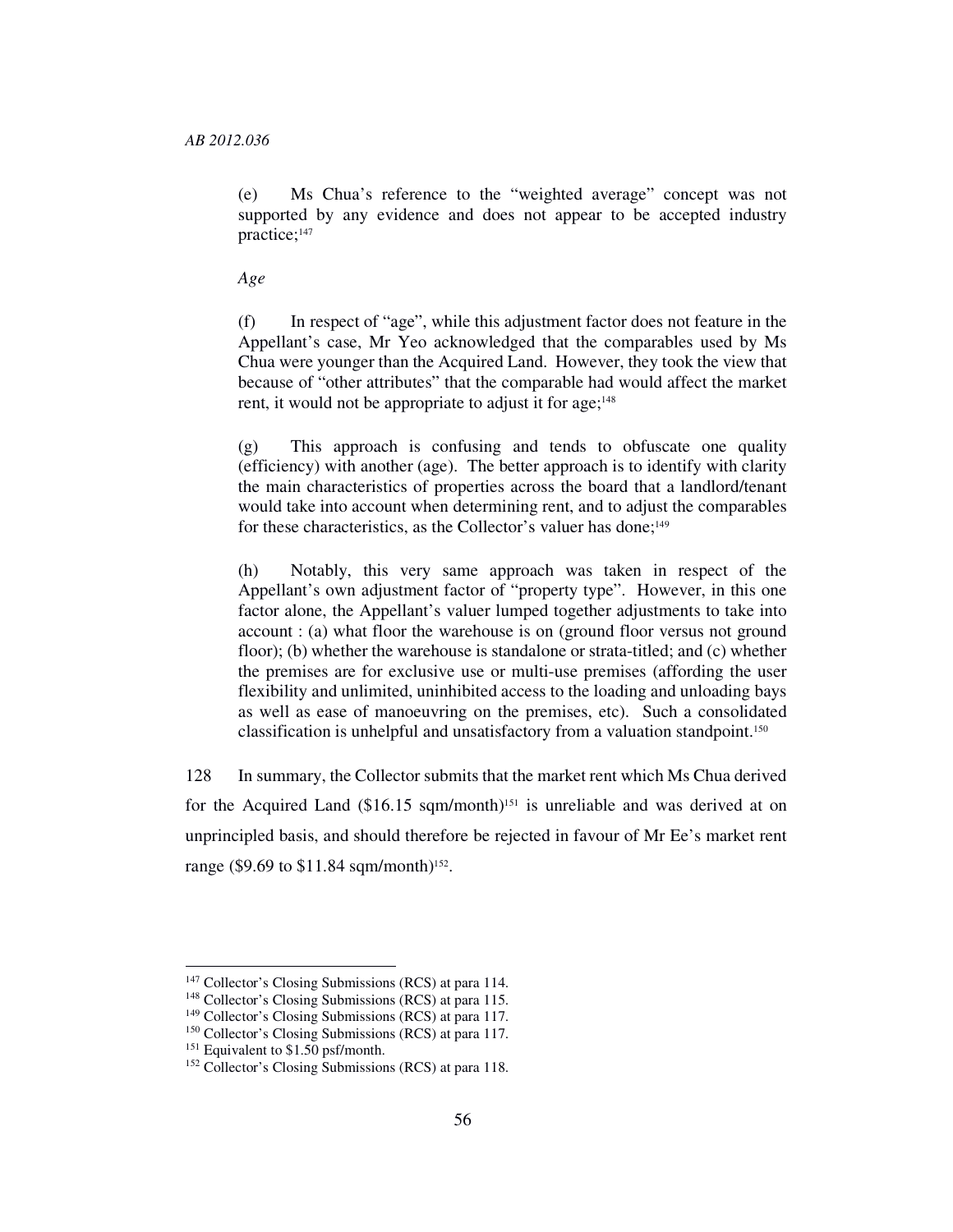129 Further, when adjusting for differences between the subject property and the comparable rental transactions, the Appellant's valuer gave evidence that, largely speaking, if the comparable is inferior to the subject property, a percentage would have to be added; whereas if the comparable is superior to the subject property, then a percentage would have to be deducted. In this regard, as a result of Ms Chua's failure to adjust for size, she did not deduct a substantial percentage of the gross rental rate from all her comparables (which would have in turn suppressed the derived market rent of the Acquired Land).<sup>153</sup>

130 According to Mr Ee, if the appropriate adjustments were made to the comparable transactions, the adjusted comparable rate for the Acquired Land should only be \$0.85 psf/month as at 8 February 2012. Mr Ee's adjustments, as set out in "DE-25" exhibited in his Second Reply Affidavit (DE4) dated 12 January 2018, are as follows:

| <b>INDUSTRIAL - NON</b><br><b>STRATA</b>       |                                                   |                                                     |                                                                 |                                                       | Date of Val:             | 8-Feb-12                            |
|------------------------------------------------|---------------------------------------------------|-----------------------------------------------------|-----------------------------------------------------------------|-------------------------------------------------------|--------------------------|-------------------------------------|
| <b>Particulars</b>                             | <b>Subject Property</b>                           | <b>Rental A</b>                                     | <b>Rental B</b>                                                 | <b>Rental C</b>                                       | <b>Rental D</b>          | <b>Rental E</b>                     |
| <b>Address</b>                                 | 30 Tuas Rd<br>(WHOLE LOT                          | 15 Pioneer Walk.<br><b>Pioneer Hub (Level</b><br>6) | 24 Peniuru Road<br>(Level 4), Singapore<br><b>Commodity Hub</b> | 34 Boon Leat<br><b>Terrace (Level</b><br>$\mathbf{D}$ | 7 Clementi Loop (Level 1 | <b>Tuas Connection</b><br>(Level 1) |
| <b>Type of Property</b>                        | Warehouse complex<br>(including a ASRS)<br>block) | Warehouse (Ramp<br>Up)                              | Warehouse (Ramp<br>Up)                                          | Warehouse                                             | Warehouse                | Warehouse                           |
| Est Ceiling Height                             |                                                   | $10-12m$                                            | $8-9m$ (est)                                                    | No more<br>than 6m<br>(est)                           | 30 <sub>m</sub>          | Part 6m/Part<br>12m                 |
| Est Floor Loading                              |                                                   | 30 KN/sm                                            | At least<br>15KN/sm (est)                                       | N.A.                                                  | 15 KN/sm                 | $12.5$ to<br>20KN/sm                |
| Age                                            |                                                   | Circa 2008                                          | Circa 2010                                                      | Circa<br>1990s                                        | Circa 1997               | Circa 2008                          |
| <b>Tenancy</b>                                 |                                                   | 1 year                                              | 8 years                                                         | 3 years                                               | N.A.                     | N.A.                                |
| Remarks                                        |                                                   |                                                     |                                                                 |                                                       |                          |                                     |
| <b>Rental info - Gross</b>                     | \$701,932                                         |                                                     |                                                                 |                                                       |                          |                                     |
| rate                                           | \$1.22/ft pm                                      | \$1.31/ft pm                                        | \$1.48/ft pm                                                    | \$1.43/ft<br>pm                                       | \$1.60/ft pm             | \$1.60/ft pm                        |
| <b>Rental info - Triple</b><br>Net rate        | \$0.88/ft pm                                      | N.A.                                                | N.A.                                                            | N.A.                                                  | N.A.                     | N.A.                                |
| Land Area (sm)                                 | 78.279.40                                         |                                                     |                                                                 |                                                       |                          |                                     |
| Total GFA (sm)                                 | 53,368.30                                         | 3,251.6                                             | 5.674.0                                                         | 5,519.4                                               | 3,7160.0                 | 3.910.0                             |
| Total GFA (sf)                                 | 574,451                                           | 35,000                                              | 61.074                                                          | 59.410                                                | 39,999                   | 42.087                              |
| <b>Source of GFA</b>                           | ٠                                                 | DY's Affidavit                                      | DY's Affidavit                                                  | DY's<br>Affidavit                                     | DY's Affidavit           | DY's<br>Affidavit                   |
| <b>Contract Date</b>                           |                                                   | $Jan-11$                                            | $Jan-11$                                                        | $Oct-11$                                              | $Jun-12$                 | Aug- $12$                           |
|                                                |                                                   |                                                     |                                                                 |                                                       |                          |                                     |
| Rental Value based on comparable (over<br>GFA) |                                                   | \$752,531                                           | \$850,188                                                       | \$821,465                                             | \$919,122                | \$919,122                           |

<sup>153</sup> Collector's Closing Submissions (RCS) at para 119.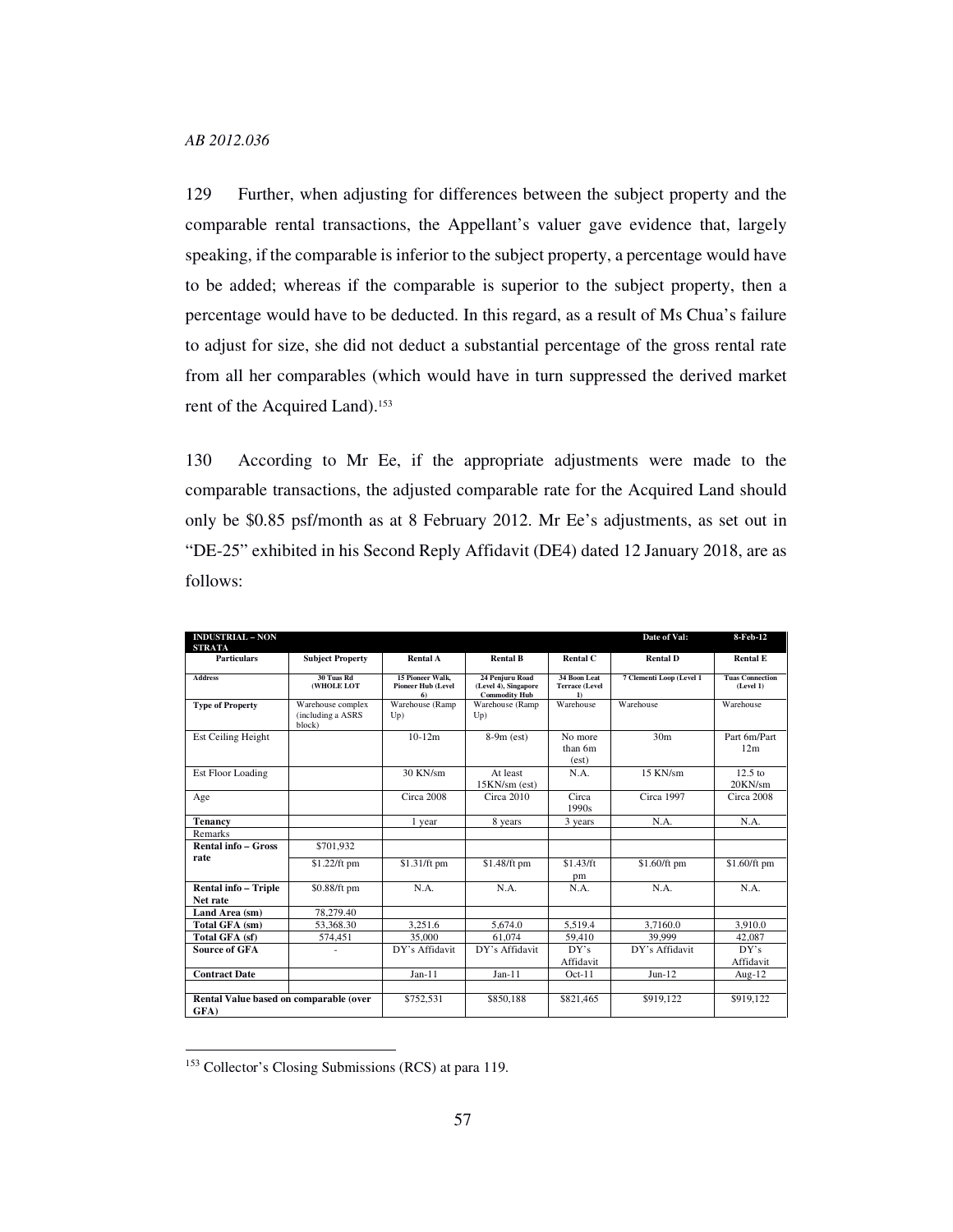| (A) Adjustment                              |           |              |              |           |           |              |
|---------------------------------------------|-----------|--------------|--------------|-----------|-----------|--------------|
| <b>Factors</b>                              |           |              |              |           |           |              |
| Time (based on                              |           |              |              |           |           |              |
| <b>URA</b> rental index)                    |           | 13%          | 13%          | 2%        | 2%        | $-1\%$       |
| <b>Size</b>                                 |           | $-40%$       | $-32%$       | $-32%$    | $-38%$    | $-37%$       |
| <b>Age/Condition</b>                        |           | $-10%$       | $-10%$       | $0\%$     | $0\%$     | $-10%$       |
| <b>Location/Siting</b>                      |           | $-5%$        | $-15%$       | $-20%$    | $-15%$    | 5%           |
| <b>Sub Total</b>                            |           |              |              |           |           |              |
| Adjustment $(\% )$                          |           | $-42%$       | $-44%$       | $-50\%$   | $-51%$    | $-43%$       |
| <b>Initial Adjusted</b>                     |           | \$436,468    | \$476,105    | \$410,732 | \$450,370 | \$523,899    |
| Value                                       |           |              |              |           |           |              |
| (B) Additional                              |           |              |              |           |           |              |
| <b>Adjustment Factors</b>                   |           |              |              |           |           |              |
| <b>Ceiling Height</b>                       |           | 5%           | 5%           | 5%        | $0\%$     | 5%           |
| <b>Over Provision of Heavy Vehicle Lots</b> |           | 2%           | 2%           | 2%        | 2%        | 2%           |
| <b>Sub Total</b>                            |           | 7%           | 7%           | 7%        | 2%        | 7%           |
| Adjustment $(\% )$                          |           |              |              |           |           |              |
| <b>Final Adjusted</b>                       |           | \$467,021    | \$509,432    | \$439,484 | \$459,377 | \$560,572    |
| Value                                       |           |              |              |           |           |              |
| Final Adj \$psf over                        |           | \$0.81       | \$0.89       | \$0.77    | \$0.80    | \$0.98       |
| <b>GFA</b>                                  |           |              |              |           |           |              |
| Weightage                                   |           | $\mathbf{1}$ | $\mathbf{1}$ | 0.5       | 1         | $\mathbf{1}$ |
|                                             |           |              |              |           |           |              |
| Average of the comparable sales analysis    |           | \$492,476    |              |           |           |              |
| =                                           |           |              |              |           |           |              |
|                                             | say,      | \$490,000    |              |           |           |              |
|                                             |           |              |              |           |           |              |
| <b>Recommendation</b>                       |           |              | over TGFA    |           |           |              |
| <b>Market Rental</b>                        | \$490,000 | \$9.18 psm   | \$0.85 psf   |           |           |              |
| Value                                       |           |              |              |           |           |              |

# *Our Analysis*

131 At the outset, it is important to remember that the onus of proving that the award is inadequate shall be on the Appellant: see s 25 of the LLA. As noted by the Board in *Mr Lim Ngee Sing & Mdm Ong Min Chin v Collector of Land Revenue* (AB 2012.008), the appellant in a land acquisition case is analogous to a plaintiff and the standard of proof is on a balance of probabilities. The Board referred to *Chuah Say Hai & Ors v Collector of Land Revenue, Kuala Lumpur* [1967] 2 MLJ 99 where Gill J noted as follows:

I must state at the outset that in proceedings of this nature it is for the owners of the land acquired to prove that the award was inadequate. As was stated by Broomfield J in Assistant Director Officer, Bombay v Tayaballi AIR 1933 Bom 361, 364:-

> "The party claiming enhanced compensation is more or less in the position of a plaintiff and must produce evidence to show that the award is inadequate. If he has no evidence the award must stand, and if he succeeds in showing prima facie that the award is inadequate, then Government must support the award by producing evidence."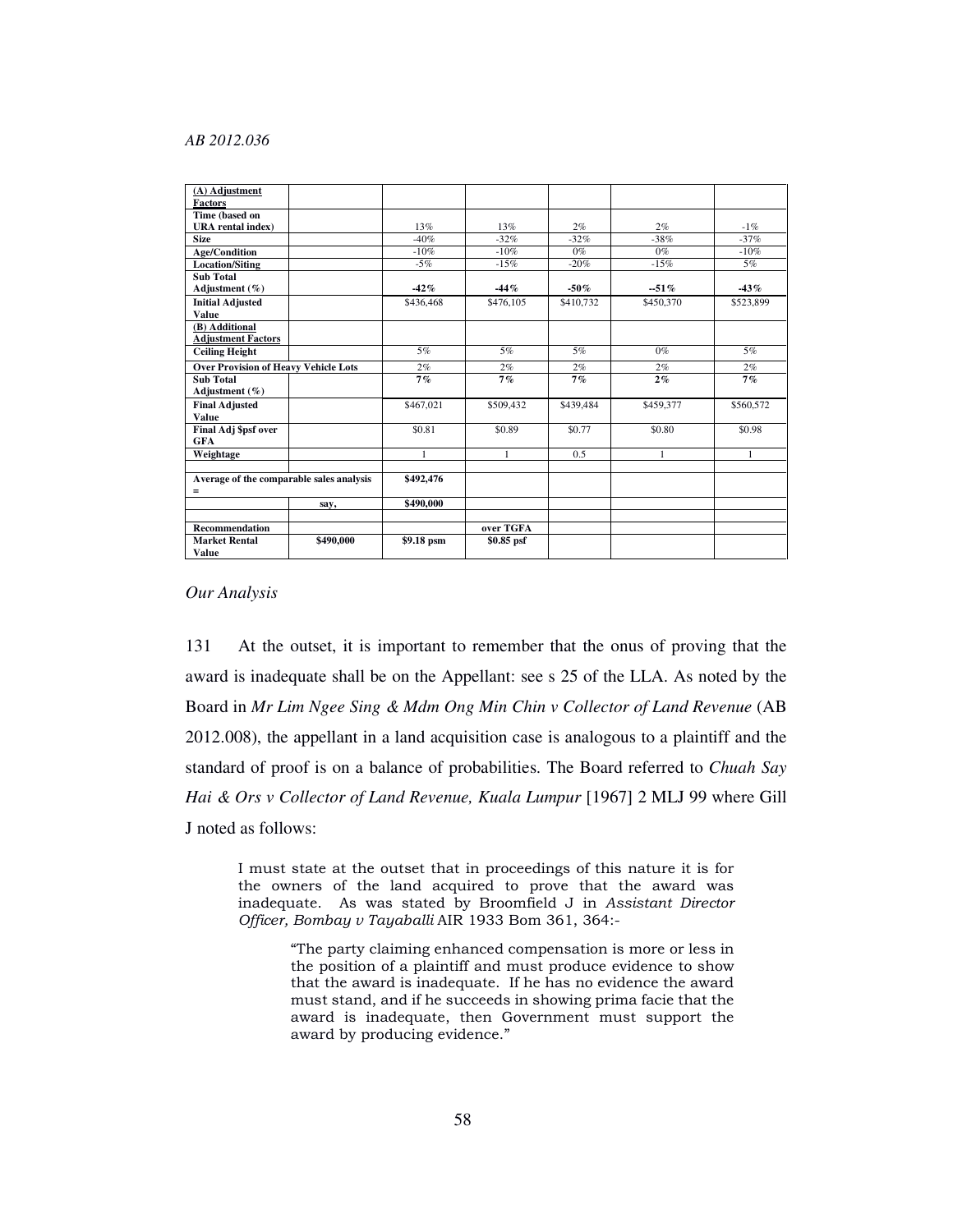132 The position in Singapore is consistent with the approach articulated by Broomfield J. This is evident from Regulation 11(2) of the Land Acquisition (Appeals Board) Regulations ("LAAR") which states as follows:

At the hearing the appellant shall begin and, if he fails to make out a prima facie case that the Collector's award is inadequate, the Board may dismiss the appeal without calling the Collector and make such order as to costs as may be just.

133 Under Regulation 11(1) of the LAAR, the procedure at the hearing of any proceedings shall be such as the Board may determine subject to the provisions of the LAA and the LAAR. In the present case, the Board has allowed for the expert evidence to be given by witness conferencing (hot-tubbing) as proposed by the parties. This is a procedural matter that lies within the discretion of the Board to facilitate the just, expeditious and economical disposal of the matter. This departure from the traditional trial procedure does not displace the substantive requirement which places the onus of proof on the Appellant pursuant to s 25 of the LAA.

134 Hence, for the purpose of our analysis, it is necessary to begin by examining the evidence produced by the Appellant to determine if a *prima facie* case has been made out that the award is inadequate. It is only if a *prima facie* has been made out that we turn to consider the evidence produced by the Collector in support of the award. This means that the supporting evidence to show that the award is inadequate must be provided by the Appellant. Even if, for the sake of argument, we were to accept the Appellant's submission to disregard the Collector's rental evidence in its entirety,<sup>154</sup> it is still incumbent on the Appellant to satisfy the Board that the award was inadequate by providing supporting rental evidence.

135 With this framework in mind, we shall now examine the evidence of the Appellant's comparable transactions. The Appellant has provided 5 comparable transactions set out in CEB-7. We note at the outset that the choice of the 5

<sup>154</sup> Appellant's Closing Submissions (ACS) at para 305.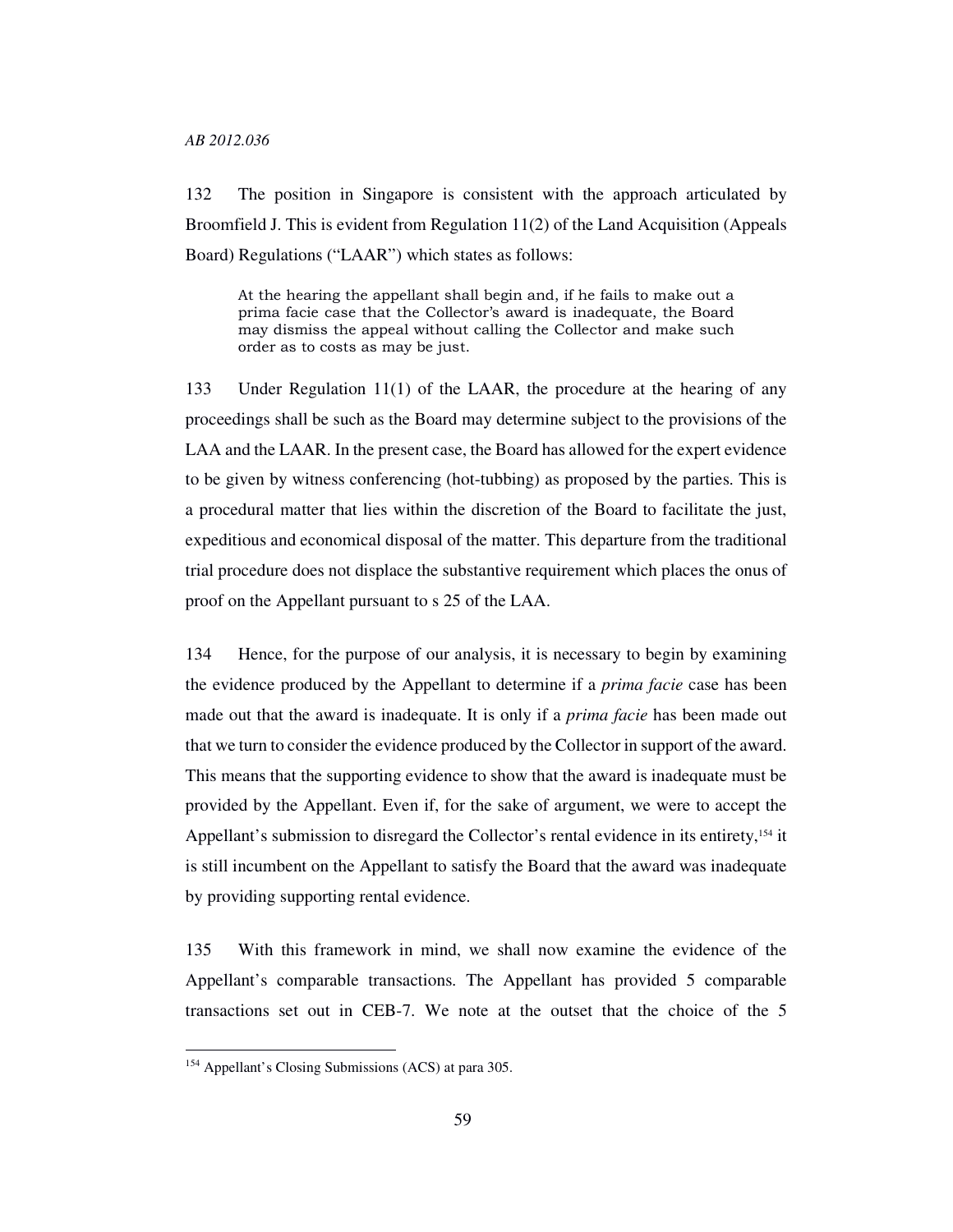-

comparables is not in contention. The issue in dispute is whether the Appellant's valuer has made appropriate adjustments to the comparable transactions. The learned author in *Khublall* noted at page 138 as follows:

#### Adjustments

In most cases it may be necessary to make adjustments of the comparable to reflect differences in size, accommodation, number of rooms, location, accessibility, and condition, among other matters. In Bertam Consolidated Rubber Co Ltd v Collector of Land Revenue, Province Wellesley the learned judge deducted 30 per cent for differences relating to the land and five per cent for difference in time. Allowances were made for all dissimilarities in question. The comparable was a previous acquisition.

What allowance should be made for any such difference is not a matter which can be reduced into a formula. Whatever differences there are, the valuer must remember that the comparable must relate to properties which in general are similar and are in the same or in a similar locality as the subject property. Once the sales data are analysed and adjustments made the valuation process can be carried out.

136 The importance of making appropriate adjustments cannot be overemphasized.155 This is clear from the instant case where the difference in the adjustments made has led to two significantly different outcomes. Ms Chua arrived at a market rental of \$1.77 psf/month<sup>156</sup> whilst Mr Ee came to \$0.85 psf/month<sup>157</sup>. This is a difference of more than 50% even though the valuations of both valuers were based on the same set of comparables.

137 What is the reason for such a stark difference in valuation? We note that in her valuation, Ms Chua has made only two adjustments to the comparables *viz.* (a) time and (b) property type. In contrast, Mr Ee has made 6 adjustments *viz.* (a) time (b) size

<sup>155</sup> See also Singapore Institute of Surveyors and Valuers' Valuation Standards and Guidelines (2000) (SISV Guidelines) at para 3.3.3 which states: "The method is concerned with the identification and measurement of the effect that the presence or absence or amount of some characteristics has on the price/rental of competitive (comparable) properties. The approach is to find properties that are transacted in the current market and resemble the subject property and to make the appropriate adjustments to reflect whatever differences between them".

<sup>&</sup>lt;sup>156</sup> Appellant's Closing Submissions (ACS) at para 120; EL at pp. 6  $\&$  7; Affidavit of Chua Beng Ee (CBE3) at p. 8 (CBE-7).

<sup>&</sup>lt;sup>157</sup> 2<sup>nd</sup> Reply Affidavit of Ee Kong Han Daniel (DE4) at para 15.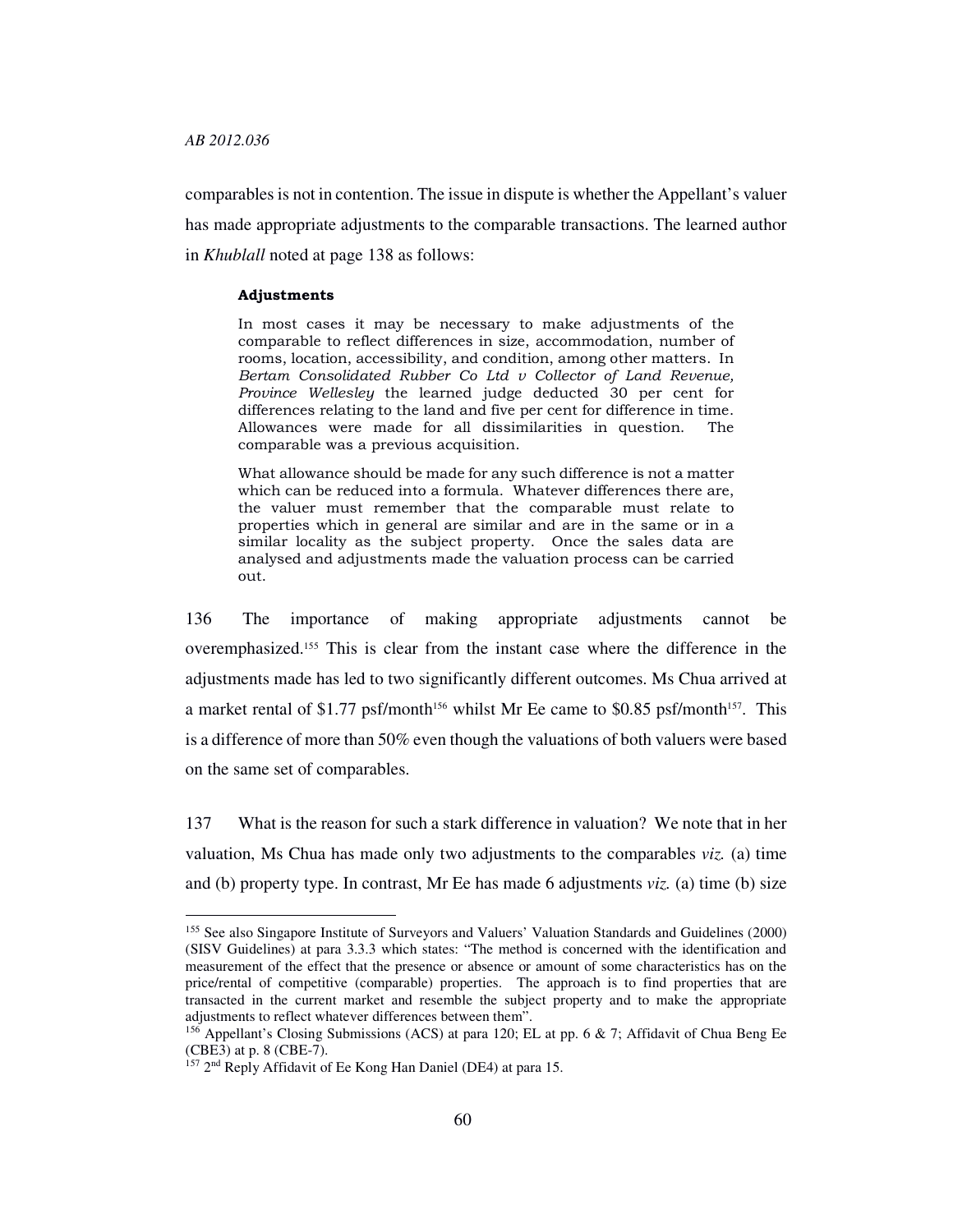(c) age/condition (d) location/siting (e) ceiling height and (f) over provision of heavy vehicle lots. A comparative table setting out the difference in the adjustments made by the two valuers is set out below:

| <b>Particulars</b>                                     | <b>Rental A</b>                        | <b>Rental B</b>                        | <b>Rental C</b>                | <b>Rental D</b>    | <b>Rental E</b>    |
|--------------------------------------------------------|----------------------------------------|----------------------------------------|--------------------------------|--------------------|--------------------|
| <b>Address</b>                                         | 15 Pioneer Walk.<br><b>Pioneer Hub</b> | 24 Penjuru Road<br>(Level 4) Singapore | 34 Boon Leat<br><b>Terrace</b> | 7 Clementi<br>Loop | Tuas<br>Connection |
|                                                        | (Level 6)                              | <b>Commodity Hub</b>                   | (Level 1)                      | (Level 1)          | (Level 1)          |
| <b>Time</b>                                            |                                        |                                        |                                |                    |                    |
| Ms Chua (Appellant)                                    | 13%                                    | 13%                                    | $2\%$                          | $2\%$              | $-1\%$             |
| Mr Ee (Collector)                                      | 13%                                    | 13%                                    | $2\%$                          | 2%                 | $-1\%$             |
| <b>Size</b>                                            |                                        |                                        |                                |                    |                    |
| Ms Chua (Appellant)                                    |                                        |                                        |                                |                    |                    |
| Mr Ee (Collector)                                      | $-40%$                                 | $-32%$                                 | $-32%$                         | $-38%$             | $-37%$             |
| <b>Age/Condition</b>                                   |                                        |                                        |                                |                    |                    |
| Ms Chua (Appellant)                                    |                                        |                                        | L                              |                    |                    |
| Mr Ee (Collector)                                      | $-10%$                                 | $-10%$                                 | $0\%$                          | $0\%$              | $-10%$             |
| <b>Location/Siting</b>                                 |                                        |                                        |                                |                    |                    |
| Ms Chua (Appellant)                                    | ٠                                      |                                        |                                |                    |                    |
| Mr Ee (Collector)                                      | $-5%$                                  | $-15%$                                 | $-20%$                         | $-15%$             | $5\%$              |
| <b>Ceiling Height</b>                                  |                                        |                                        |                                |                    |                    |
| Ms Chua (Appellant)                                    | ä,                                     | ä,                                     | ä,                             | ÷                  | ÷                  |
| Mr Ee (Collector)                                      | 5%                                     | 5%                                     | 5%                             | $0\%$              | 5%                 |
| <b>Over Provision of Heavy</b><br><b>Vehicle Lots:</b> |                                        |                                        |                                |                    |                    |
| Ms Chua (Appellant)                                    | ٠                                      | ٠                                      | ۰                              |                    |                    |
| Mr Ee (Collector)                                      | 2%                                     | $2\%$                                  | 2%                             | $2\%$              | 2%                 |
| <b>Property Type</b>                                   |                                        |                                        |                                |                    |                    |
| Ms Chua (Appellant)                                    | 20%                                    | 20%                                    | 10%                            | 10%                | 10%                |
| Mr Ee (Collector)                                      |                                        |                                        |                                |                    |                    |

138 From the comparative table above, it can be seen that Ms Chua and Mr Ee are *ad idem* on time adjustment. Both took reference from the URA Warehouse Rental Index (DE-9) to arrive at the same adjustment factors for all the 5 comparables. Apart from this singular item which they agree on, the valuers differ in their approach in all other aspects. Consequently, it is necessary for the Board to examine the rationale for each of these other adjustments in some detail.

*Size* 

139 The need to make adjustments to reflect differences in size is an established valuation principle: see *Khublall* at page 138 (see extract at paragraph 135 above). At page 144, the learned author noted further as follows: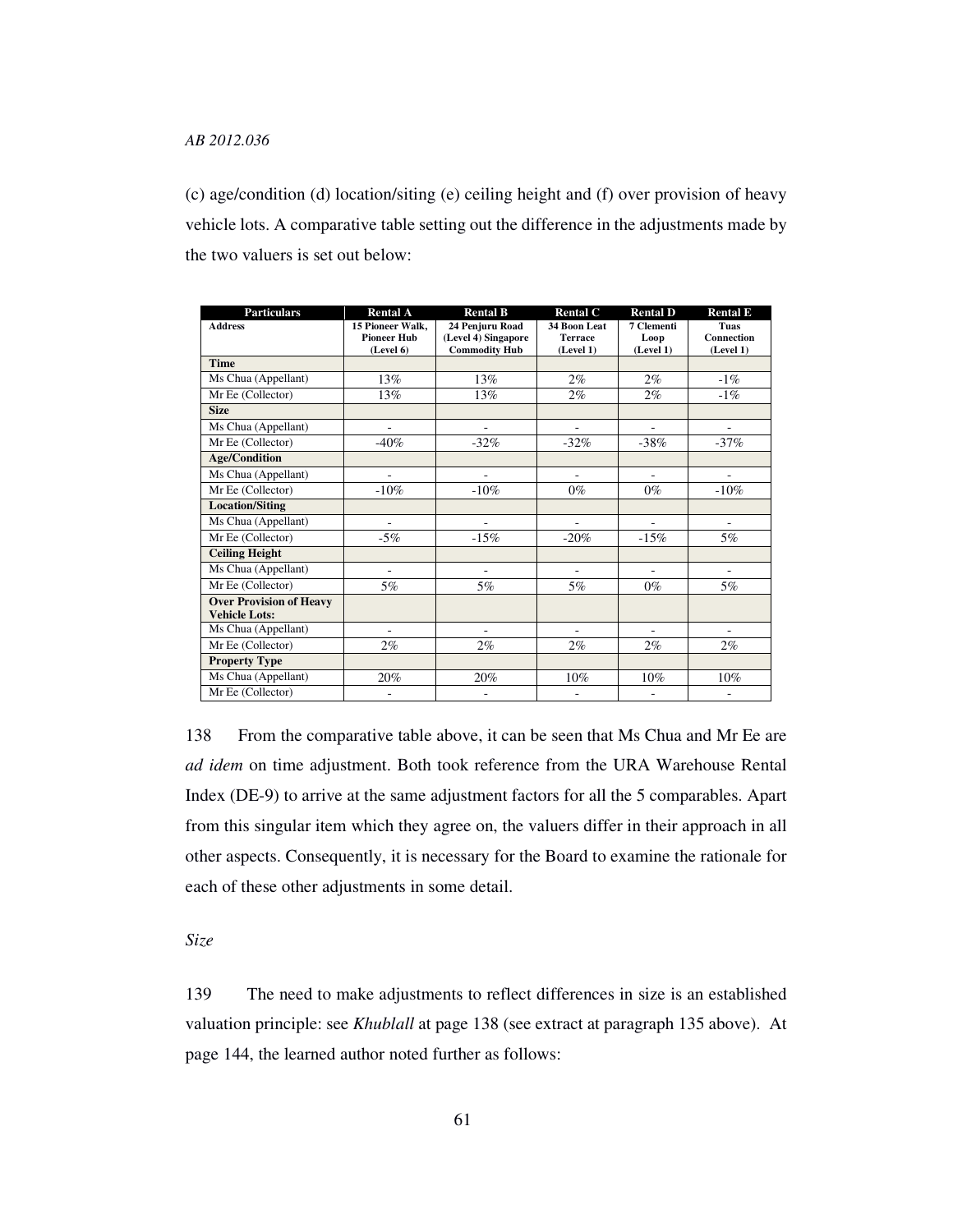Value is not necessarily proportionate to size; as the size increases the general tendency is for the price per unit to decrease.

140 In the present case, the comparable properties have a GFA of between 3,251.6 sqm and  $5,674.0$  sqm. The subject property, which has a GFA of  $53,368.3$  sqm,<sup>158</sup> is about 10 or more times the size of the comparables. Ms Chua has not made any adjustment whilst Mr Ee has made adjustments of between -32% to -40%, adopting a rule-of-thumb adjustment factor of 10% for every doubling in GFA.159 Hence, there are two questions that require the Board's determination: (a) whether adjustment should be made and (b) if so, what should the adjustment factor be.

141 In her evidence in her second Affidavit (CBE2) at paragraph 19, Ms Chua expressed the following opinion:

In my opinion, a valuation of the Acquired Land would require a consideration of the size, location as well as the ceiling height of the buildings located at the Acquired Land. Particularly in the context of high specification warehouses such as the warehouses on the Acquired Land, reference should also be made to the storage volume and stack capacity when determining the market value of the Acquired Land. In addition, comparables of rentals involving warehousing buildings should preferably be used, rather than those pertaining to industrial properties. In any case, particularly where the attributes of the comparables used deviate significantly from the Acquired Land, appropriate adjustments have to be made before they may be used to help determine the prevailing market rent of the Acquired Land. Further, comparables, if relied upon, should be in respect of rental transactions entered into within a period as close to (either before or after) the date of valuation, and not years before or after.

(emphasis in bold added)

-

142 It is clear from the above that Ms Chua recognises the need to make appropriate adjustment to reflect differences in size particularly where the attributes of the comparables used deviate significantly from the subject property. In the present

<sup>&</sup>lt;sup>158</sup> Out of the 5 comparables, the largest size is 5,674 sqm (24 Penjuru Road) and the smallest in size is 3,252 sqm (15 Pioneer Walk). The Acquired Land is approximately 9 and 16 times the size of 24 Penjuru Road and 15 Pioneer Walk respectively.

<sup>159</sup> Reply Affidavit of Ee Kong Han Daniel (DE2) at para 11(a).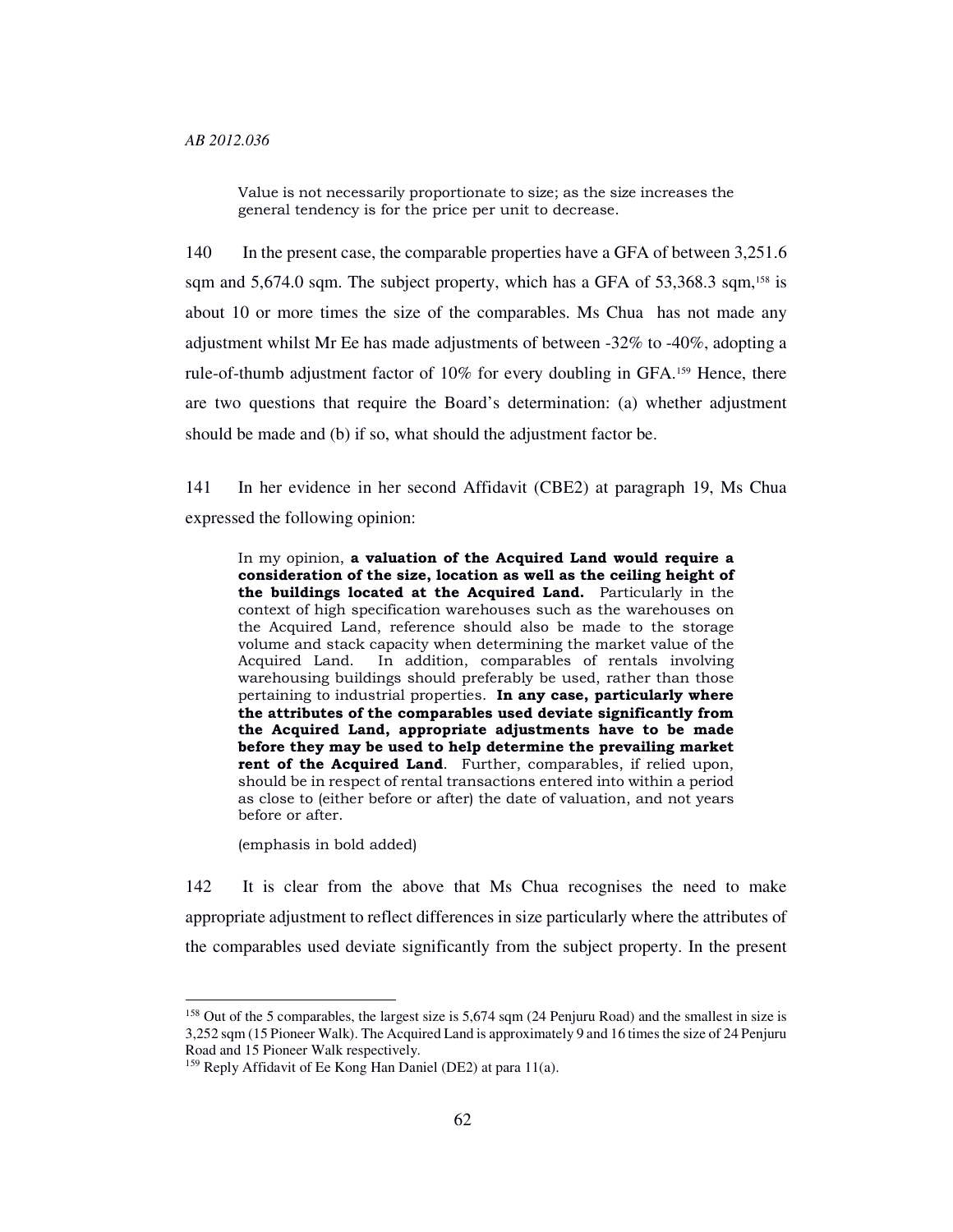case, the subject property is almost 10 times or more the size of the Appellant's comparables. This raises the question as to why Ms Chua did not find it necessary to make any adjustment to the comparables.

143 At the hearing, Ms Chua explained as follows:<sup>160</sup>

The---the next adjustment or rather we have actually considered is for size. And we are of the view that there's---I'm of the view that there is no need for any adjustment of size for warehouse in this Tuas area. I'll explain why. Size als---we're talking about large gross floor area here. There's a limited su---there's a limited supply of properties with GFA or gross floor area as large as sub---subject property, which are suitable for the operation of business as YCH. And there's---it's---it's also not evident that rental rates achieve---achievable from warehouse buildings are lower for larger size facilities.

Now, it is basically economics that price is a factor of supply and demand. So when supply is low, the price will be higher and vice versa. There is a dearth of large size warehouse premises available for rental due to JTC sub-letting restrictions. Because subject is actually situated on JTC land, so it's subject to JTC sub-letting restrictions. And in fact, almost the whole of Tuas, most---except for a few GLS site---GLS is government land sales sites, that are sold, the rest of the land in Tuas are all JTC sites. So all the buildings, all those properties, all those premises that are sitting on JTC sites are all subject to JTC sub-letting restrictions, and JTC will only allow 50% of the area in each property to be rented out.

So---so if we want to find enough space to accommodate a property as huge as subject, then the---the place that YCH has to rent from must have at least two times the area of YCH, you know, in order that after---in order that they could rent half of it to YCH, to accommodate YCH. So of course, such buildings, if they exist, are very rare and---okay.

144 The Appellant's second valuer Mr Yeo also provided the following explanation in his first Affidavit (DY1) at paragraph  $8:161$ 

Warehouse buildings located within a large site have the advantage of shorter distance travel for movements and transfer of goods. Efficiencies are further enhanced if these buildings, all of which are located within a large site, are single storey structures. Some of the data for the comparable lease transactions set out above comprised

<sup>160</sup> TS Day 2 pp. 73-74.

<sup>&</sup>lt;sup>161</sup> See also TS Day 2 at pp. 80 and 111.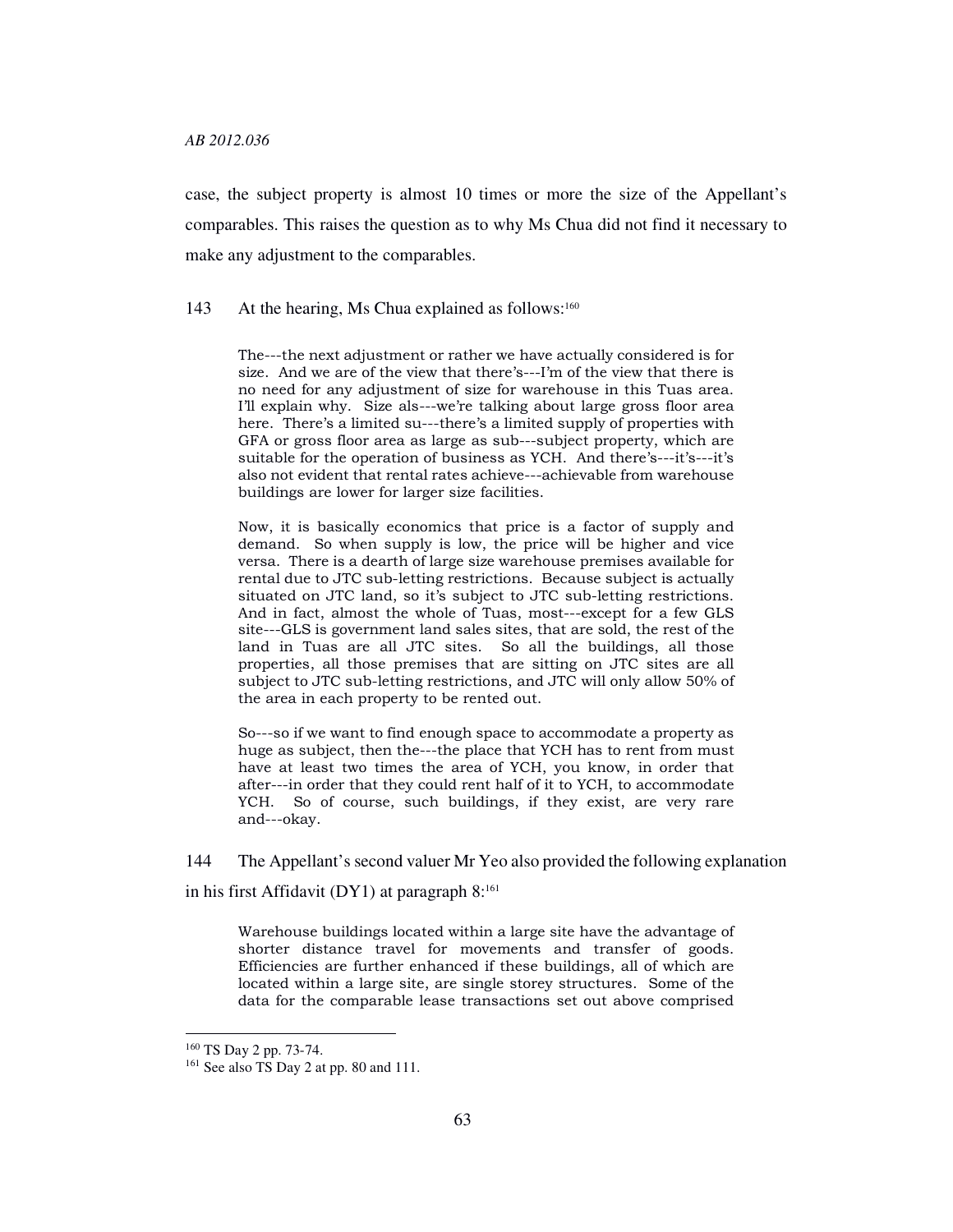ramp-up warehouse sites (i.e. located on multi-levels) that are dissimilar in size to the large site of the Property. The warehouse buildings located on the Property are mostly single storey buildings. Such industrial warehouse buildings located within a large site are rare and would usually command a premium of at least 10% to 20% in terms of the rental rate per sq ft.

145 In short, the Appellant's valuers are of the view because the subject property is very rare, it should command a premium based on the theory of supply and demand, although they have not made any adjustments on that basis.<sup>162</sup>

146 We note however that supply is only half the story. The price of a commodity is determined by the interaction of supply and demand. The Appellant's valuers have not provided any evidence to show that the demand for such property is high.

147 The Collector's valuer Mr Ee gave evidence that it is not possible for a site to be rented out at a premium simply because of its large size as there are other options available:<sup>163</sup>

Instead of making downward adjustments to account for the lower price per unit of larger sized properties, Mr Yeo has, on the contrary, claimed that industrial warehouse buildings located within a large site would command a premium of at least 10% to 20% in terms of rental rate per square foot. This is untrue. In order for a large site like the Acquired Land to command a rental premium, the Landlord will have to attract tenants that have no other economically feasible alternatives. However, a logistics company like the Appellant that requires a large site area for operations has other alternative options. Apart from renting premises with a large site area, the logistics company could choose to (i) split its operations over multiple locations; or (ii) apply to JTC for a large plot of land construct its own buildings. Several logistics companies in Singapore such as DB Shenker, Freight Links, Keppel Logistics, Menlow Worldwide, Cogent and CWT currently adopt the model of splitting their operations over multiple locations, while the Appellant itself has adopted the approach of leasing land directly from JTC for its new premises known as Supply Chain City. It is therefore not possible for a site to be rented out a premium simply because of its large size as a prudent purchaser would simply pursue other options instead.

<sup>162</sup> Appellant's Closing Submissions (ACS) at para 177.

<sup>163</sup> Reply Affidavit of Ee Kong Han Daniel (DE2) at para 11(b).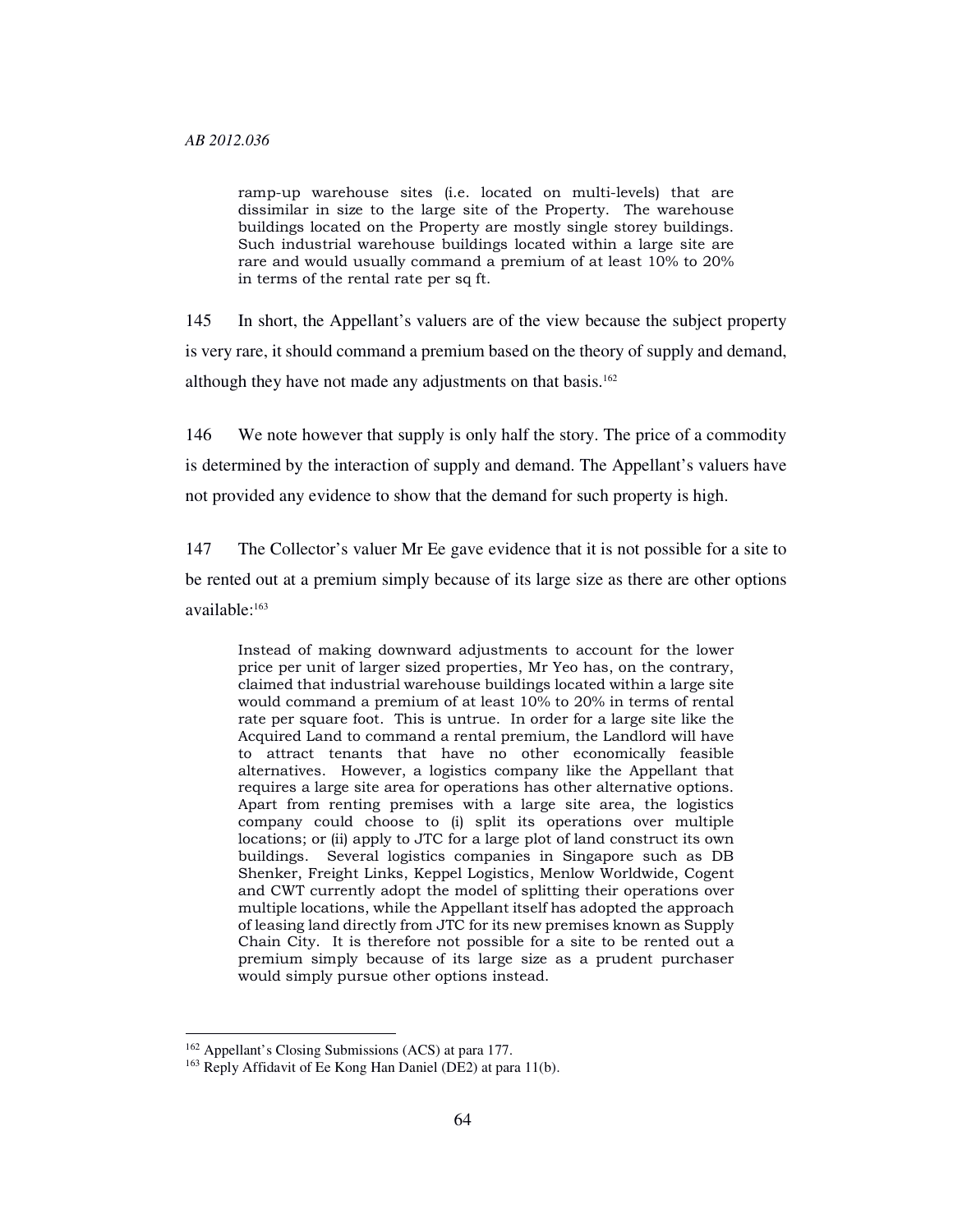148 In contrast, we note that the Appellant has not produced any evidence on the demand for such property nor has the Appellant's valuer Mr Yeo provided any evidence to substantiate his claim that such property "would usually command a premium of at least 10% to 20% in terms of the rental rate". As this is not a mere expression of opinion but an assertion of fact, we find the claim puzzling given the fact that Ms Chua has testified that the Appellant has not been able to find rental evidence of such big area.<sup>164</sup>

149 Another explanation offered by Ms Chua for not making any adjustment for size is that a distinction should be drawn between rental transactions and sale transactions<sup>165</sup>:

And then the other point I want to make is that if you have a huge area, the owners can always sub-divide into smaller units and rent them out. Therefore, a---a big space can always be sub-divided into smaller space but not the other way round. You cannot combine the small space to get a big space unless this small space are all contiguous next to each other, then you can combine to get a big space. So therefore, there's really no reason why a landlord will let the big space to a tenant at a much reduced rental, you know. And in fact, it's more risky to rent big space to one tenant and get a lower rent because if this guy go, then your whole property becomes vacant. It's probably better to chop up into smaller area and rent out at higher rental, you know. That's why there's no reason why the landlord has to rent to you at a lower rent just because you want a very big space, yah.

And this is---this is especially true for rental unlike sales. Sales you cannot say I only sell part of my property because when you sell, you have to sell the whole property. So then there may be some discount for size. When you talk about rental, you can actually rent part of it out bit by bit so there's no reason why there should be such a huge discount for size.

150 The Collector objects to the evidence on the basis that such evidence, given in the course of hot-tubbing, was entirely different from the reasons provided by Ms Chua's affidavit for objecting to Mr Ee's size adjustments.166 The Collector points out

<sup>164</sup> TS Day 2 at page 106; Appellant's Closing Submission (ACS) at para 177.

<sup>165</sup> TS Day 2 at p. 75; Appellant's Closing Submissions (ACS) at para 178.

<sup>166</sup> Collector's Reply Closing Submissions (RRCS) at para 174.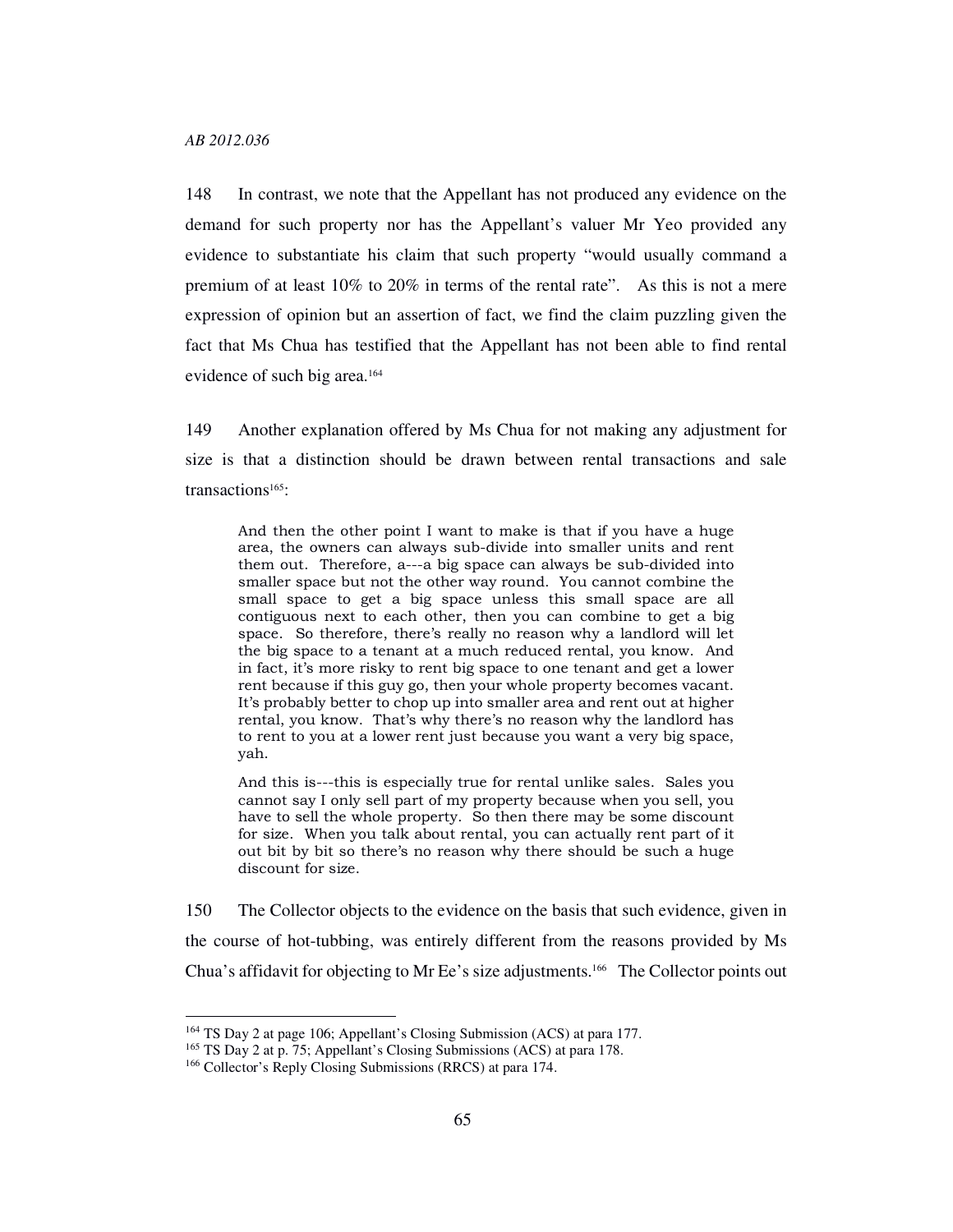that the Collector had agreed to the hot-tubbing process on the basis that the valuers shall limit their oral evidence to the Expert's List of Issues (EL) and the positions they have set out in their respective affidavits, and are not permitted to introduce new evidence during the hearing. The Collector asserts that Ms Chua has intentionally held her cards closely to her chest and this has resulted in the Collector's valuer being unable to prepare his responses and gather the evidence necessary to support his side of his dispute. The Collector contends that Ms Chua's raising of new evidence without any reasonable basis is a breach of the agreement on hot-tubbing between the parties and must be disregarded.<sup>167</sup>

151 For the purpose of our decision, it is unnecessary for us to get into the technical objections raised by the Collector. Substantively, we note that Ms Chua has not provided any evidence to substantiate her claim or produced any text or literature to show that this is an established principle of valuation. In the absence of any empirical evidence or authoritative text, we are left with only the reasons proffered by Ms Chua herself. We find this to be unsatisfactory because one can conceive of just as many reasons to support the contrary position that a landlord would prefer to have one guaranteed tenant at a lower rent than incur the risks and inconvenience associated with having to deal with multiple tenants. Thus, we do not find the reasons offered by Ms Chua to be convincing. They are speculative in nature and lead us nowhere.

152 Having carefully considered the evidence before us, we find that the Appellant has failed to prove on a balance of probabilities that the subject property would command a premium. In our view, appropriate adjustments should be made to reflect the differences in size between the subject property and the Appellant's comparables. These differences, as noted above, are not insignificant.

<sup>167</sup> Collector's Closing Submissions (RCS) at para 37.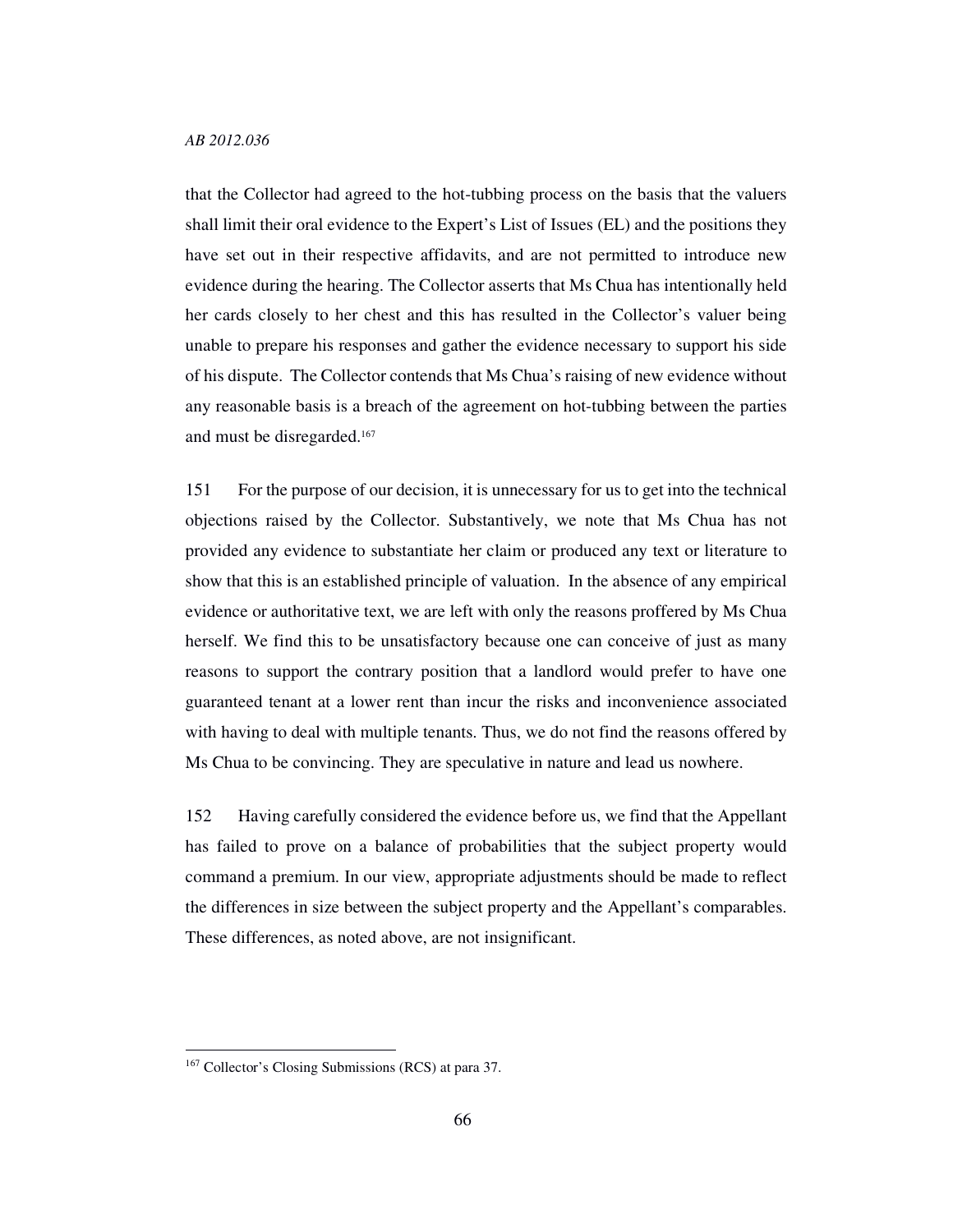153 The Appellant's valuers did not provide any evidence on the adjustment factor. Mr Yeo was asked specifically for his views in cross-examination but declined to do so despite repeated questioning:<sup>168</sup>

| Jeyendran:     | So the total GFA for subject property 30 Tuas<br>Road is 53,368.3 square metres. 34 Boon Leat<br>Terrace is 5,519 square metres. So let's say you<br>have to make adjustment. Let's say you have to<br>make an adjustment for height to 34 Boon Leat<br>Terrace. How would you do it? Sorry, for size.<br>For size. How would you do it? Would you<br>make an upward revision, like an upward<br>percentile revision, or a downward percentile<br>revision? Very simple question. As I told you,<br>it's not a trick question. I'm not holding you to<br>this, to whether you should be<br>making<br>adjustments or not. |
|----------------|--------------------------------------------------------------------------------------------------------------------------------------------------------------------------------------------------------------------------------------------------------------------------------------------------------------------------------------------------------------------------------------------------------------------------------------------------------------------------------------------------------------------------------------------------------------------------------------------------------------------------|
| Witness (AW3): | To this---                                                                                                                                                                                                                                                                                                                                                                                                                                                                                                                                                                                                               |
| Jeyendran:     | I'm just asking---                                                                                                                                                                                                                                                                                                                                                                                                                                                                                                                                                                                                       |
| Witness (AW3): | I'm not saying that it's a---I'm not saying that<br>it's a trick question, but when you say that,<br>you're talking about two different properties.                                                                                                                                                                                                                                                                                                                                                                                                                                                                      |
| Jeyendran:     | Mm-hm.                                                                                                                                                                                                                                                                                                                                                                                                                                                                                                                                                                                                                   |
|                |                                                                                                                                                                                                                                                                                                                                                                                                                                                                                                                                                                                                                          |
| Witness (AW3): | Okav?<br>There---wait.<br>For<br>different<br>two<br>properties, there are a lot of other factors. You<br>see, the thing is that: Like in any experiment,<br>you have to keep all variables constant, then<br>you say what is the difference for the ceiling<br>height or size in this case.<br>What is the<br>difference for the size?                                                                                                                                                                                                                                                                                  |
| Jeyendran:     | Mm-hm.                                                                                                                                                                                                                                                                                                                                                                                                                                                                                                                                                                                                                   |
| Witness (AW3): | But, no, we are not in the situation. So you<br>ask---you're not asking me a trick question, I<br>ga---I gather there. But you're asking me a<br>question that I can't answer.                                                                                                                                                                                                                                                                                                                                                                                                                                           |
| Jeyendran:     | Okay.                                                                                                                                                                                                                                                                                                                                                                                                                                                                                                                                                                                                                    |
| Witness (AW3): | Okay.                                                                                                                                                                                                                                                                                                                                                                                                                                                                                                                                                                                                                    |

<sup>168</sup> TS Day 2 at pp. 112-116.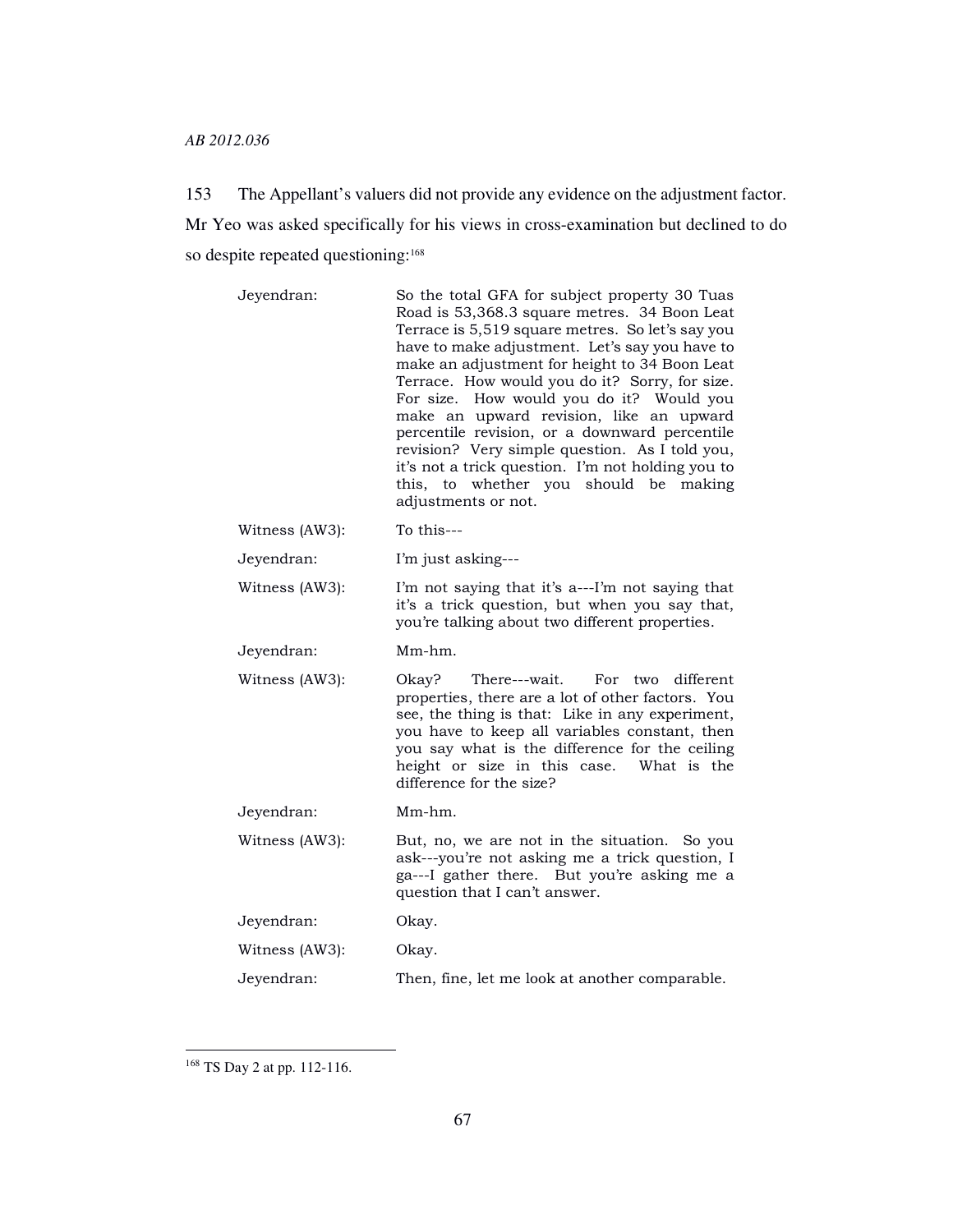| Witness (AW3): | So my answer would be this: If I can't make<br>the adjustment, then I won't make the<br>adjustment.                                                                                                                                                                                |
|----------------|------------------------------------------------------------------------------------------------------------------------------------------------------------------------------------------------------------------------------------------------------------------------------------|
| Jeyendran:     | Because you're looking at---what do you mean?<br>You said it's a different property so you can't<br>make an adjustment?                                                                                                                                                            |
| Witness (AW3): | Yah.                                                                                                                                                                                                                                                                               |
| Jeyendran:     | Okay, what---let---fine. Let's look at 15 Pioneer<br>Walk then. Can you make an adjustment for<br>ha---if you're going to make an adjustment<br>about size, how would it be? Would it be<br>upward revision or a downward revision, if you<br>want to make it a compared proper--- |
| Witness (AW3): | Upward revision to where---to what?                                                                                                                                                                                                                                                |
| Jeyendran:     | To size, to size.                                                                                                                                                                                                                                                                  |
| Witness (AW3): | To---to which property?                                                                                                                                                                                                                                                            |
| Jeyendran:     | 15 Pioneer Walk.                                                                                                                                                                                                                                                                   |
| Witness (AW3): | Yah, upward revision from where? From which<br>property?                                                                                                                                                                                                                           |
| Jeyendran:     | 15 pra---upward revision in terms of---you want<br>to make---use a comparable, 15 Pioneer Walk.                                                                                                                                                                                    |
| Witness (AW3): | Yah.                                                                                                                                                                                                                                                                               |
| Jeyendran:     | If you want to adjust it for size, adjusting for<br>size, let's say---                                                                                                                                                                                                             |
| Witness (AW3): | What size to what size?                                                                                                                                                                                                                                                            |
| Jeyendran:     | What do you mean "what size to what size"?                                                                                                                                                                                                                                         |
| Witness (AW3): | No, adjust for size.                                                                                                                                                                                                                                                               |
| Jeyendran:     | You're a---you are the valuer, I'm not the valuer.<br>I'm asking you a question. If you make the---                                                                                                                                                                                |
| Witness (AW3): | No, no, no. You are not clear. No, no, no---                                                                                                                                                                                                                                       |
| Jeyendran:     | If you're making an upward adjustment,<br>downwards only for size.                                                                                                                                                                                                                 |
| Witness (AW3): | Upward adjustment from where? From where?                                                                                                                                                                                                                                          |
| Jeyendran:     | From $3,252$ . $3,252$ square metres.<br>How<br>difficult is this question?                                                                                                                                                                                                        |
| Witness (AW3): | No, no, no.                                                                                                                                                                                                                                                                        |
| Jeyendran:     | It's a very simple question.                                                                                                                                                                                                                                                       |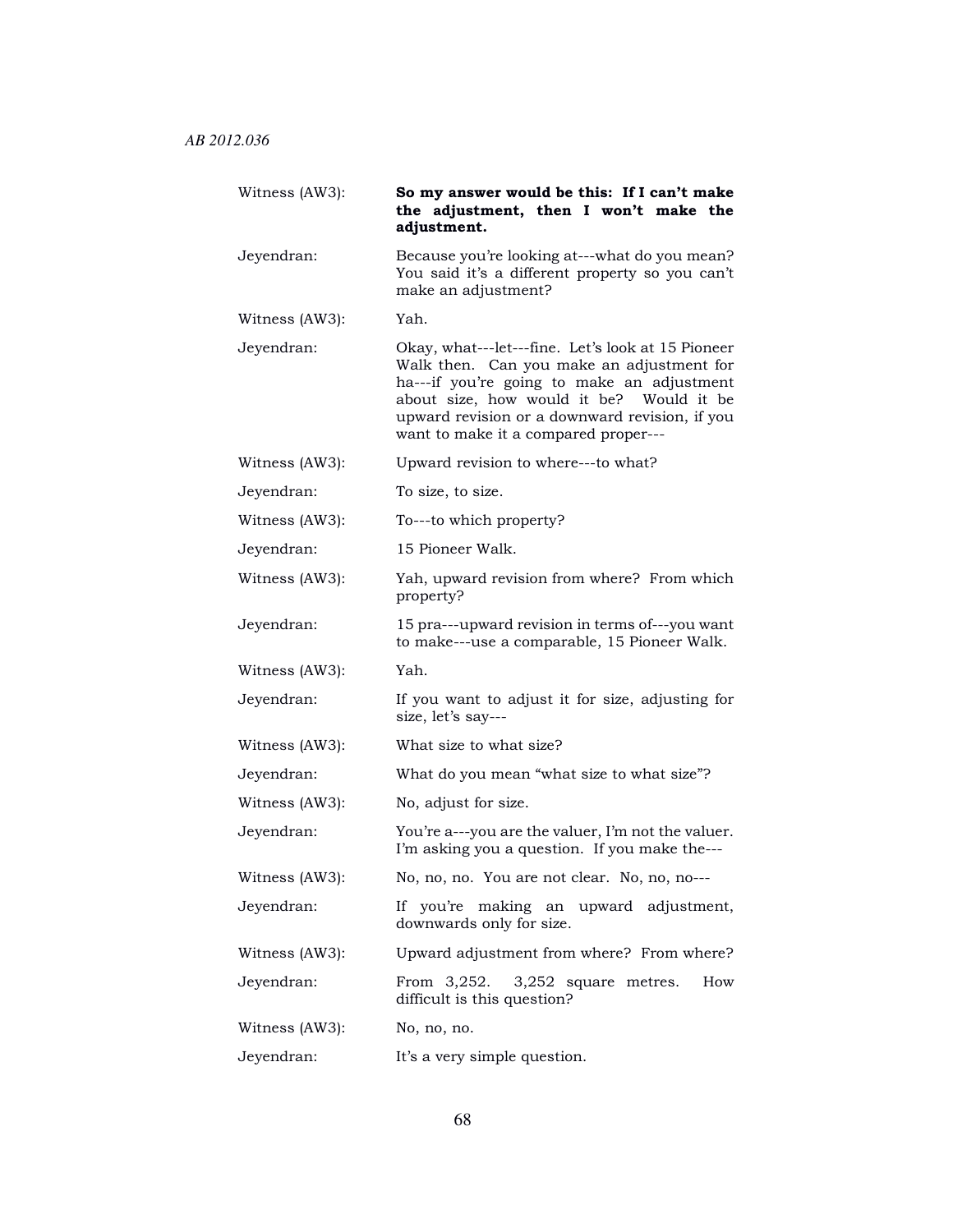| Witness (AW3): | No, no, no.                                                                                                                                                             |
|----------------|-------------------------------------------------------------------------------------------------------------------------------------------------------------------------|
| Jeyendran:     | As a valuer.                                                                                                                                                            |
| Witness (AW3): | Don't tell me how difficult this question is, okay.<br>Are you treating me like an idiot?                                                                               |
| Jeyendran:     | I'm not treating you like an idiot.                                                                                                                                     |
| Commissioner:  | Hold on, hold on, hold on.                                                                                                                                              |
| Jeyendran:     | All I'm asking---                                                                                                                                                       |
| Commissioner:  | Hold on. Mr Jeyendran.                                                                                                                                                  |
| Jeyendran:     | Yes.                                                                                                                                                                    |
| Witness (AW3): | Mm.                                                                                                                                                                     |
| Commissioner:  | I think perhaps the clarity needed here is the<br>comparison between A and B.                                                                                           |
| Witness (AW3): | Yah.                                                                                                                                                                    |
| Commissioner:  | I think the second part is missing.                                                                                                                                     |
| Witness (AW3): | Which---                                                                                                                                                                |
| Jeyendran:     | Exactly, Your Honour.                                                                                                                                                   |
| Commissioner:  | Yes.                                                                                                                                                                    |
| Jeyendran:     | I've already said it. I said the subject property<br>at 30 Tuas Road. If you're going to compare---if<br>using comparables rental 1 through 5 as<br>comparables, right. |
| Witness (AW3): | Yes.                                                                                                                                                                    |
| Jeyendran:     | Yes. And comparables in terms of? Vis-à-vis?                                                                                                                            |
| Witness (AW3): | Vis-à-vis?                                                                                                                                                              |
| Jeyendran:     | Okay. Why are you using the comparables<br>rentals 1 to 5?                                                                                                              |
| Witness (AW3): | To find out the market rent as evidence of<br>market rent for the subject property, yes.                                                                                |
| Jeyendran:     | comparable---and the---and these<br>And the<br>comparables relate to?                                                                                                   |
| Witness (AW3): | Subject property, 30 Tuas---                                                                                                                                            |
| Jeyendran:     | Yes.                                                                                                                                                                    |
| Witness (AW3): | Okay.                                                                                                                                                                   |
| Jeyendran:     | Is that now what I said from the start?                                                                                                                                 |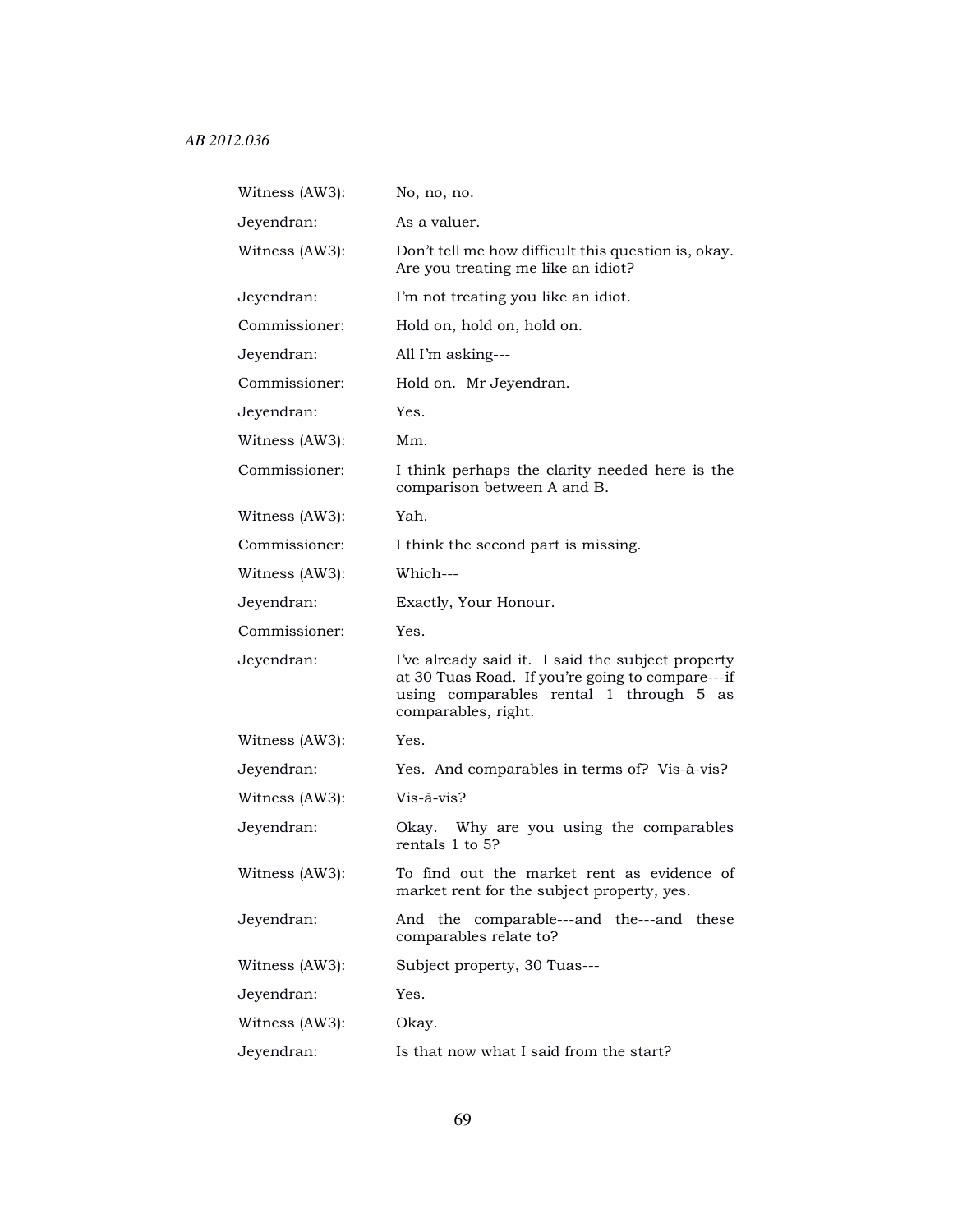| Witness (AW3): | So you are saying this compared to subject<br>property. So what I'm telling you is very simple.                                                                                                                                                                                                                                                                                                                                                                                                                                             |
|----------------|---------------------------------------------------------------------------------------------------------------------------------------------------------------------------------------------------------------------------------------------------------------------------------------------------------------------------------------------------------------------------------------------------------------------------------------------------------------------------------------------------------------------------------------------|
| Jeyendran:     | Yes.                                                                                                                                                                                                                                                                                                                                                                                                                                                                                                                                        |
| Witness (AW3): | Okay. There are other variables other than<br>ceiling height.                                                                                                                                                                                                                                                                                                                                                                                                                                                                               |
| Jeyendran:     | No, no, no, not height, size.                                                                                                                                                                                                                                                                                                                                                                                                                                                                                                               |
| Witness (AW3): | Oh, sa---other than size?                                                                                                                                                                                                                                                                                                                                                                                                                                                                                                                   |
| Jeyendran:     | Yes.                                                                                                                                                                                                                                                                                                                                                                                                                                                                                                                                        |
| Witness (AW3): | Okay. So I cannot give you an---I cannot give<br>you an adjustment, so which is why our<br>stand is that we do not adjust for size.                                                                                                                                                                                                                                                                                                                                                                                                         |
| Jeyendran:     | No, no, no.                                                                                                                                                                                                                                                                                                                                                                                                                                                                                                                                 |
| Witness (AW3): | If I have to give you an adjustment and based<br>on scarcity of the subject property, I would have<br>to adjust the subject property higher.                                                                                                                                                                                                                                                                                                                                                                                                |
| Jeyendran:     | For size?                                                                                                                                                                                                                                                                                                                                                                                                                                                                                                                                   |
| Witness (AW3): | Yes.                                                                                                                                                                                                                                                                                                                                                                                                                                                                                                                                        |
| Jeyendran:     | Okay.                                                                                                                                                                                                                                                                                                                                                                                                                                                                                                                                       |
|                | Your Honour, it's a---as I said, it was a very                                                                                                                                                                                                                                                                                                                                                                                                                                                                                              |
|                | simple question just to test out what valuation<br>principles I'm using.<br>I am not trying to<br>insinuate to Mr Chua, mister---Ms Chua or Mr<br>Yeo that they have to use size or they don't have<br>to use size. That's our---that's what Mr Ee is<br>saying, you know. And I realise that I'm having<br>a difficult time getting this answer out. And Mr<br>Yeo is, I don't know, needlessly offended by line<br>of questioning. I'm going to leave it as this and<br>I'm going to submit that Mr Yeo is not<br>answering the question. |
| Witness (AW3): | So let's move on.                                                                                                                                                                                                                                                                                                                                                                                                                                                                                                                           |

(emphasis in bold added)

154 In the Appellant's Reply Submissions (ARCS) at paragraph 55, the Appellant explained that Mr Yeo's response that "he can't make an adjustment" as to size was because of the Appellant's valuers' position that there is no necessity to make any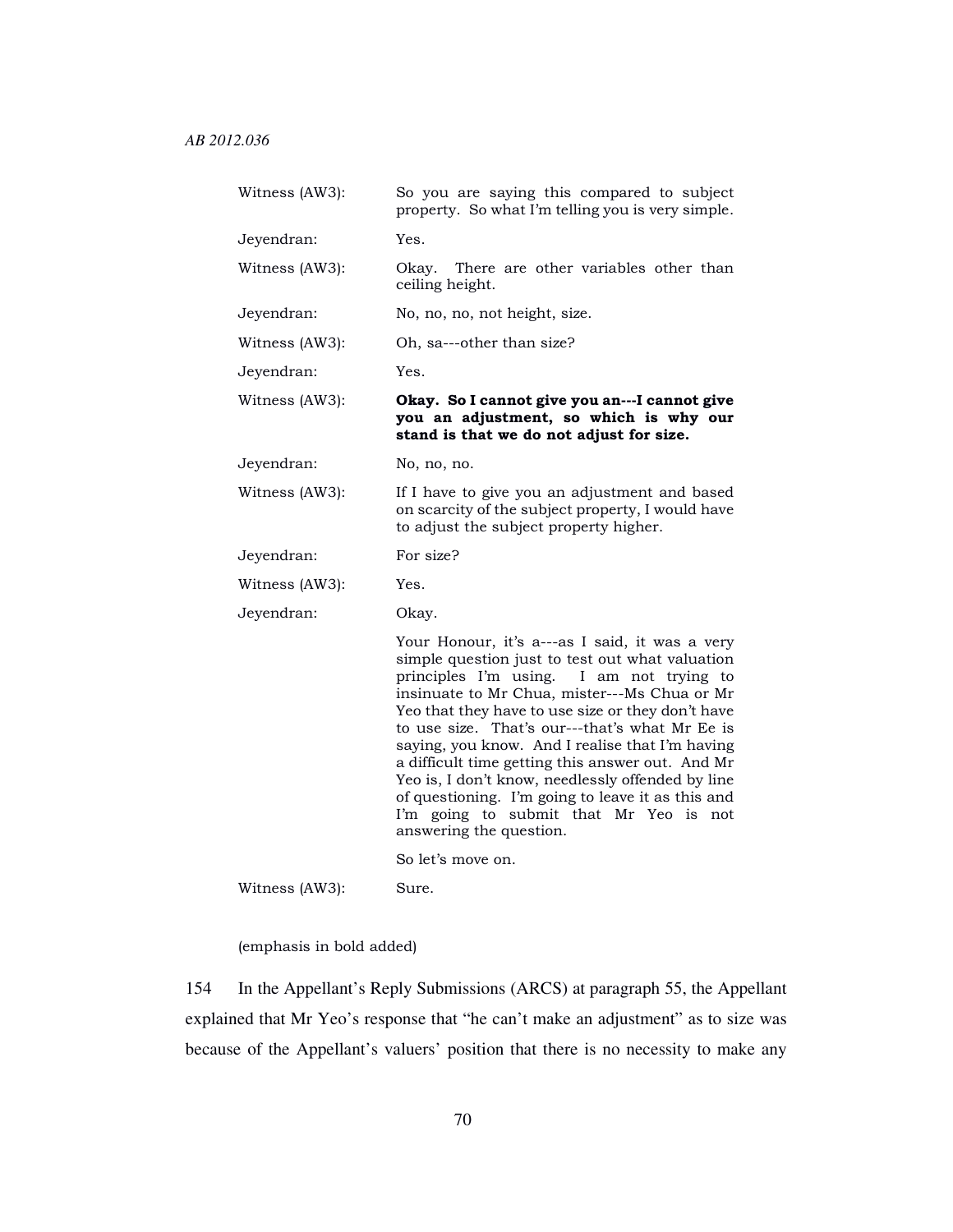adjustment as to size. In light of the position taken by the Appellant's valuers, the Board is left with only Mr Ee's evidence on the appropriate adjustment factor to be applied to the Appellant's comparables.

155 According to Mr Ee, the adjustment factor of 10% for every doubling in GFA was applied by the Collector's valuer in the case of *Novelty Department Store Pte v Collector of Land Revenue* AB 2011.062 ("*Novelty*").169 Relevant extracts from the transcripts and Statement of Reasons were annexed in his Reply Affidavit (DE2) at "DE-16" and "DE-17". The relevant parts of the transcripts dated 29 May 2014 showing the evidence of the Collector's valuer bear this out:<sup>170</sup>

My size adjustment was done on the principle of the bigger the property's gross floor area, the lower is the price per square---per unit GFA. And based on the rule that te---the rule of 10% in---decrease in unit rate for every doubling in size. I understand this method of adjustment for size is also commonly used by valuers in the industries.

156 At paragraph 23(ii) of the Statement of Reasons in *Novelty*, the Board said as follows:<sup>171</sup>

Whilst Collector's valuers had made appropriate adjustments for GFA differences, this had not been done for Novelty's two valuers.

157 It is clear from the above that this is not the first time that the adjustment factor of 10% for every doubling of GFA has been applied. Whilst this Board is not closed to the consideration of other adjustment factors if they can be shown to be more accurate and reliable, there is no such evidence before us. Mr Yeo, as noted above, has declined to express any opinion even though he was given ample opportunity to do so. In the absence of a more reliable alternative, there is no reason for the Board to reject Mr Ee's adjustment factor which was applied and accepted in *Novelty*.

<sup>169</sup> Reply Affidavit of Ee Kong Daniel (DE2) at para 11(a).

<sup>&</sup>lt;sup>170</sup> See extract of transcripts exhibited in the Reply Affidavit of Ee Kong Han Daniel (DE2) at DE-16.

<sup>&</sup>lt;sup>171</sup> See Statement of Reasons exhibited in the Reply Affidavit of Ee Kong Han Daniel (DE2) at DE-17.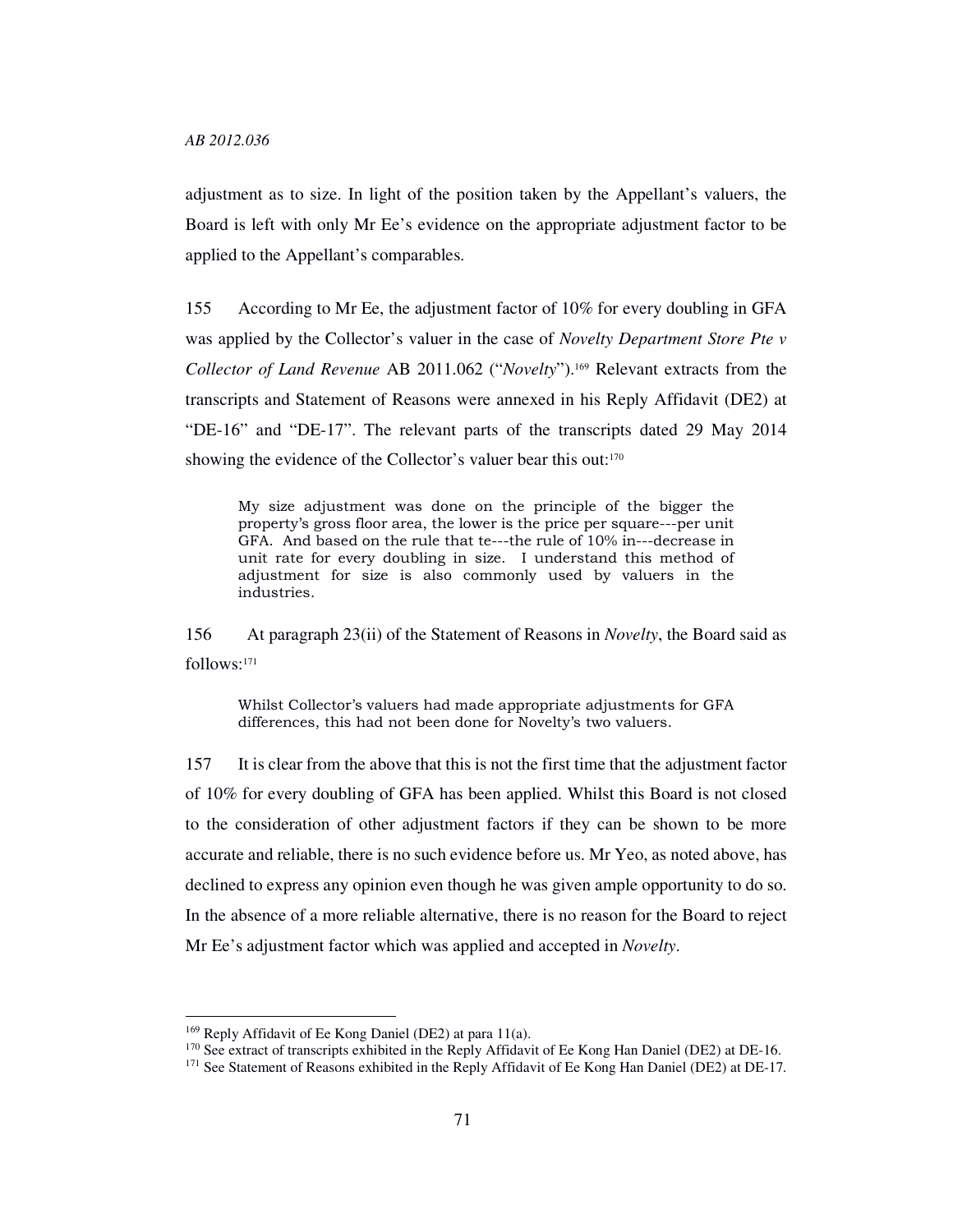## *Age/Condition*

158 The buildings on the Acquired Land are about 30 years old generally as at the date of acquisition with the exception of Blocks 6 and 7 which were added in the late 1990s. In contrast, the Appellant's comparables are between 1 and 15 years old as at the date of their respective transactions. 172 The Collector's valuer Mr Ee applied a - 10% adjustment factor on three of the comparables, namely AC1 (15 Pioneer Walk), AC 2 (Penjuru Road) and AC5 (Tuas Connection). These are properties which are much younger than the subject property. According to Mr Ee,

It is generally accepted that newer properties that have more up-todate features and facilities usually command a better rent than older properties.<sup>173</sup>

159 The Appellant's valuers are of the view that no adjustments have to be made to the Appellant's comparables in order to account for differences in age.174 Ms Chua explained during hot-tubbing that in the context of the rental of warehouse space, users are primarily concerned about the integrity of the space and the associated risks, such as flooding, pest infestation or water seepage, and the dangers that are posed to the goods. Ms Chua adds that tenants are usually not overly concerned with the age of the building as long as the warehouse space does not exhibit these dangers or risks.175 Ms Chua also expressed her view that in contrast, age would likely be more of an important concern in the context of residential properties, since it directly affects the comfort of the occupiers staying in the residential properties. Age may also matter where one is considering the sale of a warehouse property, given that the purchaser would be concerned about future repairs or the replacement of the property, should structural issues surface. In addition, it is evident that an older property would have a shorter

<sup>&</sup>lt;sup>172</sup> Second Reply Affidavit of Ee Kong Han Daniel (DE4) at para 14(a)(iii).

<sup>&</sup>lt;sup>173</sup> Second Reply Affidavit of Ee Kong Han Daniel (DE4) at para 14(a)(iii).

<sup>174</sup> Appellant's Closing Submissions (ACS) at para 219.

<sup>&</sup>lt;sup>175</sup> Appellant's Closing Submissions (ACS) at paras 220-221; TS Day 2 at pp. 86 and 95.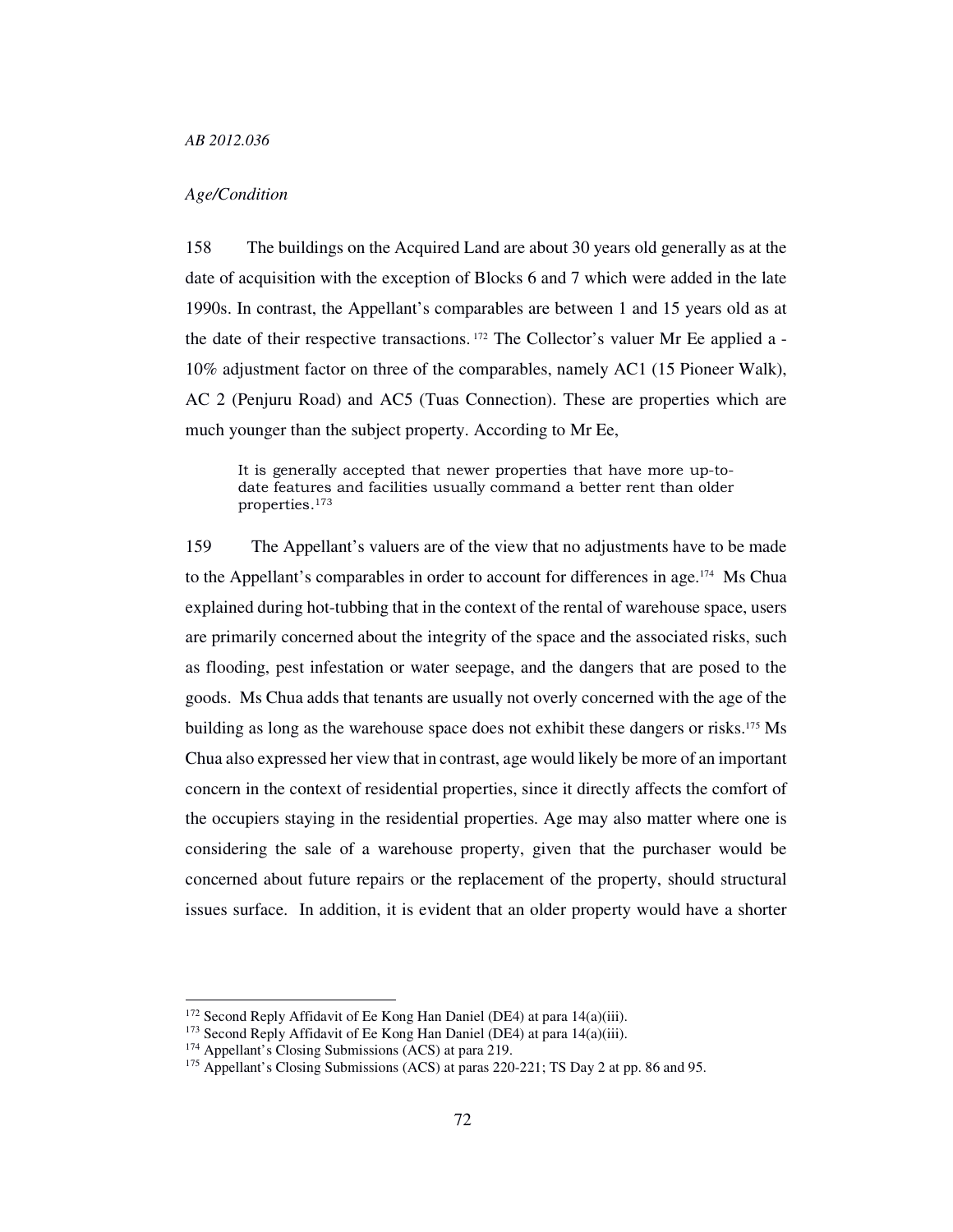remaining leasehold tenure which would in turn impact on the capital value of the property, in such sale scenarios.<sup>176</sup>

160 The Appellant's second valuer Mr Yeo explained during hot-tubbing that based on general industry practice, it is the obligation of the landlord to be responsible for any structural risk of the warehouse building and to take up insurance for such structural risks. Consequently, even if age were to have an impact on the structural integrity of the warehouse building, this would not be a concern for the tenant given that the economic risk would have shifted to the landlord.177 The Appellant points out that this practice is indeed set out in Clauses E2 and E3 of the Lease, where RBC Dexia in fact bears the costs of insurance in respect of the structure, and the obligation to keep all structural walls in good and tenantable repair and condition. A tenant's concern about the condition would therefore effectively be neutralised by the assurances provided by the landlord, and would not have any or any significant impact on rental prices.<sup>178</sup>

161 A basic question that arises from the above discourse is whether there is any difference between a new and an old warehouse from the perspective of a tenant. We find the following evidence of Mr Yeo to be revealing:<sup>179</sup>

| Jeyendran:     | So when we take comparables and we compare.<br>with<br>the subject<br>it<br>property,<br>what---where---when adjustments are made to<br>ensure that the comparables are, as far as<br>possible, on par--- |  |  |  |  |  |
|----------------|-----------------------------------------------------------------------------------------------------------------------------------------------------------------------------------------------------------|--|--|--|--|--|
| Witness (AW3): | Right.                                                                                                                                                                                                    |  |  |  |  |  |
| Jeyendran:     | ---with the subject property.                                                                                                                                                                             |  |  |  |  |  |
| Witness (AW3): | Right.                                                                                                                                                                                                    |  |  |  |  |  |
| Jeyendran:     | So if that's the case, given that the<br>Okav.<br>landlord would charge a higher rental rate for a                                                                                                        |  |  |  |  |  |

<sup>&</sup>lt;sup>176</sup> Appellant's Closing Submissions (ACS) at para 222; TS Day 2 at p. 86.

<sup>&</sup>lt;sup>177</sup> Appellant's Closing Submission (ACS) at para 2223; TS Day 2 at pp. 87 and 88.

<sup>&</sup>lt;sup>178</sup> Appellant's Closing Submission (ACS) at para 219

<sup>&</sup>lt;sup>179</sup> TS Day 2 at pp. 151-152.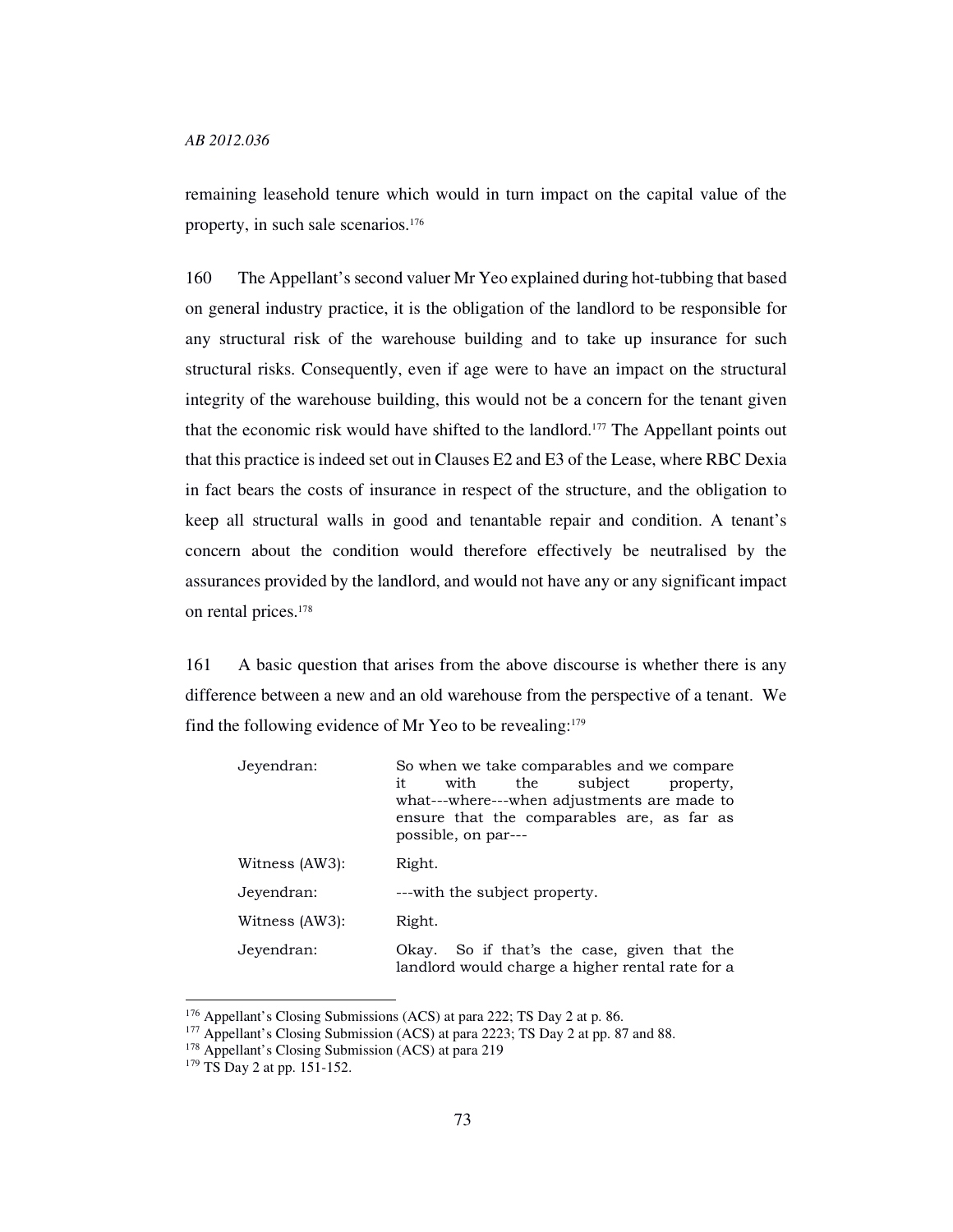|                | newer building, wouldn't that---wouldn't you<br>not have to adjust for age and condition in order<br>to keep that newer building on par with the<br>older building?                                                                                                                                                                                                                                                                                                   |  |  |  |  |
|----------------|-----------------------------------------------------------------------------------------------------------------------------------------------------------------------------------------------------------------------------------------------------------------------------------------------------------------------------------------------------------------------------------------------------------------------------------------------------------------------|--|--|--|--|
| Witness (AW3): | But like I mention earlier, right, age is only one<br>factor.                                                                                                                                                                                                                                                                                                                                                                                                         |  |  |  |  |
| Jeyendran:     | Yes, yes, yes.                                                                                                                                                                                                                                                                                                                                                                                                                                                        |  |  |  |  |
| Witness (AW3): | Right?                                                                                                                                                                                                                                                                                                                                                                                                                                                                |  |  |  |  |
| Jeyendran:     | Yes. One factor out of many.                                                                                                                                                                                                                                                                                                                                                                                                                                          |  |  |  |  |
| Witness (AW3): | You know, how do you get a comparable---                                                                                                                                                                                                                                                                                                                                                                                                                              |  |  |  |  |
| Jeyendran:     | Yes.                                                                                                                                                                                                                                                                                                                                                                                                                                                                  |  |  |  |  |
| Witness (AW3): | ---that is exactly the same? You can't.                                                                                                                                                                                                                                                                                                                                                                                                                               |  |  |  |  |
| Jeyendran:     | Exactly. That's where we're all stuck with.                                                                                                                                                                                                                                                                                                                                                                                                                           |  |  |  |  |
| Witness (AW3): | Okay.                                                                                                                                                                                                                                                                                                                                                                                                                                                                 |  |  |  |  |
| Jeyendran:     | We all can't get the exact property because this<br>is a unique building. This has got 500,000<br>square feet---                                                                                                                                                                                                                                                                                                                                                      |  |  |  |  |
| Witness (AW3): | $So--$                                                                                                                                                                                                                                                                                                                                                                                                                                                                |  |  |  |  |
| Jeyendran:     | ---and it's a old---30-year old building. Now<br>we've got a new building.                                                                                                                                                                                                                                                                                                                                                                                            |  |  |  |  |
| Witness (AW3): | So you are saying hypothetically, right?<br>Hypothetically, if there were two buildings, one<br>is older, one is newer.                                                                                                                                                                                                                                                                                                                                               |  |  |  |  |
| Jeyendran:     | Yes.                                                                                                                                                                                                                                                                                                                                                                                                                                                                  |  |  |  |  |
| Witness (AW3): | Alright? And I've also answer that.                                                                                                                                                                                                                                                                                                                                                                                                                                   |  |  |  |  |
| Jeyendran:     | Okay.                                                                                                                                                                                                                                                                                                                                                                                                                                                                 |  |  |  |  |
| Witness (AW3): | It really depends on whether the tenant<br>required the newer building and he has to pay<br>a higher rent for it. If the two buildings are of<br>the same rent, of---obviously he will pick the<br><b>newer building.</b> But now you are saying that<br>building<br>higher<br>for<br>if<br>is<br>the<br>the<br>newer<br>building---I mean, the rent is higher for the<br>newer building, I'm saying that from the<br>tenant's perspective, it's really up to him and |  |  |  |  |
|                | what his requirement is.                                                                                                                                                                                                                                                                                                                                                                                                                                              |  |  |  |  |

(emphasis in bold added)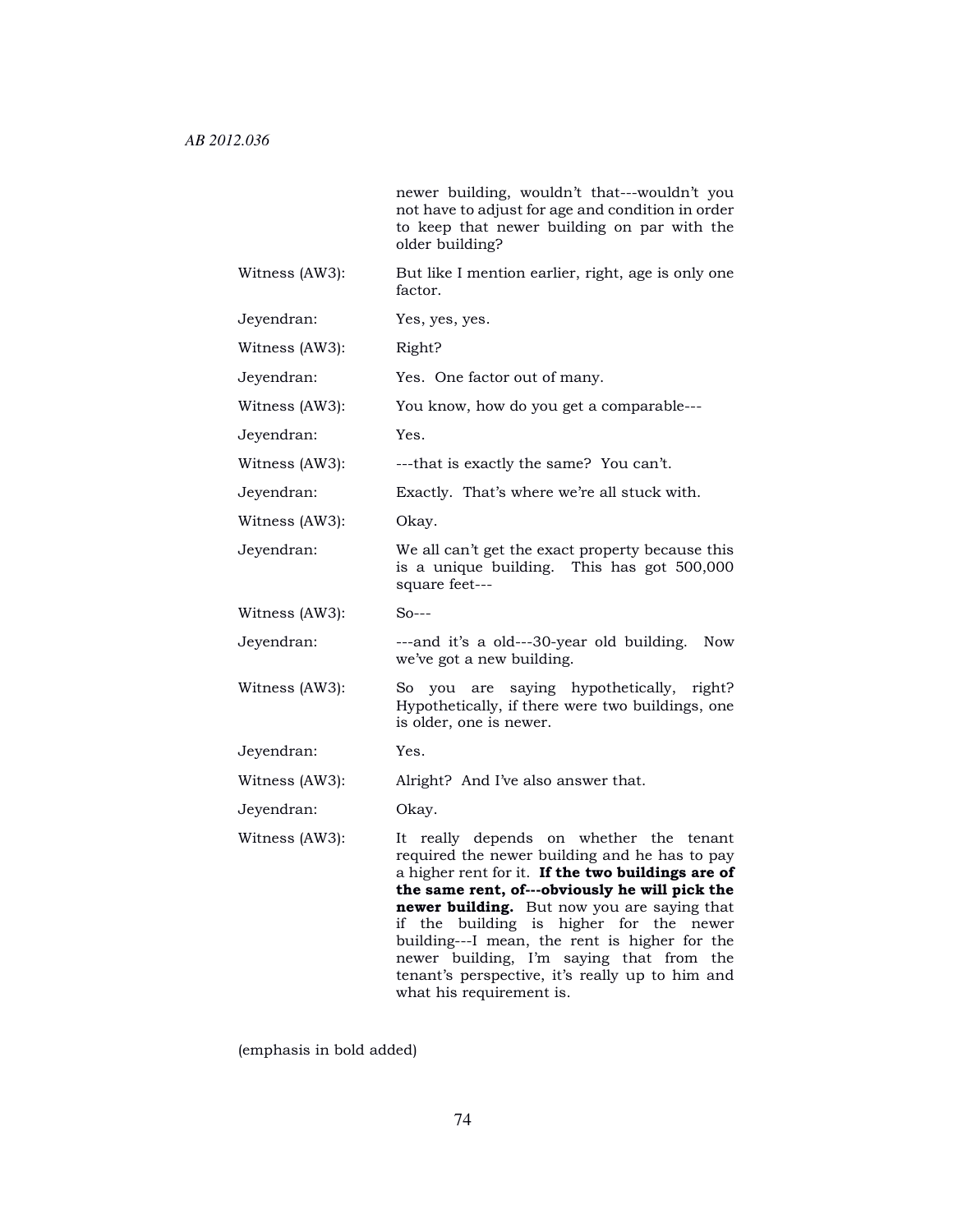162 Mr Yeo's evidence in bold reveals what is really a common sense answer. We do not think any reasonable valuer would fail to see the difference between a modern day building and one that was constructed 30 years ago. Apart from differences in the specifications as the older property was built in a different era180, normal wear and tear would have set in over the passage of time even with care and proper maintenance. It is little wonder that a tenant would "obviously" pick the newer building. To assert that age does not make a difference would be to shut the eyes to the obvious.

163 Apart from the integrity of the space and the associated risks as pointed out by Ms Chua, there is also a need to take into account the responsibilities undertaken by the tenant under the lease. Taking the present case as an example, Clause 8.1 of the Lease provides as follows:

#### D8. KEEP IN TENANTABLE REPAIR

D.8.1 The Tenant shall at all times keep clean and in a good and tenantable repair and condition (fair wear and tear excepted), the Demised Premises including the interior, the flooring, the interior plaster or other surface material or rendering on walls and ceilings, the fixtures, all doors, windows, glass, locks, fastenings, installations and fittings for light and power, the Conducting Media within the Property and serving the Demised Premises, sanitary, water, gas and electrical apparatus, air-conditioning and other installations and fire detection and fire fighting installations and any other Common Areas comprised in the Demised Premise and shall make good to the satisfaction of the Landlord any damage or breakage caused to any part of the Demised Premises or to the Landlord's fixtures & fittings by the transportation of the Tenant's goods or effects or resulting from any action or omission of the Tenant's goods or effects or resulting from any action or omission of the Tenants, its sub-tenants, employees, independent contractors, agents or any permitted occupier.

#### 164 Clause D36.5 provides as follows:

The Tenant shall be responsible for the maintenance and repair lifts and other mechanical and electrical works and shall ensure that in the case of lifts, the certificate of maintenance of lifts within the Demised Premises is valid at all times.

<sup>180</sup> TS dated 25 July 2018 at p. 72.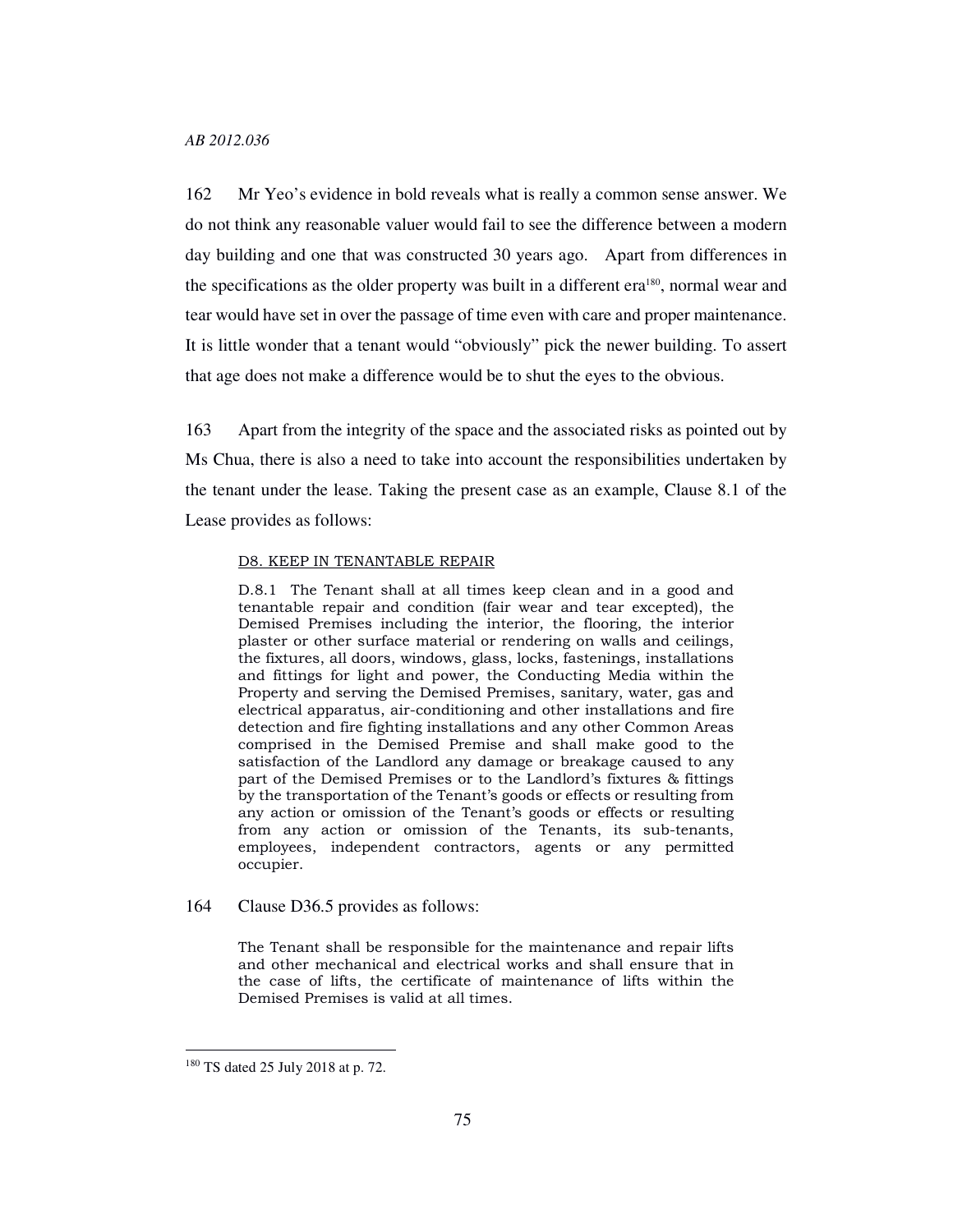165 Clearly, a property with newer lifts, interior plaster, surface material, rendering on walls and ceilings, fixtures, doors, windows, glass, locks, fastenings, installations and fittings for light and power, conducting media, sanitary, water, gas and electrical apparatus, air-conditioning and other installations and fire detection and firefighting installations would carry a lower risk of component parts breaking down compared to an aged property with parts that have been subject to wear and tear over the years. Surely, this must matter to any prudent tenant who has to undertake the responsibility of maintaining and repairing these component parts.

166 For the above reasons, we are of the view that appropriate adjustments should be made to reflect differences in age/condition. As the Appellant's valuers have not provided their opinion on the appropriate adjustment factors for the Board's consideration, we accept the adjustments made by Mr Ee.

#### *Location/Siting*

-

167 The need to make adjustments of the comparable to reflect differences in location is a well-established principle of valuation: see *Khublall* at page 138 (cited at paragraph 135 above). This is acknowledged and accepted by all the valuers in the present case.<sup>181</sup>

168 In her second Affidavit (CBE2) at paragraph 21(b), Ms Chua said as follows:

Where possible, properties that are referred to as comparables should be properties that are located not too far away from the subject property. The area within which a property is located would have its own special attributes and benefits to specific businesses. Furthermore, rentals are a function of the specific and demand of the properties within an area. It would therefore be less appropriate to refer to, as comparables, properties that are located far away from the Acquired Land such as the properties located in Changi South which have been referred to by Daniel Ee.

(emphasis in bold added)

<sup>181</sup> Affidavit of Chua Beng Ee (CBE2) at para 19; Affidavit of Dennis Yeo Huang Kiat (DY2) at para

<sup>11;</sup> Affidavit of Evidence-In-Chief of Ee Kong Han Daniel (DE1) at para 20(c).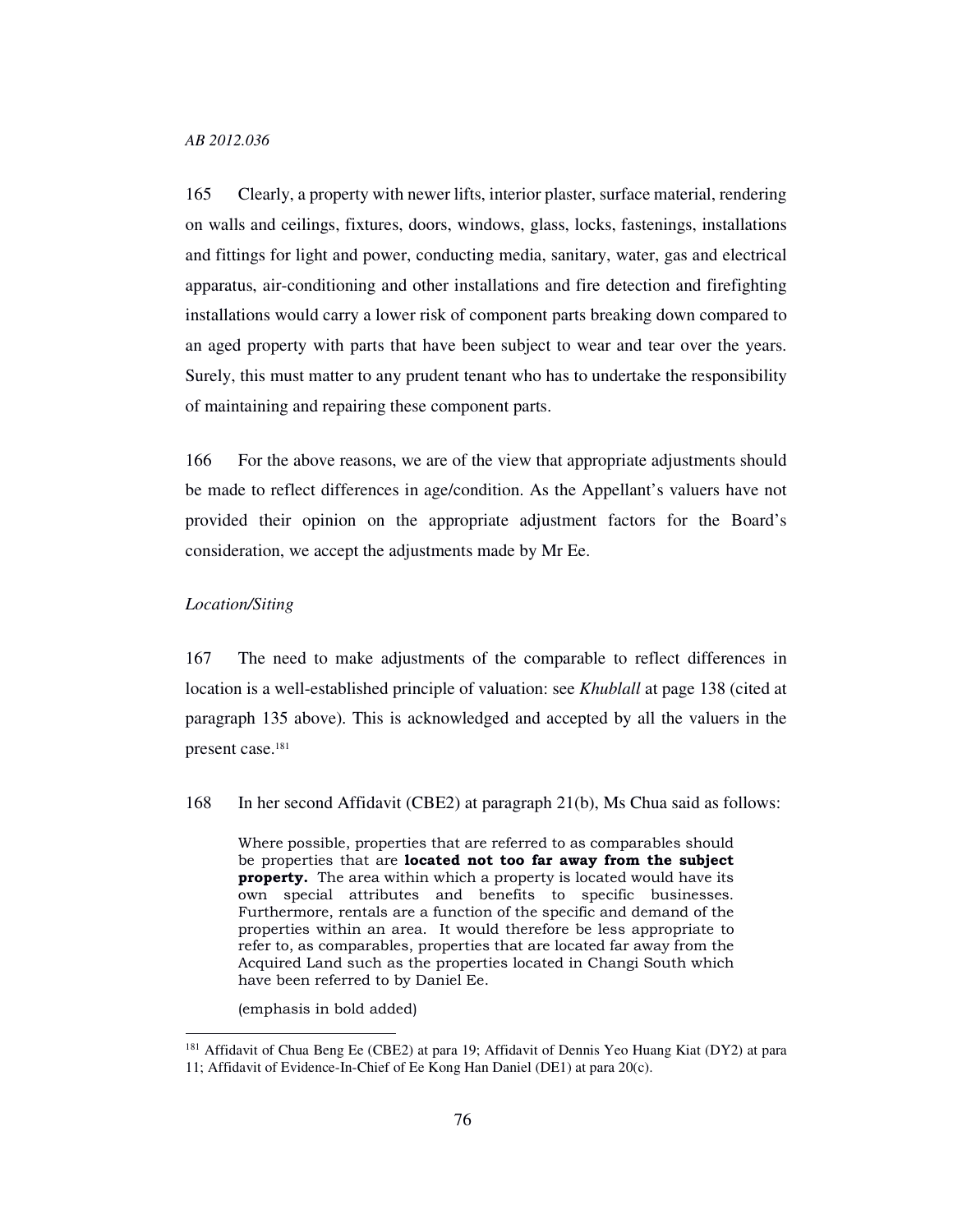169 The same opinion was echoed by Mr Yeo in his second Affidavit (DY2) at paragraph 13(b).

170 Despite the consensus on the need to adjust for locational differences, the Appellant's valuers did not make any adjustments for its 5 comparables whilst adjustments of between -20% and 5% were made to the comparables by the Collector's valuer.

171 As to why no adjustments were made to the Appellant's comparables for distance, Ms Chua explained at the hearing that the comparables were all situated in the western part of Singapore and therefore not too far from the subject property in terms of travelling distance:

| Witness (AW2): | Okay. Wait, okay. Yes, okay. On location, we      |
|----------------|---------------------------------------------------|
|                | have made no adjustments for location. In our     |
|                | view, that's not necessary because the            |
|                | comparables are all situated in the western       |
|                | part of Singapore, yes. And not too far from      |
|                | subject location, in terms of travelling          |
|                | <b>distance,</b> and so in my view they are quite |
|                | comparable subject in terms of location           |
|                | therefore there is no need to make an             |
|                | adjustment. And okay, for ceiling height, this    |
|                | except for SR---the Block 7 which is the SRS,     |
|                | the rest are---                                   |

(emphasis in bold added)

172 It is clear from the above that locational difference is based on the distance between the comparable and the subject property, i.e. how far apart they are. However, a different explanation emerged from Mr Yeo's oral evidence:

Witness (AW3): ... In terms of location, why we did not adjust for location? If you look at all our comparables, rental 1 to 5, they are all situated at the west location, okay? How do we classify that is a west location? Okay, the subject is also at the west location, they are in the same category so we do not adjust for the location because all my comparables are actually located in the west. Okay. Earlier,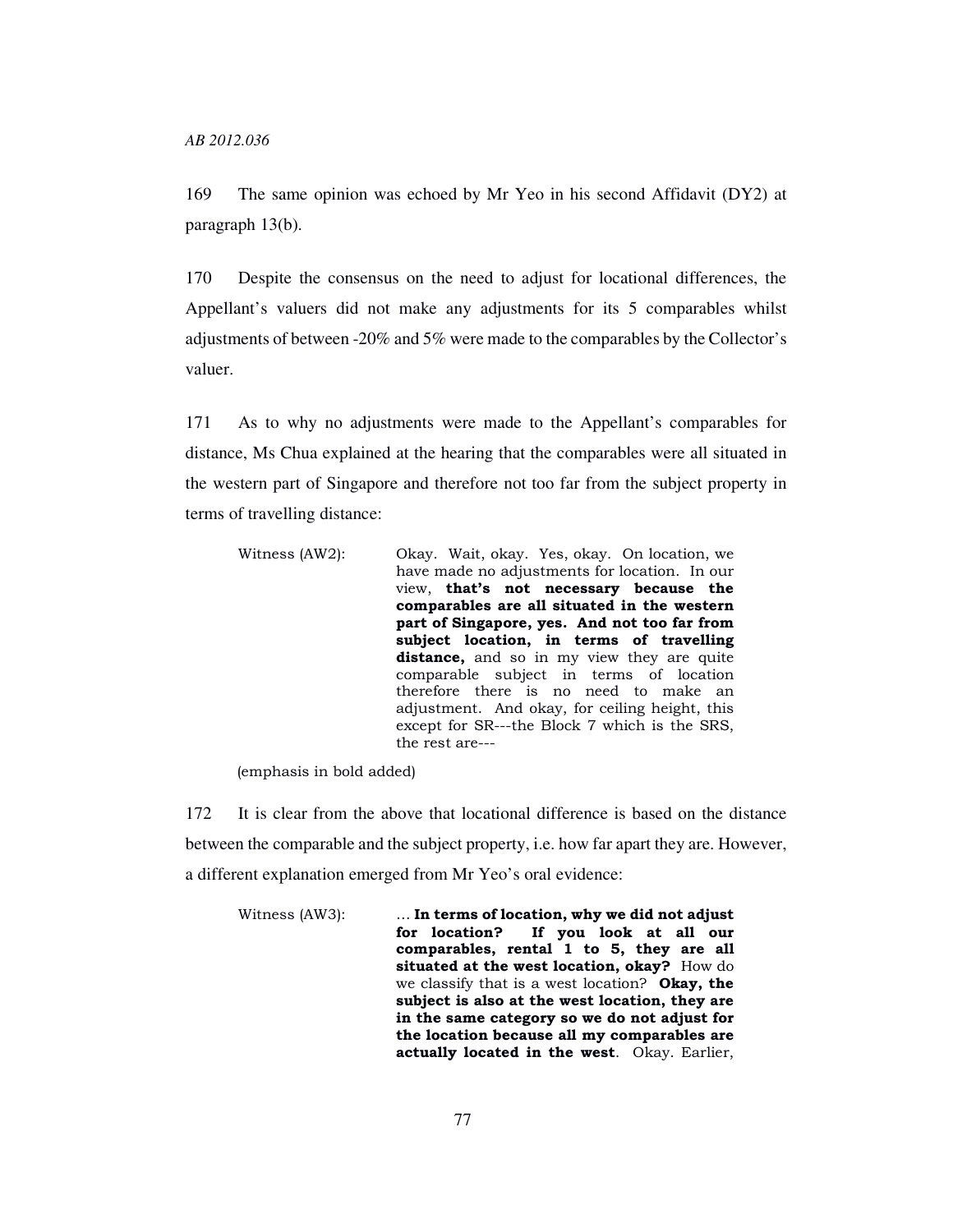yesterday, I think, my learned friend mentioned that Boon Leat Tellace---Te---Terrace is not the west, it's actually Google map---want to show me Google map and all that. But in my 30 years of being a practitioner in real estate - industrial and logistic real estate, we create---we create, asking rents indication and we sent it out to the market. Okay? What we do is that we classify properties according to their zone. I can show you that evidence, okay, that is done all the way back to 2011 and even earlier, okay, that we put them in location, in region, so we have the---there is no south region. It's north, south, east, west. There's no south region. The south region normally likes---will be---there's no south region. So we have north which is Admiralty, Mandai, Woodlands area. We have east which is Tampines, Changi, Paya Lebar area. We have the central region which is Henderson, Ang Mo Kio area and we have the west region. The west region includes Alexandra, Boon Leat, including Tuas. This is some---some---this is not something that we cooked up, okay, now for this case. This is something that we have practised, you know, being in the industrial---in---in the industry for the last 30 years. We had practised as a firm transacting industrial properties that this is what we classified and this is something that we sent out and this is how we defined regions when we talked to our clients.

- Commissioner: So, just a point of clarification, does it mean that if the premises fall within the same region then as a matter of practice, no adjustment is made for location? Is that the---because the---
- Witness (AW3): Not---not---not necessarily, okay, but the reason why we picked those comparables is because they fall within the region. You see, if you look at all our comparables, we did not bring in a---bring in Changi or bring in Ang Mo Kio, you know, in a different region and try and adjust because our principle is that the more you adjust, the more inaccurate it becomes. Right? So in picking our comparables, we were very selective. We want to make sure that we are not picking---in terms of location, we are not picking a location, we---we're not picking a---the property---the comparable that falls outside the location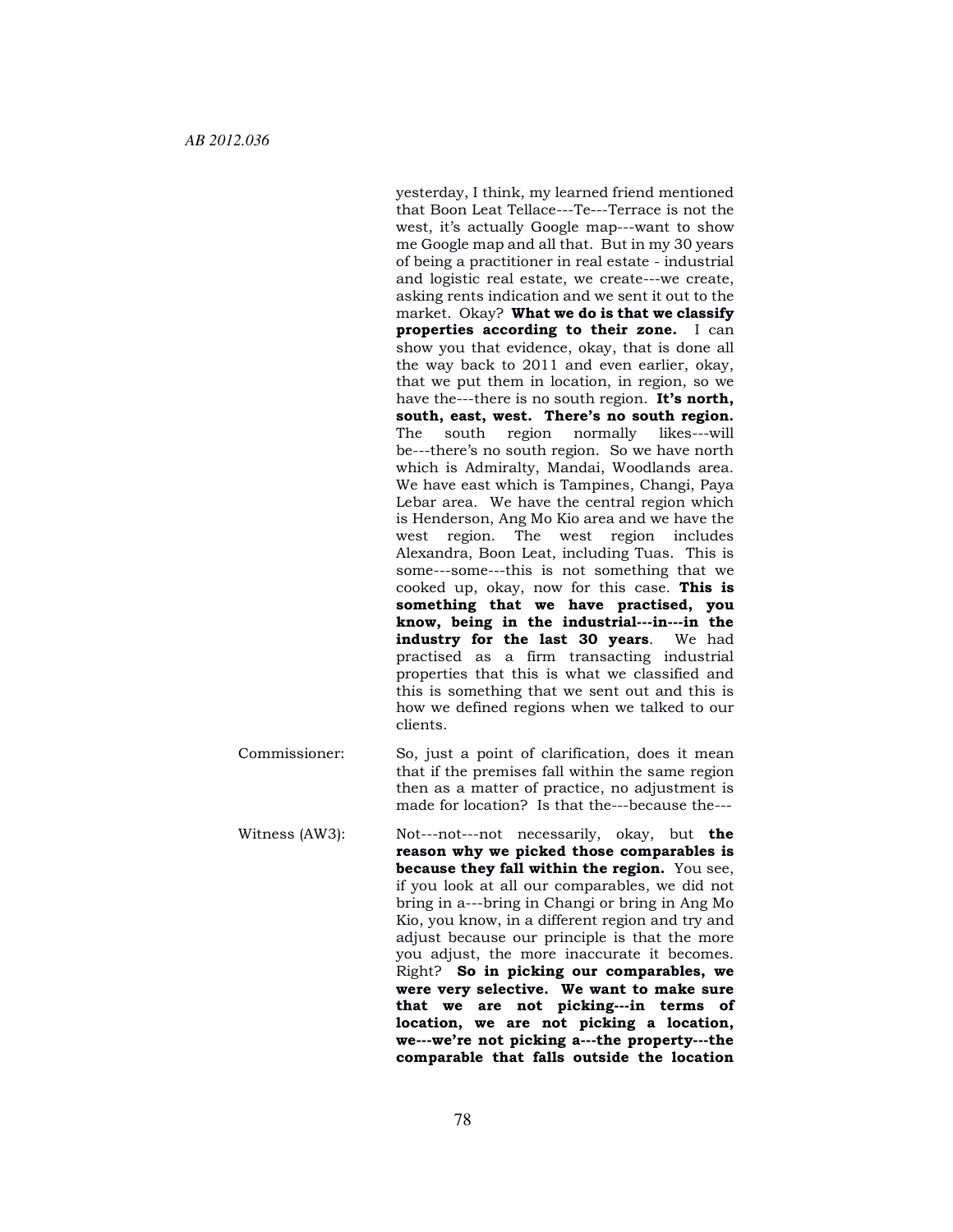because if---if that happens then we have to make adjustment and that adjustment can be grossly inaccurate. Okay? Because as with any rent or maybe that's amiss of view, as with any rental, there are a lot of other factors. There are a lot of other factors. So the least factors you have to adjust, the more accurate you are. Okay? That's---that's really our point which is why we only have two factors to---to adjust which is why we also picked the comparables that are more closer, you know, to the subject---subject 30 Tuas Road. Okay.

(emphasis in bold added)

173 Mr Yeo's oral evidence suggests that so long as a comparable falls within the same region, no adjustment for locational difference is required even if the comparable is located far away from the subject property. In fact, no adjustment will be made even if there are locational attributes that are more favourable to the comparable, such as being near to a seaport. This is evident from his answers in cross-examination:

| Jeyendran:     | I said that from 30 Tuas Road - what is that -<br>30 Tuas Road, 20---34 Boon Leat Terrace is 20<br>kilometres away from 30 Tuas Road, you know,<br>and Boon Leat Terrace is in Pasir Panjang, just<br>beside the port. So would you say that 34 Boon<br>Leat Terrace would have a lower or the same<br>rent as 30 Tuas Road? There's no port in 30<br>Tuas Road. So they have the same rental, 34<br>Boon Leat Terrace, Pasir Panjang, beside a port. |
|----------------|-------------------------------------------------------------------------------------------------------------------------------------------------------------------------------------------------------------------------------------------------------------------------------------------------------------------------------------------------------------------------------------------------------------------------------------------------------|
| Witness (AW3): | Rental is made up of a few attributes. It's---you<br>understand?                                                                                                                                                                                                                                                                                                                                                                                      |
| Jeyendran:     | No, no, no. Absolutely. But it's---but location<br>is one of the factors and you agreed that<br>location is one of the factors, right?                                                                                                                                                                                                                                                                                                                |
| Witness (AW3): | Mm-hm.                                                                                                                                                                                                                                                                                                                                                                                                                                                |
| Jeyendran:     | 34 Boon Leat Terrace is in Pasir Panjang, the<br>port is just beside. 30 Tuas Road has got no<br>port. It's going to be built in 2019 or 2020, but<br>there's no port at this point in time.<br>Regardless---because you had also agreed the<br>seaport is a consideration, right? So regardless,<br>34 Boon Leat Terrace will have the same rental<br>as 30 Tuas Road?                                                                               |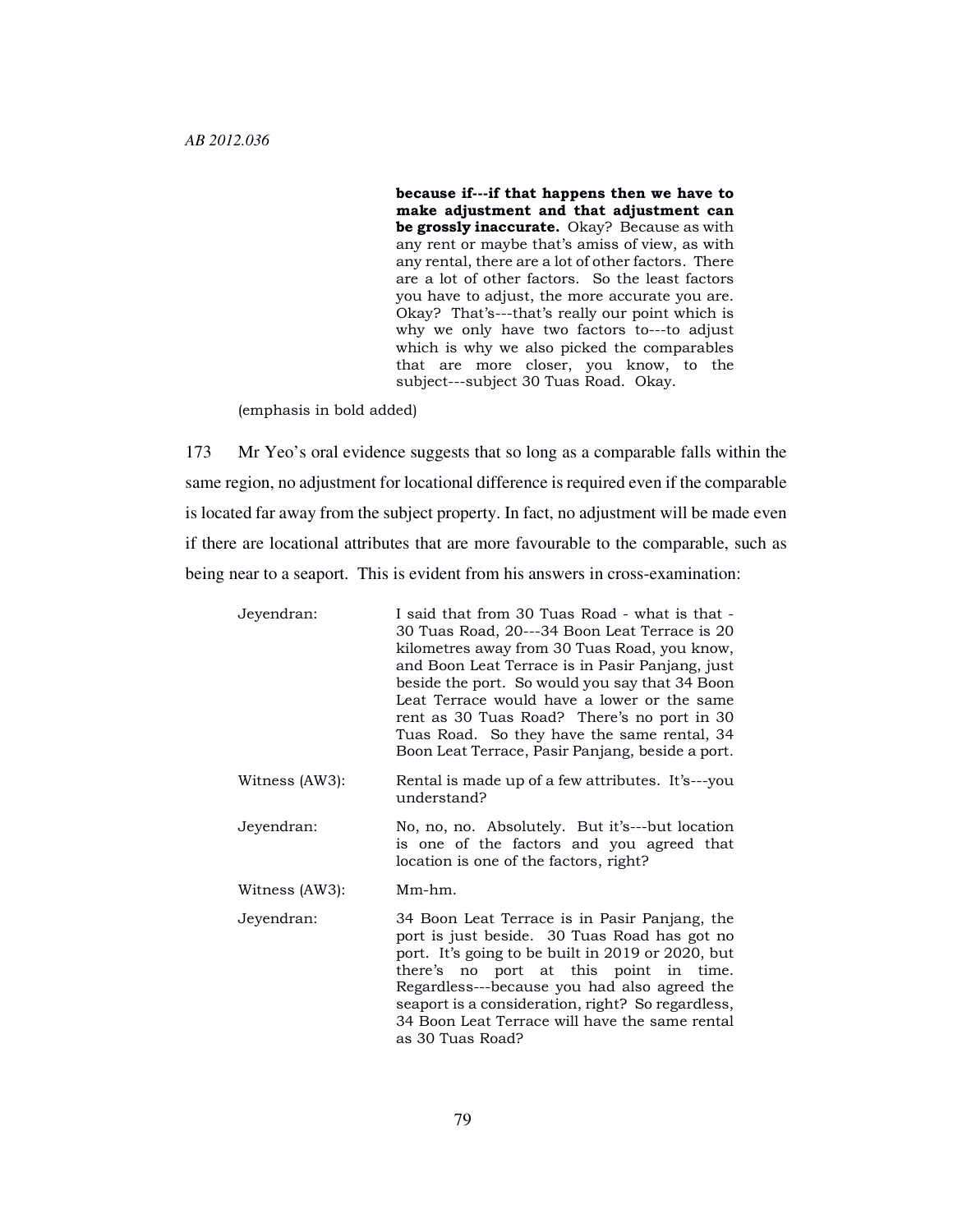| Witness (AW3): | Port is also one of the consideration, I must<br>agree.                                                         |  |  |  |  |  |
|----------------|-----------------------------------------------------------------------------------------------------------------|--|--|--|--|--|
| Jeyendran:     | did you take that<br>Okay.<br>But<br>in<br>consideration---that into consideration for 34<br>Boon Leat Terrace? |  |  |  |  |  |
| Witness (AW3): | One of the considerations. So we have<br>considered and we have decided---                                      |  |  |  |  |  |
| Jeyendran:     | Yes.                                                                                                            |  |  |  |  |  |
| Witness (AW3): | ---that location, as long as it's within the<br>same region---                                                  |  |  |  |  |  |
| Jeyendran:     | Yes.                                                                                                            |  |  |  |  |  |
| Witness (AW3): | ---we will not adjust. Because if we ad---                                                                      |  |  |  |  |  |
| Witness (AW2): | We don't need adjust---no need to adjust.                                                                       |  |  |  |  |  |
| Witness (AW3): | We don't need to adjust. Because if we adjust---                                                                |  |  |  |  |  |
| Jeyendran:     | Yes.                                                                                                            |  |  |  |  |  |
| Witness (AW3): | ---we subject ourself sic to more errors.                                                                       |  |  |  |  |  |
| Jeyendran:     | Okay. So your evidence basically is that what's<br>more important is the region.                                |  |  |  |  |  |
| Witness (AW3): | Yes.                                                                                                            |  |  |  |  |  |

…

| Jeyendran: | You have said that the region in which the   |
|------------|----------------------------------------------|
|            | comparables are located, the western region  |
|            | where the comparables are located, is more   |
|            | important than the actual location of the    |
|            | comparable. You said that the region is more |
|            | important, you know, when it                 |
|            | come---determining market rental rate.       |

Witness (AW3): I---I didn't say that it's more important.

Jeyendran: Yes.

Witness (AW3): I said that we have considered making the adjustment but we did not make the adjustment because having considered that they are within the region.

Jeyendran: Okay. Then---

Witness (AW3): So I can't---I didn't say it is more important. I said the---we have considered.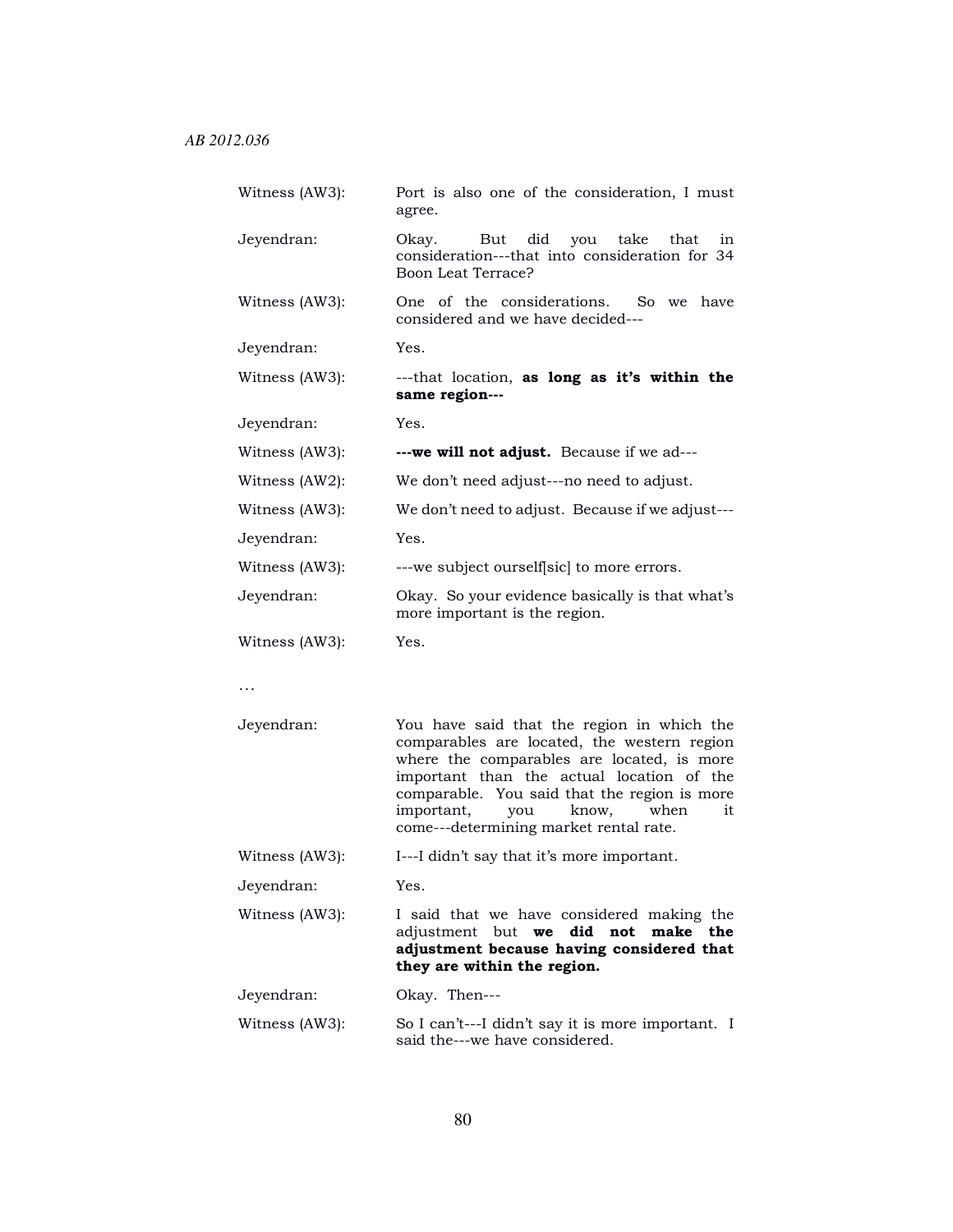| Jeyendran:     | Yes.                                                                                                                          |
|----------------|-------------------------------------------------------------------------------------------------------------------------------|
| Witness (AW3): | But because our comparables are for---all fall<br>within the region and you will agree that that is<br>the best region, we--- |
| Jeyendran:     | I don't agree.                                                                                                                |
| Witness (AW3): | Okay. Then I---then I---I---                                                                                                  |
| Jeyendran:     | That's your---yours.                                                                                                          |
| Witness (AW3): | $So--$                                                                                                                        |
| Jeyendran:     | That's your thing. I don't agree.                                                                                             |
| Witness (AW3): | You know. Yah, so I---so we have made the<br>con---we have considered---                                                      |
| Jeyendran:     | Yes.                                                                                                                          |
| Witness (AW3): | ---and we felt---                                                                                                             |
| Witness (AW2): | We don't think that it's necessary.                                                                                           |
| Witness (AW3): | Yah. We have considered that---                                                                                               |
| Witness (AW2): | Yes.                                                                                                                          |
| Witness (AW3): | --- and we don't think it's necessary to make<br>the adjustment---                                                            |
| Jeyendran:     | Right.                                                                                                                        |
| Witness (AW3): | ---because all our comparables falls within<br>the region.                                                                    |
| Jeyendran:     | Very well. Then I'll put it to you---                                                                                         |
| Witness (AW3): | Okay.                                                                                                                         |
| Jeyendran:     | ---that you were wrong not to make the<br>necessary adjustments for location for 34 Boon<br>Leat Terrace.                     |
| Witness (AW3): | I disagree.                                                                                                                   |

(emphasis in bold added)

174 We find Mr Yeo's oral evidence troubling in three aspects. Firstly, there was no mention in paragraph 13(b) of his second Affidavit (DY2) that adjustment for locational difference is based on "region". As this is a central tenet of his oral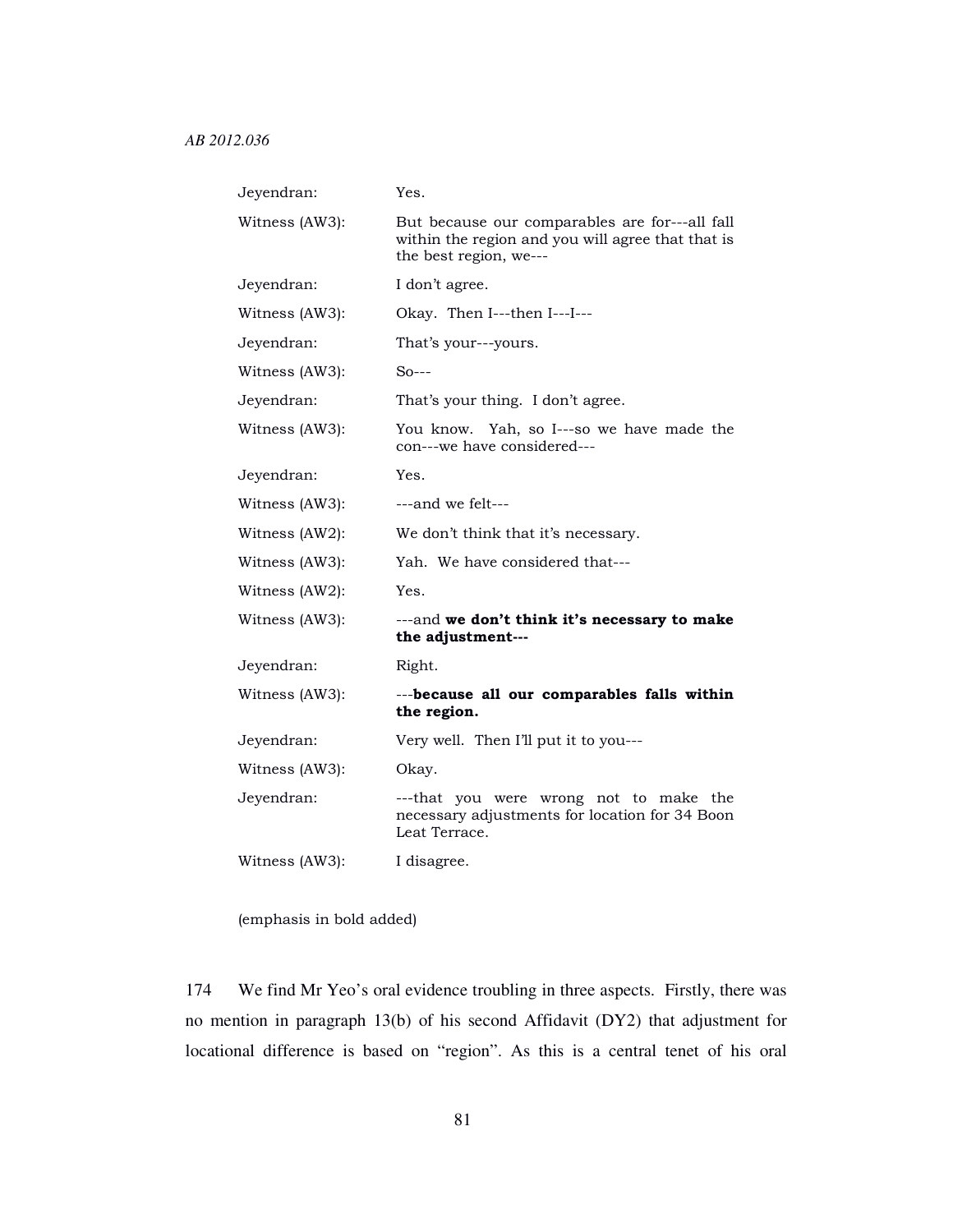-

explanation, it seems odd that the explanation did not appear in either of his affidavits. Secondly, the oral explanation given by Mr Yeo (i.e. region) is materially different from the written explanation given in paragraph 13(b) of his second Affidavit (DY2) (i.e. distance). The difference between the two concepts - region and distance – becomes apparent once we take Mr Yeo's "region" approach to its logical conclusion. Applying this approach, no adjustment will be required for locational difference so long as a comparable falls within the same region as the subject property; it does not matter that the comparable is far away from the subject property. On the other hand, an adjustment will be required if a comparable falls within a different region from the subject property; it does not matter if the comparable is near to the subject property. Mr Yeo, when giving a summation of his approach to valuation in the later part of his oral evidence, made it clear that he did not use distance as a proxy for adjustment.<sup>182</sup> Yet distance was precisely the proxy that was alluded to in his affidavit when he averred that "comparables should be properties that are located not too far away from the subject property."<sup>183</sup>

175 Thirdly, despite the extensive experience of over 30 years of classifying properties into regions by his firm, Mr Yeo has not provided any evidence and explanation as to why comparables falling within the same region do not have to be adjusted for location. In addition, he has also not provided any evidence as to how adjustment for locational difference can be made should such adjustment become necessary. In the absence of any such evidence and explanation, there is simply no proof that the approach that he has adopted is sound and reliable. Moreover, the fact

<sup>&</sup>lt;sup>182</sup> The relevant parts of Mr Yeo's oral evidence in TS, Day 5 are as follows: "Yesterday, Your Honour, Prof Leong, mention about or measuring distance, do you use---which method is adopted. Measuring distance is basically not a method. It is a proxy that he used **which we did not use it as a---as a adjustment factor**. Okay, so---so let's not---I want---I want to clarify this so that we are not confused. Because I was already very confused with your flatted---so I thought we---let's not be confused about the comparison method. There's only one method being used here." (emphasis in bold added)

<sup>&</sup>lt;sup>183</sup> Affidavit of Dennis Yeo Huang Kiat (DY2) at para 13(b) where he averred: "Where possible, properties that are referred to as **comparables should be properties that are located not too far away from the subject property** ... It would therefore be less appropriate to refer to, as comparables, properties that are located far away from the Acquired Land …" (emphasis in bold added)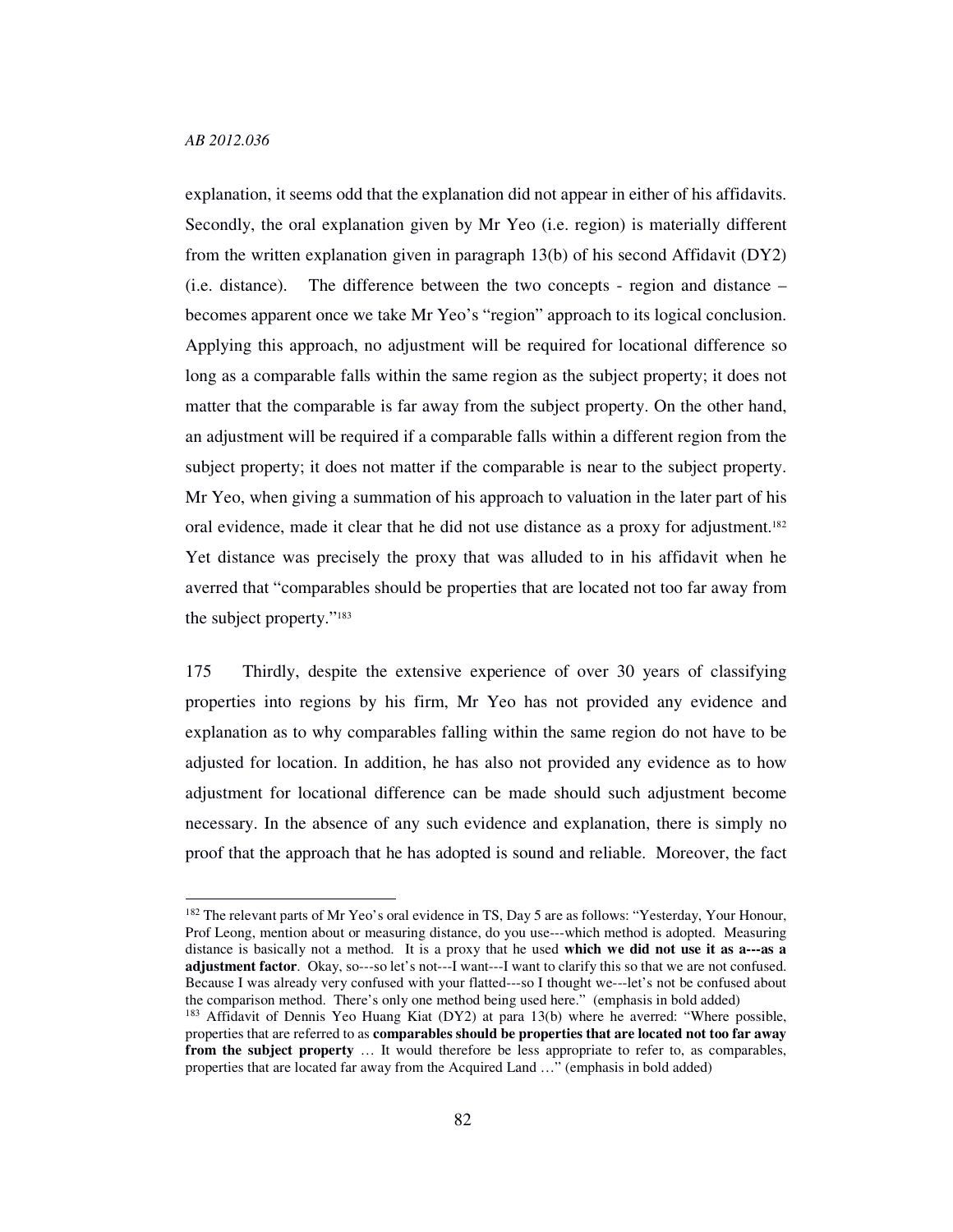that his oral explanation differs from his written affidavit compels us of the need to examine the validity of the approach with caution.

176 On the other hand, the Collector's valuer Mr Ee made it clear in his first Affidavit (DE1) at paragraph 21 as follows:

Location – I have made adjustments to account for the fact that some of the comparable properties were situated in superior locations. In making these adjustments, I was guided by the land rents and prices for each industrial area published by the JTC with effect from 1 January 2012, which is annexed hereto and marked as "DE-10".

177 The Appellant contends that while the JTC Index is reflective of the rents and prices of general industrial land, it does not provide specific rents and prices of warehouse space. Mr Ee has failed to provide any substantiation why there should be a correlation between the demand and supply of warehouse space and the demand and supply of industrial land. The prices of rentals for completed properties (such as warehouse space) and the prices of rentals for land (such as industrial land) are governed by two separate sets of demand and supply considerations and should bear no correlation. The Appellant points out that the definition of "industrial purpose" (which is a term referred to in the definition of "industrial property") in the Jurong Town Corporation Act (Cap.150) is very wide and covers a whole myriad of purposes and uses, only one of which is for warehousing. The Appellant questions why should the demand and supply for land to conduct food manufacturing or research and development activities be reflective of the demand and supply for premises to be used for warehousing. The reason as to why a certain location is preferred or in demand for a particular use would differ from use to use as there are different demand sensitivities for different uses even in respect of the same location. The JTC Index, which is representative of rents and prices of industrial land in general, therefore cannot be representative nor be used to adjust for location differences of warehouse space as Mr Ee has sought to do.<sup>184</sup>

<sup>184</sup> Appellant's Closing Submissions (ACS) at paras 140-141.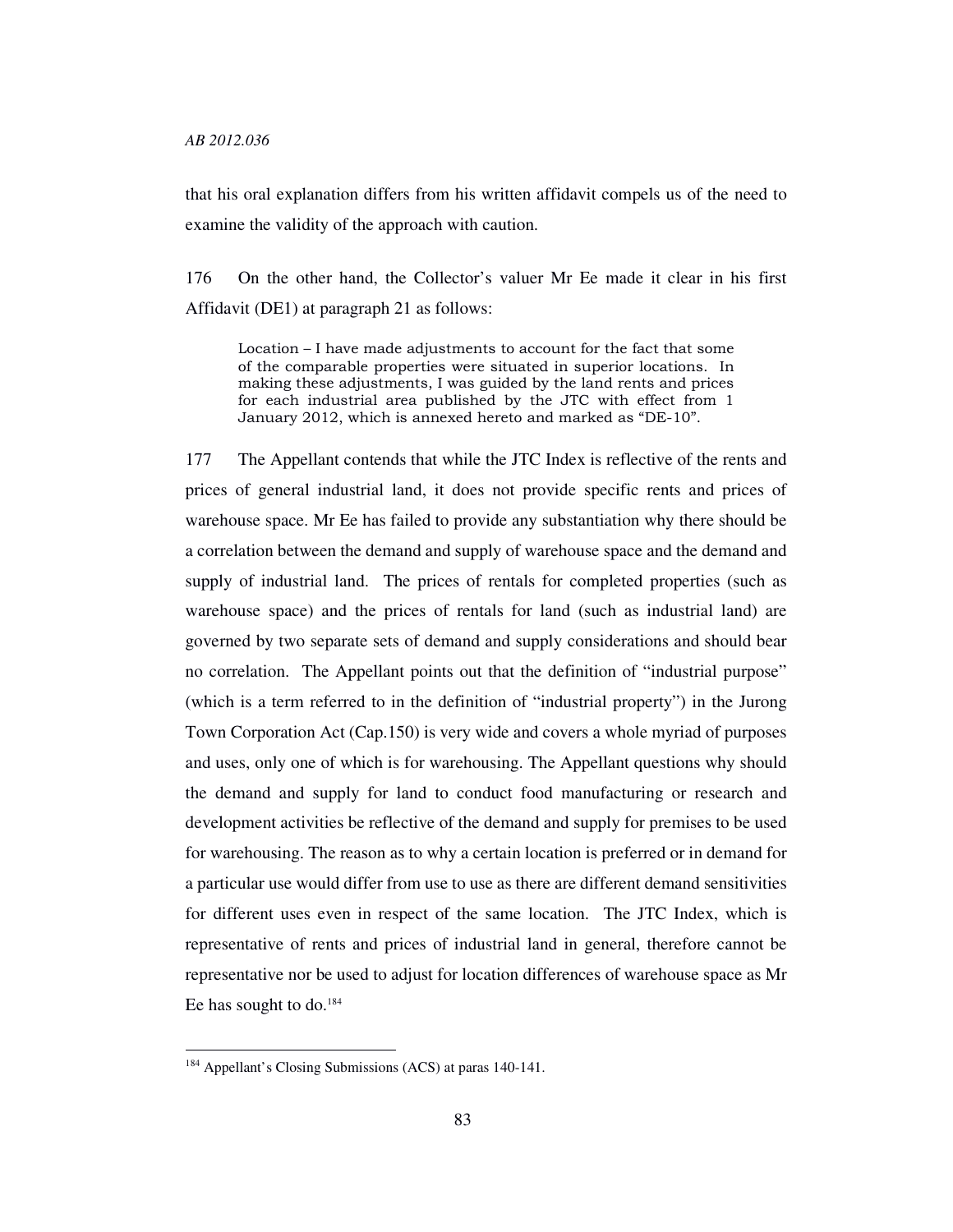178 In response to the Appellant's submission, the Collector points out that the JTC Land Index is the best proxy available in the market because the subject property was located on JTC land and because the rent in JTC varies from place to place in Singapore.<sup>185</sup> The Collector refers to the following extract of Mr Ee's oral evidence:<sup>186</sup>

Witness (RW2): Okay, when it comes to valuing a JTC property, JTC land rent, land price schedule is a---to me it's a refined tool for valuers to use as a proxy for this locational adjustment because JTC basically will price their land rent for different locations, even within Jurong itself there are many sub-locations. They have different land rent, land price apply to this different sublocation, reflecting the differences in the location, say for example, between west of Tuas Road and another location in east of Jurong River. So, to me this is a best proxy that I can find in terms of locational adjustment.

179 The Collector points out further that the JTC Land Index appears to be the only proxy available in the market that is reflective of locational differences and that Mr Ee had notably invited the Appellant's valuers to suggest a better proxy but they stayed silent on the matter.187 In the absence of any alternative, the Collector submits that the JTC Land Index must be taken as the best proxy notwithstanding the issues that the Appellant had raised but not proven.<sup>188</sup>

180 The Collector contends that it cannot logically be said that there is no correlation between the land rent/price JTC charges to an industrialist and the rent the industrialist might in turn charge a building occupant. Ultimately, an industrial building sits on JTC land. If the land rent JTC charges the industrialist is higher, then this would give rise to a higher rent passed on to the building occupant. In short, the land rent JTC charge does have a direct bearing on the strike rental a warehouse

<sup>&</sup>lt;sup>185</sup> Collector's Reply Submissions (RRCS) at para 158.

<sup>186</sup> TS Day 7 at p. 20.

<sup>&</sup>lt;sup>187</sup> Collector's Reply Submissions (RRCS) at para 159.

<sup>188</sup> Collector's Reply Submissions (RRCS) at para 160.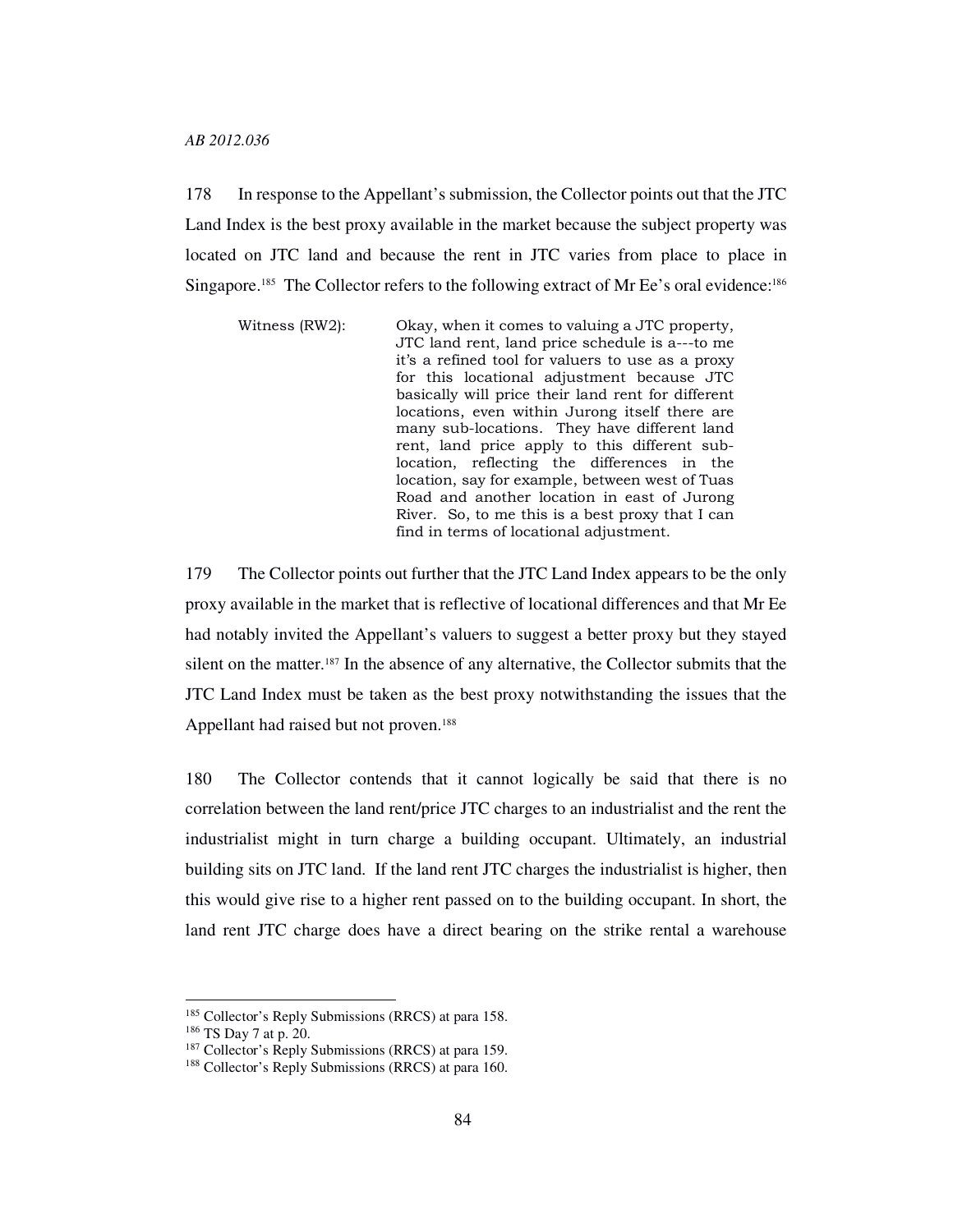building occupant would be willing to pay. It is therefore an appropriate proxy to use for determining the locational adjustments to be made.<sup>189</sup>

181 As between the "region" approach and the JTC Land Index, the choice in our mind is clear. From all that we could gather from Mr Yeo's evidence, the only thing that is clear is that properties that fall within the same region do not have to be adjusted for locational differences. Beyond that, everything else appears vague and nebulous. At the most basic level, there is no evidence or explanation as how an adjustment has to be made in the event that an adjustment for location is necessary using the "region" approach. It seems to be implicit in Mr Yeo's evidence that no locational adjustment will ever be necessary because he will only choose a comparable that falls within the same region as the subject property. If that is the case, there is all the more reason for a clear explanation to be given as to why properties located within the same region do not have to be adjusted for locational difference regardless of how far apart they may be. Without any clear explanation, the value of the proposition is as good as asserting that properties located within the small island state of Singapore do not have to be adjusted for locational difference. Moreover, there is also no evidence as to the precise boundary of each region and how this is determined. He has also not identified the "special attributes and benefits to specific businesses"190 that set one region apart from the others. The 30 years' experience of his firm, in our respectful view, is simply not a good enough substitution for clarity, logic and proof. In contrast, the JTC Land Index provides at least some assurance of transparency and rationality in its application for locational adjustments. No doubt, there are limitations in its application but that is only to be expected as proxies are just what they are. If, despite all its limitations, this is the best proxy applicable to the circumstances, a valuer will simply have to work within

<sup>&</sup>lt;sup>189</sup> Collector's Reply Submissions (RRCS) at para 161.

<sup>&</sup>lt;sup>190</sup> See Affidavit of Dennis Yeo Huang Kiat (DY2) at para 13(b) where he states : "Where possible, properties that are referred to as comparables should be properties that are located not too far away from the subject property. The area within which the property is located would have its own **special attributes and benefits to specific businesses** …" (emphasis in bold added).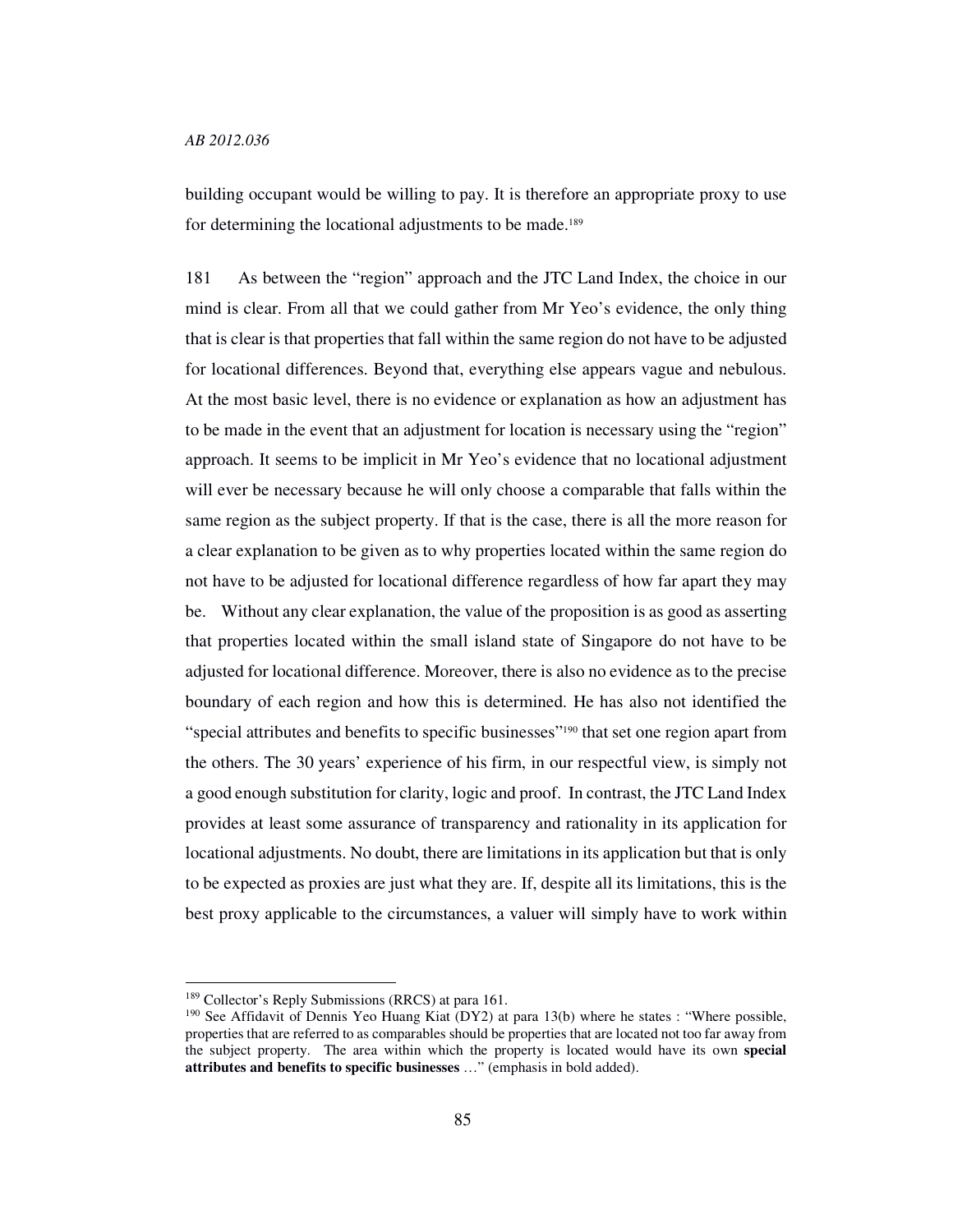such limitations using his best skills and professional judgment. As noted in *Khublall*  at page 162,

Valuation is not a precise science; valuers resort to simple mathematics only as an aid to valuation. However overwhelming are the sales evidence and other relevant data at the disposal of a valuer, he nevertheless has to exercise a value judgment in the light of his training and professional experience as to what in his considered opinion the value of a property should be. Different valuers tend to give different figures within a range for the same property.

182 The Appellant has been critical of Mr Ee's application of the JTC Land Index to the Collector's comparables, arguing that his application is unreliable and fraught with error. The Appellant contends that there are quantitative differences when Mr Ee chooses to rely on plot ratios that differ from the actual, or locations that are closer to but the actual locations of the comparable. Even after arriving at an adjustment figure following the application of the JTC Land Index, Mr Ee does not even utilise the figure he obtains from the computation.191 The Collector has responded to each of the Appellant's criticisms and sought to show that Mr Ee's methodology was neither unprincipled or arbitrary.<sup>192</sup>

183 We note that Mr Ee was not questioned on his application of the JTC Land Index to the Appellant's comparables. Neither did the Appellant's submissions make any reference to this. We assume, for the purpose of this part of our decision, that the same criticisms that were levelled against Mr Ee's application of the JTC Land Index to the Collector's comparables, apply equally to the Appellant's comparables.

184 Mr Ee has explained in his evidence that as a starting point he would look at the master plan zoning for the subject property. As far as possible, he would follow the master plan plot ratio ("PR") as a basis failing which he might use other PR as a reference point.193 Hence, whilst there are four PRs (PR 1.0, PR1.4, PR 2.0, PR 2.5) in

<sup>&</sup>lt;sup>191</sup> Appellant's Closing Submissions (ACS) at paras 142 to 147.

<sup>192</sup> Collector's Reply Submissions (RRCS) at paras 163- 170.

<sup>193</sup> TS Day 4 at p. 86, line 26-29.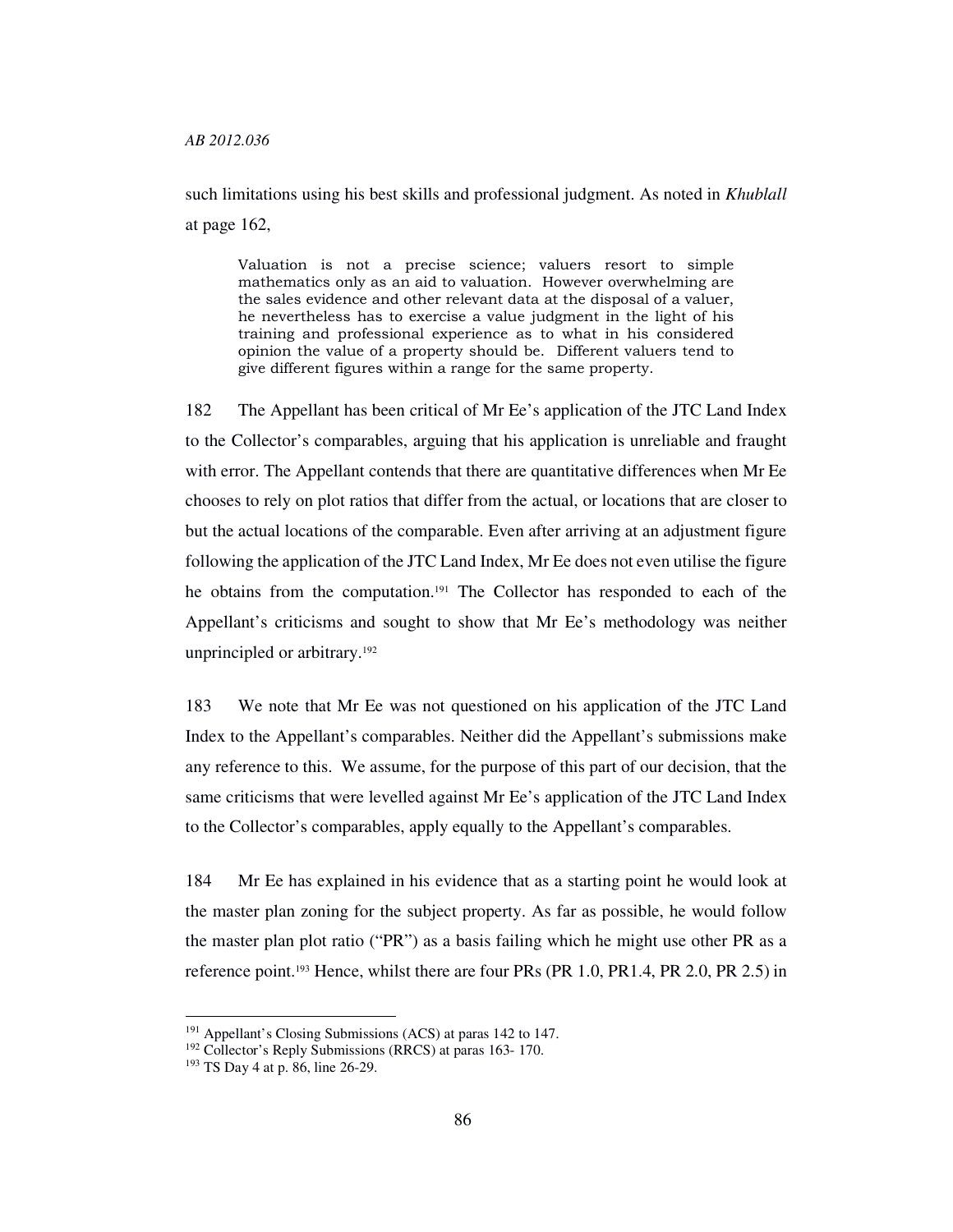the JTC Land Index under West of Tuas Road where the subject property is located, Mr Ee picked PR 1.4 as a starting point because the subject property is zone business at PR 1.4.194 He would then compare the published JTC land rent in West of Tuas Road at PR 1.4 (\$20.68 psm per annum) with the JTC land rent of the area where the comparable is located.195 However, where the comparable site does not have PR 1.4, Mr Ee would select another PR which is common to both locations.196 Mr Ee gave an example of his calculation as follows:

Witness (RW2): And for Pioneer Place, it's located at west of Sungei Lanchar. Plot ratio 1.4 will be 22.39. If you take 20---if you take---sorry. 20.68 divided by 22.39, you get a 0.92. 0.92, which means this is actually approximately 8%. But then of course I'm not taking it wholesale.<sup>197</sup>

185 Mr Ee explained that after obtaining the 8%, he scaled it down to 5%. He explained that this was an exercise of professional judgment to account for variance.<sup>198</sup> There is no special formula used but most of his location adjustments are in the multiple of 5%.<sup>199</sup>

186 Overall, we find that Mr Ee has reasonably explained the rationale in his application of the JTC Land Index to the comparables. Certainly, as with all matters involving professional judgment, there is room for debate such as the need for and accuracy of the further adjustment. As stated earlier, the Board is not closed to any view that can be shown to be more reliable. However, despite all the criticisms that have been levelled against the approach adopted by Mr Ee, the Appellant's valuers have not shown how they would exercise their professional judgment in applying the JTC Index to the Appellant's comparables. No alternative method of application has

<sup>194</sup> TS Day 4 at p. 84 line 25-30.

<sup>195</sup> TS Day 4 at p. 83 line 7-10 & p. 84 line 14-17.

<sup>196</sup> TS Day 4 at p 85 line 1-10.

<sup>197</sup> TS Day 4 at p. 90 line 4-8.

<sup>198</sup> TS Day 4 at p. 90 line 23-31, p. 91 line 1-3, 15-18 and p. 92 line 1-9.

<sup>199</sup> TS Day 4 at p. 90 line 26-29.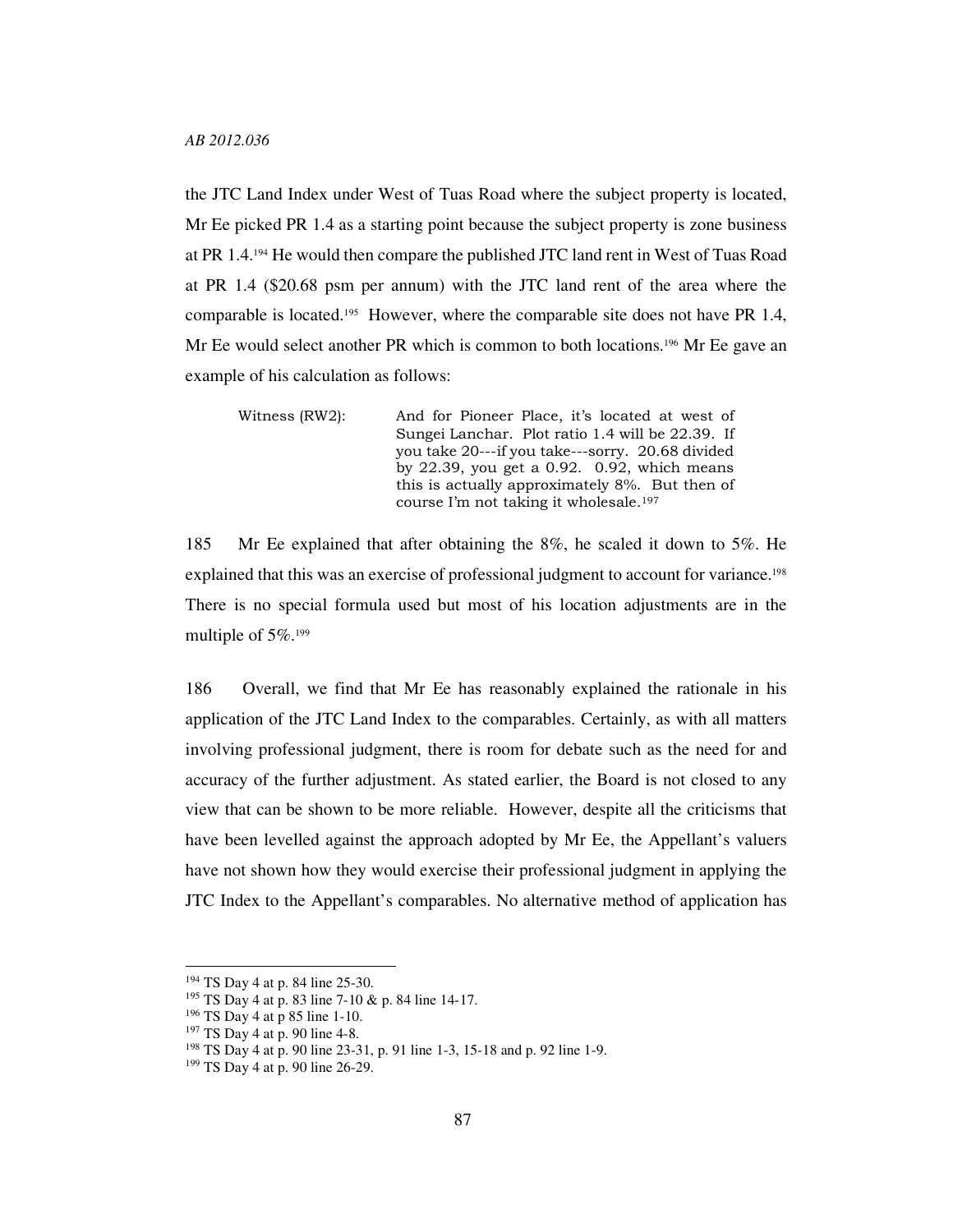been offered for the Board's consideration. In the circumstances, there is simply no reason for us not to accept the adjustments made by Mr Ee.

#### *Ceiling Height*

187 The Appellant's valuers and the Collector's valuer are of the same view that there is a need to adjust for height differences but they differ in their approaches.

188 Ms Chua has explained that no adjustment will be necessary unless the height of the warehouse building is exceptionally high or exceptionally low. A lessee that is open to considering a warehouse building with an 8m height will also be equally open to considering a warehouse building that is 7m or 10m, for example. In this regard the "weighted average" height of the warehouse floors on the Acquired Land was computed by Ms Chua to be 8.58 m. As such, if one was comparing the Acquired Land to a comparable that was 7m or 10m, for example, there would not have been a need to adjust for the rents of such comparables.<sup>200</sup>

189 Mr Yeo also elaborates that there are generally 2 categories of warehouses, namely the conventional warehouses (which Mr Yeo pegs at a height of up to 15m) and the ASRS warehouses (which Mr Yeo pegs at a height of approximately 30m or more). Mr Yeo has selected the 5 Appellant's comparables on the basis that these rentals are reflective of the rentals of conventional warehouses, ranging in heights from approximately 6.7m to 15m. Mr Yeo has selected 7 Clementi Loop (AC4) as a comparable notwithstanding its height of approximately 25m given that 7 Clementi Loop was only utilised as a conventional warehouse to stack 2 to 3 levels of goods.<sup>201</sup>

190 In her oral evidence, Ms Chua elaborated as follows: 202

<sup>&</sup>lt;sup>200</sup> Appellant's Closing Submissions (ACS) at para 195; TS Day 2 at p 70; EL, p. 2 No.6C.

<sup>&</sup>lt;sup>201</sup> Appellant's Closing Submissions (ACS) at para 196; TS Day 2 at p. 71; TS Day 5 at p. 26.

<sup>202</sup> TS Day 2 at p. 108.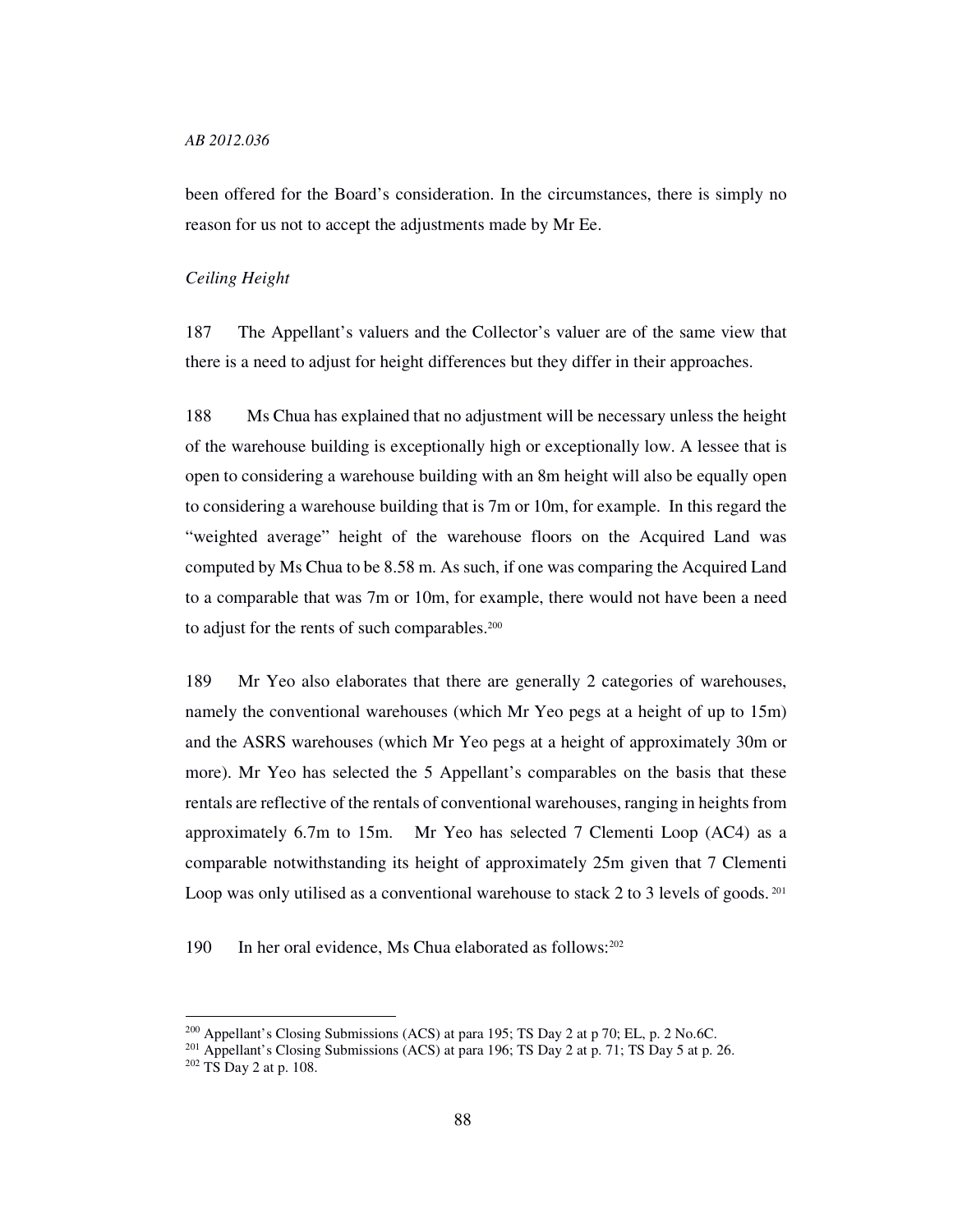Witness (AW2): I think this conventional warehouse, why we did not make any adjustment for ceiling height, I think Mr Yeo has reckon---responded. Like---like I said earlier, I think for conventional warehouse, it's not so price-sensitive, you know? A person who is looking for a 8-metre high warehouse would probably be open to looking at a 9-metre high or 10-metre high or even 11-metre high or even 7-metre high. You know? These are for conventional warehousing, unlike, say, ASRS, then I think it's a separate animal altogether. Yah? So because of this, we don't think there is actually a necessity to make adjustment for ceiling height. In fact, if you talk about adjustment for ceiling height, like, Tuas Connection, the ceiling height is only 6 metre. The---our rental number 5. We could have made an upward adjustment for that as well. So---but consistently, we don't make any adjustment for ceiling height. Yah.

191 The Appellant emphasised that the contradistinction between the category of conventional warehouses versus the category of ASRS warehouses is not disputed by Mr Ee, and is even a category of distinction that he has recognised in his study R5 to R9.<sup>203</sup>

192 As the 5 Appellant's comparables were selected on the basis that they were representative of rents of conventional warehouses when compared to the average height of 8.58m for the buildings on the Acquired Land, the Appellant submits that its valuers adopted a rational basis in making no adjustment to the rents of the Appellant's comparables for height.<sup>204</sup>

193 The Collector submits that no evidence was supplied to justify Ms Chua's assertion that conventional warehouses are "not so price-sensitive". This was, plainly, a bare assertion. In fact, and to the contrary, it would appear from Mr Ee's market study (see R5) that conventional warehouse spaces with higher ceilings heights do

 $203$  Appellant's Closing Submissions (ACS) at para 196; TS Day 2 p.71; TS Day 5 at p. 26.

<sup>204</sup> Appellant's Closing Submissions (ACS) at para 198.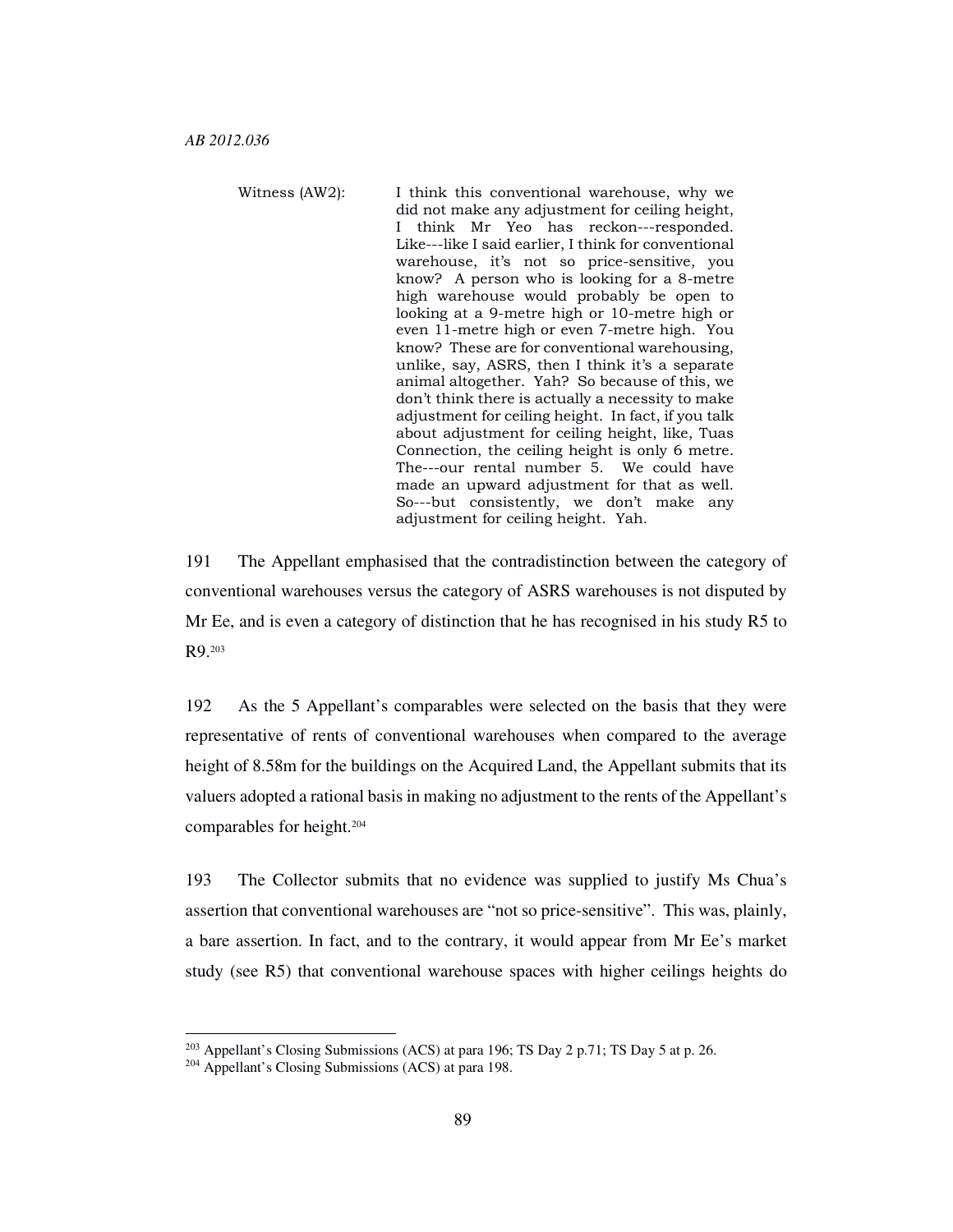indeed command a premium.205 The Collector points out that no evidence was adduced to prove the Appellant's valuers' bare assertion that for the purposes of pricing rent, warehouses should properly be divided into 2 broad camps of "conventional" and "ASRS", each attracting their own type of rent.206 Most importantly, even after Mr Ee took issue with Ms Chua's use of the concepts of weighted average height and weighted average, no valuation evidence was supplied by the Appellant's valuers to show that these concepts are legitimate industry practice.<sup>207</sup> The Collector also points out that up to the hearing, it was never a part of the Appellant's case that 7 Clementi Loop (AC4) did not have to be adjusted for storage capacity/ceiling height because the building was being utilised as a conventional warehouse.208 In any event, the Appellant's own case is that storage capacity is relevant, and that the higher the ceiling of the building, the more goods in theory can be stored. Thus, on the Appellant's own case, whether the tenant actually maximises the storage capacity would be beside the point.<sup>209</sup>

194 In our view, there is some logic to the "weighted average" height approach adopted by Ms Chua. The approach, as we understand it, is utilised to determine the weighted average height of the subject property as there are several buildings of varying heights on the Acquired Land. This singular figure is then used to compare with the height of comparable properties. Insofar as it provides a convenient yardstick for comparison, we find the concept to be clean and useful.

195 However, the water was muddied when Ms Chua applied a different concept to the ASRS building (Block 7), i.e. the equivalent GFA approach. Although the Appellant's valuers have endeavoured to explain that there are 2 categories of warehouses (conventional and ASRS), this does not by itself explain why the

<sup>205</sup> Collector's Closing Submissions (RCS) at para 27(a).

<sup>206</sup> Collector's Closing Submissions (RCS) at para 27(b).

 $207$  Collector's Closing Submissions (RCS) at para 27(c).

<sup>208</sup> Collector's Closing Submissions (RCS) at para 112.

<sup>209</sup> Collector's Closing Submissions (RCS) at para 113.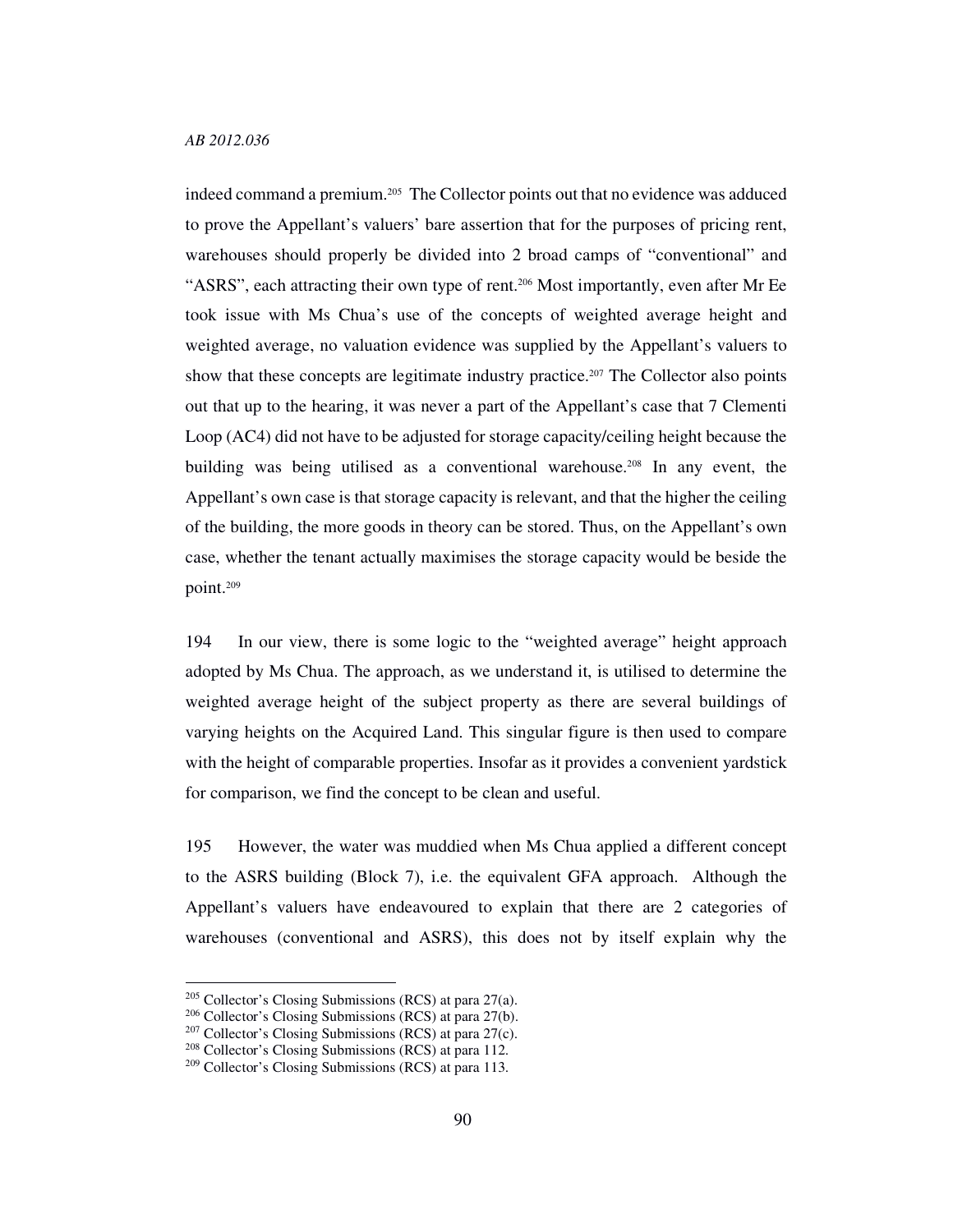equivalent GFA concept is only applicable to ASRS buildings and the weighted average height concept is only applicable to conventional warehouses. Conceptually, it is also unwieldy to mix up equivalent GFA with height. In the absence of hard evidence, we find it difficult to imagine any prospective tenant applying this mixed bag of concepts.

196 As regards Mr Ee's approach, this was explained in his reply affidavit (DE2) at paragraph 7(d) as follows:

The correct way to account for the higher ceiling height of the ASRS Building would be to make appropriate adjustments to the comparable property transactions that are used to determine the prevailing market rent in order to account for the increased ceiling height of the ASRS building as a positive feature of the Acquired Land. This was done in my second analysis of 8 additional comparable property transactions (see [23] to [26] of my First Affidavit and DE-12), where I made a 5% adjustment to account for the higher ceiling height of the ASRS Building (for the avoidance of doubt, the term "ASRS" at [24] of my First Affidavit refers to the ASRS Building). For completeness, I should state that the 5% adjustment was made on the assumption that all the comparable properties had normal ceiling heights. In making the 5% adjustment, I had also taken into account the higher-than-average ceiling height of Block 1 building (based on information provided to me by the Appellant). In my view, an adjustment of 5% to the comparable property transactions is reasonable given that the rental rates of warehouses generally increase by no more than \$0.10 psf/month for every 50% increase in ceiling height.

197 In respect of the Appellant's comparables, Mr Ee applied an uplift of 5% to all the comparables except 7 Clementi Loop (AC4) where he applied a 0% adjustment. We note that AC4 has a ceiling height of 30  $m<sup>210</sup>$  which is close to the 30.2 $m<sup>211</sup>$  ceiling height of the ASRS Building (Block 7).

198 As we have established earlier (see paragraphs 41 to 53 above), the use of the equivalent GFA by Ms Chua to compute the unit rent of the subject property to account

 $210$  DE-25.

<sup>211</sup> Experts' List of Agreed and Disputed Issues (EL) at p. 2.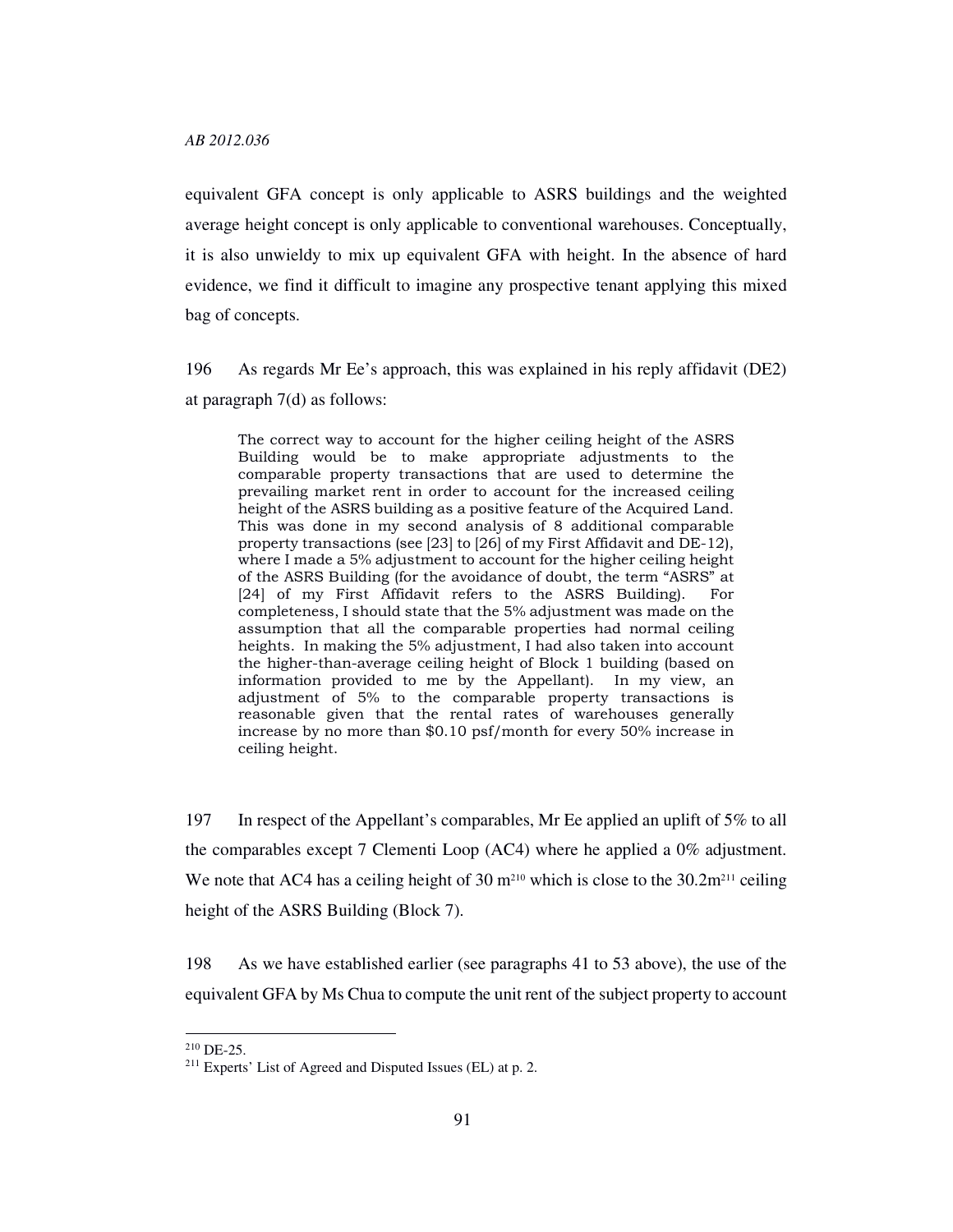for the height of the ASRS building (Block 7) is erroneous. Consequently, it follows that the mixed bag approach adopted by Ms Chua (which employed in part the equivalent GFA approach) to adjust for differences in height would also have fallen into error. In the circumstances, the proper way to account for the higher ceiling height of the ASRS Building is to make appropriate adjustments to the comparable property transactions.

199 The question that follows is, how is the adjustment factor to be determined. Taking into account the height of the ASRS building (Block 7) and higher-thanaverage ceiling height of Block 1 on the subject property, Mr Ee applied a 5% adjustment factor to comparables with normal ceiling height based on his understanding that the rental rates of warehouses generally increase by no more than \$0.10 psf/month for every 50% increase in ceiling height.212 In his oral evidence, he elaborated that the \$0.10 psf/month for every 50% increase in ceiling height is not something that he plucked from the  $air^{213}$  but based on a study of the rental transactions in four developments in the course of his work<sup>214</sup> to find out the correlation between industrial rent and ceiling height.215 Following the Appellant's valuers' comments that they would not be able to test the accuracy of what Mr Ee has said without sight of the study,<sup>216</sup> Mr Ee tendered the Height Study (R5 to R9) with parts redacted where it is necessary to protect the confidentiality of client information.<sup>217</sup>

200 There have been several criticisms by the Appellant of Mr Ee's Height Study and these have been noted in the earlier part of this decision (see paragraph  $104(m)$ -(r) above). The Appellant criticised the soundness of his Study and faulted Mr Ee for

<sup>212</sup> Reply Affidavit of Ee Kong Han Daniel (DE2) at para 7(d); TS Day 1 at pp. 102-103.

 $213$  TS Day 1 at p. 105 line 5-7.

 $214$  TS Day 1 at p. 102 line 4-6.

<sup>215</sup> TS Day 4 at p. 12.

<sup>216</sup> TS Day 1 at p. 103 line 3-13.

<sup>217</sup> TS Day 4 at pp. 12 line 25-31.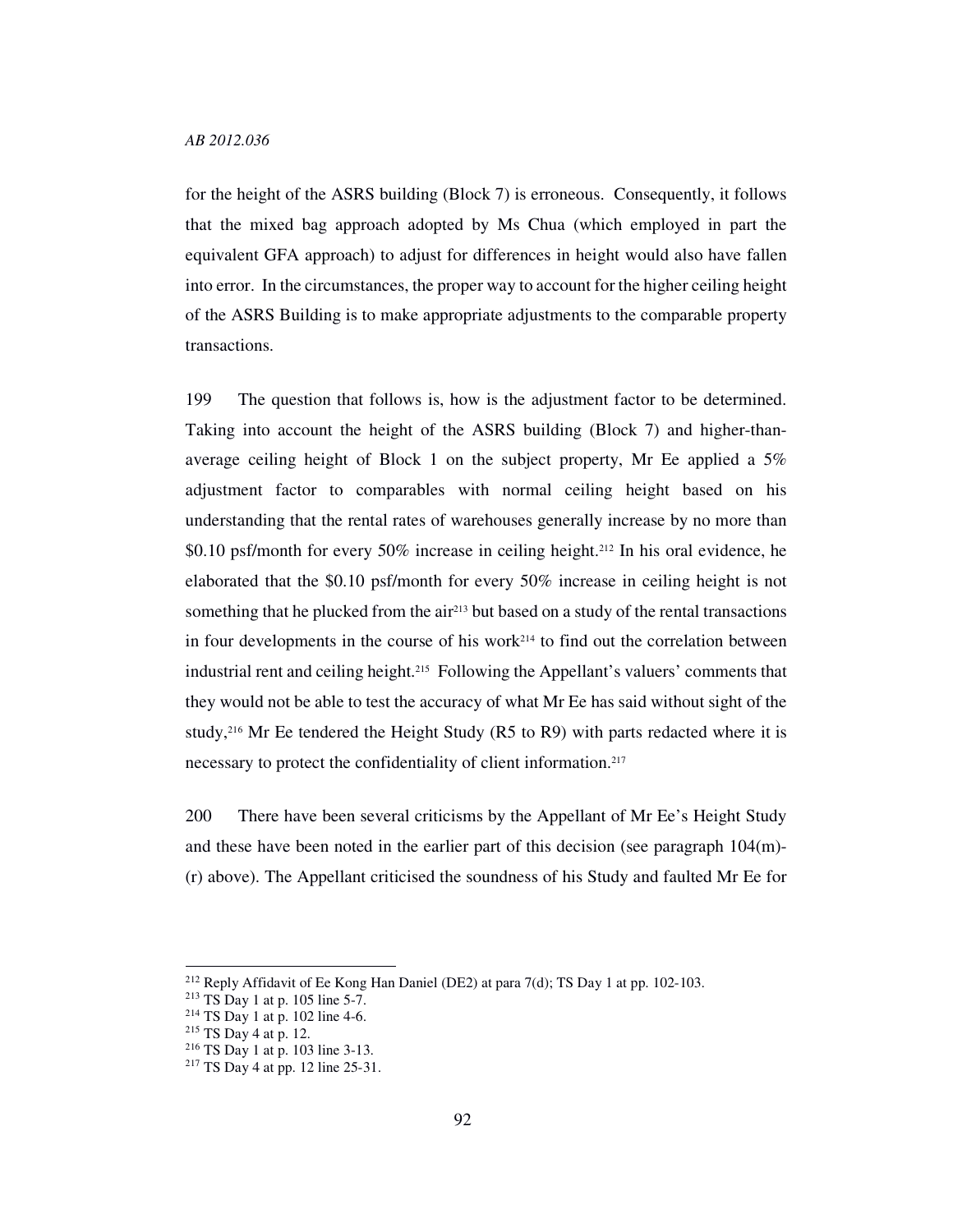applying a blanket increase of 5% to the Collector's comparables without tailoring the adjustment according to the specific height of each comparable.

201 Despite the criticisms, we note that the Appellant's valuers have avoided stating what the adjustment factor for height should be, not unlike how they have also avoided stating what the adjustment factor for locational difference should be. They insisted that Mr Ee must tailor his adjustment to the specific height of each of the Collector's comparables, but when it came to their own comparables, the Appellant's valuers took the position that no adjustment will be necessary unless the height of the warehouse building is "exceptionally high" or "exceptionally low". They did not specify what is "exceptionally high" or "exceptionally low" and this lack of specificity means that it remains unclear when an adjustment for height will ever be required.

202 They avoided making any adjustment for 7 Clementi Loop (AC4) even when this comparable stood out like a sore thumb - AC4, at a height of 30m, is more than 3 times the weighted average height of 8.58m by their own computation. They explained that this is because the tenant had only utilised it as a conventional warehouse to stack 2 to 3 levels of goods. We did not find the explanation convincing at all. In our respectful view, it makes no sense that the storage capacity of a building should be dependent on how many stacks of goods are being stored inside the building instead of how many stacks of goods the building can store.

203 Overall, we find the approach adopted by the Appellant's valuers to be less than satisfactory. There is a striking lack of clarity as regards when an adjustment for height is required, what is the adjustment factor to be applied and how is the adjustment factor to be determined. To the extent that Mr Ee's approach answers all these fundamental questions, it is clearly more transparent, coherent and subject to closer scrutiny.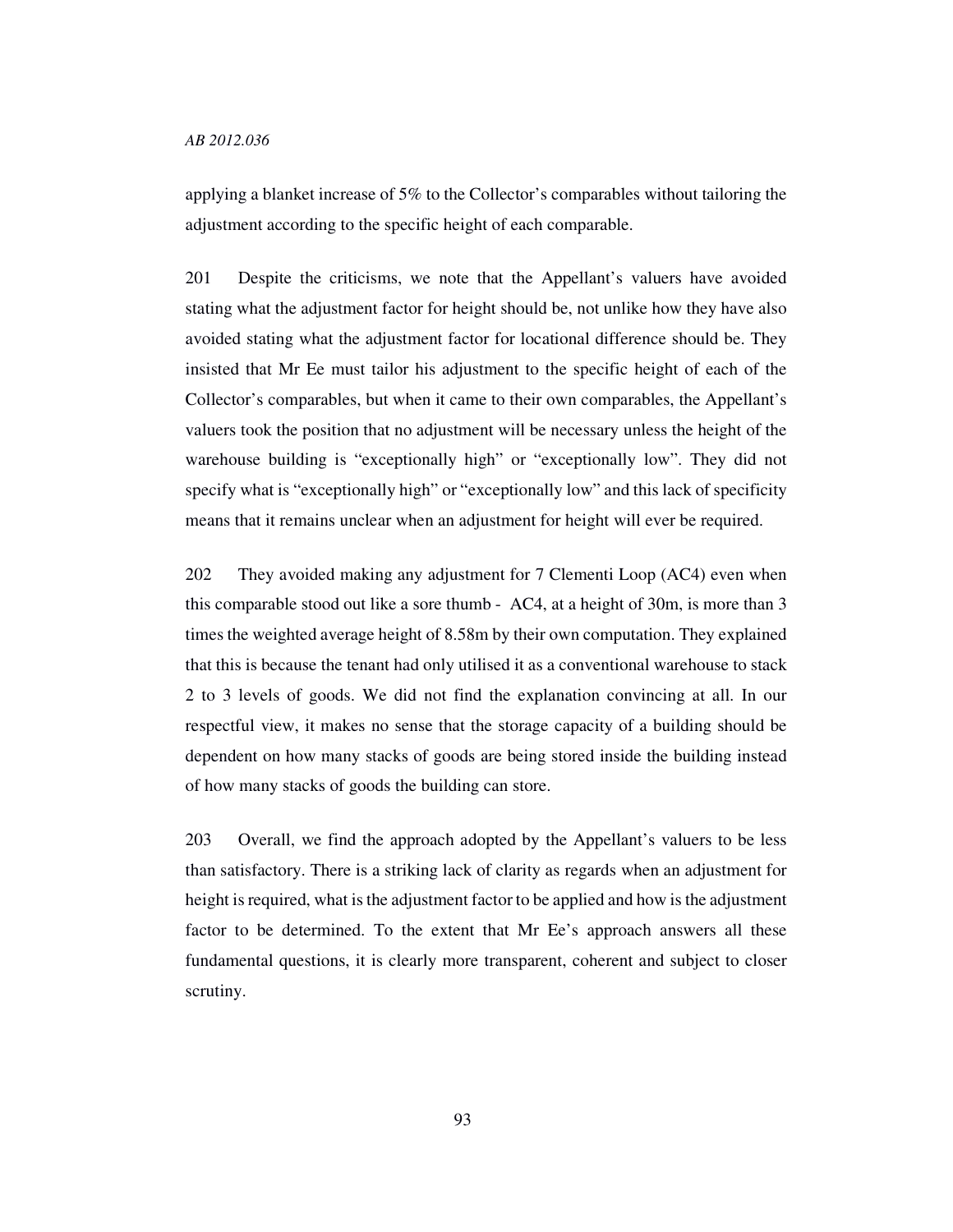204 Certainly, the value of Mr Ee's Study is only as good as the data it draws on and the strength of the analysis. However, it is always open to the Appellant's valuers to conduct their own study on the correlation between industrial rent and height but they have not done so. Their position on the appropriate adjustment factor to be utilised remains extremely vague even up to now. Despite all its imperfection, the best evidence available before the Board is that provided by Mr Ee. As stated before, the Board is always open to the consideration of any alternative approach if it can be shown to be more reliable. Valuation, after all, is not an exact science. That is why skill, judgment and objectivity are extremely important attributes of any competent valuer. As the Appellant's valuers have not provided any alternative adjustment factor for the Board's consideration, there is no reason for the Board not to accept the adjustments made by Mr Ee.

# *Over provision of Heavy Vehicle Lots v Separate Compensation*

205 As the adjustment in relation to the over provision of heavy vehicle lots is inextricably linked to the issue of whether the Appellant is entitled to separate compensation in respect of the heavy vehicle parking lots, it would be expedient for us to consider both matters together.

206 The Acquired Land has 95 parking lots for container and heavy vehicle parking.218 The Appellant has made a claim of \$2,412,781 based on the "market value" of the heavy vehicle parking lots as at the First Gazette Date219. As at the Second Gazette Date, the value is computed to be \$2,004,703.<sup>220</sup>

207 The Appellant submits that as a result of the acquisition, the Appellant has suffered a loss in respect of the market value of the 95 heavy vehicle parking lots in

<sup>218</sup> Affidavit of Yap Ai Cheng (YAC1) at para 8.

<sup>&</sup>lt;sup>219</sup> Appellant's Closing Submissions (ACS) at para  $326(c)(i)$ .

<sup>220</sup> Appellant's Closing Submissions (ACS) at para 310.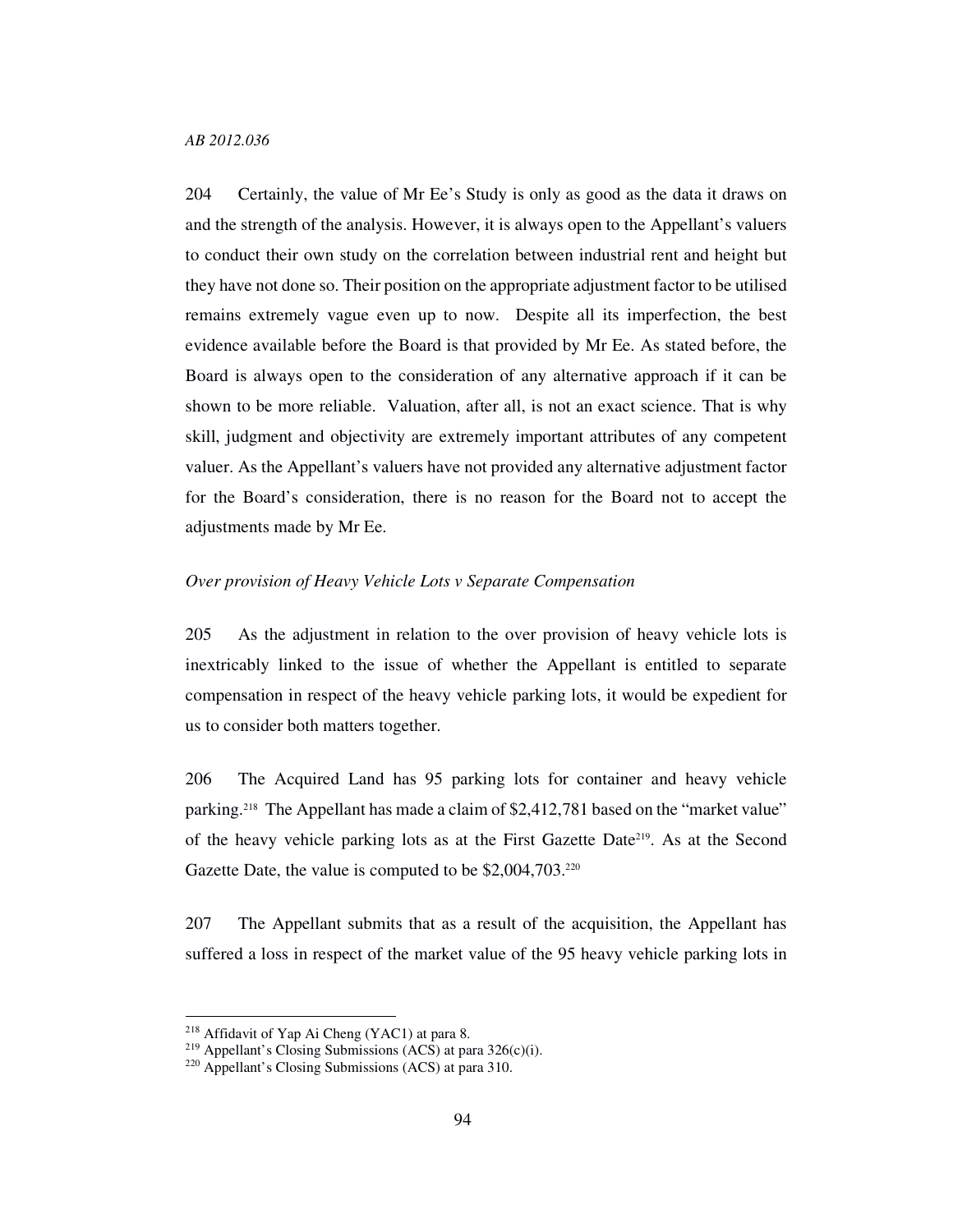respect of the Acquired Land as provided for under s  $33(1)(a)$  of the LAA.<sup>221</sup> The market value of the heavy vehicle parking lots is made up of 2 components  $- (1)$  the value of the vehicle parking certificates (VPC) and (2) the parking benefits which are represented by the costs that the Appellant would have had to incur in order to park the vehicles, that could be parked on the Acquired Land, elsewhere at commercial rates.222 The VPC is an entitlement that is attached to the heavy vehicle lots. Although the VPCs are required to renew the road tax for the vehicles, the VPC is a benefit that runs with the heavy vehicle parking lots. Without the heavy vehicle parking lots, one would have to go into the open market to acquire the VPCs. As a result of the 95 heavy vehicle parking lots, the Appellant has lost a total of 236 VPCs.223 The Appellant explained that its claim is based on 121 vehicles owned by the Appellant even though there were only 95 heavy vehicle parking lots. This is because the Appellant had 28 loading and unloading bays, which could be used to park the vehicles. Under regulation 2 of the Parking Place (Provision of Parking Places and Parking Lots) Rules 2018 (No. S286/2018), "parking lot" includes a type of parking lot, such as a loading or unloading bay". As such, the Appellant would have been able to park a total of 123 vehicles on the Acquired Land although its claim is only based on 121 vehicles.<sup>224</sup>

208 The Collector submits that the Appellant is not entitled to separate compensation for the heavy vehicle parking lots as the value of these lots was already encapsulated into the prevailing market rent of the Acquired Land. This is evident by the fact that before the acquisition, the Appellant did not pay RBC Dexia for any separate parking charges or fees.<sup>225</sup>

209 The Collector has also raised a number of other arguments to show that the Appellant is not entitled to claim for the costs of the VPCs and that the claim for 236

<sup>221</sup> Appellant's Closing Submissions (ACS) at para 309.

<sup>222</sup> Appellant's Closing Submissions (ACS) at para 312.

<sup>223</sup> Appellant's Closing Submissions (ACS) at para 312.

<sup>224</sup> Appellant's Closing Submissions (ACS) at para 317.

<sup>&</sup>lt;sup>225</sup> Collector's Closing Submissions at paras 121-122.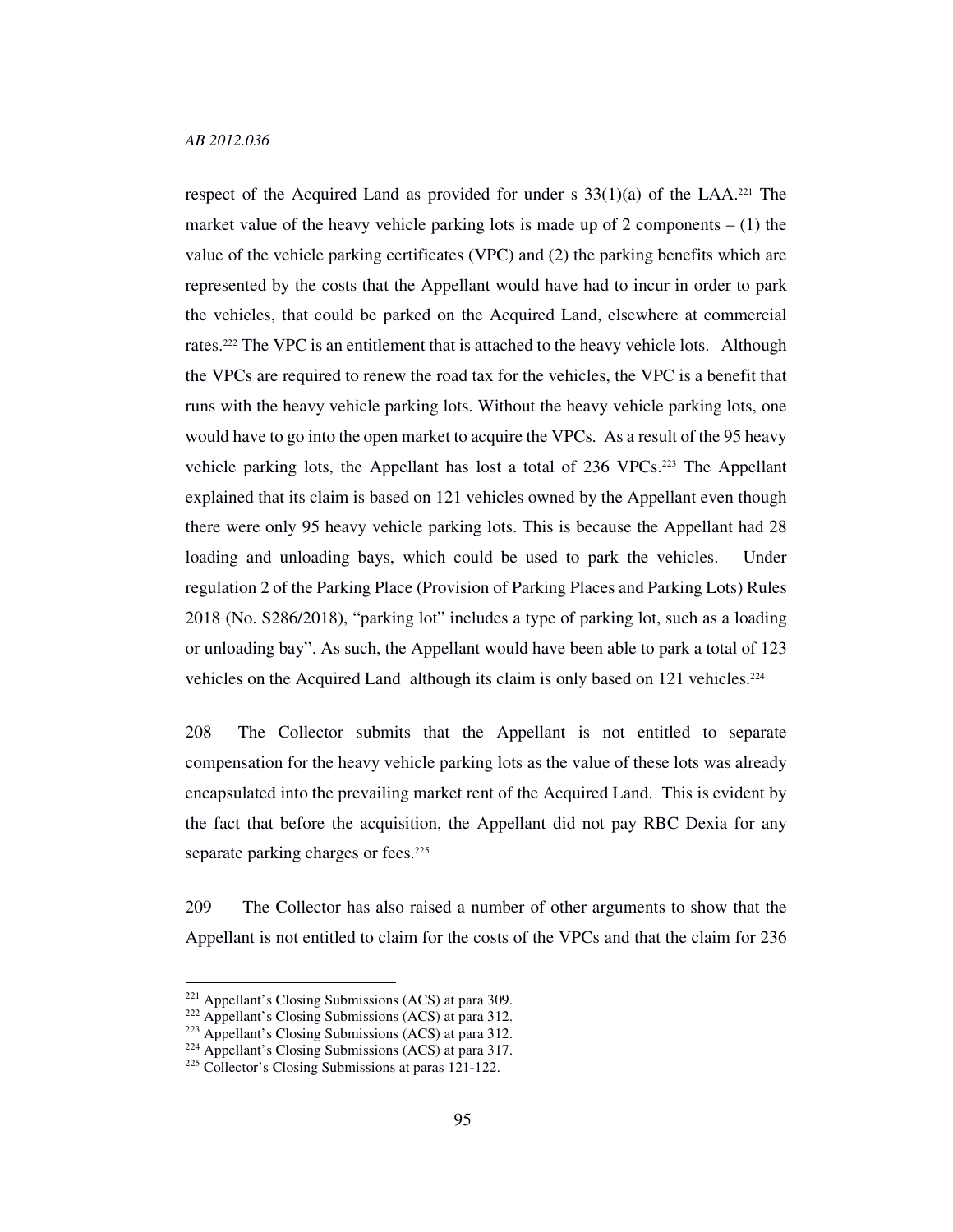VPCs exceeded the size of their fleet,<sup>226</sup> but it is unnecessary for the purpose of our decision to go into these arguments. At its core, we find that the claim for compensation for the heavy vehicle parking lots is entirely misconceived. This is because the use of the heavy vehicle parking lots is part of the basket of rights enjoyed by the Appellant as a tenant under the Lease.<sup>227</sup> In return, the Appellant agreed to pay RBC Dexia a monthly rent stipulated in the Lease.<sup>228</sup> As the right to use the car park is encapsulated in the Appellant's Lease Interest for which the Appellant has already made a claim for compensation, there is no basis for a separate compensation to be made for the heavy vehicle parking lots. In fact, the use of the description "market value" by the Appellant to describe the heavy vehicle parking lots is a misnomer as the Appellant did not enter into any tenancy agreement to lease the heavy vehicle parking lots. As we have explained in the earlier part of this decision, the lease agreement between the Appellant and RBC Dexia is confined to the buildings on the Acquired Land. As such, the car park is but an amenity provided under the terms of the lease. This is not unlike amenities like car park, swimming pool or squash court that one may find in a condominium development. A tenant of a condominium apartment is not a tenant of the car park, swimming pool or squash court in the condominium development. In the circumstances, the claim for the "market value" of the heavy vehicle parking lots under  $s$  33(1)(a) of the LAA has no proper legal justification to begin with.

210 The proper way to account for an amenity in valuation is to ensure that a comparable enjoys a similar amenity. The learned author in *Khublall* stated at page 144 as follows:

#### Amenities and services

-

The lands on which comparables are based must enjoy similar amenities and services as the subject land before they can be of any

<sup>226</sup> Collector's Reply Closing Submissions (RRCS) at paras 221-227.

<sup>&</sup>lt;sup>227</sup> For example, Clause D26 of the Lease provides *inter alia* that the tenant shall not use or cause to permit to be used the car park for any purposes other than for those for which it was constructed.  $228$  See Clauses B1 and C of the Lease.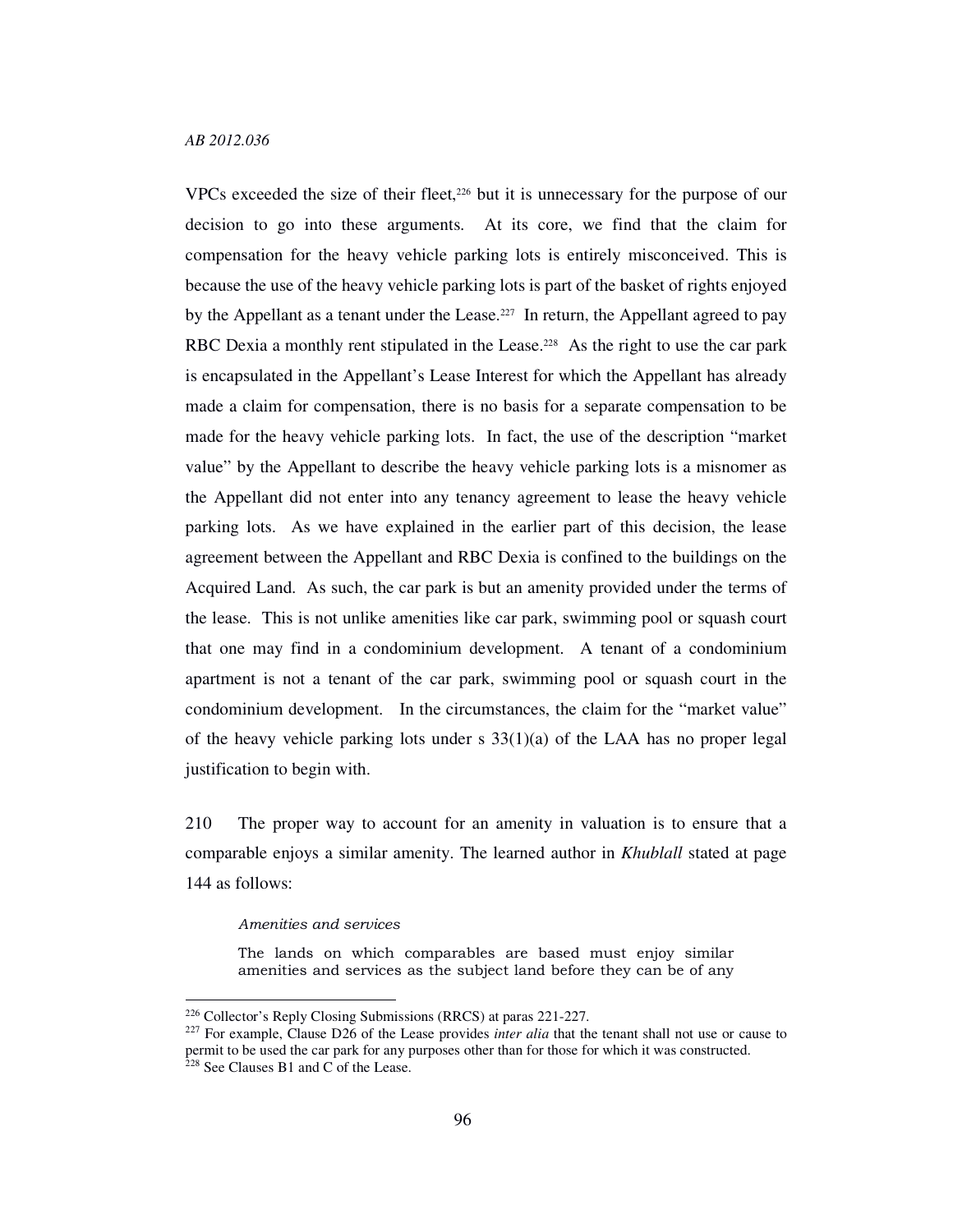help. Sales evidence of land with public utility services cannot be used to value land without such services.

211 In the present case, the contracted rent encompassed all that the Appellant was entitled to under the terms of the Lease and this includes the enjoyment of the car park. As such, the correct way to account for the heavy vehicle parking lots is to ensure that a comparable enjoys a similar amenity.

212 In this regard, Mr Ee found that it would be reasonable to make an upward adjustment of 2% to account for this factor. Mr Ee explained as follows:<sup>229</sup>

First, as explained at paragraph 8 of my First Affidavit, the correct way of valuing the Appellant's interest in the Acquired Land is to determine if the Appellant enjoyed any profit rent. This is done by assessing whether the rent the Appellant was paying (the passing rent) is lower than the prevailing market rent. The value of the parking lots present on the Acquired Land should therefore be accounted through the assessment of the prevailing market rent that a prospective tenant would pay for the Acquired Land.

Second, the Parking Costs Claim is based on the entirety of the 95 parking lots situated on the Acquired Land. However, parking lots are a necessary feature on any land that is used for the purposes of warehouses. According to the Code of Practice for Vehicle Parking Provision in Development Proposals (2011 Ed) published by the Land Transport Authority (the "LTA Code of Practice"), warehouses are to have, at the minimum, 1 lorry parking space for every 800 square metres of gross floor area. (Relevant extracts from the LTA Code of Practice are annexed hereto and marked as "DE-21"). Any warehouse premises equivalent in size to the Acquired Land would therefore have at least 67 parking lots for lorries or other heavy vehicles. Hence, at best, the comparable property transactions relied upon for the prevailing market rent could be adjusted upwards to take into account the over-provision of the 28 parking lots on the Acquired Land.

This was done in my second analysis of the 8 additional comparable property transactions within the Jurong location. To give the Appellant the benefit of the doubt, I made adjustments to account for the overprovision of parking lots on the Acquired Land (see DE-12) on the assumption that the comparable properties only provided the minimum number of parking lots on their premises. Based on information provided by the Appellant on the average cost of maintaining a parking lot for heavy vehicles (which is \$439.30 per month), I found that it would be reasonable to make an upward adjustment of 2% for this factor. However, even after accounting for

<sup>229</sup> Reply Affidavit of Ee Kong Han Daniel (DE2) at paras 18-20.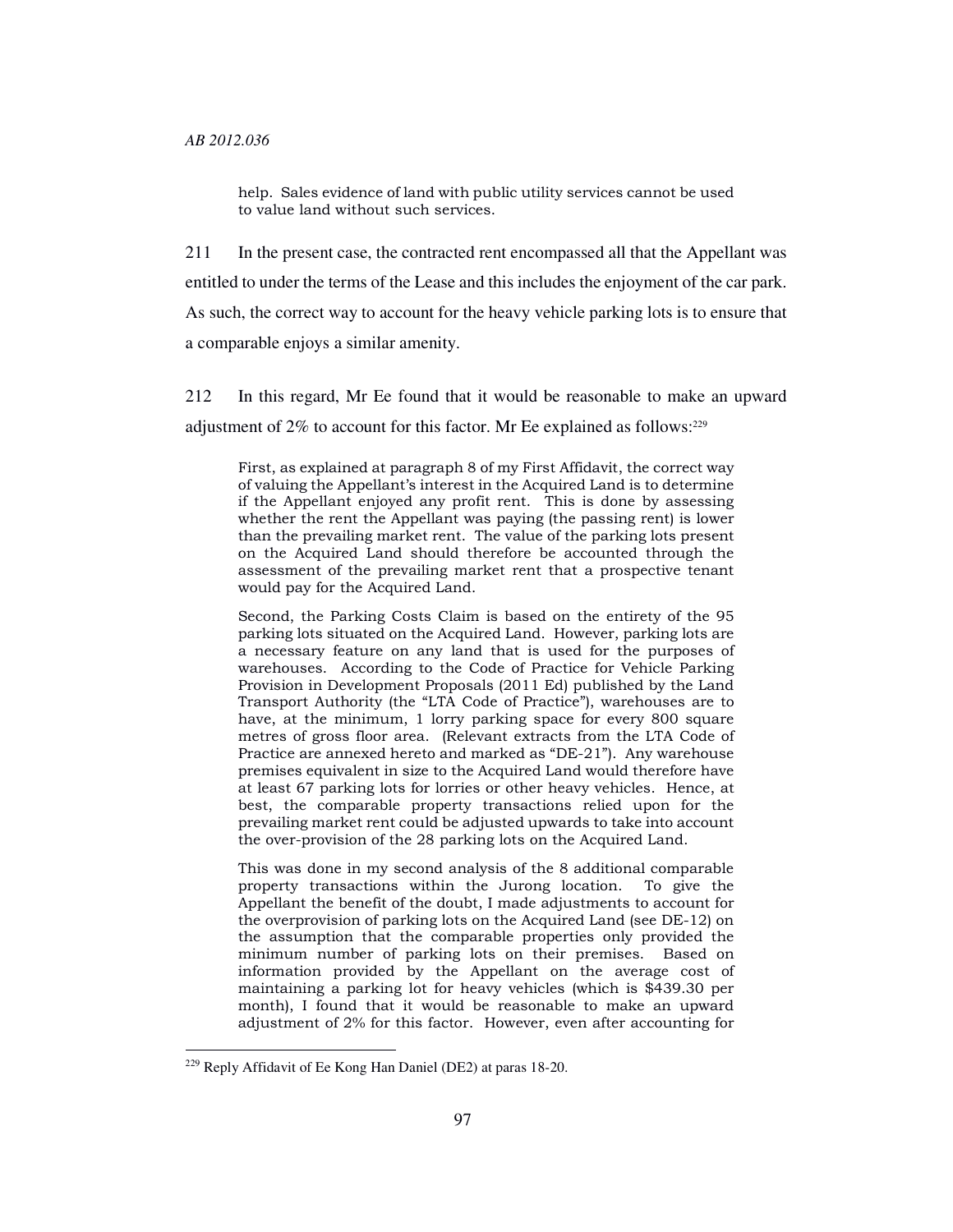the over-provision of these parking lots. I found that the Appellant would still not have enjoyed any profit rent.

213 Consistent with the above approach, Mr Ee also applied a 2% uplift to the Appellant's comparables. However, the Appellant's valuers have given oral evidence that the lessees in respect of the Appellant's comparables do not enjoy the benefit of heavy vehicle parking lots, i.e. they would have to pay a separate charge for the heavy vehicle parking lots.230 As this evidence has not been disputed by the Collector, we find that Mr Ee has underprovided for the heavy vehicle parking lots in his working in DE-25 (though we note in fairness to Mr Ee that the information on the parking charges was only provided by the Appellant's valuers at the hearing and he would not have been able to take this into account when preparing DE-25).

214 Mr Ee's uplift of 2% is based on the assumption that the rental of the comparable is inclusive of 67 parking lots for lorries and other heavy vehicles. However, since the lessees of the Appellant's comparables have to pay separate charges for the heavy vehicle parking lots, the uplift should have been computed on the basis of 95 parking lots instead of 28 parking lots.

215 It would have been possible to calculate the total charge for 95 heavy vehicle parking lots for the comparable properties if the Appellant's valuers have provided information on the actual car park charges incurred by the lessees for the comparables. However, since no such information is before the Board, the best alternative would be to extrapolate from Mr Ee's calculations. Taking 28 heavy vehicle parking lots at 2% uplift, 95 parking lots would correspondingly require an uplift of 6.8%:

 $2\%/28 \times 95 = 6.8\%$  (rounded up)

216 In the circumstances, we find that the appropriate adjustment to be made to account for the heavy vehicle parking lots would be 6.8% instead of 2%.

<sup>230</sup> Appellant's Reply Submissions (ARS) at para 64; TS Day 5 at pp. 7-8.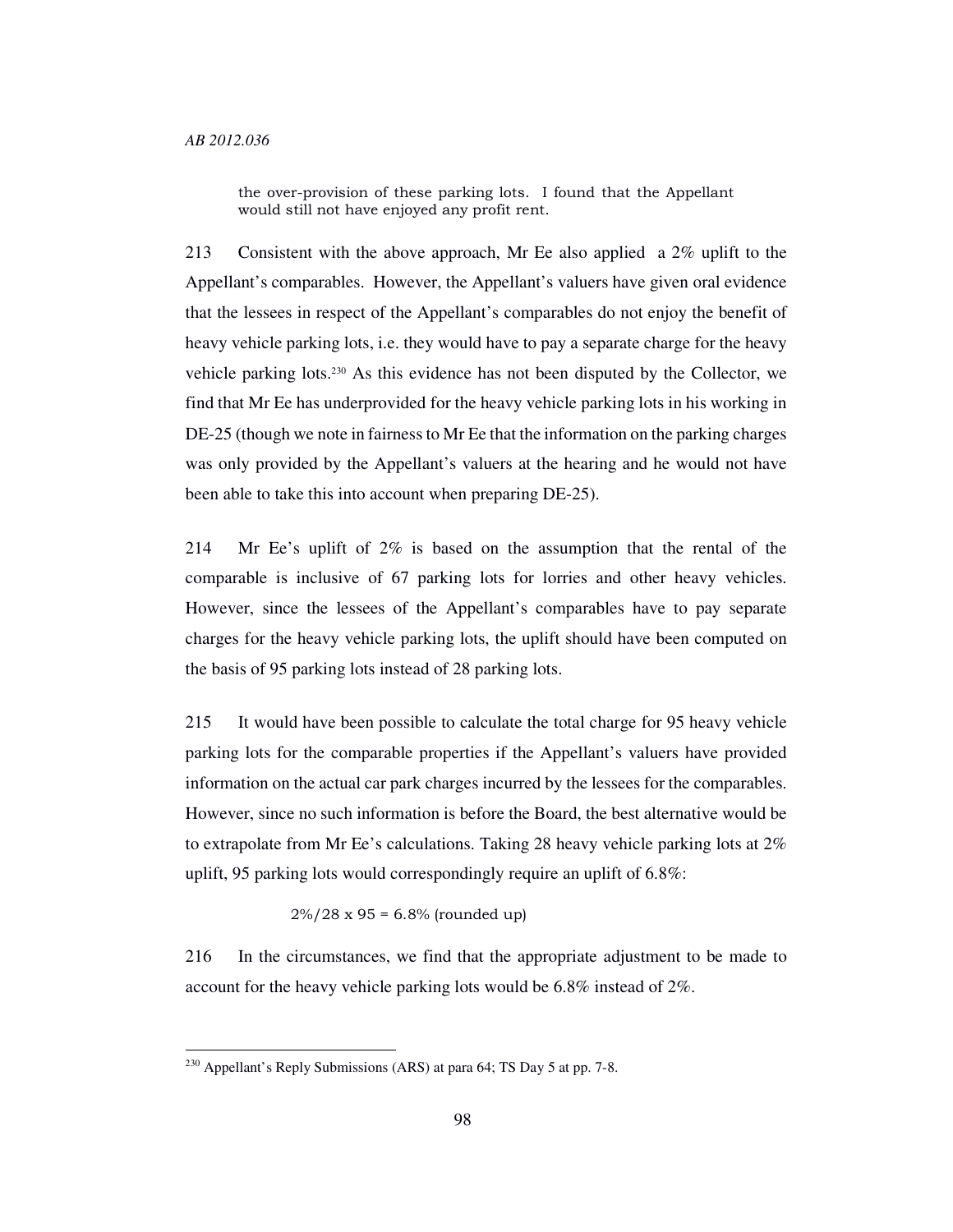# *Property Type*

217 Under property type, Ms Chua has applied a +10% adjustment to rentals for AC1 and AC2 given that they are not ground floor warehouses and +10% adjustment to the rentals for AC1 to AC5 as none of the comparables enjoys the same standalone advantage of the buildings on the Acquired Land (see paragraphs 119 -120 above). For clarity, this may be tabulated as follows:

| <b>Particulars</b>   | <b>Rental A</b><br>(AC1)                                   | <b>Rental B</b><br>(AC2)                                                 | <b>Rental C</b><br>(AC3)                    | <b>Rental D</b><br>(AC4)        | <b>Rental E</b><br>(AC5)        |
|----------------------|------------------------------------------------------------|--------------------------------------------------------------------------|---------------------------------------------|---------------------------------|---------------------------------|
| <b>Address</b>       | <b>15 Pioneer</b><br><b>Walk, Pioneer</b><br>Hub (Level 6) | 24 Penjuru<br>Road (Level 4)<br><b>Singapore</b><br><b>Commodity Hub</b> | 34 Boon Leat<br><b>Terrace</b><br>(Level 1) | 7 Clementi<br>Loop<br>(Level 1) | Tuas<br>Connection<br>(Level 1) |
| <b>Property Type</b> |                                                            |                                                                          |                                             |                                 |                                 |
| (a) Ground Floor     |                                                            |                                                                          |                                             |                                 |                                 |
| Ms Chua (Appellant)  | $10\%$                                                     | 10%                                                                      |                                             |                                 |                                 |
| Mr Ee (Collector)    | -                                                          |                                                                          |                                             | ۰                               |                                 |
| (b) Standalone       |                                                            |                                                                          |                                             |                                 |                                 |
| Ms Chua (Appellant)  | $10\%$                                                     | 10%                                                                      | $10\%$                                      | $10\%$                          | 10%                             |
| Mr Ee (Collector)    |                                                            |                                                                          |                                             |                                 | ۰                               |
| (c) Total            |                                                            |                                                                          |                                             |                                 |                                 |
| Ms Chua (Appellant)  | 20%                                                        | 20%                                                                      | $10\%$                                      | $10\%$                          | 10%                             |
| Mr Ee (Collector)    |                                                            |                                                                          |                                             |                                 |                                 |

218 The Collector has criticised Ms Chua for lumping together adjustments that should have been dealt with separately from a valuation standpoint.231 The Collector points out that it was only as late as the second day of the hearing that Ms Chua specified with particularity what her broad-brush classification of "property type" entailed. Given that this formed a material part of the Appellant's own case, it is surprising that no elaboration was provided when Ms Chua tendered her workings to the Board in CBE3. The Collector highlights that Ms Chua only provided her workings at the insistence of the Collector.  $232$  Because Ms Chua has intentionally held her cards closely to her chest, this has resulted in the Collector's valuer being unable to prepare his responses and gather the evidence to support his side of the dispute. His ability to

<sup>231</sup> Collector's Closing Submission (RCS) at para 117.

<sup>232</sup> Collector's Closing Submission (RCS) at para 36.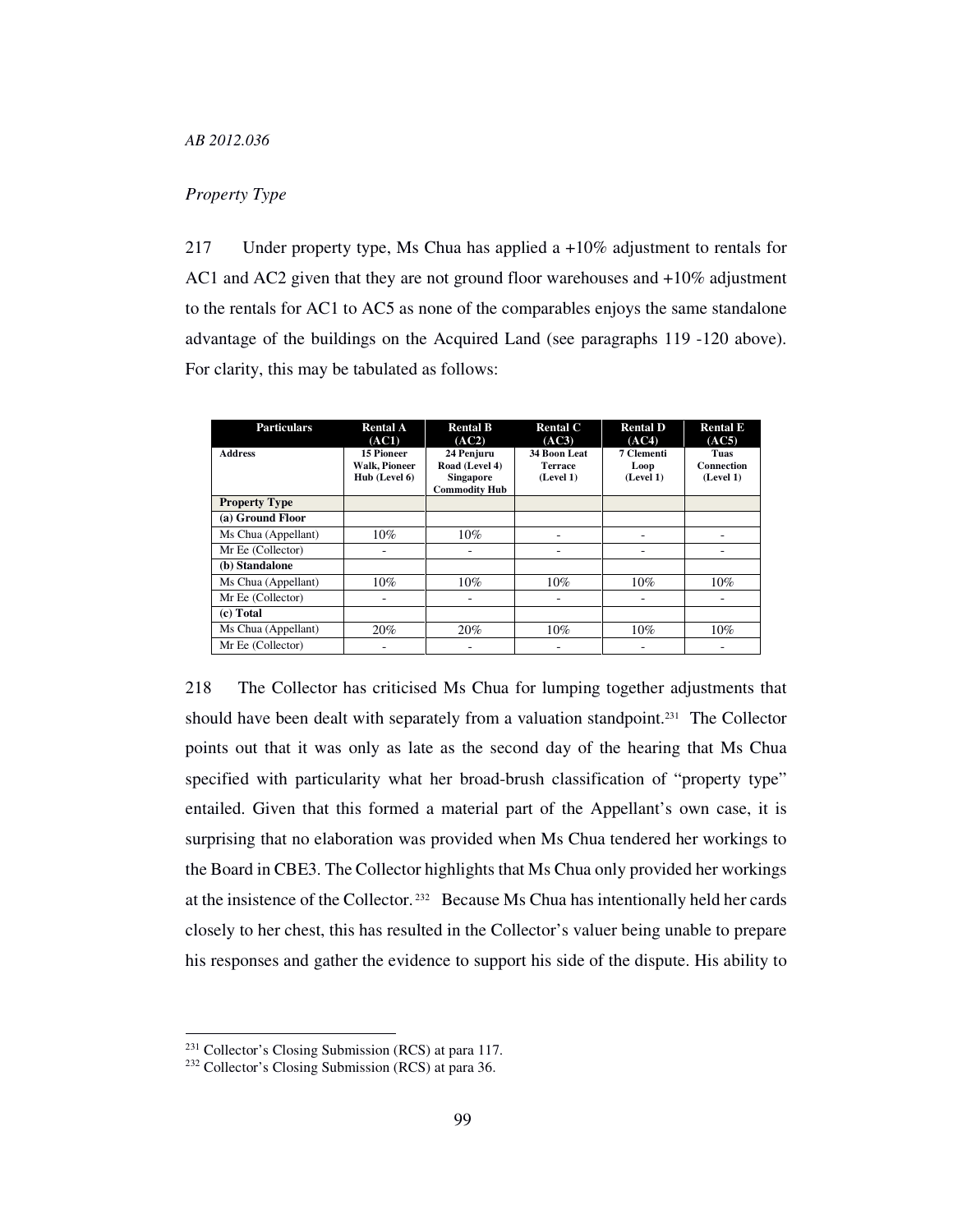assist the Board with proper answers on the adjustments made for "property type" has thus been impaired.<sup>233</sup>

219 We note that while Ms Chua has given a breakdown of the component parts of the adjustments for "property type" in her oral evidence, it would have been a matter of good practice for valuers to articulate clearly in their affidavits the types of adjustments, the reasons for the adjustments made and the adjustment factors.

220 Turning to the substantive merits of the adjustments, Mr Yeo explained during hot-tubbing that in selecting the Appellant's comparables, he preferred to choose warehouses that were situated on the ground floor, or at the very least, ramp-up warehouse. Three of the Appellant's comparables (AC3, AC4 and AC5) were situated on the ground floor whilst the remaining 2 (AC1 and AC2) were ramp-up warehouses.234 For ramp-up warehouses, Mr Yeo elaborated that they provide direct access to the warehouse via a ramp, but as that would require additional uphill travel for the vehicle (the higher the warehouse, the longer the distance of travel), a downward adjustment has to be made for the Appellant's comparables that are rampup warehouse as opposed to a ground floor warehouse. <sup>235</sup> Ms Chua has thus applied a +10% adjustment to the rentals for AC1 and A2.

221 Although the Collector has contended that Mr Ee was hampered in his response in view of the late disclosure by Ms Chua on the component parts of "property type", we note that he did in fact give a detailed response in his affidavit on the ground floor advantage. This is because Mr Yeo had alluded to the ground floor advantage in his first affidavit (DY1) at paragraph 8 as follows:

Warehouse buildings located within a large site have the advantage of shorter distance travel for movements and transfer of goods. Efficiencies are further enhanced if these buildings, all of which are located within a large site, are single storey structures. Some of the

<sup>233</sup> Collector's Closing Submissions (RCS at para 37(b).

<sup>&</sup>lt;sup>234</sup> Appellant's Closing Submissions (ACS) at para 161; TS Day 2 at p. 78.

<sup>&</sup>lt;sup>235</sup> Appellant's Closing Submissions (ACS) at para 162; TS Day 2 at p. 157.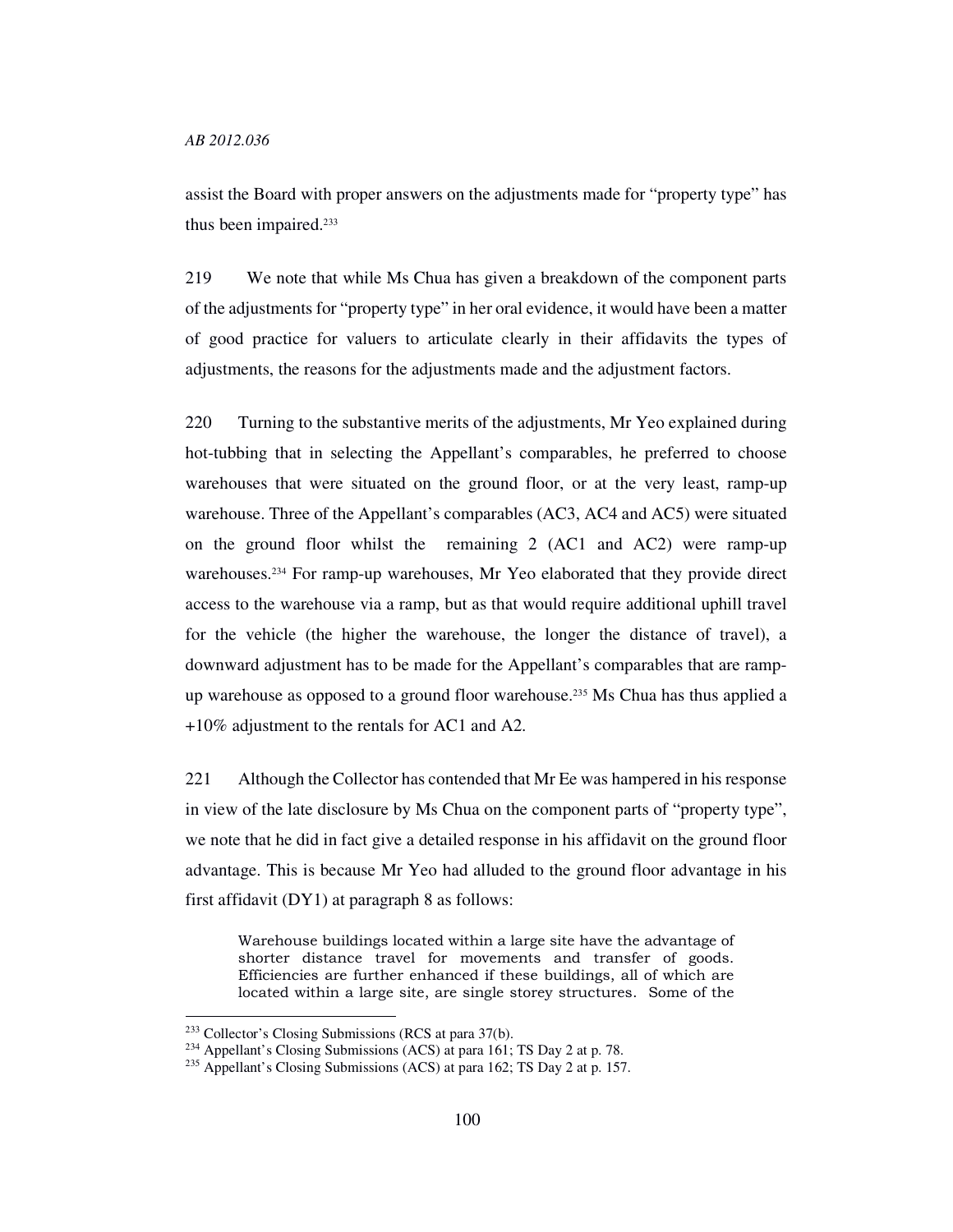data for the comparable lease transactions set out above comprised ramp-up warehouse sites (i.e. located on multi-levels) that are dissimilar in size to the large site of the Property. The warehouse buildings located on the Property are mostly single storey buildings. Such warehouse buildings located within a large site are rare and would usually command a premium of at least 10% to 20% in terms of the rental rate per sq ft.

222 In his Reply Affidavit (DE2) at paragraph  $11(c)$  and (d), Mr Ee responded as follows:

Mr Yeo has surprisingly asserted that efficiencies for the Acquired Land are enhanced because the warehouse buildings on the Acquired Land are single storey structures (DYHK's 1<sup>st</sup> Affidavit at p.10, paragraph 8). This is patently not true. Contrary to what Mr Yeo has suggested, single-storey warehouses are less efficient than multistorey warehouses today. Modern multi-storey warehouses make more efficient use of the limited land area in Singapore through direct ramp access that will allow goods to be stored on multiple levels. Because multi-storey warehouses increase land productivity, they can be located nearer to the city centre, thereby reducing the distance over which goods have to be transported. Indeed, the enhanced efficiency that multi-storey warehouses provide has also been recognised by CBRE itself (see the media report dated 26 May 2016 published by CBRE annexed hereto and marked DE-18). Even the Appellant's new premises – Supply Chain City – which have been described as a "stateof-the-art supply chain nerve centre" that "redefine benchmarks in innovation and productivity", features a five-storey warehouse (see news extracts from the Appellant's website hereto and marked as DE-19).

While Mr Yeo has correctly stated that rental rates are "affected by a multitude of factors", I note that he has failed to make any adjustments to the comparable transactions he used to account for these factors (save for attaching a 10 to 20% premium for the alleged efficiency of the Acquired Land, which I disagree with)…

223 In light of the above, we do not think there is merit in the Collector's submission suggesting Mr Ee was caught by surprise and therefore hampered in his response, as the ground floor advantage and efficiency of the Acquired Land was already made known in Mr Yeo's affidavit and Mr Ee had in fact responded to them.

224 In his oral evidence, Mr Ee conceded that he should have made adjustments to account for the "ground floor" advantage the subject-property had in comparison to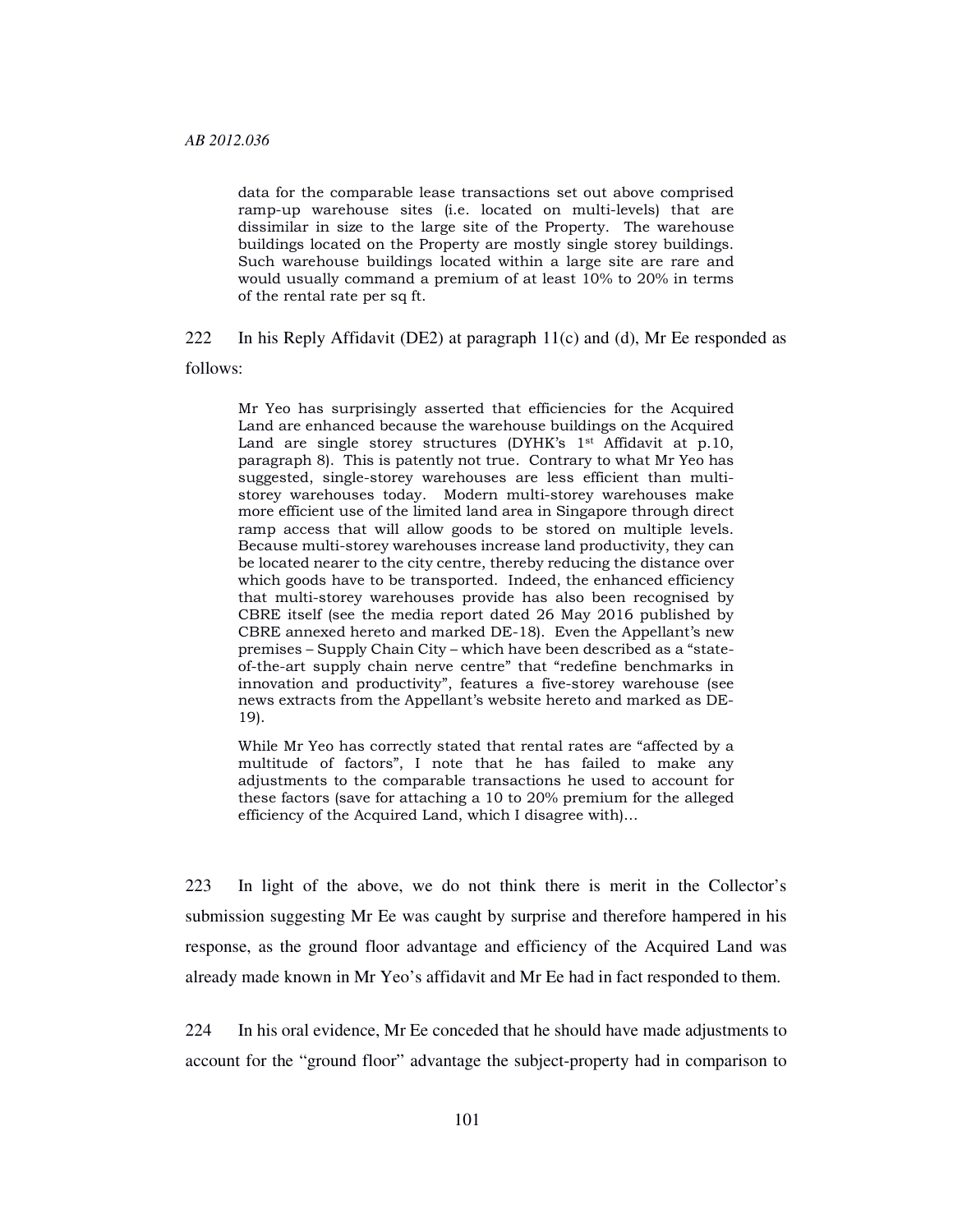some of his multi-storey comparables.<sup>236</sup> Mr Ee acknowledged that there should in fact generally be a 20% premium for warehouse space situated on the ground floor as compared those that are situated on higher levels.<sup>237</sup> As Ms Chua has proposed a  $10\%$ adjustment for AC1 and AC2 for the ground floor advantage, we see no reason to disturb the adjustments made by Ms Chua.

225 With regard to the standalone advantage, Ms Chua elaborated that in a multiuser property, there are often restrictions on the use of the loading and unloading bays and the locations where the vehicles are stopped, as vehicles are typically not allowed to stop for long periods. As lessees would also have to queue up for the use of the loading and unloading bays since there are also time restrictions imposed on their use, charges would be imposed for any additional time incurred outside the allocated hours.<sup>238</sup>

226 The Appellant emphasised that the factor of a standalone advantage should not be conflated with the benefit of the loading and unloading bays *per se*. For example, even if a lessee of a multi-user property is granted the use of a single loading and unloading bay as part of his lease, such a lessee will not enjoy the same standalone advantage that the Appellant enjoys on the Acquired Land, given that the lessee would still not have the uninhibited use of the entire land or building area, and whose activity will still be limited by the need to be mindful of other users.<sup>239</sup> For the standalone advantage factor, Ms Chua applied a +10% adjustment to the rentals for all of the Appellant's comparables (i.e AC1 to AC5) as none of the Appellant's comparables enjoys the same standalone advantage of the buildings on the Acquired Land.<sup>240</sup>

<sup>&</sup>lt;sup>236</sup> Collector's Reply Closing Submissions (RRCS) at para 150; Appellant's Closing Submissions (ACS) at paras 170-171; TS Day 4 at pp. 115, 116 & 160.

<sup>&</sup>lt;sup>237</sup> Appellant's Closing Submissions (ACS) at para 170; TS Day 4; Collector's Reply Closing Submissions (RRCS) at para 150.

<sup>238</sup> Appellant's Closing Submissions (ACS) at para 150; TS Day 3.

<sup>239</sup> Appellant's Closing Submissions (ACS) at para 165.

<sup>240</sup> Appellant's Closing Submissions (ACS) at para 166.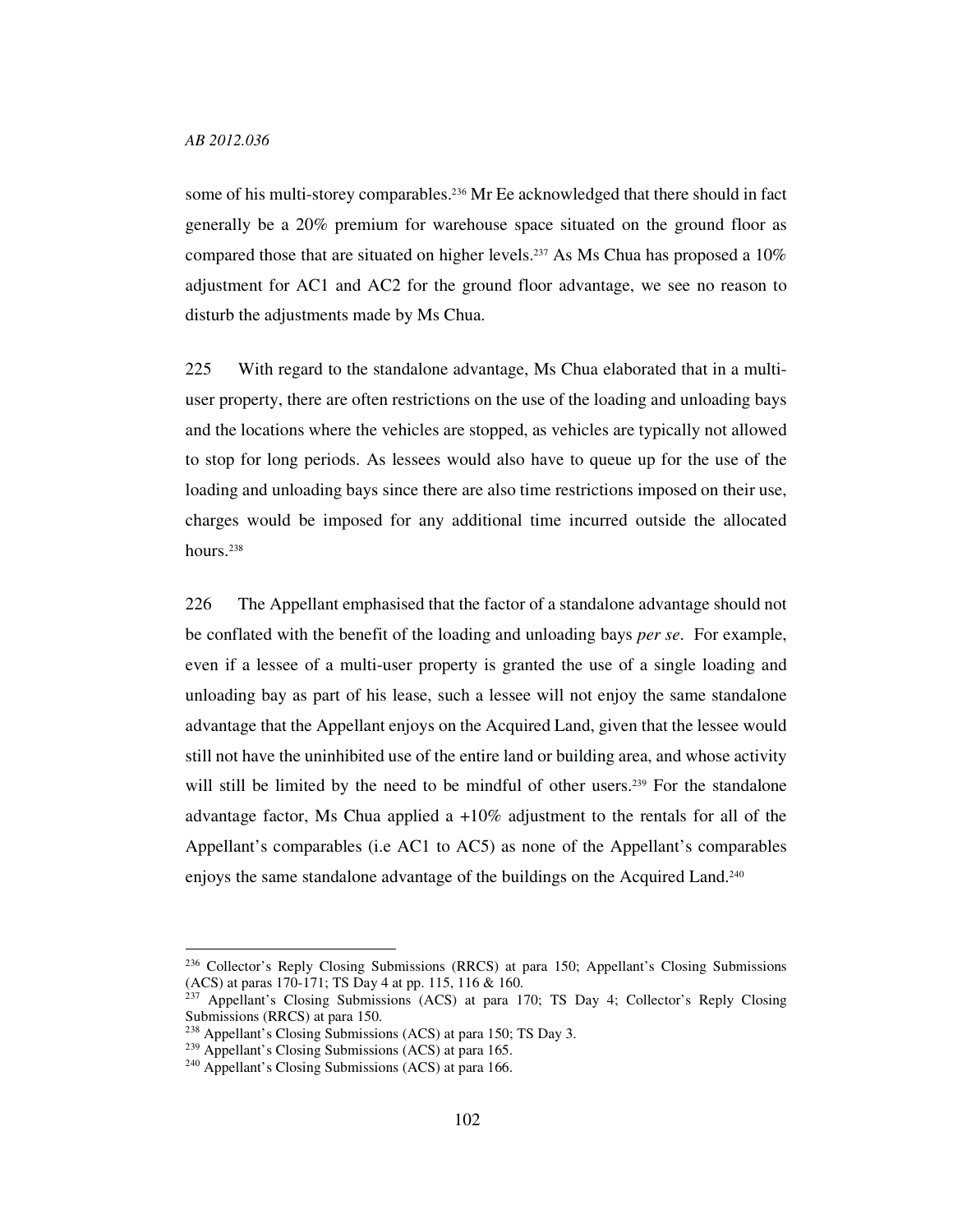227 The Collector contends that Mr Ee's agreement that he should have adjusted for ground floor advantage is not a concession that an adjustment for a supposed "standalone" advantage is a correct one to make. The Collector's position on this is that such "standalone" advantage is baseless.<sup>241</sup>

228 Respectfully, we are unable to agree with the Collector. Far from being baseless, the standalone advantage is an important operational attribute that should not be underestimated. A tenant in a single-user warehouse complex would clearly enjoy greater operational efficiency because there is no necessity to compete with other tenants for the use of facilities such as the loading and unloading bays. This not only translates into the savings of time and costs for the tenant, it also allows for maximum operational flexibility and optimal planning. In the circumstances, we find that there is a need to adjust the rentals of the comparables to reflect this difference. Considering that the subject-property is situated on the Acquired Land which sits on a massive land area of 78,279.4 sqm, we find the adjustment of +10% by Ms Chua to AC1 to AC5 to be reasonable.

# *Prevailing Market Rent (Re-computed)*

229 To recap, the market rent derived by the Appellant's valuer Ms Chua based on the Appellant's 5 comparables as at the Second Gazette Date (8 February 2012) is \$1.77 psf/month.<sup>242</sup>

| <b>Particulars</b>                          | <b>Rental 1</b> | <b>Rental 2</b> | <b>Rental 3</b> | <b>Rental 4</b> | <b>Rental 5</b> |
|---------------------------------------------|-----------------|-----------------|-----------------|-----------------|-----------------|
|                                             | (AC1)           | (AC2)           | (AC3)           | (AC4)           | (AC5)           |
| <b>Address</b>                              | 15 Pioneer      | 24 Penjuru      | 34 Boon Leat    | 7 Clementi      | Tuas            |
|                                             | Walk            | Road            | Terrace         | Loop            | Connection      |
| Rental Info $-$<br>Gross Rate<br>(Spsf/mth) | \$1.31          | \$1.48          | \$1.43          | \$1.60          | \$1.60          |
| (a) Time (URA<br>index)                     | 13%             | 13%             | $2\%$           | 2%              | $-1\%$          |

<sup>241</sup> Collector's Closing Submissions (RRCS) at para 153.

<sup>&</sup>lt;sup>242</sup> Appellant's Closing Submissions (ACS) at para 120; EL at pp. 6 & 7; Affidavit of Chua Beng Ee (CBE3) at p. 8 (CBE-7).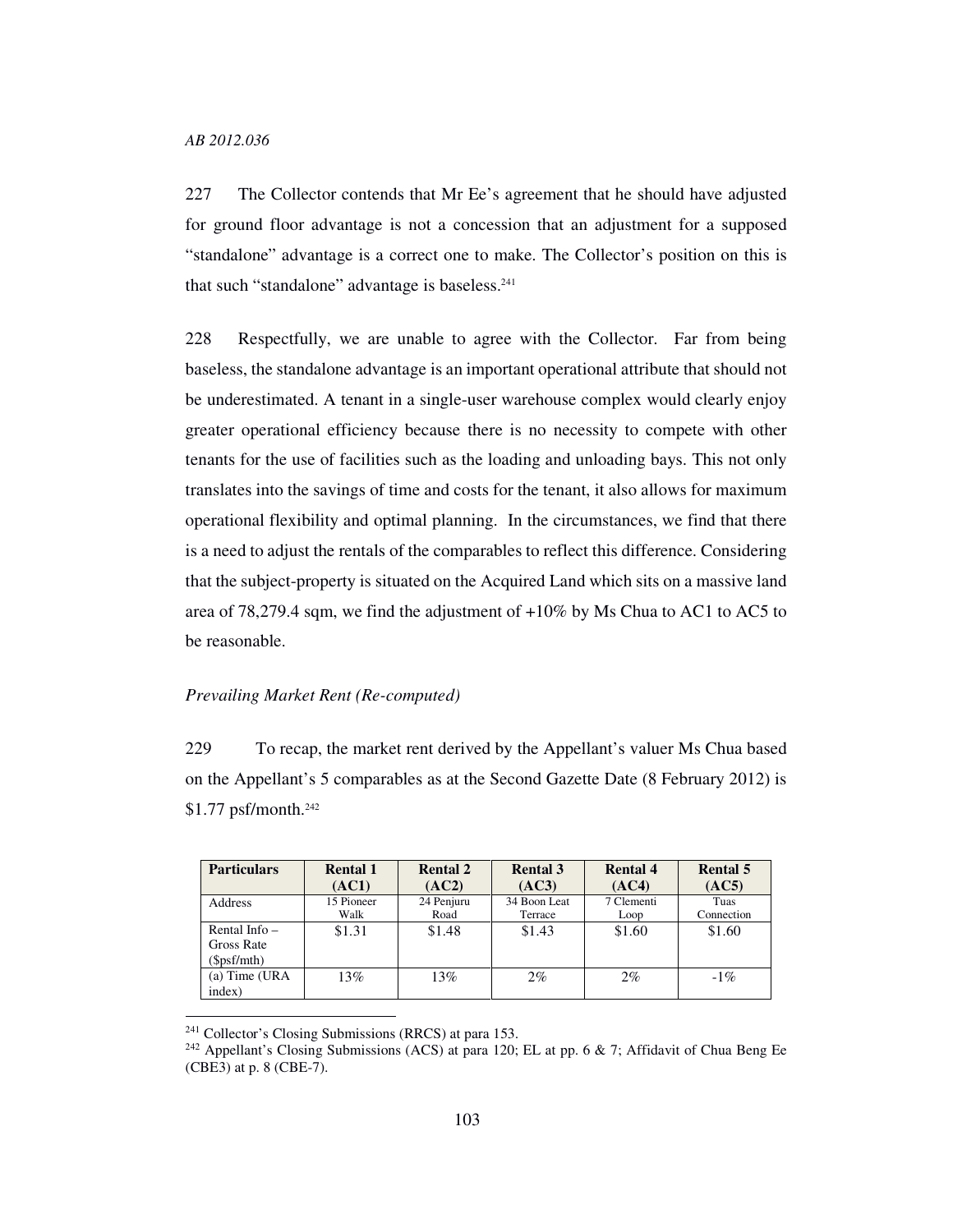| (b) Property           | 20%    | 20%    | 10%    | $10\%$ | 10%    |
|------------------------|--------|--------|--------|--------|--------|
| Type                   |        |        |        |        |        |
| Total                  | 33%    | 33%    | 12%    | 12%    | 9%     |
| Adjustment             |        |        |        |        |        |
| <b>Adjusted Rental</b> | \$1.75 | \$1.97 | \$1.60 | \$1.79 | \$1.74 |
| Rate (\$psf/mth)       |        |        |        |        |        |

Prevailing Market Rent:

 $($1.75+$1.97+$1.60+$1.79+$1.74)/5 = $1.77 psf/month.$ 

230 We have found that the adjustments made by Ms Chua to account for the differences in (a) time and (b) property type (comprising the ground floor advantage and standalone advantage) were correctly made. However, we have also found that Ms Chua has failed to account for the differences in (c) size, (d) age/condition, (e) location/siting and (f) the provision of heavy vehicle lots. A revised table to take into account all these other adjustments is as follows:

| <b>Particulars</b>     | <b>Rental 1</b> | <b>Rental 2</b> | <b>Rental 3</b> | <b>Rental 4</b> | <b>Rental 5</b> |
|------------------------|-----------------|-----------------|-----------------|-----------------|-----------------|
|                        | (AC1)           | (AC2)           | (AC3)           | (AC4)           | (AC5)           |
| Address                | 15 Pioneer      | 24 Penjuru      | 34 Boon Leat    | 7 Clementi      | Tuas            |
|                        | Walk            | Road            | Terrace         | Loop            | Connection      |
| Rental Info $-$        | \$1.31          | \$1.48          | \$1.43          | \$1.60          | \$1.60          |
| Gross Rate             |                 |                 |                 |                 |                 |
| $(\$psf/mth)$          |                 |                 |                 |                 |                 |
| $(a)$ Time (URA)       | 13%             | 13%             | $2\%$           | $2\%$           | $-1\%$          |
| index)                 |                 |                 |                 |                 |                 |
| (b) Property Type      | 20%             | 20%             | $10\%$          | $10\%$          | $10\%$          |
| (ground floor $&$      |                 |                 |                 |                 |                 |
| standalone             |                 |                 |                 |                 |                 |
| advantages)            |                 |                 |                 |                 |                 |
| (c) size               | $-40\%$         | $-32\%$         | $-32\%$         | $-38%$          | $-37\%$         |
| (d) age/condition      | $-10\%$         | $-10\%$         | $0\%$           | $0\%$           | $-10\%$         |
| (e) location/siting    | $-5\%$          | $-15\%$         | $-20\%$         | $-15\%$         | $5\%$           |
| (f) provision of       | $6.8\%$         | $6.8\%$         | $6.8\%$         | $6.8\%$         | $6.8\%$         |
| heavy vehicle lots     |                 |                 |                 |                 |                 |
| Total                  | $-15.2\%$       | $-17.2\%$       | $-33.2\%$       | $-34.2\%$       | $-26.2\%$       |
| Adjustment             |                 |                 |                 |                 |                 |
| <b>Adjusted Rental</b> | \$1.11          | \$1.23          | \$0.96          | \$1.05          | \$1.18          |
| Rate (\$psf/mth)       |                 |                 |                 |                 |                 |

Prevailing market rent:

 $(\$1.11+\$1.23+\$0.96+\$1.05+\$1.18)/5 = \$1.11$  psf/month

231 The prevailing market rent, based on the Appellant's 5 comparables, is \$1.11 psf/month when re-computed to take into account the adjustments that were omitted by Ms Chua in her valuation.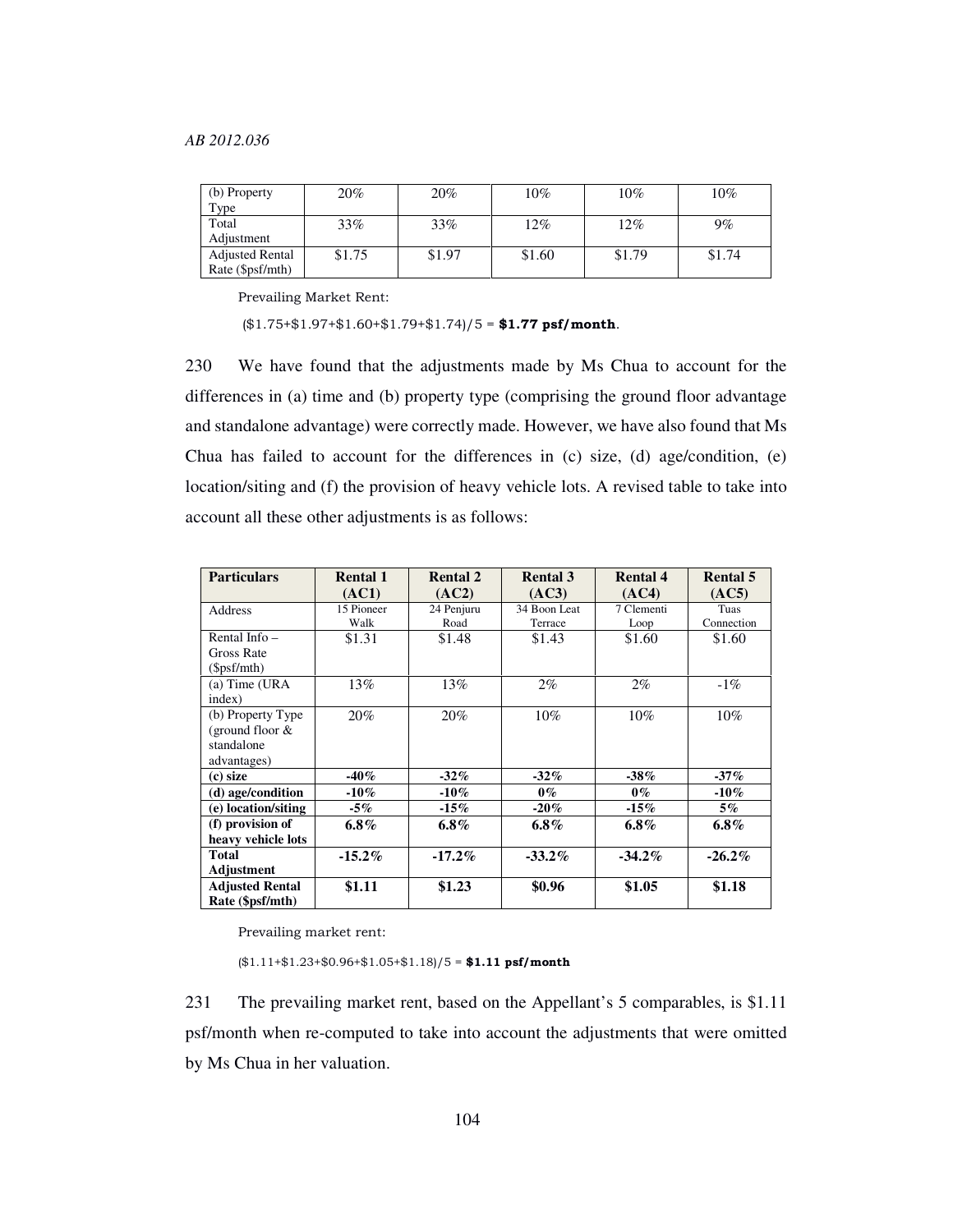# *Profit Rent*

-

232 As the prevailing market rent of \$1.11 psf/month is less than the passing rent/total occupation costs of \$1.20 psf/month, there is no Profit Rent accruing to the Appellant based on the Appellant's comparables.

## *Collector's Comparables*

233 As noted earlier, the onus of proof is on the Appellant to show that the award is inadequate. It is only when the Appellant has established a *prima facie* case that the evidential burden shifts to the Collector to rebut the Appellant's case by adducing evidence to the contrary. The Board must then consider the evidence as a whole.<sup>243</sup> As the Appellant has failed to establish a *prima facie* case that the award is inadequate, the evidential burden does not shift to the Collector. As such, it is unnecessary for the Board to go into a detailed analysis of the Collector's comparables.

234 Even if, taking the Appellant's case at its highest, we were to reject the Collector's rental evidence in its entirety as contended by the Appellant, this would not help the Appellant's case in any way. This is because the only rental evidence before the Board would be the rental evidence of the Appellant's comparables, which as we have found, did not establish that the market rent was above the passing rent/total occupation costs. The Appellant would still have failed to discharge the onus of proof which lies at all times with the Appellant.

<sup>243</sup> For an example of the interaction between the legal and evidential burden of proof, *see Chee Mu Lin Muriel v Chee Ka Lin Caroline* [2010] 4 SLR 385; see also *HSBC Institutional Trust Services (Singapore) Ltd v Chief Assessor* [2019] SGHC 95 at para 35 on the legal burden of proof and the shifting of the evidential burdens as between the parties.